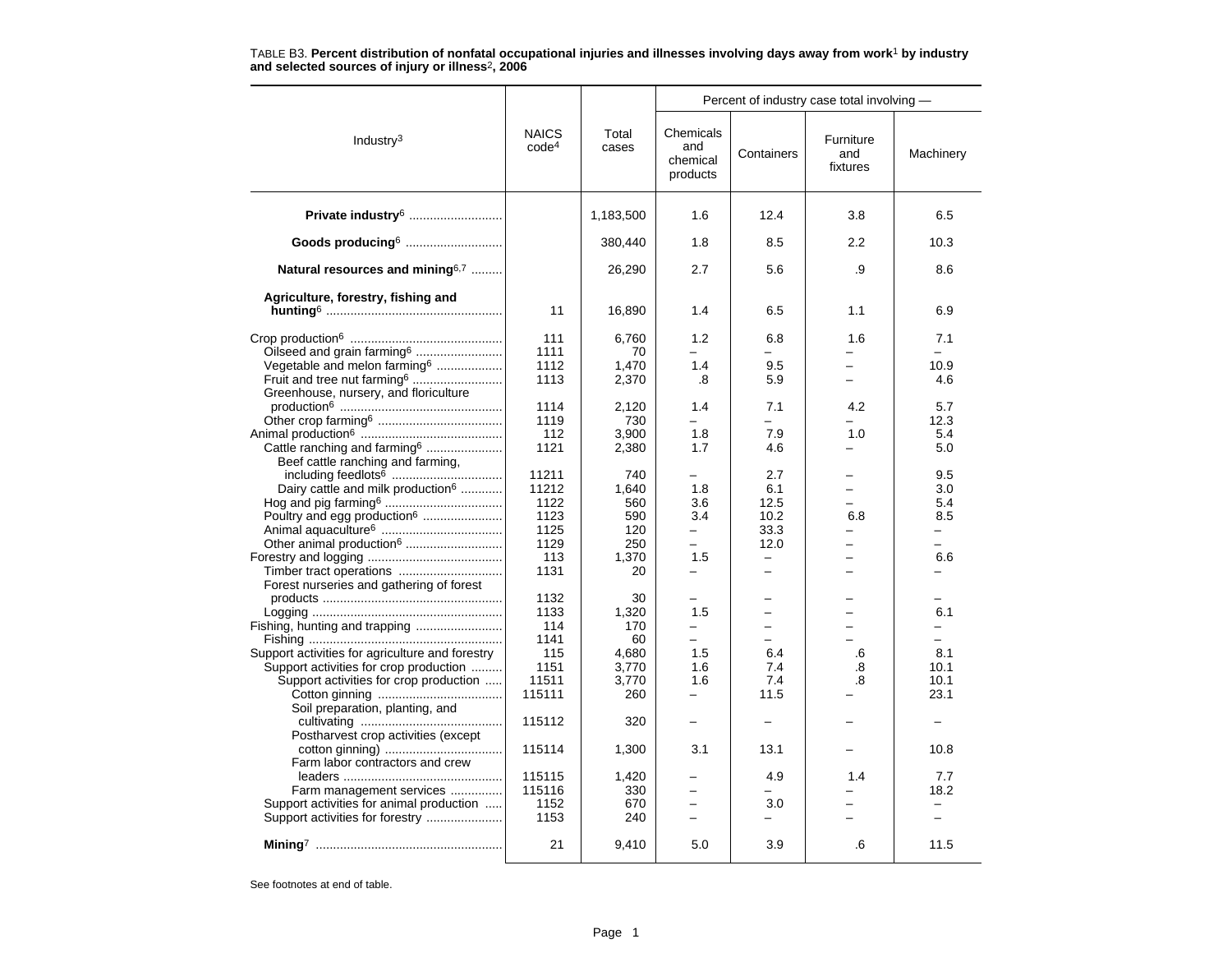| Percent of industry case total involving -      |                                 |                                    |                                                  |                                  |                                  |                           |                                      |
|-------------------------------------------------|---------------------------------|------------------------------------|--------------------------------------------------|----------------------------------|----------------------------------|---------------------------|--------------------------------------|
| Industry <sup>3</sup>                           | Parts<br>and<br>materials       | Worker<br>motion<br>or<br>position | Floors.<br>walkways,<br>or<br>ground<br>surfaces | Handtools                        | Vehicles                         | Health<br>care<br>patient | All<br>other<br>sources <sup>5</sup> |
| Private industry <sup>6</sup>                   | 10.5                            | 13.8                               | 18.1                                             | 4.8                              | 8.6                              | 4.4                       | 15.2                                 |
| Goods producing6                                | 19.5                            | 14.7                               | 14.9                                             | 7.0                              | 5.6                              |                           | 15.4                                 |
| Natural resources and mining <sup>6,7</sup>     | 10.6                            | 9.2                                | 19.1                                             | 5.8                              | 9.5                              |                           | 28.1                                 |
| Agriculture, forestry, fishing and              | 7.2                             | 12.4                               | 18.8                                             | 5.0                              | 10.4                             |                           | 30.4                                 |
|                                                 |                                 |                                    |                                                  |                                  |                                  |                           |                                      |
| Oilseed and grain farming <sup>6</sup>          | 7.7<br>28.6                     | 15.2                               | 21.0                                             | 5.6                              | 10.9                             |                           | 22.8                                 |
| Vegetable and melon farming <sup>6</sup>        | 12.2                            | 17.0                               | 17.7                                             | 6.8                              | 11.6                             |                           | 12.2                                 |
| Fruit and tree nut farming <sup>6</sup>         | 4.6                             | 14.3                               | 25.3                                             | 5.5                              | 11.8                             |                           | 26.6                                 |
| Greenhouse, nursery, and floriculture           |                                 |                                    |                                                  |                                  |                                  |                           |                                      |
|                                                 | 7.1                             | 15.1                               | 14.2                                             | 6.1                              | 10.4                             |                           | 28.3                                 |
|                                                 | 8.2                             | 16.4                               | 35.6                                             | $\overline{\phantom{0}}$         | 8.2                              | -                         | 16.4                                 |
|                                                 | 5.9                             | 9.0                                | 19.5                                             | 3.6                              | 8.2                              |                           | 37.7                                 |
| Cattle ranching and farming <sup>6</sup>        | 6.7                             | 8.4                                | 23.5                                             | 3.8                              | 7.6                              |                           | 39.1                                 |
| Beef cattle ranching and farming,               |                                 |                                    |                                                  |                                  |                                  |                           |                                      |
|                                                 | 4.1                             | 13.5                               | 27.0                                             | 5.4                              | 8.1                              |                           | 28.4                                 |
| Dairy cattle and milk production <sup>6</sup>   | 7.3                             | 6.1                                | 22.0                                             | 3.0                              | 7.3                              |                           | 43.3                                 |
|                                                 | 3.6                             | 7.1                                | 5.4                                              | 3.6                              | 5.4                              | $\overline{\phantom{0}}$  | 51.8                                 |
| Poultry and egg production <sup>6</sup>         | 8.5                             | 13.6                               | 25.4                                             |                                  | 10.2                             |                           | 15.3                                 |
|                                                 | $-$<br>$\overline{\phantom{0}}$ | $\equiv$                           | $\equiv$                                         | 16.7<br>$\overline{\phantom{0}}$ | 33.3<br>$\overline{\phantom{0}}$ | $\overline{\phantom{0}}$  | 16.7                                 |
| Other animal production <sup>6</sup>            | 10.9                            | 8.0<br>9.5                         | 8.0<br>13.9                                      | 10.2                             | 14.6                             |                           | 60.0<br>32.1                         |
|                                                 | $\overline{\phantom{0}}$        |                                    |                                                  | $\overline{\phantom{0}}$         |                                  |                           | $\overline{\phantom{0}}$             |
| Forest nurseries and gathering of forest        |                                 |                                    |                                                  |                                  |                                  |                           |                                      |
|                                                 |                                 |                                    |                                                  |                                  |                                  |                           |                                      |
|                                                 | 11.4                            | 9.8                                | 14.4                                             | 9.8                              | 13.6                             |                           | 31.8                                 |
|                                                 | $\overline{a}$                  |                                    | 52.9                                             | -                                | -                                |                           | -                                    |
|                                                 | $\overline{a}$                  | 33.3                               | 33.3                                             | $\overline{\phantom{0}}$         | $\overline{a}$                   | $\equiv$                  | ÷.                                   |
| Support activities for agriculture and forestry | 6.6                             | 11.8                               | 15.4                                             | 3.4                              | 10.5                             |                           | 35.5                                 |
| Support activities for crop production          | 7.7                             | 12.5                               | 15.1                                             | 3.2                              | 9.3                              |                           | 32.6                                 |
| Support activities for crop production          | 7.7                             | 12.5                               | 15.1                                             | 3.2                              | 9.3                              | $\overline{\phantom{0}}$  | 32.6                                 |
| Soil preparation, planting, and                 | 11.5                            |                                    | 19.2                                             | -                                | —                                |                           | 19.2                                 |
| Postharvest crop activities (except             |                                 | 9.4                                | 15.6                                             | $\overline{\phantom{0}}$         | 9.4                              |                           | 46.9                                 |
| Farm labor contractors and crew                 | 10.0                            | 13.1                               | 13.1                                             |                                  | 11.5                             |                           | 24.6                                 |
|                                                 | 5.6                             | 13.4                               | 14.8                                             | 3.5                              | 8.5                              |                           | 40.1                                 |
| Farm management services                        |                                 | 15.2                               | 12.1                                             |                                  |                                  |                           | 27.3                                 |
| Support activities for animal production        | $\overline{a}$                  | 6.0                                | 17.9                                             | 3.0                              | 16.4                             |                           | 52.2                                 |
| Support activities for forestry                 | $\equiv$                        | 16.7                               | 12.5                                             | 12.5                             | 12.5                             | $\overline{\phantom{0}}$  | 37.5                                 |
|                                                 |                                 |                                    |                                                  |                                  |                                  |                           |                                      |
|                                                 | 16.8                            | 3.6                                | 19.4                                             | 7.1                              | 7.9                              |                           | 24.0                                 |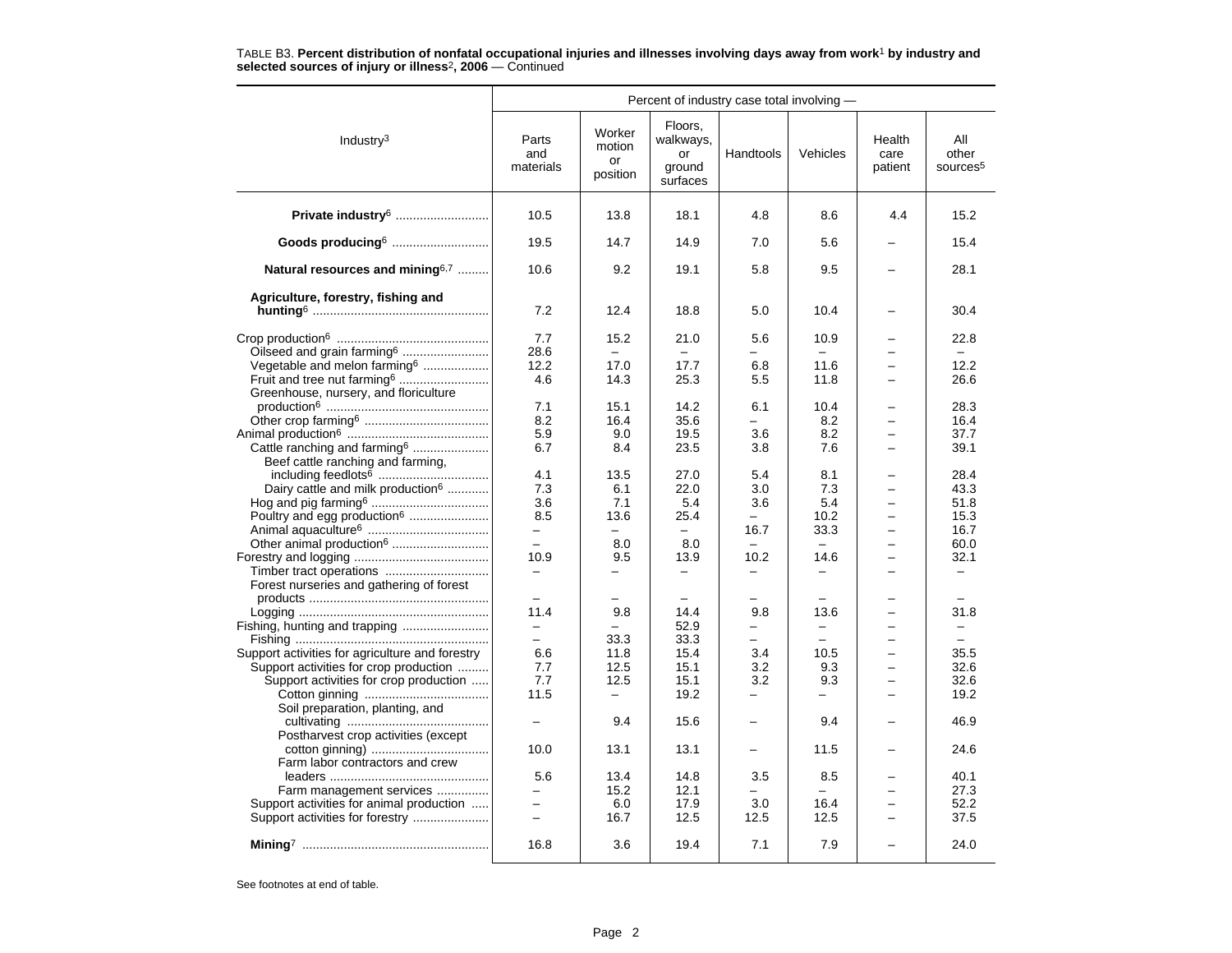|                                                                                                                                                  |                                     |                                | Percent of industry case total involving -                      |                                                      |                              |                                  |
|--------------------------------------------------------------------------------------------------------------------------------------------------|-------------------------------------|--------------------------------|-----------------------------------------------------------------|------------------------------------------------------|------------------------------|----------------------------------|
| Industry <sup>3</sup>                                                                                                                            | <b>NAICS</b><br>code <sup>4</sup>   | Total<br>cases                 | Chemicals<br>and<br>chemical<br>products                        | Containers                                           | Furniture<br>and<br>fixtures | Machinery                        |
|                                                                                                                                                  |                                     |                                |                                                                 |                                                      |                              |                                  |
| Crude petroleum and natural gas                                                                                                                  | 211<br>2111<br>21111                | 670<br>670<br>670              |                                                                 | 6.0<br>6.0<br>6.0                                    |                              | 10.4<br>10.4<br>10.4             |
| Mining (except oil and gas) <sup>8</sup>                                                                                                         | 211111<br>212<br>2121<br>21211      | 620<br>4,780<br>2,790<br>2,790 | 8.8<br>13.3<br>13.3                                             | 6.5<br>4.6<br>3.9<br>3.9                             |                              | 11.3<br>13.0<br>12.5<br>12.5     |
| Bituminous coal and lignite surface<br>Bituminous coal underground mining <sup>8</sup>                                                           | 212111<br>212112<br>212113          | 590<br>2,160<br>40             | 5.1<br>15.7<br>$\overline{\phantom{0}}$                         | 3.4<br>4.6<br>-                                      |                              | 18.6<br>11.1                     |
| Gold ore and silver ore mining <sup>8</sup>                                                                                                      | 2122<br>21221<br>21222<br>212221    | 340<br>50<br>70<br>60          | $\overline{\phantom{0}}$<br>-                                   | -<br>$\overline{a}$<br>-                             |                              | 11.8<br>$\overline{\phantom{0}}$ |
| Copper, nickel, lead, and zinc mining <sup>8</sup><br>Lead ore and zinc ore mining <sup>8</sup><br>Copper ore and nickel ore mining <sup>8</sup> | 212222<br>21223<br>212231<br>212234 | 20<br>150<br>20<br>130         | $\overline{\phantom{0}}$<br>-<br>L.<br>$\overline{\phantom{0}}$ | -<br>▃<br>$\overline{a}$<br>$\overline{\phantom{0}}$ |                              | 13.3<br>15.4                     |
| All other metal ore mining <sup>8</sup><br>Nonmetallic mineral mining and quarrying <sup>8</sup>                                                 | 21229<br>212299<br>2123             | 70<br>70<br>1,650              | $\overline{\phantom{0}}$<br>1.8                                 | $\overline{a}$<br>5.5                                |                              | 13.9                             |
| Stone mining and quarrying <sup>8</sup><br>Dimension stone mining and<br>Crushed and broken limestone mining                                     | 21231<br>212311                     | 890<br>220                     | 2.2                                                             | 4.5                                                  |                              | 12.4<br>9.1                      |
| Crushed and broken granite mining                                                                                                                | 212312                              | 420                            |                                                                 | 7.1                                                  |                              | 14.3                             |
| Other crushed and broken stone<br>mining and quarrying <sup>8</sup>                                                                              | 212313<br>212319                    | 70<br>180                      |                                                                 |                                                      |                              | 11.1                             |
| Sand, gravel, clay, and ceramic and<br>refractory minerals mining and                                                                            |                                     |                                |                                                                 |                                                      |                              |                                  |
| Construction sand and gravel mining <sup>8</sup><br>Kaolin and ball clay mining $\frac{1}{2}$                                                    | 21232<br>212321<br>212324           | 610<br>520<br>40               |                                                                 | 4.9<br>3.8                                           |                              | 18.0<br>17.3                     |
| Clay and ceramic and refractory<br>Other nonmetallic mineral mining and                                                                          | 212325                              | 50                             |                                                                 |                                                      |                              |                                  |
| Potash, soda, and borate mineral                                                                                                                 | 21239<br>212391                     | 150<br>70                      |                                                                 |                                                      |                              |                                  |
| Other chemical and fertilizer mineral                                                                                                            | 212393                              | 40                             |                                                                 |                                                      |                              |                                  |
| All other nonmetallic mineral mining <sup>8</sup>                                                                                                | 212399<br>213                       | 30<br>3,950                    | 1.3                                                             | 2.8                                                  | 1.0                          | 10.1                             |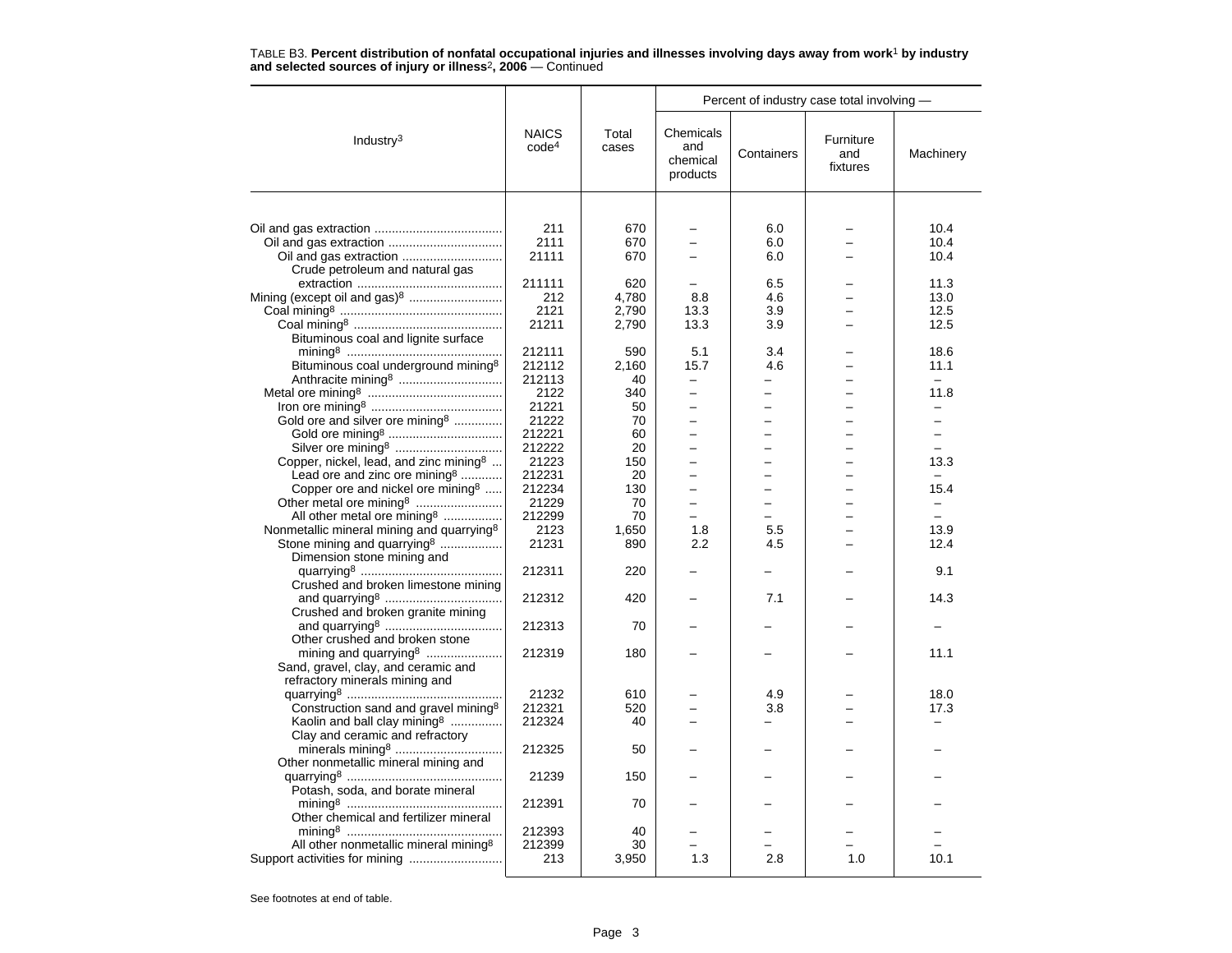| Percent of industry case total involving -                                                                                                                                           |                                                              |                                      |                                                  |                          |                                               |                                                      |                                      |
|--------------------------------------------------------------------------------------------------------------------------------------------------------------------------------------|--------------------------------------------------------------|--------------------------------------|--------------------------------------------------|--------------------------|-----------------------------------------------|------------------------------------------------------|--------------------------------------|
| Industry $3$                                                                                                                                                                         | Parts<br>and<br>materials                                    | Worker<br>motion<br>or<br>position   | Floors.<br>walkways,<br>or<br>ground<br>surfaces | Handtools                | Vehicles                                      | Health<br>care<br>patient                            | All<br>other<br>sources <sup>5</sup> |
|                                                                                                                                                                                      |                                                              |                                      |                                                  |                          |                                               |                                                      |                                      |
| Crude petroleum and natural gas                                                                                                                                                      | 25.4<br>25.4<br>25.4                                         | 13.4<br>13.4<br>13.4                 | 16.4<br>16.4<br>16.4                             | 9.0<br>9.0<br>9.0        | 9.0<br>9.0<br>9.0                             |                                                      | 7.5<br>7.5<br>7.5                    |
| Mining (except oil and gas) <sup>8</sup>                                                                                                                                             | 25.8<br>10.9<br>14.3<br>14.3                                 | 9.7<br>1.0<br>1.1<br>1.1             | 17.7<br>18.8<br>18.3<br>18.3                     | 9.7<br>6.5<br>5.0<br>5.0 | 9.7<br>8.8<br>10.0<br>10.0                    |                                                      | 8.1<br>27.6<br>21.5<br>21.5          |
| Bituminous coal and lignite surface<br>Bituminous coal underground mining <sup>8</sup>                                                                                               | 5.1<br>16.7<br>$\equiv$                                      | .9                                   | 27.1<br>15.7                                     | 6.8<br>4.6               | 11.9<br>9.7<br>L.                             |                                                      | 22.0<br>20.8<br>50.0                 |
| Gold ore and silver ore mining <sup>8</sup>                                                                                                                                          | 5.9<br>-<br>$\overline{a}$                                   |                                      | 20.6<br>$\equiv$<br>28.6                         | 5.9                      | 14.7<br>$\overline{\phantom{0}}$<br>-         |                                                      | 32.4<br>40.0<br>42.9<br>33.3         |
| Copper, nickel, lead, and zinc mining <sup>8</sup><br>Lead ore and zinc ore mining <sup>8</sup>                                                                                      | $\overline{a}$<br>$\overline{a}$<br>$\overline{\phantom{0}}$ | $\overline{\phantom{0}}$<br>$\equiv$ | $\equiv$<br>26.7                                 | $\overline{\phantom{0}}$ | $\equiv$<br>20.0                              | $\overline{\phantom{0}}$<br>$\overline{\phantom{0}}$ | $ \,$<br>26.7                        |
| Copper ore and nickel ore mining $\delta$<br>Other metal ore mining <sup>8</sup><br>All other metal ore mining <sup>8</sup><br>Nonmetallic mineral mining and quarrying <sup>8</sup> | $\overline{a}$<br>$\overline{a}$<br>$\equiv$<br>6.7          | 1.2                                  | 30.8<br>19.4                                     | 9.1                      | 23.1<br>$\overline{\phantom{0}}$<br>L.<br>6.1 | $\overline{\phantom{0}}$                             | 23.1<br>28.6<br>28.6<br>37.0         |
| Stone mining and quarrying <sup>8</sup><br>Dimension stone mining and<br>Crushed and broken limestone mining                                                                         | 5.6                                                          |                                      | 18.0<br>13.6                                     | 9.0<br>9.1               | 5.6                                           |                                                      | 41.6<br>54.5                         |
| Crushed and broken granite mining                                                                                                                                                    | 4.8                                                          |                                      | 19.0                                             | 7.1                      | 7.1                                           |                                                      | 35.7                                 |
| Other crushed and broken stone                                                                                                                                                       |                                                              |                                      | 28.6                                             |                          |                                               |                                                      | 28.6                                 |
| mining and quarrying <sup>8</sup><br>Sand, gravel, clay, and ceramic and<br>refractory minerals mining and                                                                           |                                                              |                                      | 16.7                                             | 11.1                     |                                               |                                                      | 38.9                                 |
| Construction sand and gravel mining <sup>8</sup><br>Kaolin and ball clay mining <sup>8</sup>                                                                                         | 6.6<br>5.8                                                   |                                      | 19.7<br>21.2                                     | 9.8<br>9.6               | 4.9<br>3.8                                    |                                                      | 34.4<br>34.6                         |
| Clay and ceramic and refractory<br>Other nonmetallic mineral mining and                                                                                                              |                                                              |                                      |                                                  |                          | $\overline{\phantom{0}}$                      |                                                      | 40.0                                 |
| Potash, soda, and borate mineral                                                                                                                                                     | 13.3                                                         |                                      | 26.7                                             |                          | 13.3                                          |                                                      | 26.7                                 |
| Other chemical and fertilizer mineral                                                                                                                                                | 28.6                                                         |                                      | 28.6                                             |                          |                                               |                                                      |                                      |
| All other nonmetallic mineral mining <sup>8</sup>                                                                                                                                    | 22.3                                                         | 5.1                                  | 21.0                                             | 7.6                      | 6.6                                           |                                                      | 22.5                                 |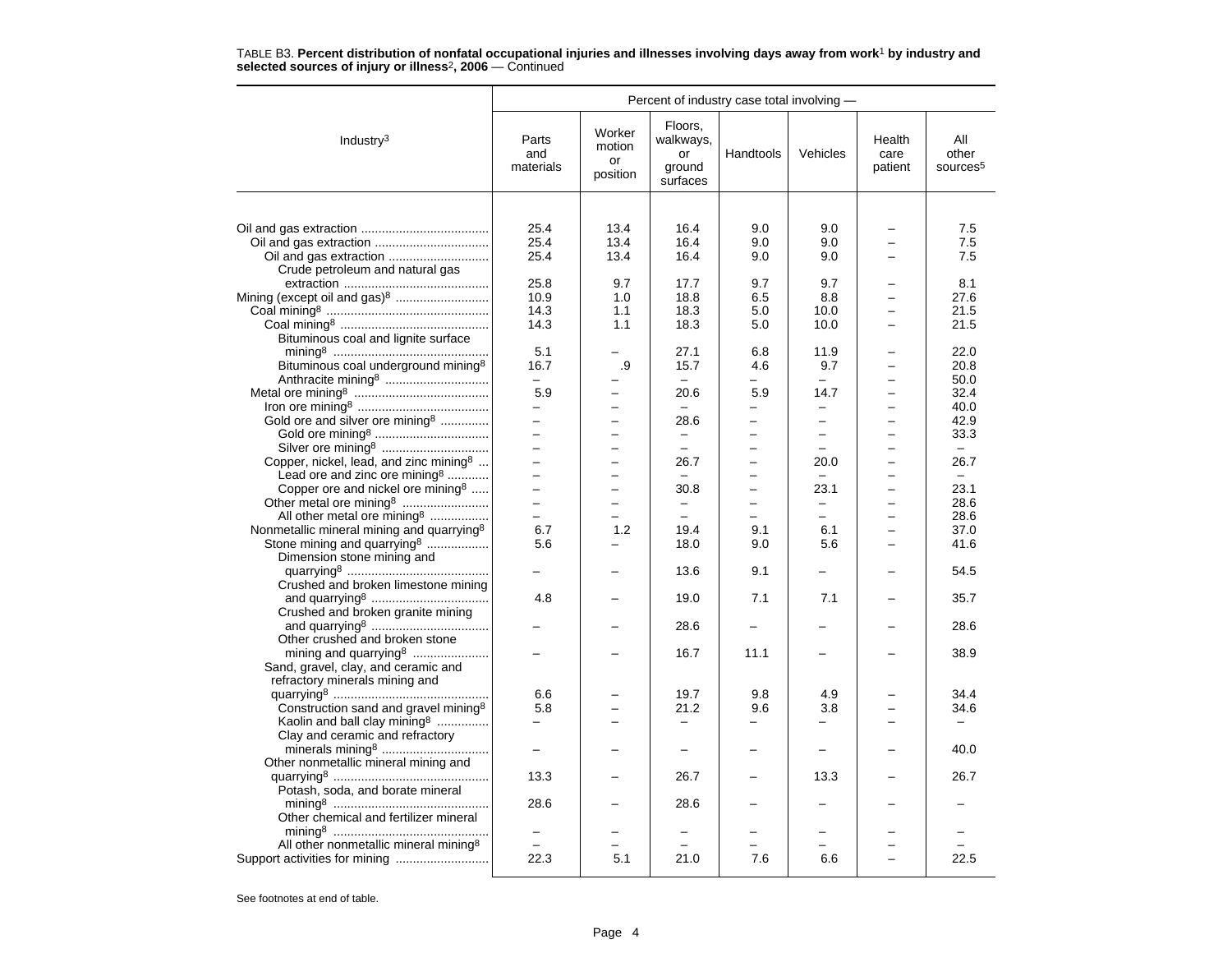|                                                                                                                                                                                                   |                                                    |                                                      | Percent of industry case total involving -   |                                         |                                       |                                        |
|---------------------------------------------------------------------------------------------------------------------------------------------------------------------------------------------------|----------------------------------------------------|------------------------------------------------------|----------------------------------------------|-----------------------------------------|---------------------------------------|----------------------------------------|
| Industry <sup>3</sup>                                                                                                                                                                             | <b>NAICS</b><br>code <sup>4</sup>                  | Total<br>cases                                       | Chemicals<br>and<br>chemical<br>products     | Containers                              | Furniture<br>and<br>fixtures          | Machinery                              |
| Support activities for mining<br>Drilling oil and gas wells<br>Support activities for oil and gas                                                                                                 | 2131<br>21311<br>213111                            | 3,950<br>3.950<br>1,360                              | 1.3<br>1.3<br>1.5                            | 2.8<br>2.8<br>5.9                       | 1.0<br>1.0<br>$\equiv$                | 10.1<br>10.1<br>12.5                   |
|                                                                                                                                                                                                   | 213112                                             | 2,590                                                | 1.2                                          | 1.5                                     | 1.5                                   | 8.9                                    |
|                                                                                                                                                                                                   |                                                    | 153,180                                              | 1.1                                          | 4.9                                     | 1.6                                   | 7.1                                    |
|                                                                                                                                                                                                   | 23                                                 | 153,180                                              | 1.1                                          | 4.9                                     | 1.6                                   | 7.1                                    |
| Residential building construction<br>Nonresidential building construction<br>Heavy and civil engineering construction                                                                             | 236<br>2361<br>2362<br>237<br>2371                 | 29,320<br>16,640<br>12.680<br>19,400<br>9,010        | .5<br>$\cdot$<br>$\overline{.7}$<br>.9<br>.6 | 4.8<br>4.9<br>4.7<br>2.7<br>3.9         | 1.7<br>1.5<br>1.8<br>.5<br>.4         | 7.0<br>8.0<br>5.6<br>10.7<br>10.8      |
| Water and sewer line and related<br>Oil and gas pipeline and related                                                                                                                              | 23711                                              | 5,210                                                | .8                                           | 4.2                                     |                                       | 12.9                                   |
| Power and communication line and                                                                                                                                                                  | 23712                                              | 920                                                  |                                              | 3.3                                     |                                       | 13.0                                   |
| related structures construction                                                                                                                                                                   | 23713                                              | 2,880                                                |                                              | 3.5                                     | 1.0                                   | 5.9                                    |
| Highway, street, and bridge construction<br>Other heavy and civil engineering                                                                                                                     | 2372<br>2373                                       | 450<br>7,660                                         | 4.4<br>1.3                                   | 4.4<br>1.8                              | 4.4<br>-                              | 12.3                                   |
| Foundation, structure, and building exterior                                                                                                                                                      | 2379<br>238                                        | 2,270<br>104,460                                     | 1.3                                          | .9<br>5.3                               | 1.8<br>1.7                            | 7.0<br>6.5                             |
| Poured concrete foundation and                                                                                                                                                                    | 2381                                               | 28,820                                               | .5                                           | 4.3                                     | $\cdot$                               | 5.7                                    |
| structure contractors<br>Structural steel and precast concrete                                                                                                                                    | 23811                                              | 5,240                                                | 1.0                                          | 5.2                                     | $\overline{.4}$                       | 2.3                                    |
| Framing contractors<br>Glass and glazing contractors                                                                                                                                              | 23812<br>23813<br>23814<br>23815<br>23816<br>23817 | 2,850<br>5,410<br>5,900<br>1,500<br>5,620<br>1,570   | .7<br>.5                                     | 4.2<br>.4<br>5.9<br>2.7<br>6.9<br>1.9   | .4<br>.4                              | 6.3<br>5.4<br>7.5<br>8.0<br>4.3<br>7.6 |
| Other foundation, structure, and building<br>exterior contractors<br>Building equipment contractors                                                                                               | 23819<br>2382<br>23821                             | 730<br>40.930<br>16,130                              | 1.1<br>1.0                                   | 6.7<br>4.5                              | 2.8<br>3.0                            | 17.8<br>8.2<br>6.6                     |
| Plumbing, heating, and air-conditioning<br>Other building equipment contractors<br>Building finishing contractors<br>Drywall and insulation contractors<br>Painting and wall covering contractors | 23822<br>23829<br>2383<br>23831<br>23832<br>23833  | 23,010<br>1,790<br>20,930<br>8,200<br>3,850<br>1,720 | 1.1<br>3.2<br>1.2<br>3.6<br>÷                | 8.6<br>2.8<br>5.6<br>4.8<br>11.2<br>8.1 | 2.7<br>1.7<br>2.3<br>.9<br>1.0<br>2.9 | 9.5<br>6.1<br>3.2<br>2.7<br>1.0<br>7.0 |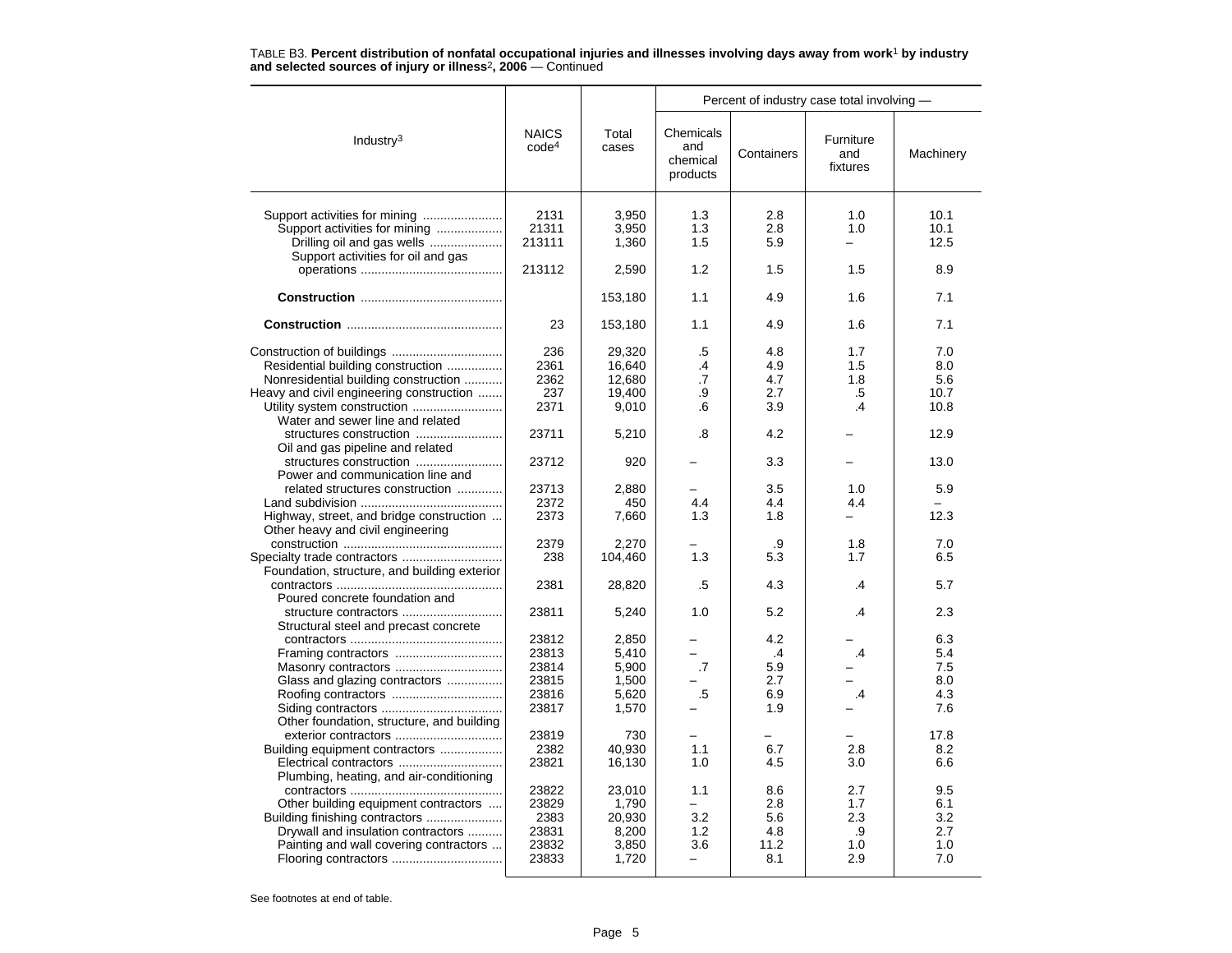|                                                                               |                           |                                    | Percent of industry case total involving -       |            |          |                                                      |                                      |
|-------------------------------------------------------------------------------|---------------------------|------------------------------------|--------------------------------------------------|------------|----------|------------------------------------------------------|--------------------------------------|
| Industry $3$                                                                  | Parts<br>and<br>materials | Worker<br>motion<br>or<br>position | Floors,<br>walkways,<br>or<br>ground<br>surfaces | Handtools  | Vehicles | Health<br>care<br>patient                            | All<br>other<br>sources <sup>5</sup> |
|                                                                               | 22.3                      | 5.1                                | 21.0                                             | 7.6        | 6.6      |                                                      | 22.5                                 |
| Support activities for mining                                                 | 22.3                      | 5.1                                | 21.0                                             | 7.6        | 6.6      | $\equiv$                                             | 22.5                                 |
| Drilling oil and gas wells                                                    | 28.7                      | 7.4                                | 11.8                                             | 6.6        | 2.9      | $\equiv$                                             | 22.8                                 |
| Support activities for oil and gas                                            |                           |                                    |                                                  |            |          |                                                      |                                      |
|                                                                               | 18.9                      | 3.9                                | 25.9                                             | 8.1        | 8.5      |                                                      | 22.0                                 |
|                                                                               |                           |                                    |                                                  |            |          |                                                      |                                      |
|                                                                               | 22.8                      | 12.9                               | 18.3                                             | 9.0        | 5.5      |                                                      | 16.9                                 |
|                                                                               | 22.8                      | 12.9                               | 18.3                                             | 9.0        | 5.5      |                                                      | 16.9                                 |
|                                                                               | 23.0                      | 13.5                               | 18.6                                             | 9.9        | 2.0      |                                                      | 19.1                                 |
| Residential building construction                                             | 22.7                      | 10.1                               | 20.0                                             | 10.9       | 1.3      |                                                      | 20.3                                 |
| Nonresidential building construction                                          | 23.5                      | 18.1                               | 16.8                                             | 8.5        | 3.0      |                                                      | 17.4                                 |
|                                                                               | 21.9                      | 11.0                               | 16.6                                             | 9.1        | 9.5      |                                                      | 17.0                                 |
| Heavy and civil engineering construction                                      | 24.0                      | 11.8                               |                                                  | 11.7       |          |                                                      |                                      |
|                                                                               |                           |                                    | 15.2                                             |            | 5.7      | $\overline{\phantom{0}}$                             | 16.2                                 |
| Water and sewer line and related<br>structures construction                   | 24.0                      | 10.7                               | 14.2                                             | 12.7       | 3.5      |                                                      | 16.9                                 |
|                                                                               |                           |                                    |                                                  |            |          |                                                      |                                      |
| Oil and gas pipeline and related                                              |                           |                                    |                                                  |            |          |                                                      |                                      |
| Power and communication line and                                              | 22.8                      | 10.9                               | 17.4                                             | 12.0       | 6.5      |                                                      | 13.0                                 |
| related structures construction                                               | 24.0                      | 13.9                               | 16.3                                             | 9.7        | 9.4      |                                                      | 16.0                                 |
|                                                                               | 17.8                      | 6.7                                | 26.7                                             | 4.4        |          |                                                      | 28.9                                 |
|                                                                               |                           |                                    |                                                  |            |          |                                                      |                                      |
| Highway, street, and bridge construction<br>Other heavy and civil engineering | 18.7                      | 10.8                               | 16.7                                             | 7.8        | 13.4     |                                                      | 17.0                                 |
|                                                                               | 26.0                      | 9.3                                | 19.8                                             | 4.8        | 12.3     |                                                      | 17.6                                 |
|                                                                               | 22.8                      | 13.1                               | 18.5                                             | 8.7        | 5.7      |                                                      | 16.3                                 |
| Foundation, structure, and building exterior                                  |                           |                                    |                                                  |            |          |                                                      |                                      |
|                                                                               | 27.0                      | 9.4                                | 20.6                                             | 8.7        | 5.0      |                                                      | 18.5                                 |
| Poured concrete foundation and                                                |                           |                                    |                                                  |            |          |                                                      |                                      |
| structure contractors                                                         | 26.5                      | 11.3                               | 18.9                                             | 12.0       | 6.3      |                                                      | 16.2                                 |
| Structural steel and precast concrete                                         |                           |                                    |                                                  |            |          |                                                      |                                      |
|                                                                               | 38.9                      | 7.0                                | 18.9                                             | 4.9        | 1.4      |                                                      | 17.5                                 |
|                                                                               | 35.1                      | 5.0                                | 22.7                                             | 9.2        | 1.8      | $\overline{\phantom{0}}$                             | 20.0                                 |
|                                                                               | 19.7                      | 7.6                                | 26.8                                             | 4.9        | 10.0     | $\overline{\phantom{0}}$                             | 16.8                                 |
| Glass and glazing contractors                                                 | 22.7                      | 16.7                               | 12.0                                             | 7.3        | 1.3      |                                                      | 28.0                                 |
|                                                                               | 21.9                      | 10.9                               | 19.8                                             | 11.9       | 3.9      |                                                      | 19.8                                 |
|                                                                               | 34.4                      | 19.7                               | 10.8                                             | 5.7        |          |                                                      | 15.9                                 |
| Other foundation, structure, and building                                     |                           |                                    |                                                  |            |          |                                                      |                                      |
|                                                                               | 16.4                      |                                    | 20.5                                             | 11.0       | 13.7     | $\overline{\phantom{0}}$                             | 19.2                                 |
|                                                                               | 21.1                      | 15.6                               | 16.0                                             | 8.1        |          |                                                      | 14.4                                 |
| Building equipment contractors                                                |                           |                                    |                                                  |            | 6.2      |                                                      |                                      |
|                                                                               | 21.1                      | 15.3                               | 17.0                                             | 9.2        | 7.3      |                                                      | 15.1                                 |
| Plumbing, heating, and air-conditioning                                       |                           |                                    |                                                  |            |          |                                                      |                                      |
|                                                                               | 21.1                      | 16.0                               | 14.9                                             | 7.2<br>9.5 | 5.3      |                                                      | 13.6                                 |
| Other building equipment contractors                                          | 21.8                      | 12.3                               | 19.6                                             |            | 7.8      | -                                                    | 18.4                                 |
|                                                                               | 20.5                      | 12.5                               | 22.4                                             | 8.3        | 3.4      |                                                      | 18.6                                 |
| Drywall and insulation contractors                                            | 23.5                      | 13.2                               | 25.4                                             | 4.6        | 4.1      |                                                      | 19.6                                 |
| Painting and wall covering contractors                                        | 13.5                      | 12.5                               | 17.7                                             | 12.5       | 1.3      | $\overline{\phantom{0}}$<br>$\overline{\phantom{0}}$ | 25.7                                 |
|                                                                               | 10.5                      | 26.2                               | 26.7                                             | 13.4       | 2.3      |                                                      | 2.9                                  |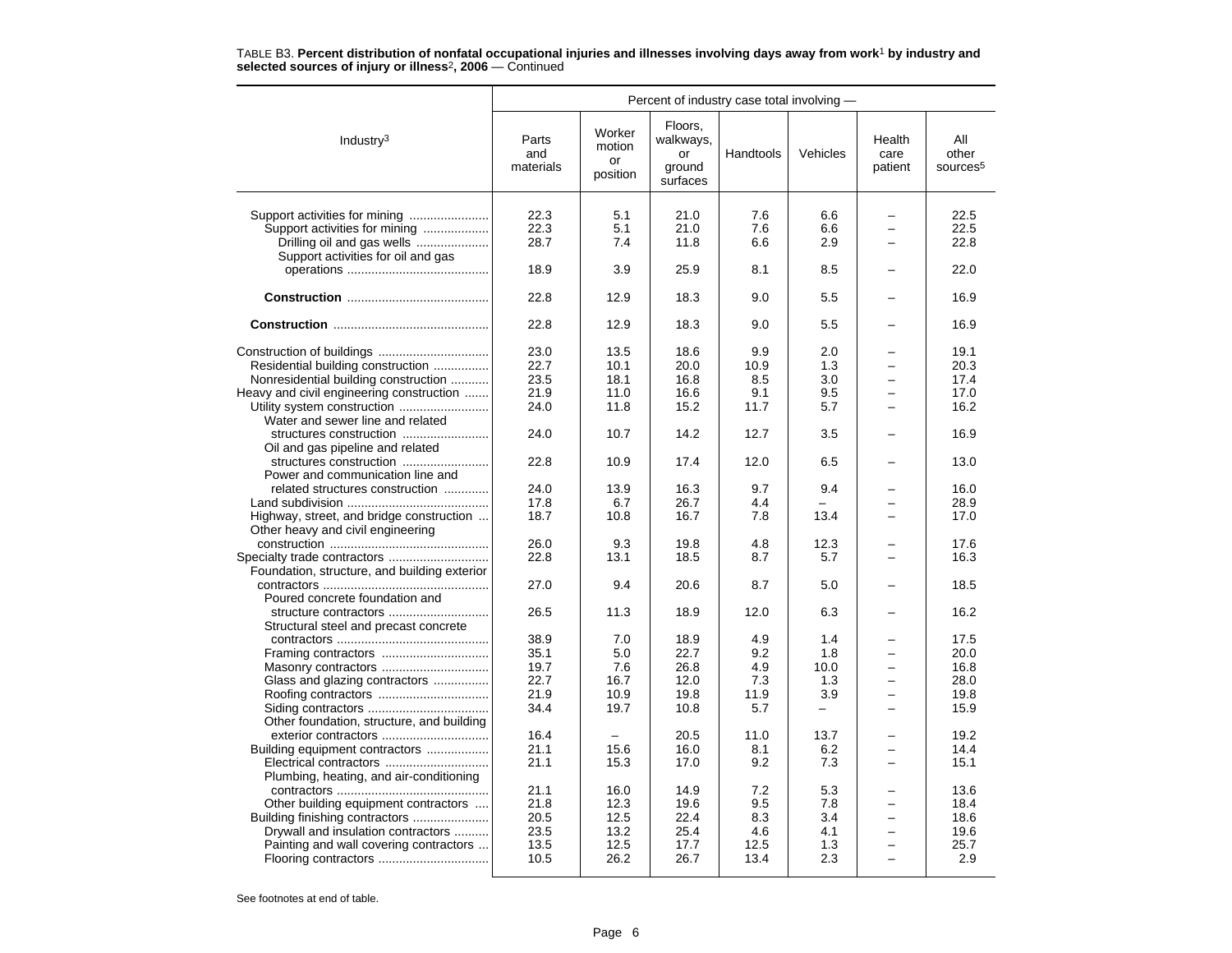|                                        |                                   |                | Percent of industry case total involving - |                          |                              |           |
|----------------------------------------|-----------------------------------|----------------|--------------------------------------------|--------------------------|------------------------------|-----------|
| Industry <sup>3</sup>                  | <b>NAICS</b><br>code <sup>4</sup> | Total<br>cases | Chemicals<br>and<br>chemical<br>products   | Containers               | Furniture<br>and<br>fixtures | Machinery |
|                                        | 23834                             | 1,670          |                                            | 4.8                      | 5.4                          | 4.8       |
| Tile and terrazzo contractors          |                                   |                |                                            |                          |                              |           |
| Finish carpentry contractors           | 23835                             | 4.150          | 10.4                                       | 1.2                      | 4.3                          | 3.6       |
| Other building finishing contractors   | 23839                             | 1,340          | $\overline{\phantom{0}}$                   | 6.0                      | 3.0                          | 4.5       |
| Other specialty trade contractors      | 2389                              | 13,790         | 1.2                                        | 3.0                      | .5                           | 8.4       |
| Site preparation contractors           | 23891                             | 7,580          | .5                                         | 3.2                      | $\cdot$                      | 9.1       |
| All other special trade contractors    | 23899                             | 6,210          | 1.9                                        | 2.6                      | .6                           | 7.6       |
|                                        |                                   | 200,970        | 2.2                                        | 11.6                     | 2.9                          | 13.0      |
|                                        | $31 - 33$                         | 200,970        | 2.2                                        | 11.6                     | 2.9                          | 13.0      |
|                                        | 311                               | 23,960         | 2.8                                        | 17.9                     | 2.3                          | 13.8      |
|                                        | 3111                              | 860            | 2.3                                        | 17.4                     |                              | 12.8      |
| Animal food manufacturing              | 31111                             | 860            | 2.3                                        | 17.4                     |                              | 12.8      |
| Dog and cat food manufacturing         | 311111                            | 270            | $\equiv$                                   | 18.5                     | $\overline{\phantom{0}}$     | 29.6      |
| Other animal food manufacturing        | 311119                            | 580            | $\equiv$                                   | 17.2                     | $\equiv$                     | 3.4       |
|                                        | 3112                              | 770            | 2.6                                        | 18.2                     |                              | 15.6      |
| Flour milling and malt manufacturing   | 31121                             | 290            | $\overline{\phantom{0}}$                   | 17.2                     |                              | 17.2      |
|                                        | 311211                            | 180            | $\overline{\phantom{0}}$                   | 16.7                     |                              | 16.7      |
|                                        | 311212                            | 70             | $\overline{\phantom{0}}$                   | 28.6                     | -                            |           |
|                                        |                                   |                |                                            |                          |                              |           |
|                                        | 311213                            | 40             | $\overline{\phantom{0}}$                   | $\qquad \qquad -$        |                              | $\equiv$  |
| Starch and vegetable fats and oils     |                                   |                |                                            |                          |                              |           |
|                                        | 31122                             | 280            | 7.1                                        | 14.3                     |                              | 10.7      |
|                                        | 311221                            | 50             | -                                          |                          |                              |           |
| Soybean processing                     | 311222                            | 70             | $\equiv$                                   | $\equiv$                 |                              |           |
| Other oilseed processing               | 311223                            | 30             | $\overline{a}$                             |                          |                              | $\equiv$  |
| Fats and oils refining and blending    | 311225                            | 130            |                                            | 23.1                     |                              |           |
| Breakfast cereal manufacturing         | 31123                             | 210            | $\overline{\phantom{0}}$                   | 23.8                     |                              | 19.0      |
| Sugar and confectionery product        |                                   |                |                                            |                          |                              |           |
|                                        | 3113                              | 1,260          | 1.6                                        | 18.3                     | 1.6                          | 14.3      |
|                                        | 31131                             | 300            |                                            | 13.3                     |                              | 6.7       |
|                                        | 311311                            | 90             | -                                          | $\overline{\phantom{0}}$ |                              |           |
|                                        | 311312                            | 50             | $\overline{\phantom{0}}$                   | $\overline{\phantom{0}}$ |                              |           |
| Beet sugar manufacturing               | 311313                            | 160            | $\overline{\phantom{0}}$                   | 12.5                     |                              |           |
| Chocolate and confectionery            |                                   |                |                                            |                          |                              |           |
| manufacturing from cacao beans         | 31132                             | 130            |                                            | 23.1                     |                              | 15.4      |
|                                        |                                   |                |                                            |                          |                              |           |
| Confectionery manufacturing from       |                                   |                |                                            |                          |                              |           |
|                                        | 31133                             | 500            |                                            | 22.0                     |                              | 22.0      |
| Nonchocolate confectionery             |                                   |                |                                            |                          |                              |           |
|                                        | 31134                             | 330            |                                            | 15.2                     |                              | 9.1       |
| Fruit and vegetable preserving and     |                                   |                |                                            |                          |                              |           |
| specialty food manufacturing           | 3114                              | 2,590          | 3.5                                        | 17.0                     | 1.5                          | 14.3      |
| Frozen food manufacturing              | 31141                             | 1,110          | 3.6                                        | 14.4                     | 1.8                          | 18.0      |
| Frozen fruit, juice, and vegetable     |                                   |                |                                            |                          |                              |           |
|                                        | 311411                            | 520            | 3.8                                        | 15.4                     |                              | 13.5      |
| Frozen specialty food manufacturing    | 311412                            | 600            | 3.3                                        | 15.0                     | 3.3                          | 21.7      |
| Fruit and vegetable canning, pickling, |                                   |                |                                            |                          |                              |           |
|                                        | 31142                             | 1,470          | 3.4                                        | 19.0                     | 1.4                          | 11.6      |
|                                        |                                   |                |                                            |                          |                              |           |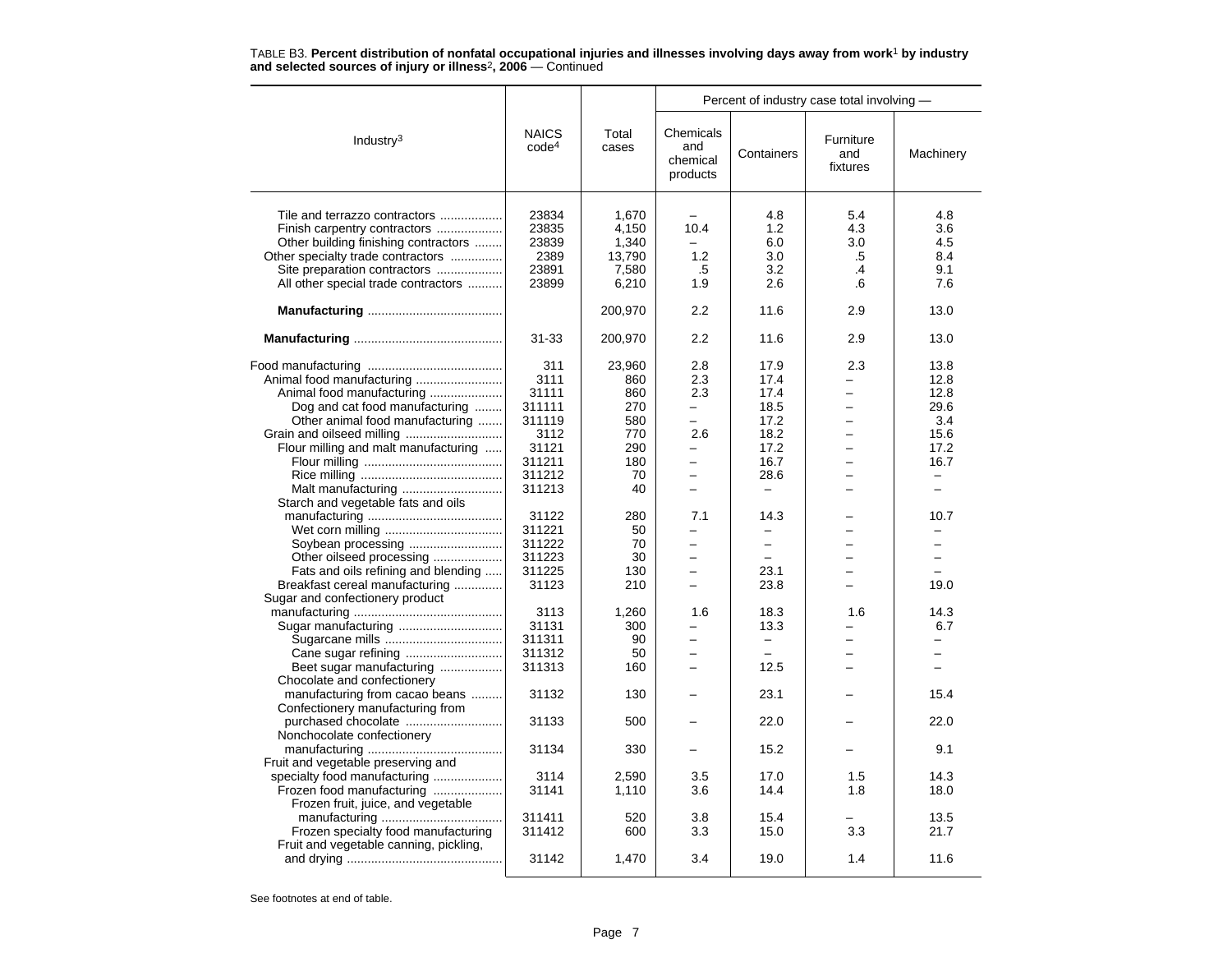|                                                         |                           |                                    | Percent of industry case total involving -       |                          |                          |                           |                                      |
|---------------------------------------------------------|---------------------------|------------------------------------|--------------------------------------------------|--------------------------|--------------------------|---------------------------|--------------------------------------|
| Industry <sup>3</sup>                                   | Parts<br>and<br>materials | Worker<br>motion<br>or<br>position | Floors,<br>walkways,<br>or<br>ground<br>surfaces | Handtools                | Vehicles                 | Health<br>care<br>patient | All<br>other<br>sources <sup>5</sup> |
|                                                         | 18.0                      | 4.8                                | 38.9                                             | 4.2                      | 1.8                      |                           | 17.4                                 |
| Tile and terrazzo contractors                           | 27.7                      | 7.0                                | 14.2                                             | 11.3                     | 5.1                      |                           | 14.9                                 |
| Finish carpentry contractors                            |                           |                                    | 16.4                                             |                          | 3.7                      |                           | 25.4                                 |
| Other building finishing contractors                    | 15.7                      | 17.2                               |                                                  | 8.2                      |                          |                           |                                      |
| Other specialty trade contractors                       | 22.8                      | 14.1                               | 15.9                                             | 11.5                     | 9.2                      |                           | 13.5                                 |
| Site preparation contractors                            | 18.6                      | 15.8                               | 16.0                                             | 12.0                     | 10.0                     | $\equiv$                  | 14.2                                 |
| All other special trade contractors                     | 28.0                      | 11.9                               | 15.8                                             | 10.8                     | 8.2                      | $\equiv$                  | 12.4                                 |
|                                                         | 18.2                      | 16.8                               | 11.8                                             | 5.6                      | 5.2                      |                           | 12.7                                 |
|                                                         | 18.2                      | 16.8                               | 11.8                                             | 5.6                      | 5.2                      |                           | 12.7                                 |
|                                                         | 5.0                       | 15.8                               | 16.6                                             | 5.1                      | 6.6                      |                           | 14.1                                 |
|                                                         | 5.8                       | 14.0                               | 18.6                                             | 5.8                      | 10.5                     |                           | 11.6                                 |
| Animal food manufacturing                               | 5.8                       | 14.0                               | 18.6                                             | 5.8                      | 10.5                     |                           | 11.6                                 |
| Dog and cat food manufacturing                          | $-$                       | 14.8                               | 11.1                                             | 14.8                     | $\equiv$                 | $\equiv$                  | $\sim$                               |
| Other animal food manufacturing                         | 6.9                       | 15.5                               | 24.1                                             | $\overline{\phantom{0}}$ | 13.8                     | $\overline{\phantom{0}}$  | 15.5                                 |
| Grain and oilseed milling                               | 5.2                       | 15.6                               | 19.5                                             | 2.6                      | 6.5                      |                           | 14.3                                 |
| Flour milling and malt manufacturing                    | $\overline{\phantom{0}}$  | 17.2                               | 13.8                                             | -                        | 6.9                      | $\overline{\phantom{0}}$  | 13.8                                 |
|                                                         | $\overline{\phantom{0}}$  | 16.7                               | 11.1                                             | $\overline{\phantom{0}}$ | -                        |                           | 22.2                                 |
|                                                         | $\overline{\phantom{0}}$  |                                    | $\overline{\phantom{0}}$                         |                          | $\overline{\phantom{0}}$ |                           |                                      |
| Malt manufacturing                                      | $\overline{\phantom{0}}$  | $\overline{\phantom{0}}$           | $\overline{\phantom{0}}$                         | $\overline{\phantom{0}}$ | $\overline{\phantom{0}}$ | $\overline{\phantom{0}}$  | $\equiv$                             |
| Starch and vegetable fats and oils                      |                           |                                    |                                                  |                          |                          |                           |                                      |
|                                                         | 7.1                       | 10.7                               | 25.0                                             |                          | 7.1                      |                           | 14.3                                 |
|                                                         | -                         | $\overline{\phantom{0}}$           | $\overline{\phantom{0}}$                         |                          | $\overline{\phantom{0}}$ |                           |                                      |
|                                                         | $\equiv$                  | $\overline{\phantom{0}}$           | 28.6                                             |                          | L.                       |                           | $\equiv$                             |
| Soybean processing                                      | $\overline{\phantom{0}}$  | $\equiv$                           | $\sim$                                           | $\equiv$                 | L.                       | $\overline{\phantom{0}}$  | $\equiv$                             |
| Other oilseed processing                                | -                         | 15.4                               | 23.1                                             |                          |                          |                           | 15.4                                 |
| Fats and oils refining and blending                     |                           |                                    |                                                  |                          |                          |                           |                                      |
| Breakfast cereal manufacturing                          | $\overline{\phantom{0}}$  | 19.0                               | 14.3                                             |                          | $\overline{a}$           |                           | 14.3                                 |
| Sugar and confectionery product                         |                           |                                    |                                                  |                          |                          |                           |                                      |
|                                                         | 5.6                       | 12.7                               | 14.3                                             | 3.2                      | 4.0                      |                           | 24.6                                 |
| Sugar manufacturing                                     | 13.3                      | 13.3                               | 13.3                                             | 10.0                     | 6.7                      | $\equiv$                  | 16.7                                 |
|                                                         | 22.2                      | $\overline{\phantom{0}}$           | 22.2                                             | $\overline{\phantom{0}}$ | $\overline{\phantom{0}}$ |                           | -                                    |
|                                                         | $\equiv$                  |                                    |                                                  |                          | $\overline{\phantom{0}}$ |                           | $-$                                  |
| Beet sugar manufacturing<br>Chocolate and confectionery | 12.5                      | 18.8                               | $\overline{\phantom{0}}$                         | 12.5                     | $\overline{\phantom{0}}$ | -                         | 18.8                                 |
|                                                         | -                         | 15.4                               | 15.4                                             |                          | -                        |                           |                                      |
| manufacturing from cacao beans                          |                           |                                    |                                                  |                          |                          |                           |                                      |
| Confectionery manufacturing from                        |                           |                                    |                                                  |                          |                          |                           |                                      |
| purchased chocolate                                     |                           | 12.0                               | 14.0                                             |                          | 4.0                      |                           | 20.0                                 |
| Nonchocolate confectionery                              |                           |                                    |                                                  |                          |                          |                           |                                      |
|                                                         |                           | 9.1                                | 15.2                                             |                          |                          |                           | 42.4                                 |
| Fruit and vegetable preserving and                      |                           |                                    |                                                  |                          |                          |                           |                                      |
| specialty food manufacturing                            | 5.4                       | 15.8                               | 20.5                                             | 2.7                      | 5.4                      |                           | 13.1                                 |
| Frozen food manufacturing                               | 4.5                       | 14.4                               | 24.3                                             | 2.7                      | 5.4                      |                           | 9.9                                  |
| Frozen fruit, juice, and vegetable                      |                           |                                    |                                                  |                          |                          |                           |                                      |
|                                                         | 7.7                       | 15.4                               | 21.2                                             |                          | 7.7                      |                           | 11.5                                 |
| Frozen specialty food manufacturing                     | 3.3                       | 13.3                               | 25.0                                             |                          | 5.0                      |                           | 8.3                                  |
| Fruit and vegetable canning, pickling,                  |                           |                                    |                                                  |                          |                          |                           |                                      |
|                                                         | 6.1                       | 17.0                               | 17.7                                             | 2.7                      | 5.4                      |                           | 15.0                                 |
|                                                         |                           |                                    |                                                  |                          |                          |                           |                                      |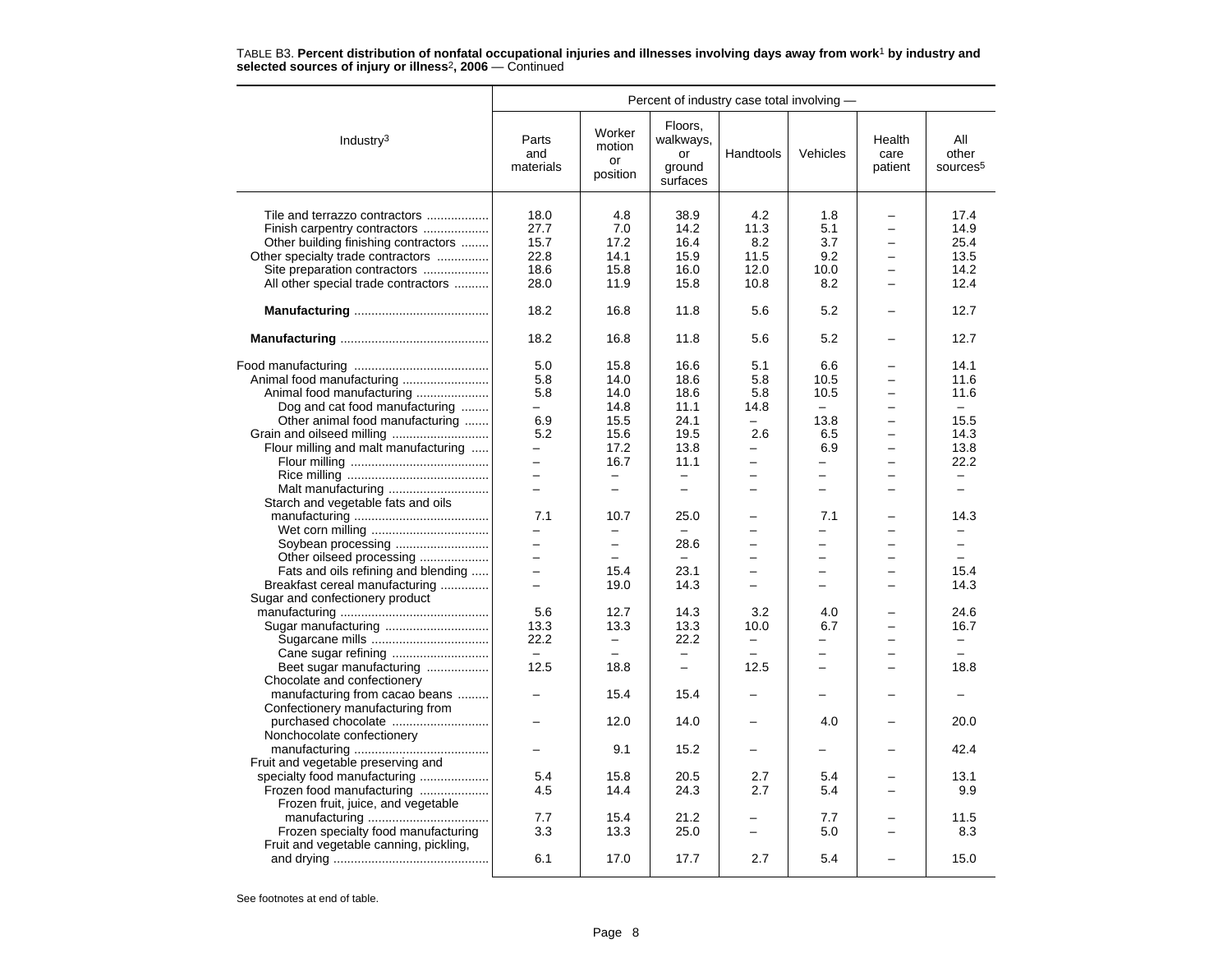| TABLE B3. Percent distribution of nonfatal occupational injuries and illnesses involving days away from work <sup>1</sup> by industry |  |  |
|---------------------------------------------------------------------------------------------------------------------------------------|--|--|
| and selected sources of injury or illness <sup>2</sup> , 2006 – Continued                                                             |  |  |

|                                                                         |                                   |                | Percent of industry case total involving - |            |                              |           |
|-------------------------------------------------------------------------|-----------------------------------|----------------|--------------------------------------------|------------|------------------------------|-----------|
| Industry $3$                                                            | <b>NAICS</b><br>code <sup>4</sup> | Total<br>cases | Chemicals<br>and<br>chemical<br>products   | Containers | Furniture<br>and<br>fixtures | Machinery |
| Fruit and vegetable canning<br>Dried and dehydrated food                | 311421                            | 1,080          | 3.7                                        | 18.5       |                              | 11.1      |
|                                                                         | 311423                            | 270            |                                            | 22.2       |                              | 7.4       |
| Dairy product manufacturing                                             | 3115                              | 3,190          | 4.7                                        | 22.3       | 0.9                          | 8.8       |
| Dairy product (except frozen)                                           |                                   |                |                                            |            |                              |           |
|                                                                         | 31151                             | 2,880          | 4.5                                        | 22.6       | 1.0                          | 9.0       |
| Fluid milk manufacturing                                                | 311511                            | 1,870          | 2.1                                        | 25.1       | 1.1                          | 7.0       |
| Cheese manufacturing                                                    | 311513                            | 750            | 8.0                                        | 17.3       |                              | 13.3      |
| Dry, condensed, and evaporated                                          |                                   |                |                                            |            |                              |           |
| dairy product manufacturing<br>Ice cream and frozen dessert             | 311514                            | 230            | 8.7                                        | 17.4       |                              | 13.0      |
|                                                                         | 31152                             | 300            |                                            | 20.0       |                              | 6.7       |
| Animal slaughtering and processing                                      | 3116                              | 6,950          | 3.2                                        | 13.4       | 1.9                          | 14.4      |
| Animal slaughtering and processing                                      | 31161                             | 6,950          | 3.2                                        | 13.4       | 1.9                          | 14.4      |
| Animal (except poultry) slaughtering                                    | 311611                            | 2,190          | 2.3                                        | 8.7        | .9                           | 11.9      |
| Meat processed from carcasses                                           | 311612                            | 2,470          | 2.4                                        | 17.0       | 3.6                          | 18.6      |
| Rendering and meat byproduct                                            |                                   |                |                                            |            |                              |           |
|                                                                         | 311613                            | 340            |                                            | 17.6       |                              | 5.9       |
|                                                                         | 311615                            | 1,950          | 5.1                                        | 13.3       | 1.5                          | 13.8      |
| Seafood product preparation and                                         |                                   |                |                                            |            |                              |           |
| Seafood product preparation and                                         | 3117                              | 1,180          | 2.5                                        | 20.3       | 1.7                          | 11.0      |
|                                                                         | 31171                             | 1,180          | 2.5                                        | 20.3       | 1.7                          | 11.0      |
|                                                                         | 311711                            | 160            |                                            | 25.0       |                              |           |
| Fresh and frozen seafood processing                                     | 311712                            | 1,020          | 2.0                                        | 20.6       | 2.0                          | 10.8      |
| Bakeries and tortilla manufacturing<br>Bread and bakery product         | 3118                              | 4,580          | 1.1                                        | 18.3       | 3.9                          | 15.3      |
|                                                                         | 31181                             | 3,360          | .6                                         | 19.3       | 5.1                          | 14.0      |
|                                                                         | 311811<br>311812                  | 360            | $\overline{\phantom{0}}$                   | 22.2       | 5.6                          | 15.3      |
| Commercial bakeries<br>Cookie, cracker, and pasta                       |                                   | 2,880          |                                            | 18.8       |                              |           |
|                                                                         | 31182                             | 910            | 3.3                                        | 19.8       |                              | 22.0      |
| Cookie and cracker manufacturing                                        | 311821                            | 480            |                                            | 16.7       |                              | 18.8      |
| Flour mixes and dough manufacturing                                     |                                   |                |                                            |            |                              |           |
| from purchased flour                                                    | 311822                            | 300            | 10.0                                       | 26.7       |                              | 23.3      |
| Dry pasta manufacturing                                                 | 311823                            | 130            |                                            |            | $\overline{\phantom{0}}$     | 23.1      |
| Tortilla manufacturing                                                  | 31183                             | 320            | $\equiv$                                   | 6.2        | -                            | 12.5      |
|                                                                         | 3119                              | 2,590          | 3.9                                        | 22.8       | 4.2                          | 15.4      |
| Snack food manufacturing                                                | 31191                             | 640            |                                            | 20.3       | 14.1                         | 14.1      |
| Roasted nuts and peanut butter                                          |                                   |                |                                            |            |                              |           |
|                                                                         | 311911                            | 130            |                                            | 30.8       |                              | 30.8      |
| Other snack food manufacturing                                          | 311919                            | 520            |                                            | 17.3       | 17.3                         | 11.5      |
| Coffee and tea manufacturing<br>Flavoring syrup and concentrate         | 31192                             | 220            | ÷                                          | 31.8       | -                            | 13.6      |
|                                                                         | 31193                             | 150            | 4.4                                        | 20.0       |                              | 26.7      |
| Seasoning and dressing manufacturing<br>Mayonnaise, dressing, and other | 31194                             | 450            |                                            | 20.0       |                              | 13.3      |
| prepared sauce manufacturing                                            | 311941                            | 260            | 7.7                                        | 19.2       |                              | 19.2      |
|                                                                         |                                   |                |                                            |            |                              |           |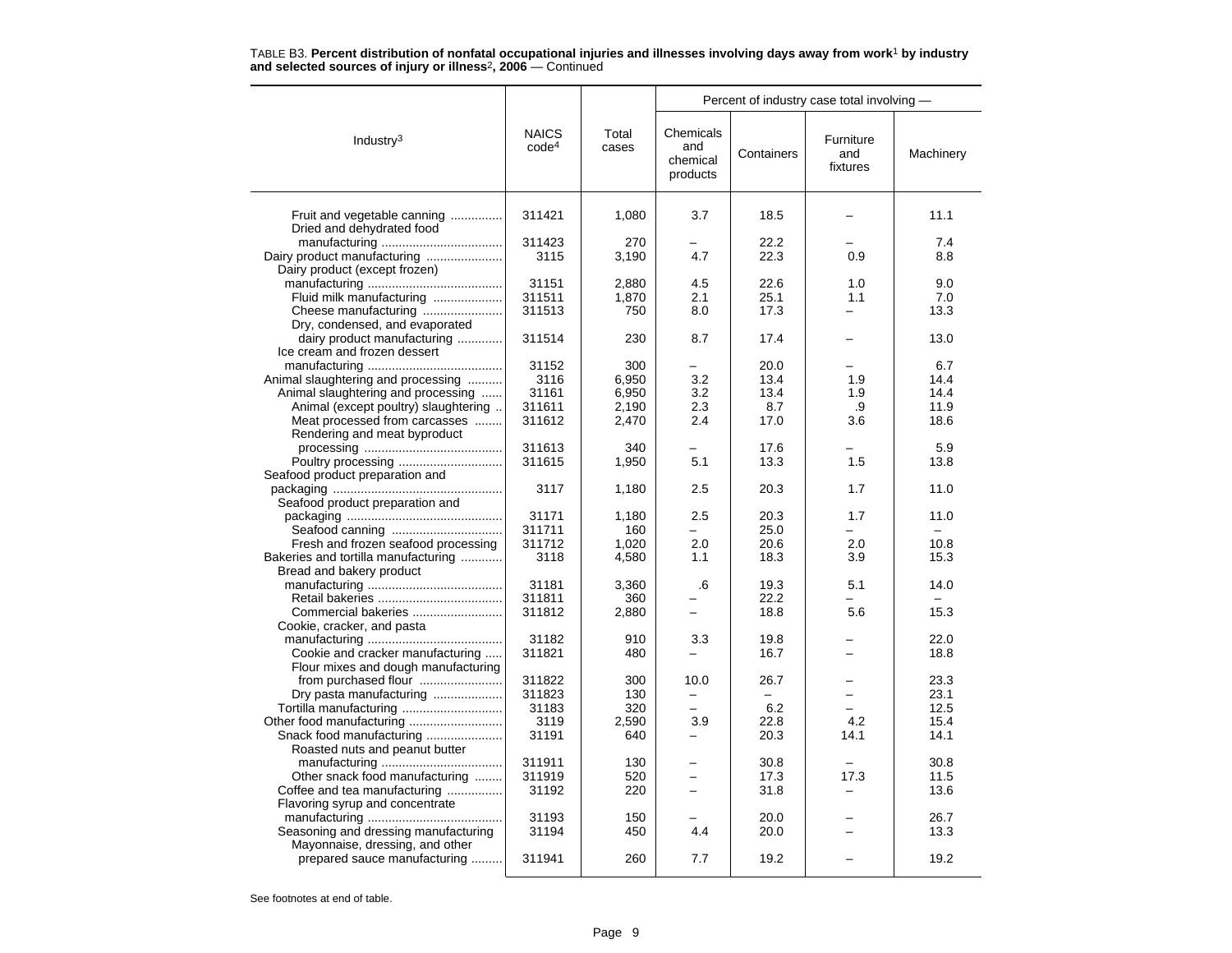|                                                          | Percent of industry case total involving - |                                    |                                                  |                          |          |                           |                                      |
|----------------------------------------------------------|--------------------------------------------|------------------------------------|--------------------------------------------------|--------------------------|----------|---------------------------|--------------------------------------|
| Industry $3$                                             | Parts<br>and<br>materials                  | Worker<br>motion<br>or<br>position | Floors,<br>walkways,<br>or<br>ground<br>surfaces | Handtools                | Vehicles | Health<br>care<br>patient | All<br>other<br>sources <sup>5</sup> |
| Fruit and vegetable canning<br>Dried and dehydrated food | 6.5                                        | 17.6                               | 17.6                                             | 2.8                      | 5.6      |                           | 15.7                                 |
|                                                          | -                                          | 14.8                               | 22.2                                             |                          |          |                           | 18.5                                 |
| Dairy product manufacturing                              | 4.7                                        | 16.0                               | 20.1                                             | 2.2                      | 7.8      |                           | 12.5                                 |
| Dairy product (except frozen)                            |                                            |                                    |                                                  |                          |          |                           |                                      |
|                                                          | 4.9                                        | 15.6                               | 20.1                                             | 2.4                      | 8.0      |                           | 12.2                                 |
| Fluid milk manufacturing                                 | 3.7                                        | 13.4                               | 23.5                                             | 1.6                      | 10.7     |                           | 11.8                                 |
| Cheese manufacturing                                     | 9.3                                        | 18.7                               | 13.3                                             | 4.0                      | 2.7      | -                         | 13.3                                 |
| Dry, condensed, and evaporated                           |                                            |                                    |                                                  |                          |          |                           |                                      |
| dairy product manufacturing                              |                                            | 21.7                               | 17.4                                             |                          |          |                           | 8.7                                  |
| Ice cream and frozen dessert                             |                                            |                                    |                                                  |                          |          |                           |                                      |
|                                                          | $\overline{\phantom{0}}$                   | 20.0                               | 16.7                                             | $\overline{\phantom{0}}$ | 6.7      |                           | 16.7                                 |
| Animal slaughtering and processing                       | 5.6                                        | 16.7                               | 14.0                                             | 9.8                      | 5.5      | $\overline{\phantom{0}}$  | 15.7                                 |
| Animal slaughtering and processing                       | 5.6                                        | 16.7                               | 14.0                                             | 9.8                      | 5.5      |                           | 15.7                                 |
|                                                          |                                            |                                    | 11.4                                             |                          |          |                           | 21.9                                 |
| Animal (except poultry) slaughtering                     | 6.4                                        | 21.0                               |                                                  | 11.9                     | 4.1      | -                         |                                      |
| Meat processed from carcasses                            | 4.5                                        | 13.4                               | 12.1                                             | 11.7                     | 5.3      |                           | 11.3                                 |
| Rendering and meat byproduct                             |                                            |                                    |                                                  |                          |          |                           |                                      |
|                                                          | 14.7                                       | 8.8                                | 14.7                                             |                          | 11.8     |                           | 23.5                                 |
| Poultry processing<br>Seafood product preparation and    | 5.1                                        | 16.9                               | 18.5                                             | 6.2                      | 6.7      |                           | 12.8                                 |
| Seafood product preparation and                          | 4.2                                        | 13.6                               | 16.9                                             | 5.9                      | 6.8      |                           | 17.8                                 |
|                                                          | 4.2                                        | 13.6                               | 16.9                                             | 5.9                      | 6.8      |                           | 17.8                                 |
|                                                          |                                            |                                    | 18.8                                             |                          |          |                           | 18.8                                 |
| Fresh and frozen seafood processing                      | 3.9                                        | 14.7                               | 16.7                                             | 5.9                      | 6.9      |                           | 17.6                                 |
| Bakeries and tortilla manufacturing                      | 4.6                                        | 18.6                               | 15.7                                             | 3.3                      | 8.7      | -                         | 10.3                                 |
| Bread and bakery product                                 |                                            |                                    |                                                  |                          |          |                           |                                      |
|                                                          | 4.5                                        | 19.6                               | 15.2                                             | 3.6                      | 7.7      |                           | 10.7                                 |
|                                                          |                                            | 19.4                               | 13.9                                             | 19.4                     |          |                           | 13.9                                 |
| Commercial bakeries                                      | 4.5                                        | 20.1                               | 14.9                                             | 1.7                      | 8.3      |                           | 10.4                                 |
| Cookie, cracker, and pasta                               |                                            |                                    |                                                  |                          |          |                           |                                      |
|                                                          | 5.5                                        | 15.4                               | 18.7                                             | 2.2                      | 3.3      |                           | 9.9                                  |
| Cookie and cracker manufacturing                         | 6.2                                        | 16.7                               | 22.9                                             | -                        |          |                           | 10.4                                 |
| Flour mixes and dough manufacturing                      |                                            |                                    |                                                  |                          |          |                           |                                      |
|                                                          | $\overline{a}$                             | 13.3                               | 13.3                                             | $\overline{a}$           | 6.7      |                           | 10.0                                 |
| Dry pasta manufacturing                                  | $\equiv$                                   | 15.4                               | 15.4                                             | $\overline{\phantom{0}}$ |          | -                         | $\equiv$                             |
|                                                          | $\overline{a}$                             | 15.6                               | 12.5                                             | $\overline{\phantom{a}}$ | 37.5     |                           | 9.4                                  |
| Other food manufacturing                                 | 3.9                                        | 12.0                               | 16.6                                             | 2.3                      | 5.8      |                           | 13.5                                 |
| Snack food manufacturing                                 | 3.1                                        | 10.9                               | 23.4                                             | 3.1                      | 3.1      |                           | 6.2                                  |
| Roasted nuts and peanut butter                           |                                            |                                    |                                                  |                          |          |                           |                                      |
|                                                          |                                            | 15.4                               | 15.4                                             |                          |          |                           |                                      |
| Other snack food manufacturing                           | 3.8                                        | 9.6                                | 25.0                                             | 3.8                      | 3.8      | $\overline{\phantom{0}}$  | 7.7                                  |
| Coffee and tea manufacturing                             | $\overline{a}$                             | 13.6                               | 18.2                                             | $\overline{\phantom{0}}$ | 13.6     |                           | 9.1                                  |
| Flavoring syrup and concentrate                          |                                            |                                    |                                                  |                          |          |                           |                                      |
|                                                          |                                            | 13.3                               |                                                  |                          |          |                           | 20.0                                 |
| Seasoning and dressing manufacturing                     | 6.7                                        | 11.1                               | 13.3                                             | $\overline{\phantom{0}}$ | 4.4      |                           | 22.2                                 |
| Mayonnaise, dressing, and other                          |                                            |                                    |                                                  |                          |          |                           |                                      |
| prepared sauce manufacturing                             | 7.7                                        | 11.5                               | 7.7                                              |                          |          |                           | 23.1                                 |
|                                                          |                                            |                                    |                                                  |                          |          |                           |                                      |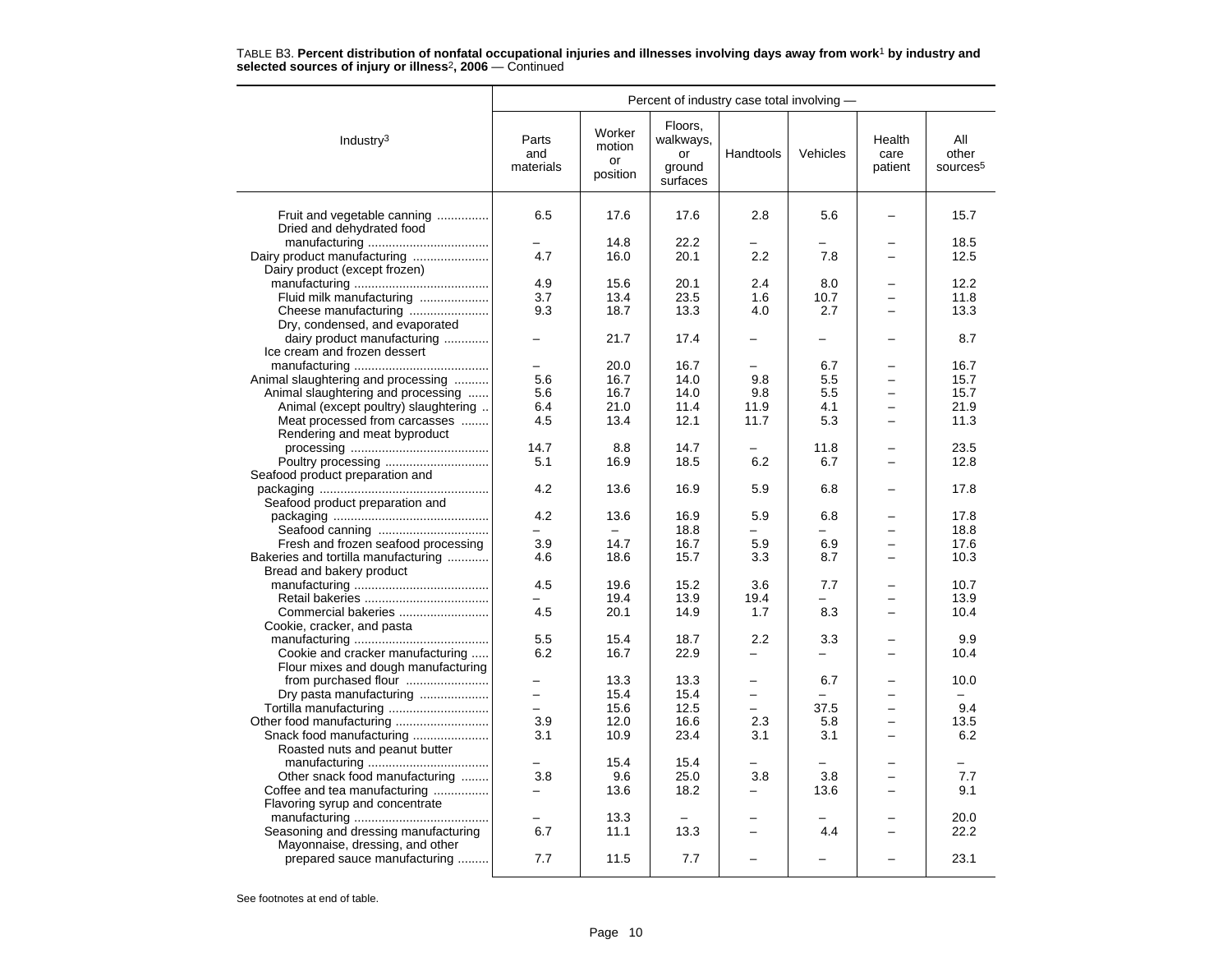|                                                          |                                   |                | Percent of industry case total involving - |                          |                              |                          |
|----------------------------------------------------------|-----------------------------------|----------------|--------------------------------------------|--------------------------|------------------------------|--------------------------|
| Industry <sup>3</sup>                                    | <b>NAICS</b><br>code <sup>4</sup> | Total<br>cases | Chemicals<br>and<br>chemical<br>products   | Containers               | Furniture<br>and<br>fixtures | Machinery                |
|                                                          |                                   |                |                                            |                          |                              |                          |
| Spice and extract manufacturing                          | 311942                            | 190            |                                            | 21.1                     |                              |                          |
| All other food manufacturing<br>Perishable prepared food | 31199                             | 1,120          | 5.4                                        | 24.1                     |                              | 16.1                     |
| All other miscellaneous food                             | 311991                            | 700            | 4.3                                        | 24.3                     |                              | 15.7                     |
|                                                          | 311999                            | 430            | 7.0                                        | 23.3                     |                              | 16.3                     |
| Beverage and tobacco product manufacturing               | 312                               | 4,350          | 1.4                                        | 28.0                     | 1.8                          | 9.9                      |
|                                                          | 3121                              | 4,070          | 1.5                                        | 28.5                     | 2.0                          | 9.3                      |
| Soft drink and ice manufacturing                         | 31211                             | 3,240          | .9                                         | 32.1                     | 1.9                          | 8.6                      |
| Soft drink manufacturing                                 | 312111                            | 2,690          | $\cdot$                                    | 33.1                     | 1.9                          | 8.6                      |
| Bottled water manufacturing                              | 312112                            | 420            |                                            | 31.0                     |                              | 9.5                      |
|                                                          | 312113                            | 130            | $\overline{\phantom{0}}$                   | 15.4                     | Ξ.                           | Ξ.                       |
|                                                          |                                   | 270            |                                            |                          |                              |                          |
|                                                          | 31212                             |                |                                            | 18.5                     |                              |                          |
|                                                          | 31213                             | 460            | 4.3                                        | 10.9                     | 4.3                          | 17.4                     |
|                                                          | 31214                             | 90             | ▃                                          | 22.2                     |                              | $\equiv$                 |
|                                                          | 3122                              | 280            | -                                          | 21.4                     |                              | 17.9                     |
| Tobacco product manufacturing                            | 31222                             | 240            | -                                          | 20.8                     | $\equiv$                     | 16.7                     |
| Cigarette manufacturing                                  | 312221                            | 170            | $\overline{\phantom{0}}$                   | 23.5                     | -                            | 17.6                     |
| Other tobacco product manufacturing                      | 312229                            | 70             |                                            | $\overline{\phantom{a}}$ | $\overline{\phantom{0}}$     | $\overline{\phantom{m}}$ |
|                                                          | 313                               | 1,720          | 1.7                                        | 19.8                     | 1.7                          | 19.8                     |
| Fiber, yarn, and thread mills                            | 3131                              | 250            | $\overline{\phantom{0}}$                   | 12.0                     |                              | 20.0                     |
| Fiber, yarn, and thread mills                            | 31311                             | 250            | -                                          | 12.0                     | $\overline{\phantom{0}}$     | 20.0                     |
|                                                          | 313111                            | 160            | $\overline{\phantom{0}}$                   | 12.5                     | $\overline{\phantom{0}}$     | 18.8                     |
| Yarn texturizing, throwing, and                          |                                   |                |                                            |                          |                              |                          |
|                                                          | 313112                            | 50             |                                            | -                        |                              | -                        |
|                                                          | 313113                            | 30             |                                            |                          |                              |                          |
|                                                          | 3132                              | 780            |                                            | 17.9                     |                              | 20.5                     |
| Broadwoven fabric mills                                  | 31321                             | 330            |                                            | 12.1                     | -                            | 18.2                     |
| Narrow fabric mills and schiffli machine                 |                                   |                |                                            |                          |                              |                          |
|                                                          | 31322                             | 170            |                                            |                          |                              | 29.4                     |
| Narrow fabric mills                                      | 313221                            | 160            | -                                          | -                        |                              |                          |
|                                                          |                                   |                |                                            |                          |                              | 31.2                     |
| Nonwoven fabric mills                                    | 31323                             | 160            | L.                                         | 25.0                     | ÷                            | 18.8                     |
|                                                          | 31324                             | 130            |                                            | 23.1                     |                              | 15.4                     |
| Weft knit fabric mills                                   | 313241                            | 60             | -                                          | 50.0                     | $\equiv$                     | $\equiv$                 |
| Other knit fabric and lace mills                         | 313249                            | 70             |                                            |                          |                              | 28.6                     |
| Textile and fabric finishing and fabric                  |                                   |                |                                            |                          |                              |                          |
|                                                          | 3133                              | 690            | 2.9                                        | 26.1                     | 2.9                          | 18.8                     |
| Textile and fabric finishing mills                       | 31331                             | 490            |                                            | 24.5                     |                              | 18.4                     |
| Broadwoven fabric finishing mills                        | 313311                            | 210            | ÷                                          | 33.3                     | -                            | 14.3                     |
| Textile and fabric finishing (except                     |                                   |                |                                            |                          |                              |                          |
| broadwoven fabric) mills                                 | 313312                            | 280            |                                            | 17.9                     |                              | 21.4                     |
|                                                          | 31332                             | 200            | -                                          | 30.0                     | $\equiv$                     | 25.0                     |
|                                                          | 314                               | 1,400          |                                            | 15.7                     | 2.9                          | 17.9                     |
|                                                          | 3141                              | 680            |                                            | 14.7                     | 5.9                          | 13.2                     |
|                                                          | 31411                             | 350            | $\overline{\phantom{0}}$                   | 14.3                     | 5.7                          | 14.3                     |
| Curtain and linen mills                                  | 31412                             | 330            |                                            | 15.2                     | 6.1                          | 12.1                     |
| Curtain and drapery mills                                | 314121                            | 130            |                                            | -                        | -                            | $\equiv$                 |
|                                                          |                                   |                |                                            |                          |                              |                          |

TABLE B3. **Percent distribution of nonfatal occupational injuries and illnesses involving days away from work**<sup>1</sup> **by industry and selected sources of injury or illness**<sup>2</sup>**, 2006** — Continued

See footnotes at end of table.

Other household textile product mills

Curtain and drapery mills ................... 314121 130 – – – –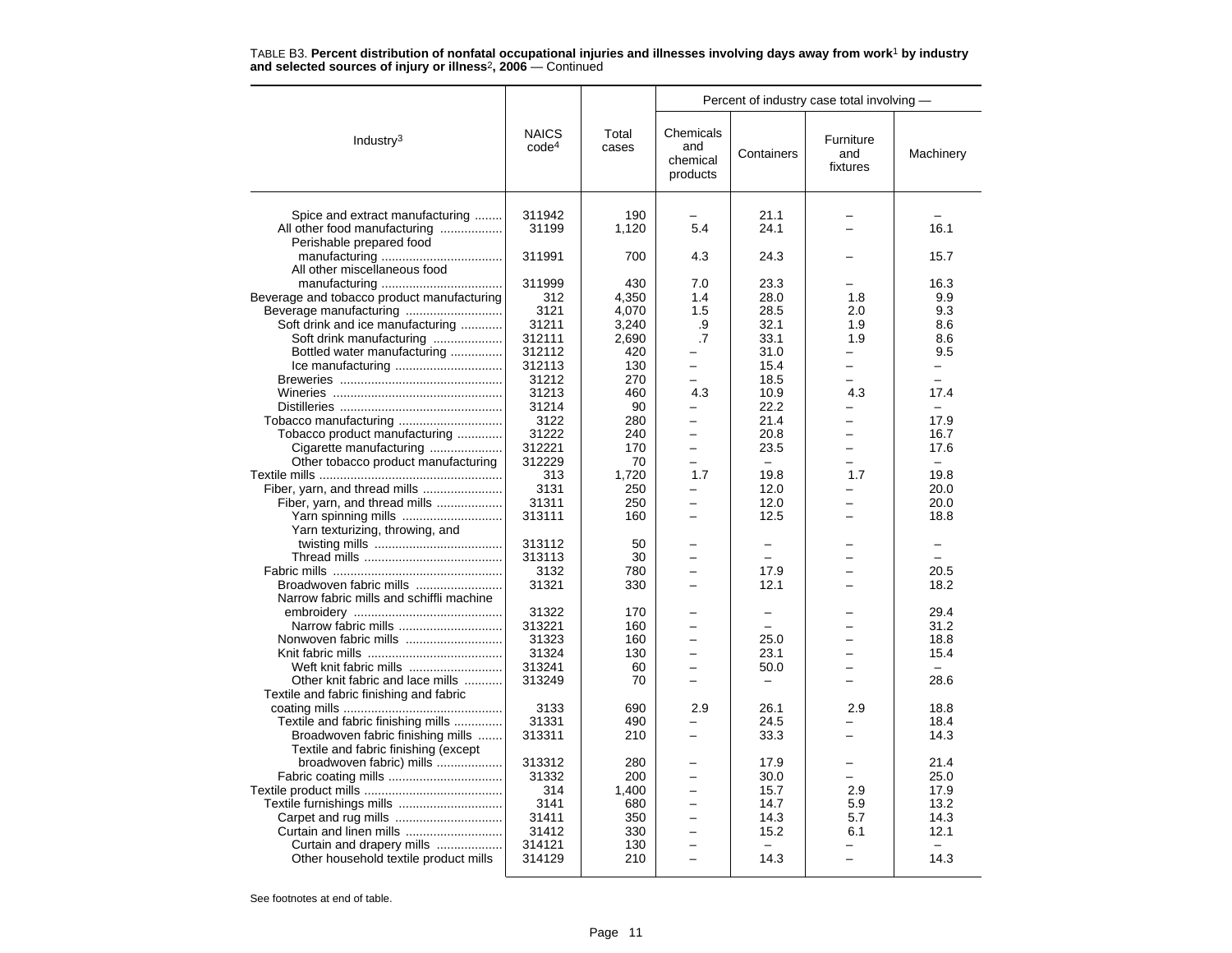|                                                                 | Percent of industry case total involving - |                                    |                                                  |                 |                          |                           |                                      |
|-----------------------------------------------------------------|--------------------------------------------|------------------------------------|--------------------------------------------------|-----------------|--------------------------|---------------------------|--------------------------------------|
| Industry <sup>3</sup>                                           | Parts<br>and<br>materials                  | Worker<br>motion<br>or<br>position | Floors,<br>walkways,<br>or<br>ground<br>surfaces | Handtools       | Vehicles                 | Health<br>care<br>patient | All<br>other<br>sources <sup>5</sup> |
| Spice and extract manufacturing<br>All other food manufacturing | 10.5<br>2.7                                | 10.5<br>12.5                       | 26.3<br>16.1                                     | 2.7             | 5.4                      |                           | 15.8<br>14.3                         |
| Perishable prepared food<br>All other miscellaneous food        | 4.3                                        | 12.9                               | 12.9                                             | 2.9             | 7.1                      |                           | 14.3                                 |
| Beverage and tobacco product manufacturing                      | 3.7                                        | 11.6<br>12.9                       | 18.6<br>15.9                                     | .9              | 4.7<br>15.4              |                           | 14.0<br>9.9                          |
|                                                                 | 3.2                                        | 12.8                               | 15.7                                             | .7              | 16.0                     | L                         | 10.1                                 |
| Soft drink and ice manufacturing                                | 2.8                                        | 12.0                               | 13.9                                             | .6              | 18.5                     | $\overline{\phantom{0}}$  | 8.6                                  |
| Soft drink manufacturing                                        | 2.2                                        | 12.3                               | 13.8                                             | $\overline{.7}$ | 18.6                     | $\overline{\phantom{0}}$  | 8.2                                  |
| Bottled water manufacturing                                     |                                            | 14.3                               | 14.3                                             |                 | 14.3                     | L                         | 11.9                                 |
|                                                                 | $\equiv$                                   | $\equiv$                           | 15.4                                             |                 | 30.8                     | ÷                         | 15.4                                 |
|                                                                 | 11.1                                       | 11.1                               | 33.3                                             |                 | $\frac{1}{2}$            | -                         | 14.8                                 |
|                                                                 | $\equiv$                                   | 17.4                               | 17.4                                             |                 | 8.7                      | L.                        | 15.2                                 |
|                                                                 | $\overline{\phantom{0}}$                   | 22.2                               | 22.2                                             |                 |                          | $\overline{\phantom{0}}$  | $\overline{\phantom{0}}$             |
|                                                                 | 10.7                                       | 14.3                               | 17.9                                             |                 | 7.1                      | ÷                         | 7.1                                  |
| Tobacco product manufacturing                                   | 12.5                                       | 12.5                               | 16.7                                             |                 | 8.3                      | $\overline{\phantom{0}}$  | 8.3                                  |
|                                                                 | 11.8                                       | 11.8                               | 17.6                                             |                 | 11.8                     | -                         | -                                    |
| Cigarette manufacturing                                         | $\equiv$                                   | $-$                                | $\sim$                                           |                 | $\equiv$                 | $\overline{\phantom{0}}$  | $\equiv$                             |
| Other tobacco product manufacturing                             | 8.7                                        | 17.4                               | 11.0                                             | 2.9             | 7.0                      | $\overline{\phantom{0}}$  | 8.7                                  |
|                                                                 |                                            |                                    |                                                  |                 |                          | L                         |                                      |
| Fiber, yarn, and thread mills                                   | 8.0                                        | 24.0                               | 16.0                                             |                 | 8.0                      |                           | 8.0                                  |
| Fiber, yarn, and thread mills                                   | 8.0                                        | 24.0                               | 16.0                                             |                 | 8.0                      | -                         | 8.0                                  |
| Yarn spinning mills                                             | $\equiv$                                   | 25.0                               | 18.8                                             |                 |                          |                           |                                      |
| Yarn texturizing, throwing, and                                 |                                            |                                    |                                                  |                 |                          |                           |                                      |
|                                                                 | —<br>$\overline{a}$                        | 40.0                               | $\overline{\phantom{0}}$                         |                 | -                        |                           |                                      |
|                                                                 |                                            | $\equiv$                           |                                                  |                 | $\equiv$                 | ÷                         |                                      |
|                                                                 | 11.5                                       | 16.7                               | 10.3                                             | 3.8             | 7.7                      | $\overline{\phantom{0}}$  | 7.7                                  |
| Broadwoven fabric mills                                         | 15.2                                       | 21.2                               | 9.1                                              | 6.1             | 9.1                      |                           | 6.1                                  |
| Narrow fabric mills and schiffli machine                        |                                            |                                    |                                                  |                 |                          |                           |                                      |
|                                                                 | 11.8                                       | 17.6                               | 17.6                                             |                 |                          |                           |                                      |
|                                                                 | 12.5                                       | 18.8                               | 12.5                                             |                 |                          |                           |                                      |
|                                                                 | 12.5                                       | $\equiv$                           | $\equiv$                                         |                 | -                        |                           | 12.5                                 |
|                                                                 |                                            | 15.4                               | 15.4                                             |                 |                          |                           |                                      |
| Weft knit fabric mills                                          | ÷                                          | $\equiv$                           | $\equiv$                                         |                 |                          | L                         |                                      |
| Other knit fabric and lace mills                                | $\overline{a}$                             | $\overline{\phantom{0}}$           | $\overline{\phantom{0}}$                         |                 |                          | $\overline{\phantom{0}}$  |                                      |
| Textile and fabric finishing and fabric                         |                                            |                                    |                                                  |                 |                          |                           |                                      |
|                                                                 | 5.8                                        | 15.9                               | 10.1                                             |                 | 5.8                      |                           | 10.1                                 |
| Textile and fabric finishing mills                              | 8.2                                        | 14.3                               | 10.2                                             |                 | 8.2                      |                           | 12.2                                 |
| Broadwoven fabric finishing mills                               | 9.5                                        | 9.5                                | 9.5                                              |                 | $\overline{\phantom{0}}$ | $\overline{\phantom{0}}$  | 14.3                                 |
| Textile and fabric finishing (except                            |                                            |                                    |                                                  |                 |                          |                           |                                      |
| broadwoven fabric) mills                                        |                                            | 17.9                               | 10.7                                             |                 | 10.7                     |                           | 10.7                                 |
|                                                                 | $\equiv$                                   | 20.0                               | 10.0                                             | $=$             | $\overline{\phantom{0}}$ | $\overline{\phantom{0}}$  | $\overline{\phantom{0}}$             |
|                                                                 | 9.3                                        | 18.6                               | 14.3                                             | 5.0             | 5.0                      | $\overline{\phantom{0}}$  | 10.7                                 |
| Textile furnishings mills                                       | 7.4                                        | 16.2                               | 22.1                                             | 4.4             | 5.9                      | $\overline{\phantom{0}}$  | 8.8                                  |
|                                                                 | 8.6                                        | 17.1                               | 17.1                                             | 5.7             | 8.6                      | $\overline{\phantom{0}}$  | 5.7                                  |
| Curtain and linen mills                                         | 6.1                                        | 15.2                               | 27.3                                             |                 | 6.1                      | $\overline{\phantom{0}}$  | 12.1                                 |
| Curtain and drapery mills                                       |                                            |                                    | 46.2                                             |                 | -                        |                           |                                      |
| Other household textile product mills                           | 9.5                                        | 14.3                               | 14.3                                             |                 |                          |                           | 14.3                                 |
|                                                                 |                                            |                                    |                                                  |                 |                          |                           |                                      |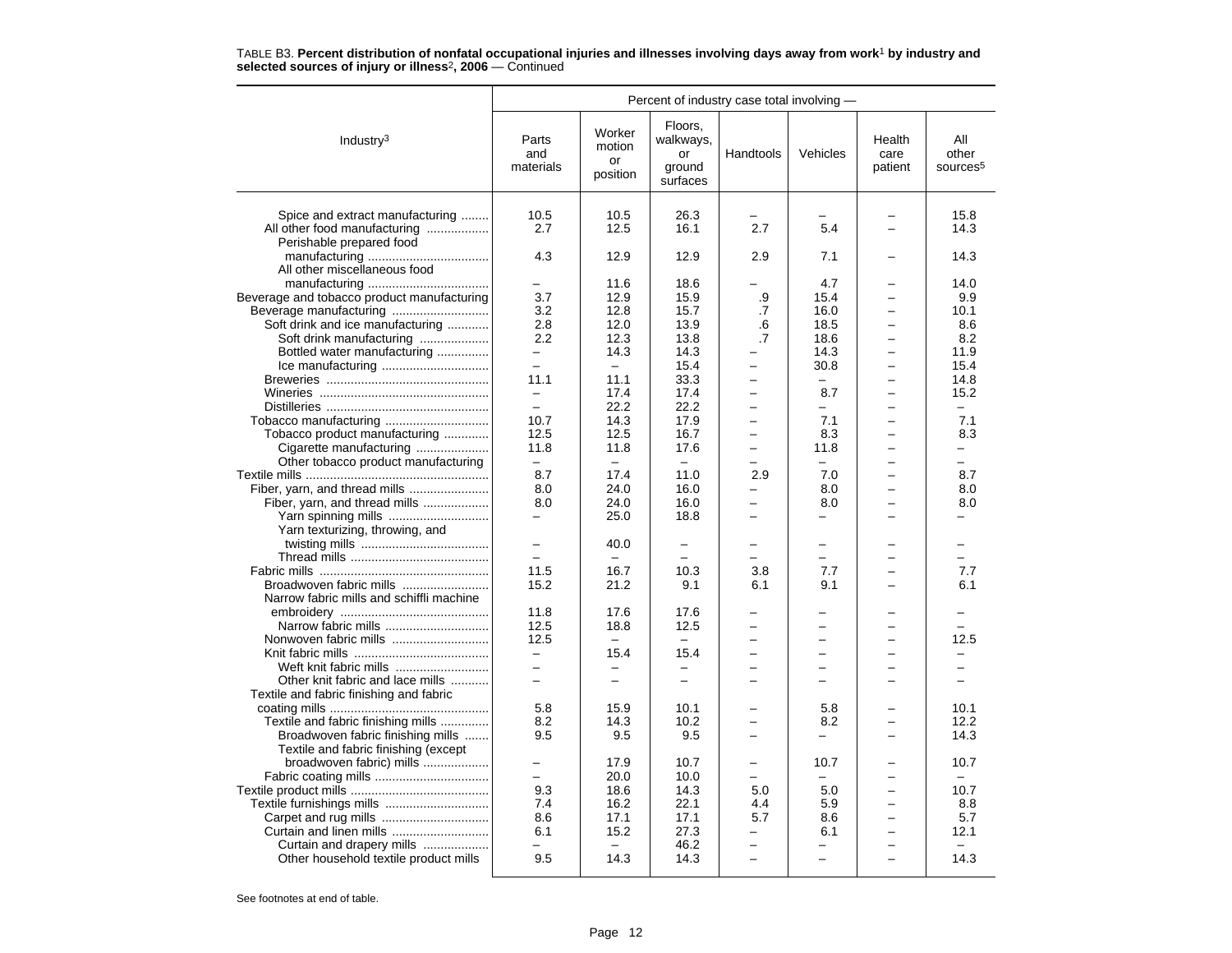|                                         |                                   |                | Percent of industry case total involving - |                          |                              |                          |  |
|-----------------------------------------|-----------------------------------|----------------|--------------------------------------------|--------------------------|------------------------------|--------------------------|--|
| Industry <sup>3</sup>                   | <b>NAICS</b><br>code <sup>4</sup> | Total<br>cases | Chemicals<br>and<br>chemical<br>products   | Containers               | Furniture<br>and<br>fixtures | Machinery                |  |
|                                         |                                   |                |                                            |                          |                              |                          |  |
|                                         | 3149                              | 720            |                                            | 16.7                     |                              | 22.2                     |  |
| Textile bag and canvas mills            | 31491                             | 400            |                                            | 12.5                     |                              | 20.0                     |  |
|                                         | 314911                            | 110            | $\overline{\phantom{0}}$                   | 18.2                     |                              | 36.4                     |  |
| Canvas and related product mills        | 314912                            | 290            |                                            | 10.3                     |                              | 17.2                     |  |
| All other textile product mills         | 31499                             | 320            | -                                          | 18.8                     |                              | 21.9                     |  |
| Rope, cordage, and twine mills          | 314991                            | 40             |                                            | -                        |                              | -                        |  |
| Tire cord and tire fabric mills         | 314992                            | 30             |                                            | $\equiv$                 |                              | $\overline{a}$           |  |
| All other miscellaneous textile product |                                   |                |                                            |                          |                              |                          |  |
|                                         | 314999                            | 240            |                                            | 20.8                     |                              | 25.0                     |  |
|                                         | 315                               | 1,500          |                                            | 17.3                     | 4.0                          | 14.0                     |  |
|                                         | 3151                              | 170            |                                            | 17.6                     |                              | 17.6                     |  |
| Hosiery and sock mills                  | 31511                             | 120            |                                            | 16.7                     |                              | 16.7                     |  |
|                                         | 315111                            | 20             |                                            | $\overline{a}$           |                              | $\overline{\phantom{m}}$ |  |
| Other hosiery and sock mills            | 315119                            | 110            | -                                          | $\overline{\phantom{0}}$ | $\overline{\phantom{0}}$     | 18.2                     |  |
| Outerwear knitting mills                | 315191                            | 50             |                                            |                          |                              | $\equiv$                 |  |
| Cut and sew apparel manufacturing       | 3152                              | 1,080          |                                            | 15.7                     | 4.6                          | 13.0                     |  |
| Men's and boys' cut and sew apparel     |                                   |                |                                            |                          |                              |                          |  |
|                                         | 315211                            | 130            |                                            | 15.4                     |                              | 23.1                     |  |
| Men's and boys' cut and sew apparel     |                                   |                |                                            |                          |                              |                          |  |
|                                         | 31522                             | 420            |                                            | 14.3                     | 4.8                          | 11.9                     |  |
| Men's and boys' cut and sew suit,       |                                   |                |                                            |                          |                              |                          |  |
| coat, and overcoat manufacturing        | 315222                            | 110            |                                            | 18.2                     |                              |                          |  |
| Men's and boys' cut and sew shirt       |                                   |                |                                            |                          |                              |                          |  |
| (except work shirt) manufacturing       | 315223                            | 100            |                                            |                          |                              |                          |  |
| Men's and boys' cut and sew trouser,    |                                   |                |                                            |                          |                              |                          |  |
| slack, and jean manufacturing           | 315224                            | 40             |                                            |                          |                              |                          |  |
| Men's and boys' cut and sew work        |                                   |                |                                            |                          |                              |                          |  |
| clothing manufacturing                  | 315225                            | 120            |                                            | 16.7                     |                              | 16.7                     |  |
| Men's and boys' cut and sew other       |                                   |                |                                            |                          |                              |                          |  |
| outerwear manufacturing                 | 315228                            | 40             |                                            |                          |                              |                          |  |
| Women's and girls' cut and sew apparel  |                                   |                |                                            |                          |                              |                          |  |
|                                         | 31523                             | 130            |                                            | 15.4                     |                              |                          |  |
| Women's and girls' cut and sew dress    |                                   |                |                                            |                          |                              |                          |  |
|                                         | 315233                            | 20             |                                            |                          |                              |                          |  |
| Women's and girls' cut and sew suit,    |                                   |                |                                            |                          |                              |                          |  |
| coat, tailored jacket, and skirt        |                                   |                |                                            |                          |                              |                          |  |
|                                         | 315234                            | 20             |                                            |                          |                              |                          |  |
| Women's and girls' cut and sew other    |                                   |                |                                            |                          |                              |                          |  |
| outerwear manufacturing                 | 315239                            | 70             |                                            |                          |                              |                          |  |
| Other cut and sew apparel               |                                   |                |                                            |                          |                              |                          |  |
|                                         | 31529                             | 100            |                                            | 20.0                     |                              |                          |  |
| All other cut and sew apparel           |                                   |                |                                            |                          |                              |                          |  |
|                                         | 315299                            | 90             |                                            | 22.2                     |                              |                          |  |
| Apparel accessories and other apparel   |                                   |                |                                            |                          |                              |                          |  |
|                                         | 3159                              | 250            |                                            | 24.0                     |                              | 20.0                     |  |
| Apparel accessories and other apparel   |                                   |                |                                            |                          |                              |                          |  |
|                                         | 31599                             | 250            |                                            | 24.0                     |                              | 20.0                     |  |
| Hat, cap, and millinery manufacturing   | 315991                            | 40             |                                            |                          |                              |                          |  |

TABLE B3. **Percent distribution of nonfatal occupational injuries and illnesses involving days away from work**<sup>1</sup> **by industry and selected sources of injury or illness**<sup>2</sup>**, 2006** — Continued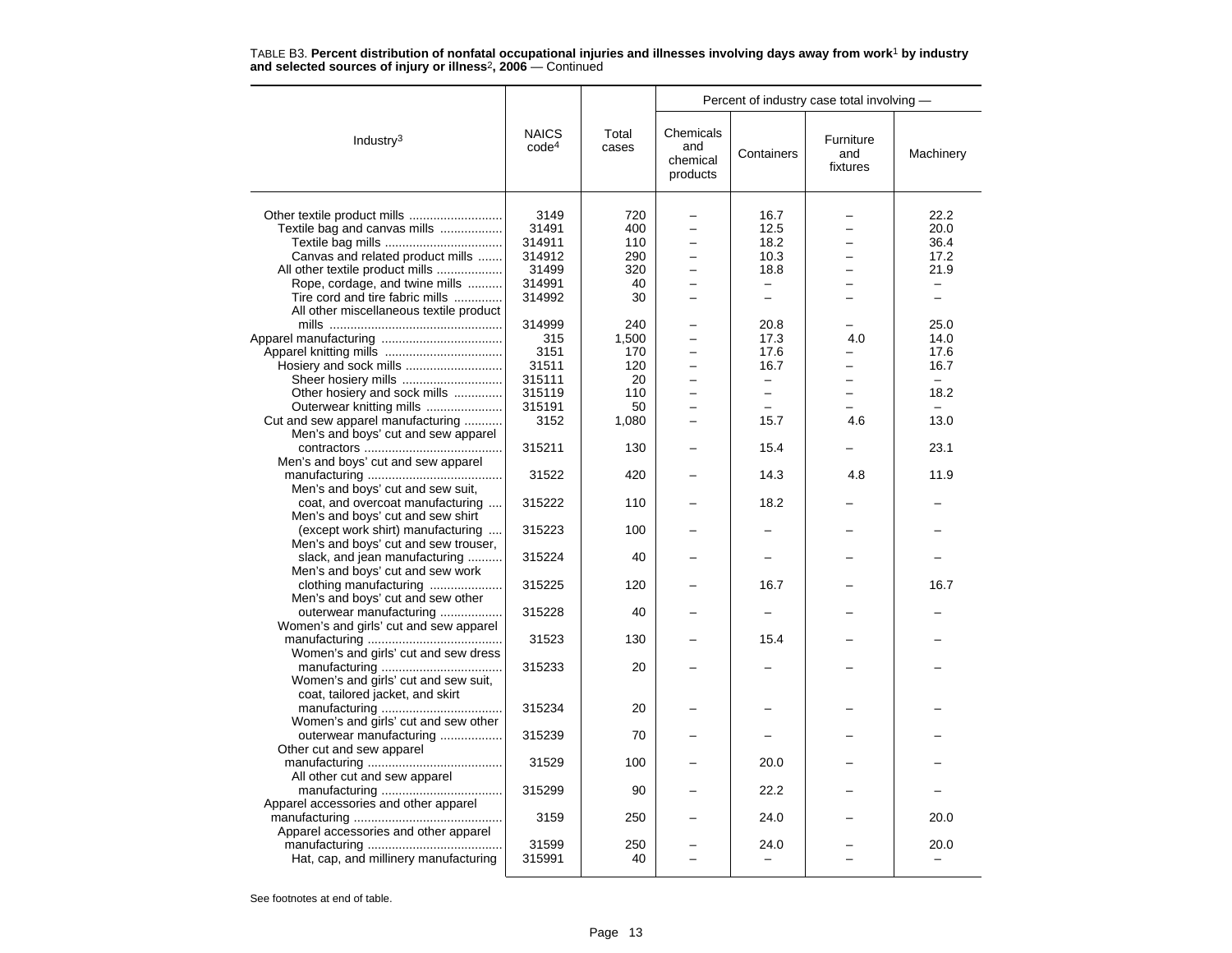|                                         | Percent of industry case total involving - |                                    |                                                  |                          |                |                           |                                      |
|-----------------------------------------|--------------------------------------------|------------------------------------|--------------------------------------------------|--------------------------|----------------|---------------------------|--------------------------------------|
| Industry $3$                            | Parts<br>and<br>materials                  | Worker<br>motion<br>or<br>position | Floors,<br>walkways,<br>or<br>ground<br>surfaces | Handtools                | Vehicles       | Health<br>care<br>patient | All<br>other<br>sources <sup>5</sup> |
| Other textile product mills             | 11.1                                       | 20.8                               | 6.9                                              | 5.6                      | 4.2            |                           | 11.1                                 |
| Textile bag and canvas mills            | 7.5                                        | 27.5                               | 5.0                                              | 7.5                      | 5.0            |                           | 12.5                                 |
|                                         | $\overline{\phantom{0}}$                   | 18.2                               | Ξ.                                               | $\overline{\phantom{0}}$ | -              |                           | $\overline{\phantom{0}}$             |
| Canvas and related product mills        | 6.9                                        | 31.0                               |                                                  | 10.3                     |                |                           | 13.8                                 |
| All other textile product mills         | 15.6                                       | 12.5                               | 9.4                                              | 6.2                      | $\overline{a}$ |                           | 9.4                                  |
| Rope, cordage, and twine mills          | $\overline{\phantom{0}}$                   | $\overline{\phantom{0}}$           | $\overline{\phantom{0}}$                         |                          |                |                           | -                                    |
| Tire cord and tire fabric mills         | $\overline{a}$                             | ÷                                  | ÷                                                | $\overline{\phantom{0}}$ |                |                           | ÷                                    |
| All other miscellaneous textile product |                                            |                                    |                                                  |                          |                |                           |                                      |
|                                         | 12.5                                       | 16.7                               |                                                  |                          |                |                           | 12.5                                 |
|                                         | 4.0                                        | 26.0                               | 14.0                                             | 3.3                      | 5.3            |                           | 11.3                                 |
|                                         | -                                          | 35.3                               | 17.6                                             |                          |                |                           |                                      |
| Hosiery and sock mills                  | $\equiv$                                   | 41.7                               | 16.7                                             | -                        | L.             |                           | L.                                   |
| Sheer hosiery mills                     | $\overline{\phantom{0}}$                   |                                    | $\overline{\phantom{m}}$                         |                          | ▃              |                           | ▃                                    |
| Other hosiery and sock mills            | $\overline{\phantom{0}}$                   | 45.5                               | 18.2                                             |                          |                |                           |                                      |
| Outerwear knitting mills                | L.                                         |                                    | $\equiv$                                         |                          |                |                           | $\equiv$                             |
| Cut and sew apparel manufacturing       | 4.6                                        | 25.9                               | 15.7                                             | 3.7                      | 6.5            |                           | 10.2                                 |
| Men's and boys' cut and sew apparel     |                                            |                                    |                                                  |                          |                |                           |                                      |
|                                         |                                            | 30.8                               | 23.1                                             |                          |                |                           |                                      |
| Men's and boys' cut and sew apparel     |                                            |                                    |                                                  |                          |                |                           |                                      |
|                                         |                                            | 23.8                               | 19.0                                             | 4.8                      | 7.1            |                           | 14.3                                 |
| Men's and boys' cut and sew suit,       |                                            |                                    |                                                  |                          |                |                           |                                      |
| coat, and overcoat manufacturing        |                                            | 27.3                               | 36.4                                             |                          |                |                           |                                      |
| Men's and boys' cut and sew shirt       |                                            |                                    |                                                  |                          |                |                           |                                      |
| (except work shirt) manufacturing       |                                            | 20.0                               |                                                  |                          |                |                           | 30.0                                 |
| Men's and boys' cut and sew trouser,    |                                            |                                    |                                                  |                          |                |                           |                                      |
| slack, and jean manufacturing           |                                            | $\overline{\phantom{m}}$           |                                                  |                          |                |                           |                                      |
| Men's and boys' cut and sew work        |                                            |                                    |                                                  |                          |                |                           |                                      |
| clothing manufacturing                  |                                            | 33.3                               |                                                  |                          |                |                           |                                      |
| Men's and boys' cut and sew other       |                                            |                                    |                                                  |                          |                |                           |                                      |
| outerwear manufacturing                 |                                            |                                    |                                                  |                          |                |                           |                                      |
| Women's and girls' cut and sew apparel  |                                            |                                    |                                                  |                          |                |                           |                                      |
|                                         |                                            | 30.8                               | 23.1                                             |                          |                |                           | 15.4                                 |
| Women's and girls' cut and sew dress    |                                            |                                    |                                                  |                          |                |                           |                                      |
|                                         |                                            |                                    |                                                  |                          |                |                           |                                      |
| Women's and girls' cut and sew suit,    |                                            |                                    |                                                  |                          |                |                           |                                      |
| coat, tailored jacket, and skirt        |                                            |                                    |                                                  |                          |                |                           |                                      |
|                                         |                                            |                                    |                                                  |                          |                |                           |                                      |
| Women's and girls' cut and sew other    |                                            |                                    |                                                  |                          |                |                           |                                      |
| outerwear manufacturing                 |                                            | 28.6                               | 28.6                                             |                          |                |                           |                                      |
| Other cut and sew apparel               |                                            |                                    |                                                  |                          |                |                           |                                      |
|                                         |                                            | 20.0                               |                                                  |                          |                |                           | 20.0                                 |
| All other cut and sew apparel           |                                            |                                    |                                                  |                          |                |                           |                                      |
|                                         |                                            | 22.2                               |                                                  |                          |                |                           | 22.2                                 |
| Apparel accessories and other apparel   |                                            |                                    |                                                  |                          |                |                           |                                      |
|                                         |                                            | 20.0                               |                                                  |                          |                |                           | 20.0                                 |
| Apparel accessories and other apparel   |                                            |                                    |                                                  |                          |                |                           |                                      |
|                                         |                                            | 20.0                               |                                                  |                          |                |                           | 20.0                                 |
| Hat, cap, and millinery manufacturing   |                                            |                                    |                                                  |                          |                |                           |                                      |
|                                         |                                            |                                    |                                                  |                          |                |                           |                                      |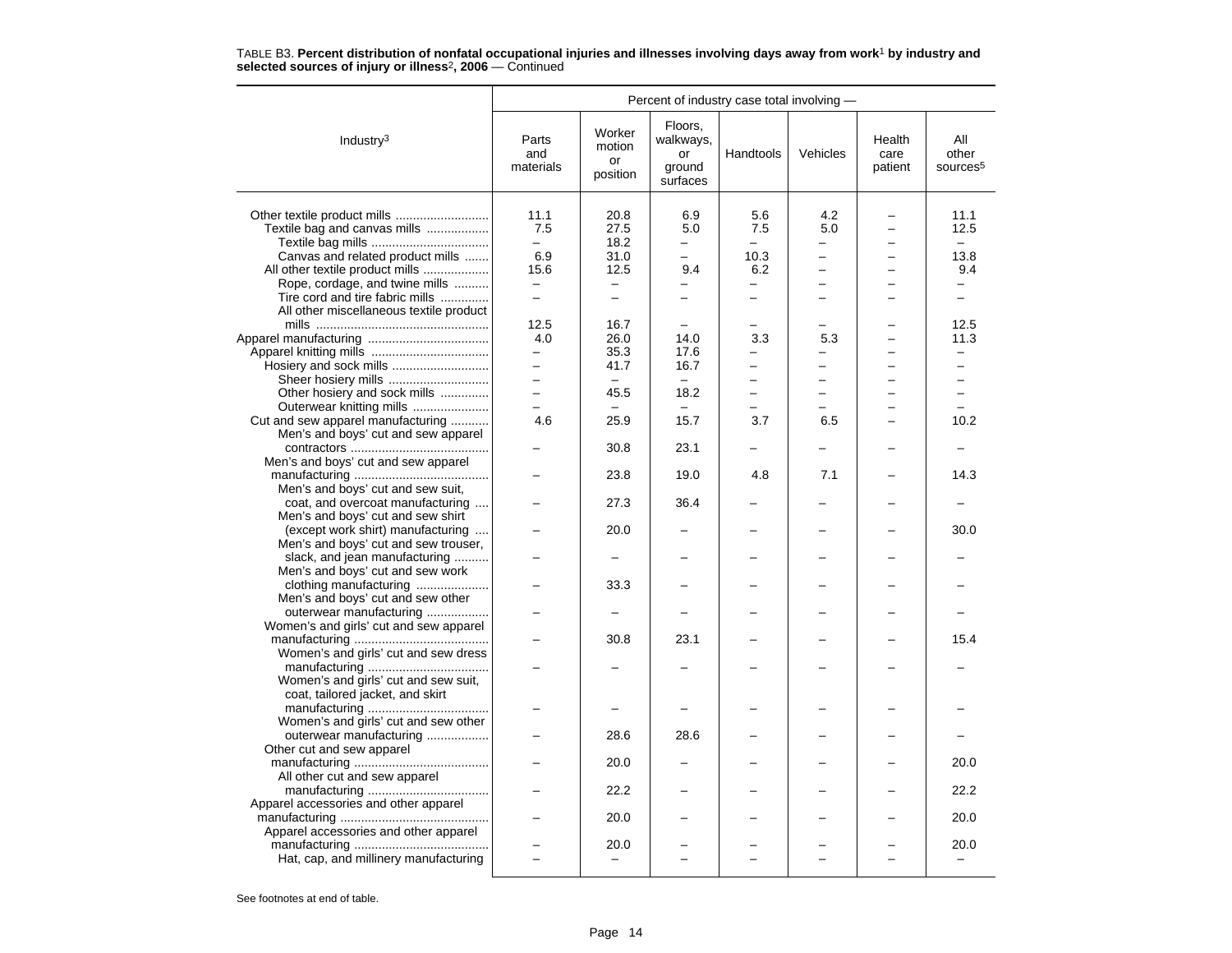|                                          |                                   |                | Percent of industry case total involving - |                          |                              |           |  |
|------------------------------------------|-----------------------------------|----------------|--------------------------------------------|--------------------------|------------------------------|-----------|--|
| Industry $3$                             | <b>NAICS</b><br>code <sup>4</sup> | Total<br>cases | Chemicals<br>and<br>chemical<br>products   | Containers               | Furniture<br>and<br>fixtures | Machinery |  |
| Glove and mitten manufacturing           | 315992                            | 90             | $\overline{\phantom{0}}$                   | 44.4                     |                              |           |  |
| Other apparel accessories and other      |                                   |                |                                            |                          |                              |           |  |
| apparel manufacturing                    | 315999                            | 100            |                                            | 20.0                     |                              | 20.0      |  |
| Leather and allied product manufacturing | 316                               | 410            | $\equiv$                                   | 14.6                     | $\overline{\phantom{0}}$     | 17.1      |  |
| Leather and hide tanning and finishing   | 3161                              | 100            |                                            |                          |                              |           |  |
|                                          | 3162                              | 170            |                                            | 23.5                     |                              | 17.6      |  |
| Footwear manufacturing                   | 31621                             | 170            |                                            | 23.5                     |                              | 17.6      |  |
| Men's footwear (except athletic)         |                                   |                |                                            |                          |                              |           |  |
|                                          | 316213                            | 90             |                                            | 22.2                     |                              | 22.2      |  |
| Women's footwear (except athletic)       |                                   |                |                                            |                          |                              |           |  |
|                                          | 316214                            | 30             |                                            |                          |                              |           |  |
| Other footwear manufacturing             | 316219                            | 40             |                                            | $=$                      |                              |           |  |
| Other leather and allied product         |                                   |                |                                            |                          |                              |           |  |
|                                          | 3169                              | 140            |                                            | 14.3                     |                              | 21.4      |  |
| Other leather and allied product         |                                   |                |                                            |                          |                              |           |  |
|                                          | 31699                             | 140            |                                            | 14.3                     |                              | 21.4      |  |
| Luggage manufacturing                    | 316991                            | 40             |                                            | $\equiv$                 |                              |           |  |
| All other leather good manufacturing     | 316999                            | 90             | $\overline{\phantom{0}}$                   | 22.2                     |                              | $\equiv$  |  |
| Wood product manufacturing               | 321                               | 13,010         | 0.7                                        | 5.5                      | 1.2                          | 13.5      |  |
| Sawmills and wood preservation           | 3211                              | 2,990          | 1.0                                        | 2.3                      |                              | 15.4      |  |
| Sawmills and wood preservation           | 32111                             | 2,990          | 1.0                                        | 2.3                      | $\overline{\phantom{0}}$     | 15.4      |  |
|                                          | 321113                            | 2,770          |                                            | 2.2                      |                              | 15.5      |  |
| Wood preservation                        | 321114                            | 220            | 9.1                                        | $\overline{\phantom{0}}$ | —                            | 13.6      |  |
| Veneer, plywood, and engineered wood     |                                   |                |                                            |                          |                              |           |  |
|                                          | 3212                              | 2,290          | .9                                         | 5.2                      | 2.2                          | 9.6       |  |
| Veneer, plywood, and engineered wood     |                                   |                |                                            |                          |                              |           |  |
|                                          | 32121                             | 2,290          | .9                                         | 5.2                      | 2.2                          | 9.6       |  |
| Hardwood veneer and plywood              |                                   |                |                                            |                          |                              |           |  |
|                                          | 321211                            | 310            |                                            | 9.7                      |                              | 12.9      |  |
| Softwood veneer and plywood              |                                   |                |                                            |                          |                              |           |  |
|                                          | 321212                            | 210            |                                            |                          |                              | 14.3      |  |
| Engineered wood member (except           |                                   |                |                                            |                          |                              |           |  |
| truss) manufacturing                     | 321213                            | 80             |                                            |                          |                              |           |  |
| Truss manufacturing                      | 321214                            | 1,350          |                                            | 3.0                      | 2.2                          | 7.4       |  |
| Reconstituted wood product               |                                   |                |                                            |                          |                              |           |  |
|                                          | 321219                            | 340            |                                            | 11.8                     |                              | 11.8      |  |
| Other wood product manufacturing         | 3219                              | 7,730          | .5                                         | 6.7                      | 1.3                          | 13.8      |  |
|                                          | 32191                             | 3,170          | .6                                         | 4.4                      | 1.3                          | 16.4      |  |
| Wood window and door                     |                                   |                |                                            |                          |                              |           |  |
|                                          | 321911                            | 1,550          |                                            | 4.5                      | 1.3                          | 11.0      |  |
| Cut stock, resawing lumber, and          |                                   |                |                                            |                          |                              |           |  |
|                                          | 321912                            | 390            |                                            | 7.7                      |                              | 23.1      |  |
| Other millwork (including flooring)      | 321918                            | 1,230          |                                            | 4.1                      |                              | 21.1      |  |
| Wood container and pallet                |                                   |                |                                            |                          |                              |           |  |
|                                          | 32192                             | 1,640          |                                            | 15.9                     |                              | 18.9      |  |
| All other wood product manufacturing     | 32199                             |                |                                            | 3.8                      | 1.4                          | 8.2       |  |
|                                          |                                   | 2,920          |                                            |                          |                              |           |  |
| Manufactured home (mobile home)          | 321991                            | 1,040          |                                            | 1.9                      | 1.9                          | 4.8       |  |
|                                          |                                   |                |                                            |                          |                              |           |  |

TABLE B3. **Percent distribution of nonfatal occupational injuries and illnesses involving days away from work**<sup>1</sup> **by industry and selected sources of injury or illness**<sup>2</sup>**, 2006** — Continued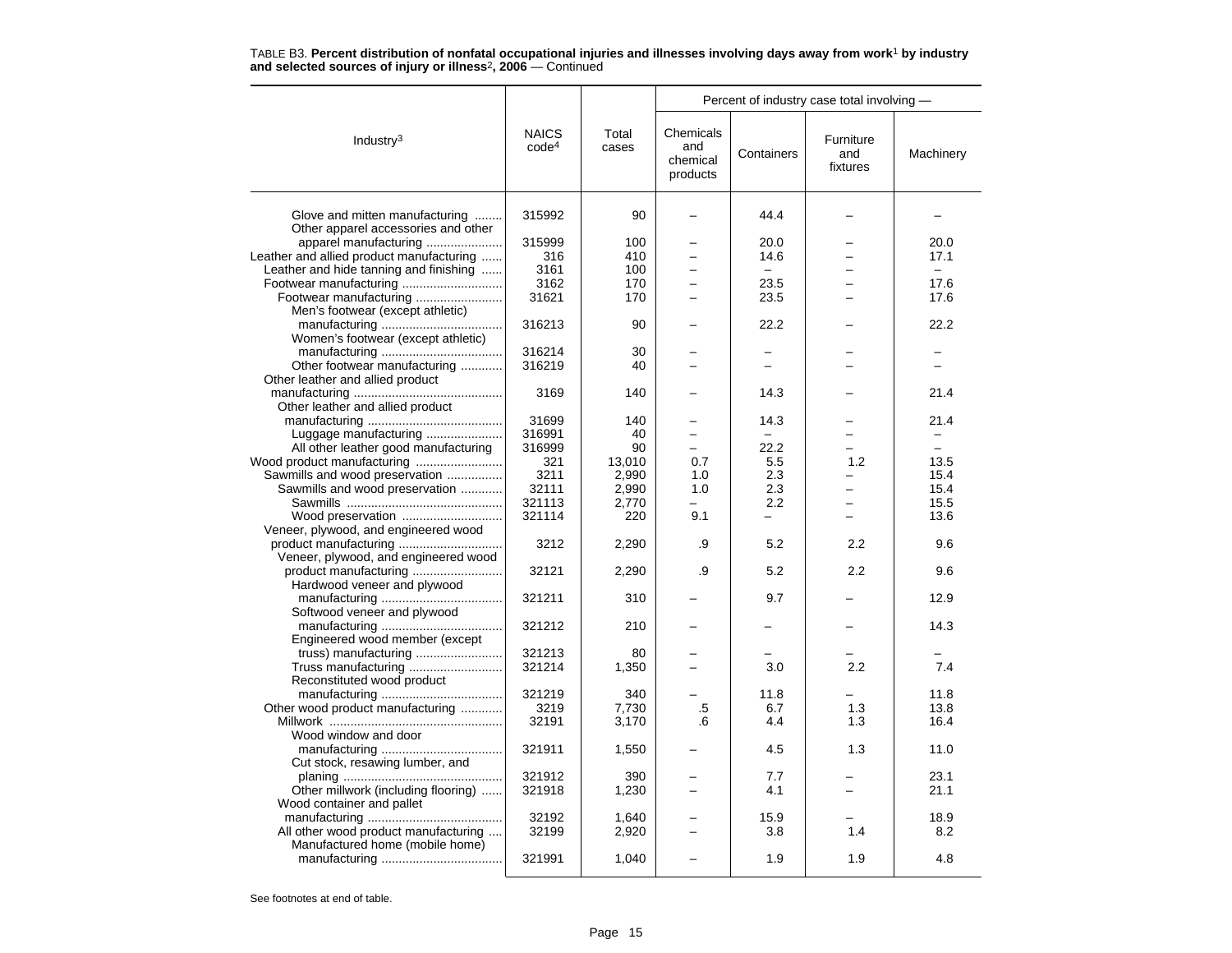|                                                                       |                           |                                    |                                                  | Percent of industry case total involving - |                          |                           |                                      |
|-----------------------------------------------------------------------|---------------------------|------------------------------------|--------------------------------------------------|--------------------------------------------|--------------------------|---------------------------|--------------------------------------|
| Industry $3$                                                          | Parts<br>and<br>materials | Worker<br>motion<br>or<br>position | Floors,<br>walkways,<br>or<br>ground<br>surfaces | Handtools                                  | Vehicles                 | Health<br>care<br>patient | All<br>other<br>sources <sup>5</sup> |
| Glove and mitten manufacturing<br>Other apparel accessories and other |                           |                                    |                                                  |                                            |                          |                           | 33.3                                 |
| apparel manufacturing                                                 | $\overline{\phantom{0}}$  |                                    |                                                  |                                            |                          |                           |                                      |
| Leather and allied product manufacturing                              | 7.3                       | 22.0                               | 7.3                                              | 17.1                                       |                          |                           | 12.2                                 |
| Leather and hide tanning and finishing                                | -                         |                                    |                                                  | 30.0                                       |                          |                           | 30.0                                 |
|                                                                       | $\overline{\phantom{0}}$  | 29.4                               |                                                  |                                            |                          |                           |                                      |
|                                                                       | $\overline{a}$            |                                    | -                                                | ÷                                          |                          |                           |                                      |
| Footwear manufacturing                                                |                           | 29.4                               |                                                  |                                            |                          |                           |                                      |
| Men's footwear (except athletic)                                      |                           |                                    |                                                  |                                            |                          |                           |                                      |
|                                                                       |                           | 33.3                               |                                                  |                                            |                          |                           |                                      |
| Women's footwear (except athletic)                                    |                           |                                    |                                                  |                                            |                          |                           |                                      |
|                                                                       |                           |                                    |                                                  |                                            |                          |                           |                                      |
| Other footwear manufacturing                                          | -                         | $\equiv$                           |                                                  |                                            |                          |                           |                                      |
| Other leather and allied product                                      |                           |                                    |                                                  |                                            |                          |                           |                                      |
|                                                                       |                           | 21.4                               | 14.3                                             | 21.4                                       |                          |                           |                                      |
| Other leather and allied product                                      |                           |                                    |                                                  |                                            |                          |                           |                                      |
|                                                                       | -                         | 21.4                               | 14.3                                             | 21.4                                       |                          |                           |                                      |
| Luggage manufacturing                                                 | $\equiv$                  |                                    |                                                  |                                            |                          |                           |                                      |
| All other leather good manufacturing                                  | $\equiv$                  | 22.2                               | $\equiv$                                         | 22.2                                       | L.                       |                           | ÷                                    |
|                                                                       | 29.7                      | 10.5                               | 10.2                                             | 6.1                                        | 5.5                      |                           | 17.1                                 |
| Sawmills and wood preservation                                        | 36.1                      | 10.7                               | 10.4                                             | 4.3                                        | 4.3                      |                           | 15.7                                 |
| Sawmills and wood preservation                                        | 36.1                      | 10.7                               | 10.4                                             | 4.3                                        | 4.3                      | $\overline{\phantom{0}}$  | 15.7                                 |
|                                                                       | 36.8                      | 11.2                               | 10.1                                             | 4.0                                        | 4.3                      | $\overline{\phantom{0}}$  | 15.5                                 |
|                                                                       | 27.3                      | $\equiv$                           | 9.1                                              |                                            | $\overline{\phantom{0}}$ |                           | 13.6                                 |
| Veneer, plywood, and engineered wood                                  |                           |                                    |                                                  |                                            |                          |                           |                                      |
|                                                                       | 28.4                      | 9.6                                | 12.7                                             | 6.1                                        | 4.4                      |                           | 20.5                                 |
| Veneer, plywood, and engineered wood                                  |                           |                                    |                                                  |                                            |                          |                           |                                      |
| product manufacturing                                                 | 28.4                      | 9.6                                | 12.7                                             | 6.1                                        | 4.4                      |                           | 20.5                                 |
| Hardwood veneer and plywood                                           |                           |                                    |                                                  |                                            |                          |                           |                                      |
|                                                                       | 29.0                      | 19.4                               | 12.9                                             |                                            |                          |                           | 9.7                                  |
| Softwood veneer and plywood                                           |                           |                                    |                                                  |                                            |                          |                           |                                      |
|                                                                       | 38.1                      | 9.5                                |                                                  |                                            |                          |                           | 19.0                                 |
| Engineered wood member (except                                        |                           |                                    |                                                  |                                            |                          |                           |                                      |
|                                                                       | 50.0                      |                                    |                                                  |                                            |                          |                           |                                      |
| Truss manufacturing                                                   | 30.4                      | 7.4                                | 13.3                                             | 8.1                                        | 5.2                      |                           | 23.0                                 |
| Reconstituted wood product                                            |                           |                                    |                                                  |                                            |                          |                           |                                      |
|                                                                       | 11.8                      | 8.8                                | 14.7                                             |                                            | 5.9                      |                           | 23.5                                 |
| Other wood product manufacturing                                      | 27.6                      | 10.6                               | 9.4                                              | 7.0                                        | 6.2                      |                           | 16.8                                 |
|                                                                       | 27.1                      | 13.2                               | 7.3                                              | 6.0                                        | 5.7                      |                           | 17.4                                 |
| Wood window and door                                                  |                           |                                    |                                                  |                                            |                          |                           |                                      |
|                                                                       | 26.5                      | 14.2                               | 6.5                                              | 7.1                                        | 3.9                      |                           | 23.9                                 |
| Cut stock, resawing lumber, and                                       |                           |                                    |                                                  |                                            |                          |                           |                                      |
|                                                                       | 25.6                      | 15.4                               | 10.3                                             |                                            | 5.1                      |                           | 7.7                                  |
| Other millwork (including flooring)                                   | 28.5                      | 11.4                               | 7.3                                              | 5.7                                        |                          |                           | 12.2                                 |
|                                                                       |                           |                                    |                                                  |                                            | 8.1                      |                           |                                      |
| Wood container and pallet                                             |                           |                                    |                                                  |                                            |                          |                           |                                      |
|                                                                       | 27.4                      | 9.1                                | 7.3                                              | 4.9                                        | 6.7                      |                           | 8.5                                  |
| All other wood product manufacturing                                  | 28.1                      | 8.6                                | 13.0                                             | 9.2                                        | 6.5                      |                           | 20.9                                 |
| Manufactured home (mobile home)                                       |                           |                                    |                                                  |                                            |                          |                           |                                      |
|                                                                       | 26.9                      | 10.6                               | 17.3                                             | 9.6                                        | 3.8                      |                           | 21.2                                 |
|                                                                       |                           |                                    |                                                  |                                            |                          |                           |                                      |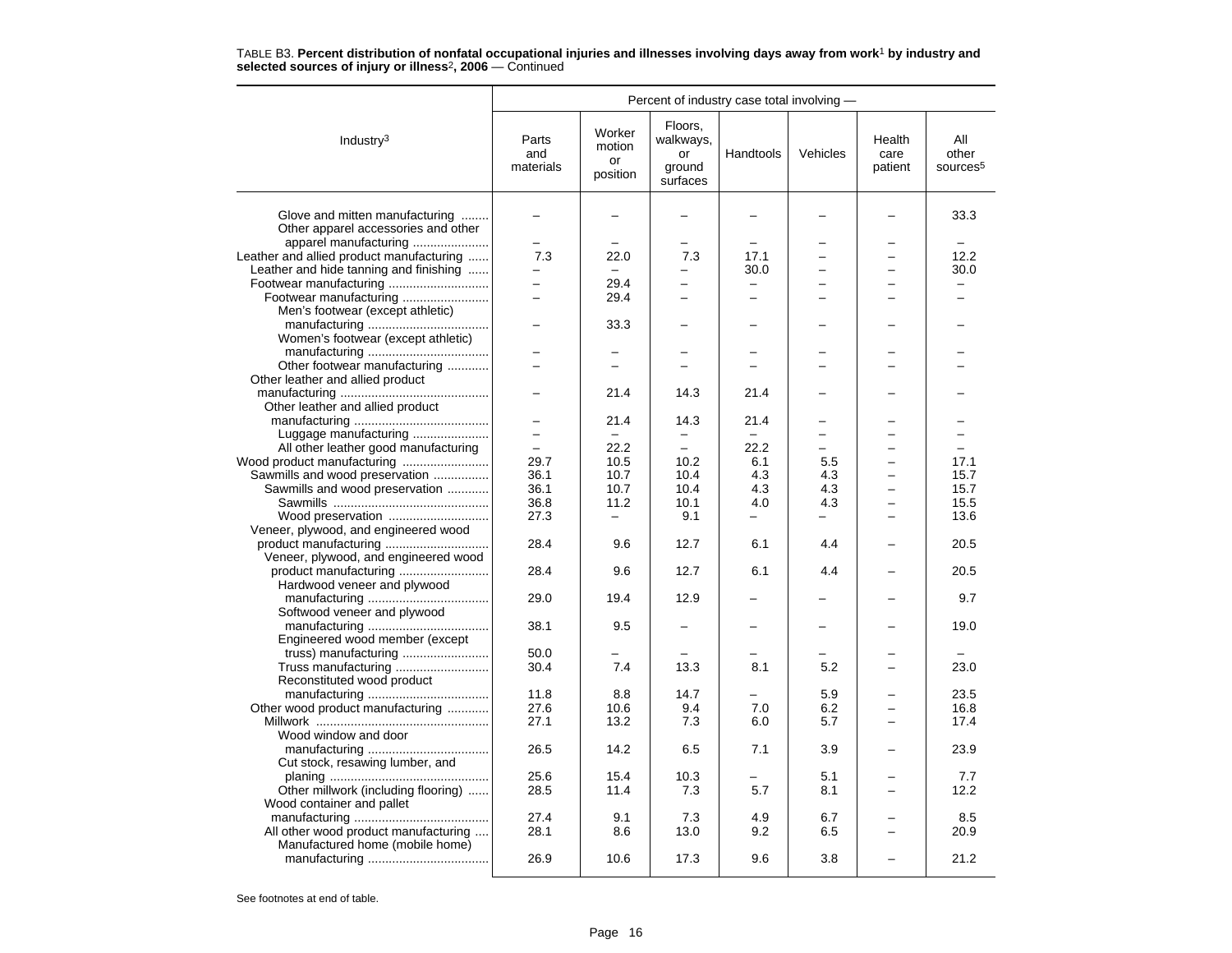|                                                                           | TABLE B3. Percent distribution of nonfatal occupational injuries and illnesses involving days away from work <sup>1</sup> by industry |  |
|---------------------------------------------------------------------------|---------------------------------------------------------------------------------------------------------------------------------------|--|
| and selected sources of injury or illness <sup>2</sup> , 2006 – Continued |                                                                                                                                       |  |

|                                         |                                   |                | Percent of industry case total involving - |            |                              |           |  |
|-----------------------------------------|-----------------------------------|----------------|--------------------------------------------|------------|------------------------------|-----------|--|
| Industry <sup>3</sup>                   | <b>NAICS</b><br>code <sup>4</sup> | Total<br>cases | Chemicals<br>and<br>chemical<br>products   | Containers | Furniture<br>and<br>fixtures | Machinery |  |
|                                         |                                   |                |                                            |            |                              |           |  |
| Prefabricated wood building             | 321992                            |                |                                            | 3.2        |                              | 5.6       |  |
| All other miscellaneous wood product    |                                   | 1,240          |                                            |            |                              |           |  |
|                                         | 321999                            | 650            |                                            | 7.7        |                              | 18.5      |  |
|                                         | 322                               | 6.100          | 1.8                                        | 17.7       | 1.3                          | 20.7      |  |
| Pulp, paper, and paperboard mills       | 3221                              | 1.780          | 2.2                                        | 12.9       | 1.1                          | 15.7      |  |
|                                         | 32211                             | 60             |                                            | 33.3       |                              |           |  |
|                                         | 32212                             | 1,260          | 2.4                                        | 14.3       | ÷.                           | 15.9      |  |
| Paper (except newsprint) mills          | 322121                            | 1,140          | 1.8                                        | 14.9       | -                            | 15.8      |  |
|                                         | 322122                            | 120            |                                            |            |                              |           |  |
|                                         | 32213                             | 460            | -                                          | 8.7        | $\overline{\phantom{0}}$     | 15.2      |  |
| Converted paper product manufacturing   | 3222                              | 4,320          | 1.6                                        | 19.4       | 1.4                          | 22.7      |  |
|                                         |                                   |                |                                            |            |                              |           |  |
| Paperboard container manufacturing      | 32221                             | 2,010          |                                            | 18.9       | 2.0                          | 23.9      |  |
| Corrugated and solid fiber box          |                                   |                |                                            |            |                              |           |  |
|                                         | 322211                            | 1,190          |                                            | 13.4       |                              | 29.4      |  |
| Folding paperboard box                  |                                   |                |                                            |            |                              |           |  |
|                                         | 322212                            | 490            |                                            | 28.6       | 6.1                          | 12.2      |  |
| Setup paperboard box manufacturing      | 322213                            | 80             | -                                          | 37.5       |                              |           |  |
| Fiber can, tube, drum, and similar      |                                   |                |                                            |            |                              |           |  |
| products manufacturing                  | 322214                            | 140            |                                            | 21.4       |                              |           |  |
| Nonfolding sanitary food container      |                                   |                |                                            |            |                              |           |  |
|                                         | 322215                            | 110            |                                            | 18.2       |                              | 27.3      |  |
| Paper bag and coated and treated paper  |                                   |                |                                            |            |                              |           |  |
|                                         | 32222                             | 1,210          | 4.1                                        | 22.3       | 1.7                          | 20.7      |  |
| Coated and laminated packaging          |                                   |                |                                            |            |                              |           |  |
| paper and plastics film                 |                                   |                |                                            |            |                              |           |  |
|                                         | 322221                            | 220            |                                            | 27.3       |                              | 13.6      |  |
| Coated and laminated paper              |                                   |                |                                            |            |                              |           |  |
|                                         | 322222                            | 550            | 5.5                                        | 23.6       |                              | 18.2      |  |
| Uncoated paper and multiwall bag        |                                   |                |                                            |            |                              |           |  |
|                                         | 322224                            | 260            |                                            | 15.4       |                              | 26.9      |  |
| Laminated aluminum foil                 |                                   |                |                                            |            |                              |           |  |
| manufacturing for flexible packaging    |                                   |                |                                            |            |                              |           |  |
|                                         | 322225                            | 20             |                                            |            |                              |           |  |
| Surface-coated paperboard               |                                   |                |                                            |            |                              |           |  |
|                                         | 322226                            | 40             |                                            |            |                              |           |  |
| Stationery product manufacturing        | 32223                             | 440            |                                            | 18.2       |                              | 20.5      |  |
| Die-cut paper and paperboard office     |                                   |                |                                            |            |                              |           |  |
| supplies manufacturing                  | 322231                            | 160            |                                            | 25.0       |                              | 25.0      |  |
| Envelope manufacturing                  | 322232                            | 230            |                                            | 17.4       |                              | 21.7      |  |
| Stationery, tablet, and related product |                                   |                |                                            |            |                              |           |  |
|                                         | 322233                            | 50             |                                            | -          |                              |           |  |
| Other converted paper product           |                                   |                |                                            |            |                              |           |  |
|                                         | 32229                             | 660            |                                            | 16.7       |                              | 25.8      |  |
| Sanitary paper product manufacturing    | 322291                            | 350            |                                            | 17.1       |                              | 22.9      |  |
| All other converted paper product       |                                   |                |                                            |            |                              |           |  |
|                                         | 322299                            | 300            |                                            | 16.7       |                              | 30.0      |  |
| Printing and related support activities | 323                               | 7,400          | 1.9                                        | 19.7       | .8                           | 26.2      |  |
|                                         |                                   |                |                                            |            |                              |           |  |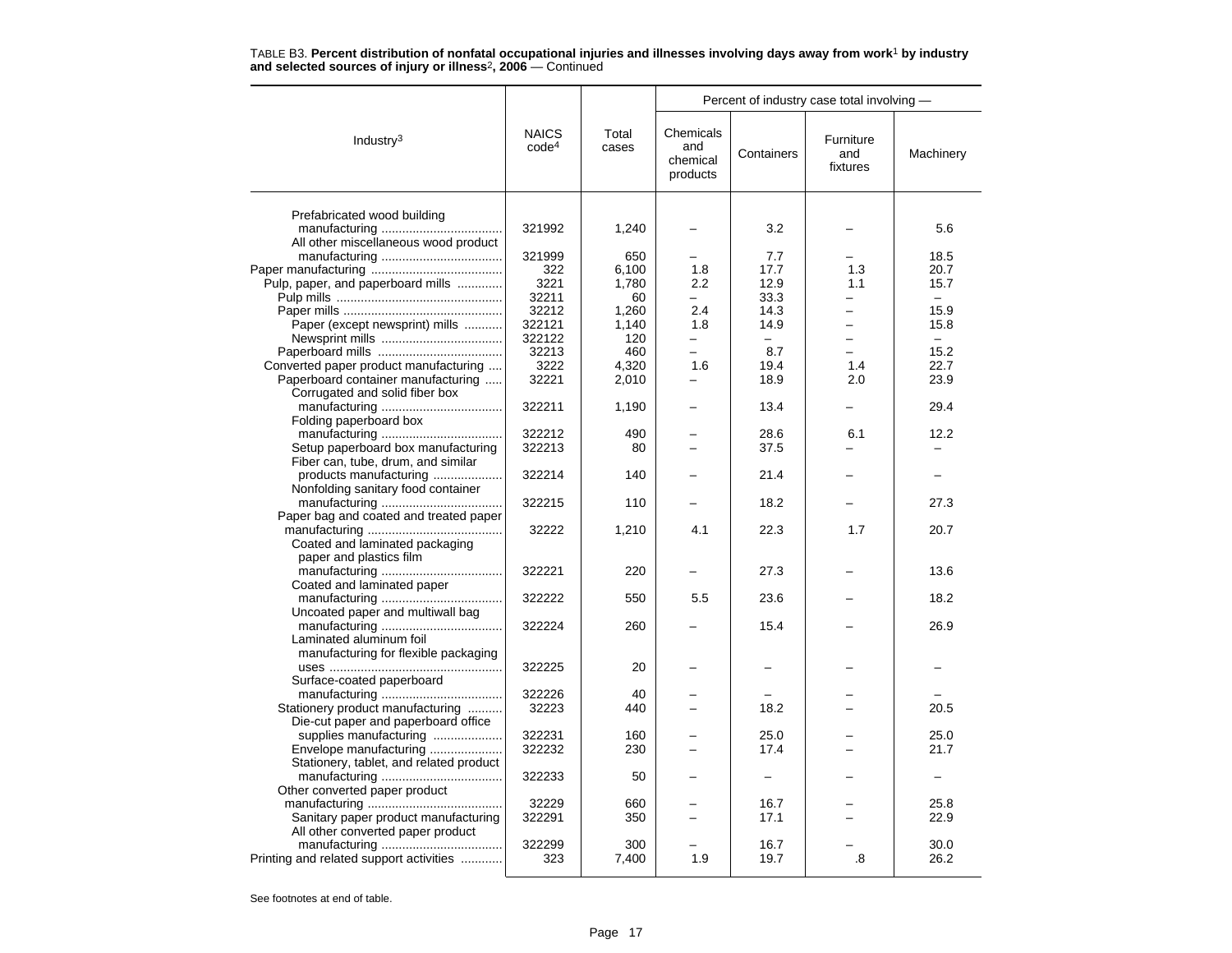|                                         |                           |                                    | Percent of industry case total involving -       |           |          |                           |                                      |  |
|-----------------------------------------|---------------------------|------------------------------------|--------------------------------------------------|-----------|----------|---------------------------|--------------------------------------|--|
| Industry $3$                            | Parts<br>and<br>materials | Worker<br>motion<br>or<br>position | Floors,<br>walkways,<br>or<br>ground<br>surfaces | Handtools | Vehicles | Health<br>care<br>patient | All<br>other<br>sources <sup>5</sup> |  |
| Prefabricated wood building             |                           |                                    |                                                  |           |          |                           |                                      |  |
|                                         | 27.4                      | 8.1                                | 10.5                                             | 11.3      | 7.3      |                           | 25.8                                 |  |
| All other miscellaneous wood product    |                           |                                    |                                                  |           |          |                           |                                      |  |
|                                         | 32.3                      | 7.7                                | 10.8                                             | 4.6       | 9.2      |                           | 10.8                                 |  |
|                                         | 10.2                      | 18.4                               | 11.5                                             | 4.3       | 4.8      |                           | 9.7                                  |  |
| Pulp, paper, and paperboard mills       | 11.2                      | 17.4                               | 16.3                                             | 4.5       | 6.2      | $\equiv$                  | 11.8                                 |  |
|                                         | $\overline{\phantom{0}}$  |                                    |                                                  |           |          |                           |                                      |  |
|                                         | 11.1                      | 17.5                               | 15.9                                             | 4.8       | 5.6      |                           | 11.9                                 |  |
| Paper (except newsprint) mills          | 11.4                      | 16.7                               | 15.8                                             | 4.4       | 6.1      |                           | 12.3                                 |  |
|                                         | 16.7                      | 25.0                               | 16.7                                             |           | L.       |                           | $\equiv$                             |  |
|                                         | 8.7                       | 19.6                               | 19.6                                             | 6.5       | 6.5      | $\overline{\phantom{0}}$  | 10.9                                 |  |
| Converted paper product manufacturing   | 9.7                       | 18.8                               | 9.5                                              | 4.2       | 4.2      |                           | 8.6                                  |  |
| Paperboard container manufacturing      | 8.5                       | 19.9                               | 10.0                                             | 4.5       | 4.0      |                           | 8.5                                  |  |
| Corrugated and solid fiber box          |                           |                                    |                                                  |           |          |                           |                                      |  |
|                                         | 8.4                       | 22.7                               | 9.2                                              | $2.5\,$   | 5.9      |                           | 8.4                                  |  |
| Folding paperboard box                  |                           |                                    |                                                  |           |          |                           |                                      |  |
|                                         | 10.2                      | 18.4                               | 8.2                                              | 6.1       |          |                           | 8.2                                  |  |
| Setup paperboard box manufacturing      |                           |                                    | 25.0                                             |           |          |                           | 25.0                                 |  |
| Fiber can, tube, drum, and similar      |                           |                                    |                                                  |           |          |                           |                                      |  |
| products manufacturing                  |                           |                                    |                                                  | 21.4      |          |                           |                                      |  |
| Nonfolding sanitary food container      |                           |                                    |                                                  |           |          |                           |                                      |  |
|                                         |                           | 18.2                               |                                                  |           |          |                           |                                      |  |
| Paper bag and coated and treated paper  |                           |                                    |                                                  |           |          |                           |                                      |  |
|                                         | 11.6                      | 17.4                               | 7.4                                              | 5.0       | 3.3      |                           | 8.3                                  |  |
| Coated and laminated packaging          |                           |                                    |                                                  |           |          |                           |                                      |  |
| paper and plastics film                 |                           |                                    |                                                  |           |          |                           |                                      |  |
|                                         | 13.6                      | 18.2                               |                                                  |           |          |                           |                                      |  |
| Coated and laminated paper              |                           |                                    |                                                  |           |          |                           |                                      |  |
|                                         | 9.1                       | 18.2                               | 7.3                                              | 5.5       |          |                           | 9.1                                  |  |
| Uncoated paper and multiwall bag        |                           |                                    |                                                  |           |          |                           |                                      |  |
|                                         |                           | 23.1                               | 11.5                                             |           |          |                           |                                      |  |
| Laminated aluminum foil                 |                           |                                    |                                                  |           |          |                           |                                      |  |
| manufacturing for flexible packaging    |                           |                                    |                                                  |           |          |                           |                                      |  |
|                                         |                           |                                    |                                                  |           |          |                           |                                      |  |
| Surface-coated paperboard               |                           |                                    |                                                  |           |          |                           |                                      |  |
|                                         |                           |                                    |                                                  |           |          |                           |                                      |  |
| Stationery product manufacturing        | 11.4                      | 27.3                               | 9.1                                              |           |          |                           | 9.1                                  |  |
| Die-cut paper and paperboard office     |                           |                                    |                                                  |           |          |                           |                                      |  |
| supplies manufacturing                  | 18.8                      | 12.5                               |                                                  |           |          |                           |                                      |  |
| Envelope manufacturing                  |                           | 34.8                               | 8.7                                              |           |          |                           | 8.7                                  |  |
| Stationery, tablet, and related product |                           |                                    |                                                  |           |          |                           |                                      |  |
|                                         | $\overline{\phantom{0}}$  | $\overline{\phantom{0}}$           |                                                  |           |          |                           |                                      |  |
| Other converted paper product           |                           |                                    |                                                  |           |          |                           |                                      |  |
|                                         | 9.1                       | 13.6                               | 12.1                                             |           | 7.6      |                           | 10.6                                 |  |
| Sanitary paper product manufacturing    | 8.6                       | 17.1                               | 14.3                                             |           | 5.7      |                           | 8.6                                  |  |
| All other converted paper product       |                           |                                    |                                                  |           |          |                           |                                      |  |
|                                         | 10.0                      | 10.0                               | 10.0                                             |           | 10.0     |                           | 13.3                                 |  |
| Printing and related support activities | 6.9                       | 17.2                               | 9.9                                              | 3.4       | 4.6      |                           | 9.5                                  |  |
|                                         |                           |                                    |                                                  |           |          |                           |                                      |  |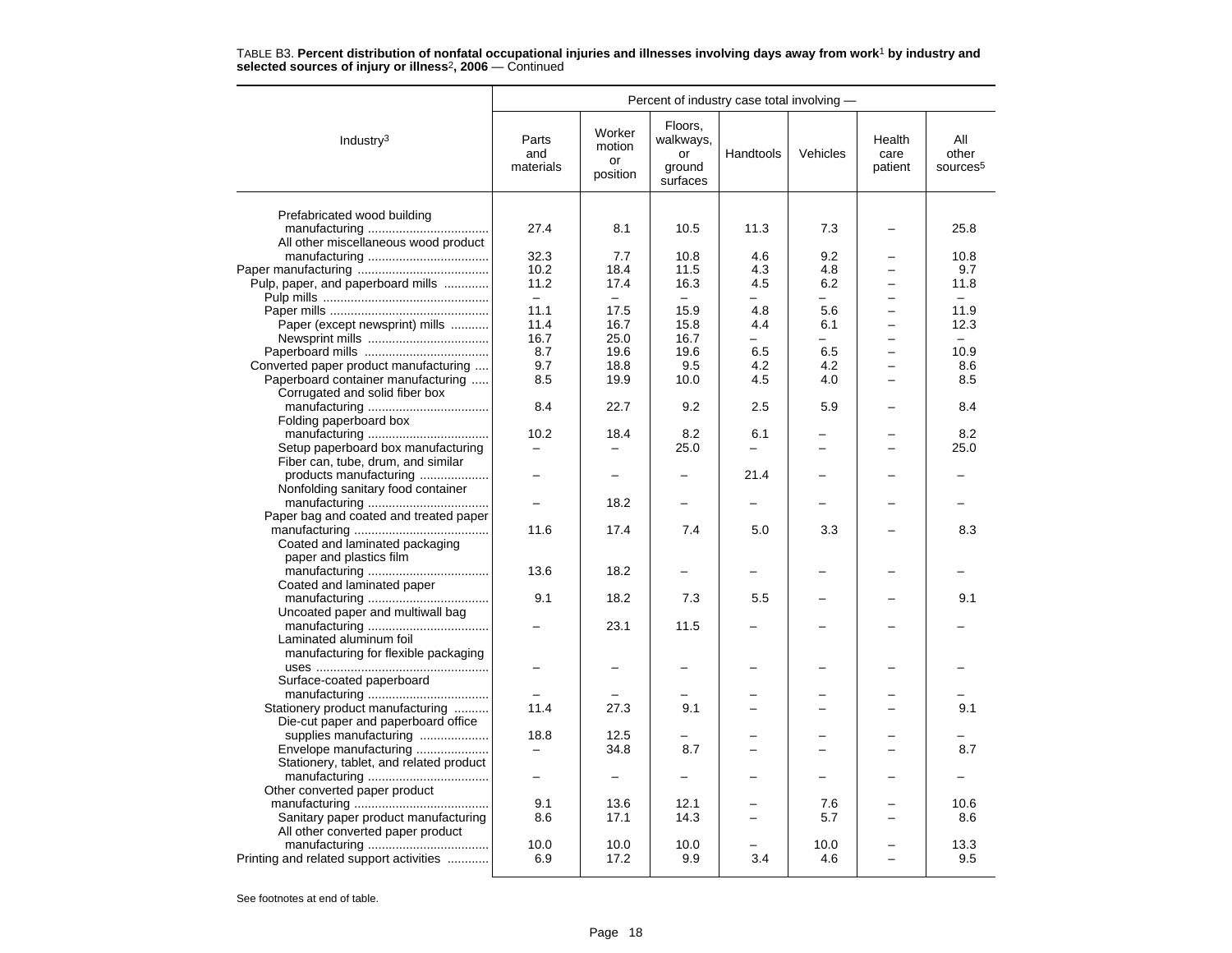|                                           |                                   |                | Percent of industry case total involving - |                          |                              |           |  |
|-------------------------------------------|-----------------------------------|----------------|--------------------------------------------|--------------------------|------------------------------|-----------|--|
| Industry $3$                              | <b>NAICS</b><br>code <sup>4</sup> | Total<br>cases | Chemicals<br>and<br>chemical<br>products   | Containers               | Furniture<br>and<br>fixtures | Machinery |  |
|                                           |                                   |                |                                            |                          |                              |           |  |
| Printing and related support activities   | 3231                              | 7,400          | 1.9                                        | 19.7                     | 0.8                          | 26.2      |  |
|                                           | 32311                             | 6,990          | 2.0                                        | 19.7                     | .9                           | 26.8      |  |
| Commercial lithographic printing          | 323110                            | 3,280          | 2.4                                        | 16.5                     | .9                           | 21.0      |  |
| Commercial gravure printing               | 323111                            | 180            | $\overline{\phantom{0}}$                   | 22.2                     |                              | 16.7      |  |
| Commercial flexographic printing          | 323112                            | 540            | $\overline{a}$                             | 29.6                     |                              | 37.0      |  |
| Commercial screen printing                | 323113                            | 740            | ÷                                          | 16.2                     |                              | 47.3      |  |
|                                           | 323114                            | 520            | -                                          | 19.2                     |                              | 36.5      |  |
|                                           | 323115                            | 110            |                                            | $\overline{\phantom{m}}$ |                              | 36.4      |  |
| Manifold business forms printing          | 323116                            | 520            |                                            | 30.8                     |                              | 21.2      |  |
|                                           | 323117                            | 400            | -                                          | 32.5                     |                              | 25.0      |  |
| Blankbook, looseleaf binders, and         |                                   |                |                                            |                          |                              |           |  |
| devices manufacturing                     | 323118                            | 60             |                                            | $\overline{\phantom{0}}$ |                              | $\equiv$  |  |
| Other commercial printing                 | 323119                            | 630            |                                            | 19.0                     |                              | 23.8      |  |
| Support activities for printing           | 32312                             | 410            |                                            | 19.5                     |                              | 17.1      |  |
| Tradebinding and related work             | 323121                            | 250            |                                            | 20.0                     |                              | 24.0      |  |
| Prepress services                         | 323122                            | 160            |                                            | 18.8                     |                              | Ξ.        |  |
| Petroleum and coal products manufacturing | 324                               | 1,070          | 4.7                                        | 15.9                     | 1.9                          | 12.1      |  |
| Petroleum and coal products               |                                   |                |                                            |                          |                              |           |  |
|                                           | 3241                              | 1,070          | 4.7                                        | 15.9                     | 1.9                          | 12.1      |  |
| Petroleum refineries                      | 32411                             | 370            | 10.8                                       | 10.8                     | 5.4                          | 8.1       |  |
|                                           |                                   |                |                                            |                          |                              |           |  |
| Asphalt paving, roofing, and saturated    |                                   |                |                                            |                          |                              |           |  |
| materials manufacturing                   | 32412                             | 480            |                                            | 4.2                      |                              | 16.7      |  |
| Asphalt paving mixture and block          |                                   |                |                                            |                          |                              |           |  |
|                                           | 324121                            | 310            |                                            |                          |                              | 12.9      |  |
| Asphalt shingle and coating materials     |                                   |                |                                            |                          |                              |           |  |
|                                           | 324122                            | 170            |                                            |                          |                              | 23.5      |  |
| Other petroleum and coal products         |                                   |                |                                            |                          |                              |           |  |
|                                           | 32419                             | 220            |                                            | 45.5                     |                              | 9.1       |  |
| Petroleum lubricating oil and grease      |                                   |                |                                            |                          |                              |           |  |
|                                           | 324191                            | 140            |                                            | 71.4                     |                              |           |  |
| All other petroleum and coal products     |                                   |                |                                            |                          |                              |           |  |
|                                           | 324199                            | 80             |                                            |                          |                              |           |  |
|                                           | 325                               | 6,580          | 10.8                                       | 18.5                     | 1.7                          | 7.4       |  |
| Basic chemical manufacturing              | 3251                              | 940            | 16.0                                       | 13.8                     |                              | 3.2       |  |
| Petrochemical manufacturing               | 32511                             | 90             |                                            | 22.2                     |                              |           |  |
| Synthetic dye and pigment                 |                                   |                |                                            |                          |                              |           |  |
|                                           | 32513                             | 150            |                                            | 20.0                     |                              |           |  |
| Inorganic dye and pigment                 |                                   |                |                                            |                          |                              |           |  |
|                                           | 325131                            | 110            |                                            |                          |                              |           |  |
| Synthetic organic dye and pigment         |                                   |                |                                            |                          |                              |           |  |
|                                           | 325132                            | 40             |                                            |                          |                              |           |  |
| Other basic inorganic chemical            |                                   |                |                                            |                          |                              |           |  |
|                                           | 32518                             | 320            | 25.0                                       | 9.4                      |                              |           |  |
| All other basic inorganic chemical        |                                   |                |                                            |                          |                              |           |  |
|                                           | 325188                            | 260            | 26.9                                       | 7.7                      |                              |           |  |
| Other basic organic chemical              |                                   |                |                                            |                          |                              |           |  |
|                                           | 32519                             | 330            | 12.1                                       | 15.2                     |                              |           |  |
|                                           |                                   |                |                                            |                          |                              |           |  |
|                                           |                                   |                |                                            |                          |                              |           |  |

TABLE B3. **Percent distribution of nonfatal occupational injuries and illnesses involving days away from work**<sup>1</sup> **by industry and selected sources of injury or illness**<sup>2</sup>**, 2006** — Continued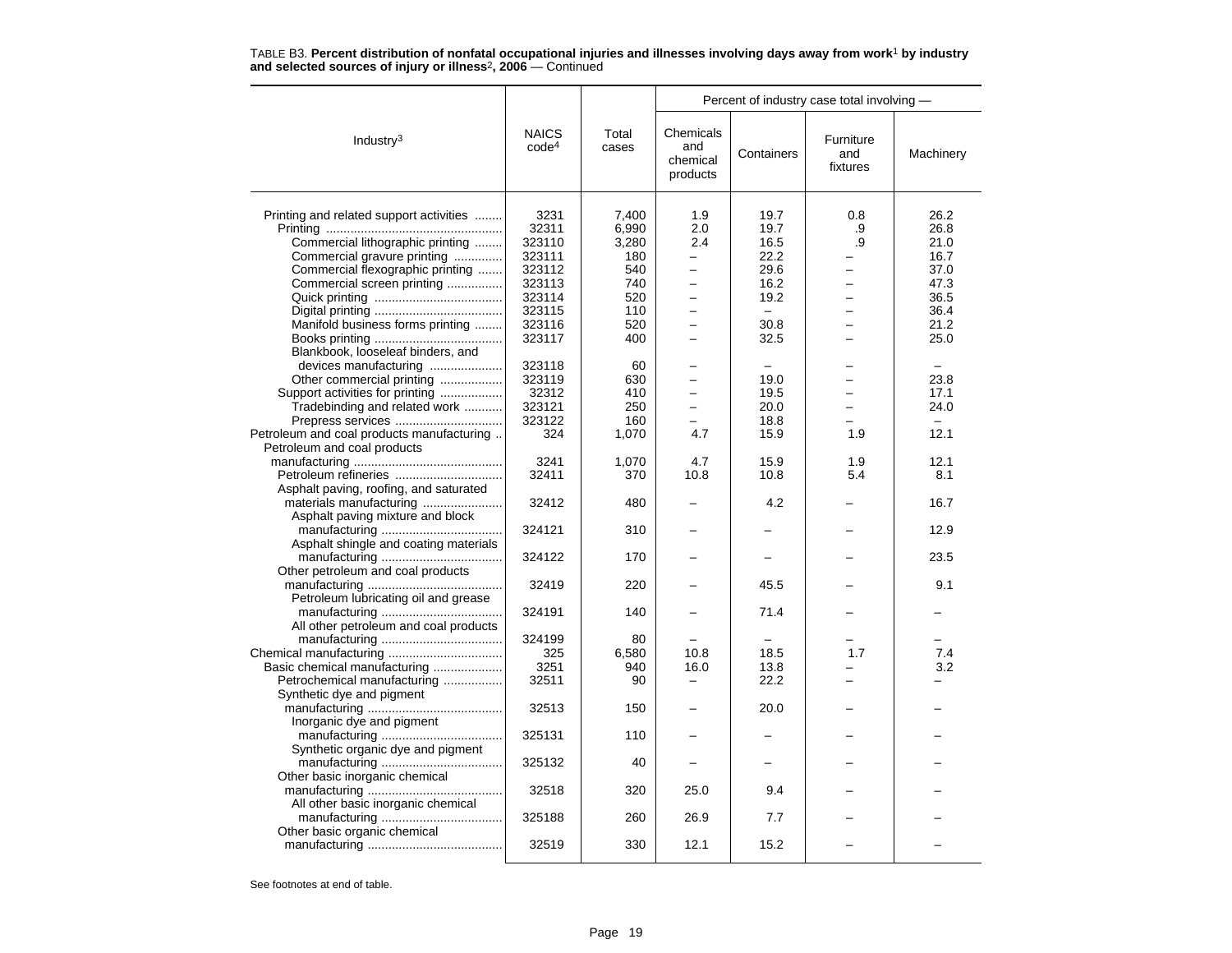|                                           |                           |                                    | Percent of industry case total involving -       |                          |                          |                           |                                      |
|-------------------------------------------|---------------------------|------------------------------------|--------------------------------------------------|--------------------------|--------------------------|---------------------------|--------------------------------------|
| Industry $3$                              | Parts<br>and<br>materials | Worker<br>motion<br>or<br>position | Floors.<br>walkways,<br>or<br>ground<br>surfaces | Handtools                | Vehicles                 | Health<br>care<br>patient | All<br>other<br>sources <sup>5</sup> |
| Printing and related support activities   | 6.9                       | 17.2                               | 9.9                                              | 3.4                      | 4.6                      |                           | 9.5                                  |
|                                           | 6.9                       | 17.2                               | 9.6                                              | 3.1                      | 4.7                      |                           | 9.2                                  |
| Commercial lithographic printing          | 6.1                       | 22.0                               | 11.9                                             | 3.4                      | 5.5                      |                           | 10.4                                 |
| Commercial gravure printing               | $\overline{\phantom{0}}$  | $\overline{a}$                     | 11.1                                             | $\overline{\phantom{0}}$ | $\overline{\phantom{0}}$ |                           | 22.2                                 |
| Commercial flexographic printing          | 7.4                       | 11.1                               | 3.7                                              | $\overline{\phantom{0}}$ | $\overline{a}$           |                           | 5.6                                  |
| Commercial screen printing                | 6.8                       | 8.1                                | 6.8                                              | 4.1                      | $\equiv$                 |                           | 8.1                                  |
|                                           | 11.5                      | 9.6                                | $-$                                              | -                        | 11.5                     |                           | 5.8                                  |
|                                           | $\equiv$                  | 18.2                               | 27.3                                             | $\overline{\phantom{0}}$ |                          |                           |                                      |
| Manifold business forms printing          | 3.8                       | 21.2                               | 5.8                                              | $\overline{\phantom{0}}$ | 5.8                      |                           | 7.7                                  |
|                                           | 5.0                       | 12.5                               | 12.5                                             | -                        | -                        |                           | 5.0                                  |
| Blankbook, looseleaf binders, and         |                           |                                    |                                                  |                          |                          |                           |                                      |
| devices manufacturing                     | 66.7                      | $\overline{\phantom{0}}$           | $\overline{\phantom{0}}$                         | ÷                        | L.                       |                           |                                      |
| Other commercial printing                 | 4.8                       | 19.0                               | 11.1                                             | 4.8                      | 4.8                      | $\overline{\phantom{0}}$  | 9.5                                  |
| Support activities for printing           | 7.3                       | 14.6                               | 14.6                                             | 7.3                      |                          |                           | 17.1                                 |
| Tradebinding and related work             | $-$                       | 16.0                               | 12.0                                             | 8.0                      | $\equiv$                 |                           | 16.0                                 |
| Prepress services                         | 12.5                      | 12.5                               | 12.5                                             |                          | -                        |                           | 18.8                                 |
| Petroleum and coal products manufacturing | 16.8                      | 8.4                                | 16.8                                             | 4.7                      | 6.5                      |                           | 12.1                                 |
| Petroleum and coal products               |                           |                                    |                                                  |                          |                          |                           |                                      |
|                                           | 16.8                      | 8.4                                | 16.8                                             | 4.7                      | 6.5                      |                           | 12.1                                 |
| Petroleum refineries                      | 10.8                      | 5.4                                | 24.3                                             |                          | 5.4                      |                           | 13.5                                 |
| Asphalt paving, roofing, and saturated    |                           |                                    |                                                  |                          |                          |                           |                                      |
|                                           | 25.0                      | 12.5                               | 14.6                                             | 4.2                      | 6.2                      |                           | 14.6                                 |
| Asphalt paving mixture and block          |                           |                                    |                                                  |                          |                          |                           |                                      |
|                                           | 25.8                      | 12.9                               | 16.1                                             | 6.5                      | 6.5                      |                           | 16.1                                 |
| Asphalt shingle and coating materials     |                           |                                    |                                                  |                          |                          |                           |                                      |
|                                           | 17.6                      | 11.8                               | 11.8                                             |                          |                          |                           | 11.8                                 |
| Other petroleum and coal products         |                           |                                    |                                                  |                          |                          |                           |                                      |
|                                           | 9.1                       |                                    | 9.1                                              |                          |                          |                           | 9.1                                  |
| Petroleum lubricating oil and grease      |                           |                                    |                                                  |                          |                          |                           |                                      |
|                                           |                           |                                    |                                                  |                          |                          |                           |                                      |
| All other petroleum and coal products     |                           |                                    |                                                  |                          |                          |                           |                                      |
|                                           | 25.0                      |                                    |                                                  |                          |                          |                           |                                      |
|                                           | 7.3                       | 17.9                               | 14.3                                             | 4.4                      | 6.2                      |                           | 11.2                                 |
| Basic chemical manufacturing              | 11.7                      | 16.0                               | 16.0                                             | 6.4                      | 4.3                      |                           | 12.8                                 |
| Petrochemical manufacturing               | $\overline{\phantom{m}}$  | 22.2                               | $\equiv$                                         |                          |                          |                           |                                      |
| Synthetic dye and pigment                 |                           |                                    |                                                  |                          |                          |                           |                                      |
|                                           |                           | 33.3                               | 13.3                                             |                          |                          |                           |                                      |
| Inorganic dye and pigment                 |                           |                                    |                                                  |                          |                          |                           |                                      |
|                                           | $\overline{\phantom{0}}$  | 36.4                               |                                                  |                          | -                        |                           |                                      |
| Synthetic organic dye and pigment         |                           |                                    |                                                  |                          |                          |                           |                                      |
|                                           |                           |                                    |                                                  |                          |                          |                           |                                      |
| Other basic inorganic chemical            |                           |                                    |                                                  |                          |                          |                           |                                      |
|                                           | 12.5                      | 9.4                                | 12.5                                             | 9.4                      | 6.2                      |                           | 15.6                                 |
| All other basic inorganic chemical        |                           |                                    |                                                  |                          |                          |                           |                                      |
|                                           | 11.5                      | 7.7                                | 11.5                                             | 11.5                     |                          |                           | 15.4                                 |
| Other basic organic chemical              |                           |                                    |                                                  |                          |                          |                           |                                      |
|                                           | 15.2                      | 15.2                               | 24.2                                             |                          |                          |                           | 6.1                                  |
|                                           |                           |                                    |                                                  |                          |                          |                           |                                      |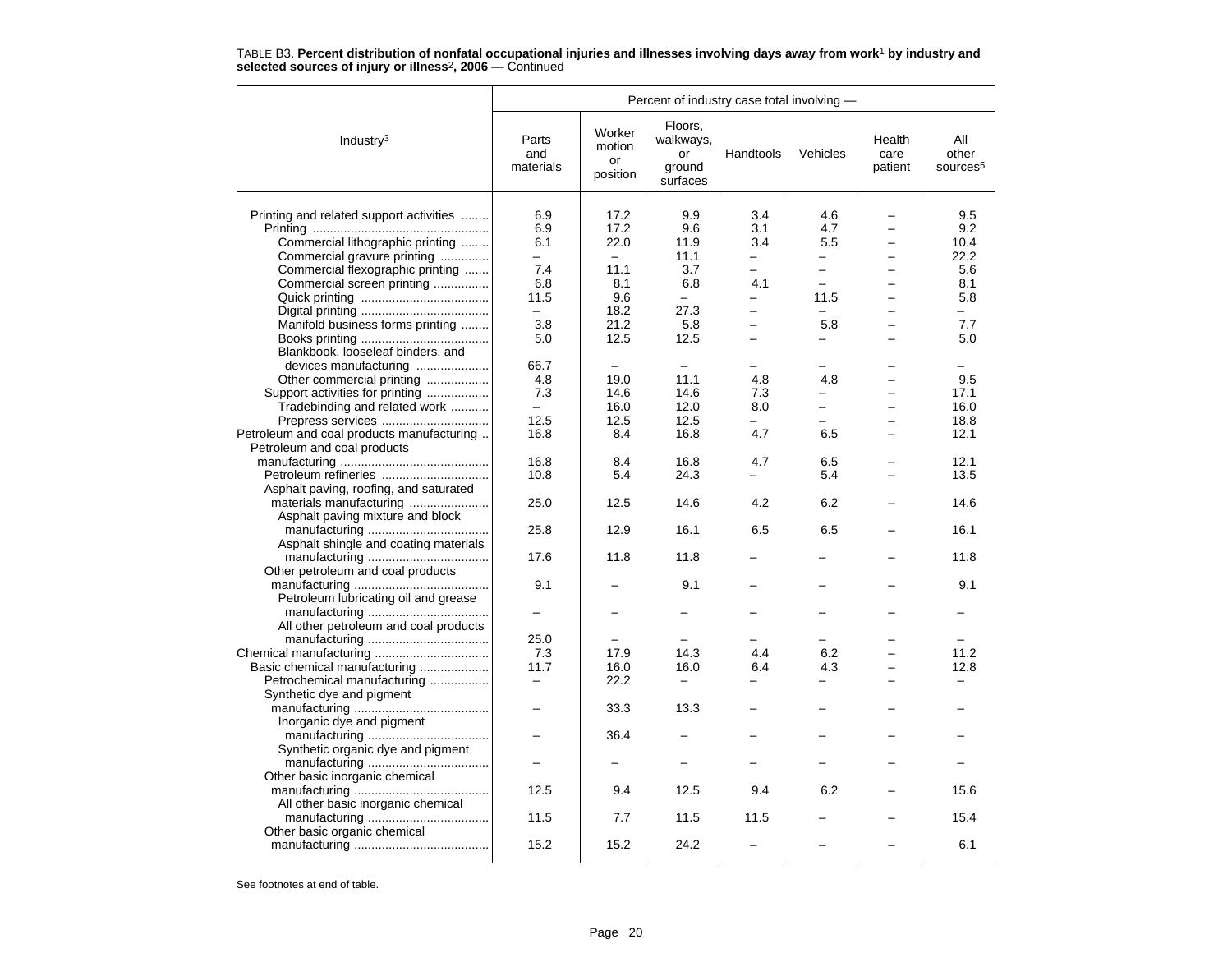|                                               |                                   |                | Percent of industry case total involving - |                          |                              |           |  |
|-----------------------------------------------|-----------------------------------|----------------|--------------------------------------------|--------------------------|------------------------------|-----------|--|
| Industry $3$                                  | <b>NAICS</b><br>code <sup>4</sup> | Total<br>cases | Chemicals<br>and<br>chemical<br>products   | Containers               | Furniture<br>and<br>fixtures | Machinery |  |
|                                               |                                   |                |                                            |                          |                              |           |  |
| Gum and wood chemical                         | 325191                            | 50             |                                            |                          |                              |           |  |
| Cyclic crude and intermediate                 |                                   |                |                                            |                          |                              |           |  |
|                                               | 325192                            | 20             |                                            |                          |                              |           |  |
| Ethyl alcohol manufacturing                   | 325193                            | 30             |                                            |                          |                              |           |  |
| All other basic organic chemical              |                                   |                |                                            |                          |                              |           |  |
|                                               | 325199                            | 220            | 13.6                                       | 18.2                     |                              |           |  |
| Resin, synthetic rubber, and artificial and   |                                   |                |                                            |                          |                              |           |  |
| synthetic fibers and filaments                |                                   |                |                                            |                          |                              |           |  |
|                                               | 3252                              | 790            | 7.6                                        | 20.3                     |                              | 7.6       |  |
| Resin and synthetic rubber                    |                                   |                |                                            |                          |                              |           |  |
|                                               | 32521                             | 630            | 6.3                                        | 20.6                     |                              | 6.3       |  |
| Plastics material and resin                   |                                   |                |                                            |                          |                              |           |  |
|                                               | 325211                            | 440            | 4.5                                        | 22.7                     |                              | 6.8       |  |
| Synthetic rubber manufacturing                | 325212                            | 190            | $\equiv$                                   | 21.1                     |                              |           |  |
| Artificial and synthetic fibers and           |                                   |                |                                            |                          |                              |           |  |
| filaments manufacturing                       | 32522                             | 160            | 18.8                                       | 12.5                     |                              | 12.5      |  |
| Cellulosic organic fiber manufacturing        | 325221                            | 40             | $\overline{\phantom{0}}$                   | $\overline{\phantom{0}}$ |                              |           |  |
| Noncellulosic organic fiber                   |                                   |                |                                            |                          |                              |           |  |
|                                               | 325222                            | 120            | 25.0                                       | 16.7                     |                              |           |  |
| Pesticide, fertilizer, and other agricultural |                                   |                |                                            |                          |                              |           |  |
|                                               | 3253                              | 290            | 13.8                                       |                          |                              |           |  |
|                                               | 32531                             | 210            | 14.3                                       |                          |                              |           |  |
| Nitrogenous fertilizer manufacturing          | 325311                            | 40             |                                            |                          |                              |           |  |
| Phosphatic fertilizer manufacturing           | 325312                            | 50             | $\equiv$                                   | L.                       |                              |           |  |
| Fertilizer (mixing only) manufacturing        | 325314                            | 110            | $\overline{\phantom{0}}$                   |                          |                              |           |  |
| Pesticide and other agricultural chemical     |                                   |                |                                            |                          |                              |           |  |
|                                               | 32532                             | 80             |                                            |                          |                              |           |  |
| Pharmaceutical and medicine                   |                                   |                |                                            |                          |                              |           |  |
|                                               | 3254                              | 1,770          | 9.6                                        | 19.2                     | 2.3                          | 8.5       |  |
| Pharmaceutical and medicine                   |                                   |                |                                            |                          |                              |           |  |
|                                               | 32541                             | 1,770          | 9.6                                        | 19.2                     | 2.3                          | 8.5       |  |
| Medicinal and botanical                       |                                   |                |                                            |                          |                              |           |  |
|                                               | 325411                            | 160            |                                            | 25.0                     |                              | 12.5      |  |
| Pharmaceutical preparation                    |                                   |                |                                            |                          |                              |           |  |
|                                               | 325412                            | 1,430          | 10.5                                       | 18.9                     | 2.8                          | 8.4       |  |
| In-vitro diagnostic substance                 |                                   |                |                                            |                          |                              |           |  |
|                                               | 325413                            | 70             |                                            |                          |                              |           |  |
| Biological product (except diagnostic)        |                                   |                |                                            |                          |                              |           |  |
|                                               | 325414                            | 110            |                                            | 18.2                     |                              |           |  |
| Paint, coating, and adhesive                  | 3255                              | 740            | 17.6                                       | 17.6                     | 4.1                          | 8.1       |  |
| Paint and coating manufacturing               | 32551                             | 520            | 15.4                                       | 19.2                     | 5.8                          | 5.8       |  |
|                                               | 32552                             | 220            | 22.7                                       | 9.1                      |                              | 13.6      |  |
| Soap, cleaning compound, and toilet           |                                   |                |                                            |                          |                              |           |  |
| preparation manufacturing                     | 3256                              | 1,020          | 7.8                                        | 24.5                     |                              | 9.8       |  |
| Soap and cleaning compound                    |                                   |                |                                            |                          |                              |           |  |
|                                               | 32561                             | 560            | 10.7                                       | 26.8                     |                              | 8.9       |  |
|                                               |                                   |                |                                            |                          |                              |           |  |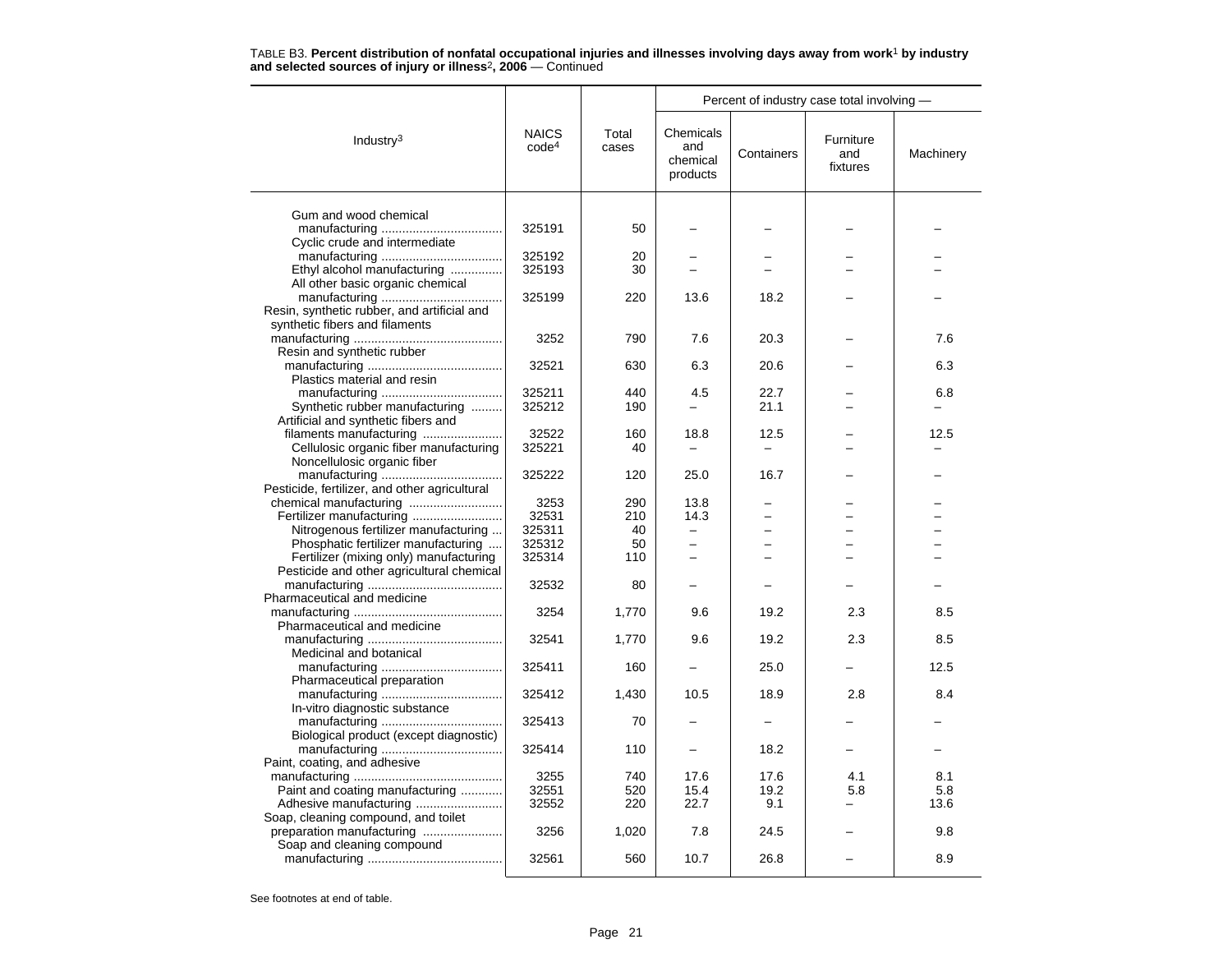|                                               |                           | Percent of industry case total involving - |                                                  |           |                   |                           |                                      |
|-----------------------------------------------|---------------------------|--------------------------------------------|--------------------------------------------------|-----------|-------------------|---------------------------|--------------------------------------|
| Industry $3$                                  | Parts<br>and<br>materials | Worker<br>motion<br>or<br>position         | Floors,<br>walkways,<br>or<br>ground<br>surfaces | Handtools | Vehicles          | Health<br>care<br>patient | All<br>other<br>sources <sup>5</sup> |
| Gum and wood chemical                         |                           |                                            |                                                  |           |                   |                           |                                      |
|                                               | 40.0                      |                                            |                                                  |           |                   |                           |                                      |
| Cyclic crude and intermediate                 |                           |                                            |                                                  |           |                   |                           |                                      |
|                                               |                           |                                            |                                                  |           |                   |                           |                                      |
| Ethyl alcohol manufacturing                   |                           |                                            |                                                  |           |                   |                           |                                      |
| All other basic organic chemical              |                           |                                            |                                                  |           |                   |                           |                                      |
|                                               |                           | 18.2                                       | 27.3                                             |           |                   |                           | 9.1                                  |
| Resin, synthetic rubber, and artificial and   |                           |                                            |                                                  |           |                   |                           |                                      |
| synthetic fibers and filaments                |                           |                                            |                                                  |           |                   |                           |                                      |
|                                               | 7.6                       | 21.5                                       | 11.4                                             | 6.3       | 7.6               |                           | 10.1                                 |
| Resin and synthetic rubber                    |                           |                                            |                                                  |           |                   |                           |                                      |
|                                               | 7.9                       | 19.0                                       | 11.1                                             | 7.9       | 7.9               |                           | 12.7                                 |
| Plastics material and resin                   |                           |                                            |                                                  |           |                   |                           |                                      |
|                                               | 6.8                       | 15.9                                       | 11.4                                             | 6.8       | 9.1               |                           | 15.9                                 |
| Synthetic rubber manufacturing                | 10.5                      | 31.6                                       |                                                  | 10.5      |                   |                           |                                      |
| Artificial and synthetic fibers and           |                           |                                            |                                                  |           |                   |                           |                                      |
| filaments manufacturing                       | 12.5                      | 25.0                                       | 12.5                                             |           |                   |                           |                                      |
| Cellulosic organic fiber manufacturing        | $\overline{\phantom{0}}$  | $\overline{\phantom{a}}$                   |                                                  |           | -                 |                           |                                      |
| Noncellulosic organic fiber                   |                           |                                            |                                                  |           |                   |                           |                                      |
|                                               | $\overline{a}$            | 33.3                                       | 16.7                                             |           |                   |                           |                                      |
| Pesticide, fertilizer, and other agricultural |                           |                                            |                                                  |           |                   |                           |                                      |
|                                               | 13.8                      | 13.8                                       | 13.8                                             |           | 10.3              |                           | 24.1                                 |
| Fertilizer manufacturing                      | 19.0                      | 14.3                                       | 14.3                                             |           | 14.3              |                           | 14.3                                 |
| Nitrogenous fertilizer manufacturing          | $-$                       | $-$                                        | $\overline{\phantom{0}}$                         |           | $\qquad \qquad -$ |                           |                                      |
| Phosphatic fertilizer manufacturing           | $-$                       | 40.0                                       |                                                  | -         | $\equiv$          |                           | -                                    |
| Fertilizer (mixing only) manufacturing        | 18.2                      | $\overline{\phantom{0}}$                   | 18.2                                             | $\equiv$  | 18.2              | -                         | $-$                                  |
| Pesticide and other agricultural chemical     |                           |                                            |                                                  |           |                   |                           |                                      |
|                                               |                           |                                            |                                                  |           |                   |                           | 50.0                                 |
| Pharmaceutical and medicine                   |                           |                                            |                                                  |           |                   |                           |                                      |
|                                               | 4.5                       | 16.9                                       | 18.1                                             | 3.4       | 5.6               |                           | 11.3                                 |
| Pharmaceutical and medicine                   | 4.5                       | 16.9                                       | 18.1                                             | 3.4       | 5.6               |                           | 11.3                                 |
| Medicinal and botanical                       |                           |                                            |                                                  |           |                   |                           |                                      |
|                                               |                           | 12.5                                       | 18.8                                             |           |                   |                           | 18.8                                 |
| Pharmaceutical preparation                    |                           |                                            |                                                  |           |                   |                           |                                      |
|                                               | 4.9                       | 16.8                                       | 18.2                                             | 4.2       | 6.3               |                           | 9.1                                  |
| In-vitro diagnostic substance                 |                           |                                            |                                                  |           |                   |                           |                                      |
|                                               |                           | 28.6                                       |                                                  |           |                   |                           | 28.6                                 |
| Biological product (except diagnostic)        |                           |                                            |                                                  |           |                   |                           |                                      |
|                                               |                           | 18.2                                       | 27.3                                             |           |                   |                           |                                      |
| Paint, coating, and adhesive                  |                           |                                            |                                                  |           |                   |                           |                                      |
|                                               | 6.8                       | 14.9                                       | 8.1                                              | 2.7       | 8.1               |                           | 10.8                                 |
| Paint and coating manufacturing               | 3.8                       | 13.5                                       | 7.7                                              | 3.8       | 7.7               |                           | 15.4                                 |
|                                               | 13.6                      | 18.2                                       | 13.6                                             | Ξ.        | 9.1               |                           | $-$                                  |
| Soap, cleaning compound, and toilet           |                           |                                            |                                                  |           |                   |                           |                                      |
| preparation manufacturing                     | 4.9                       | 16.7                                       | 19.6                                             | 3.9       | 4.9               |                           | 6.9                                  |
| Soap and cleaning compound                    |                           |                                            |                                                  |           |                   |                           |                                      |
|                                               | 5.4                       | 19.6                                       | 17.9                                             | 3.6       | 5.4               |                           | 3.6                                  |
|                                               |                           |                                            |                                                  |           |                   |                           |                                      |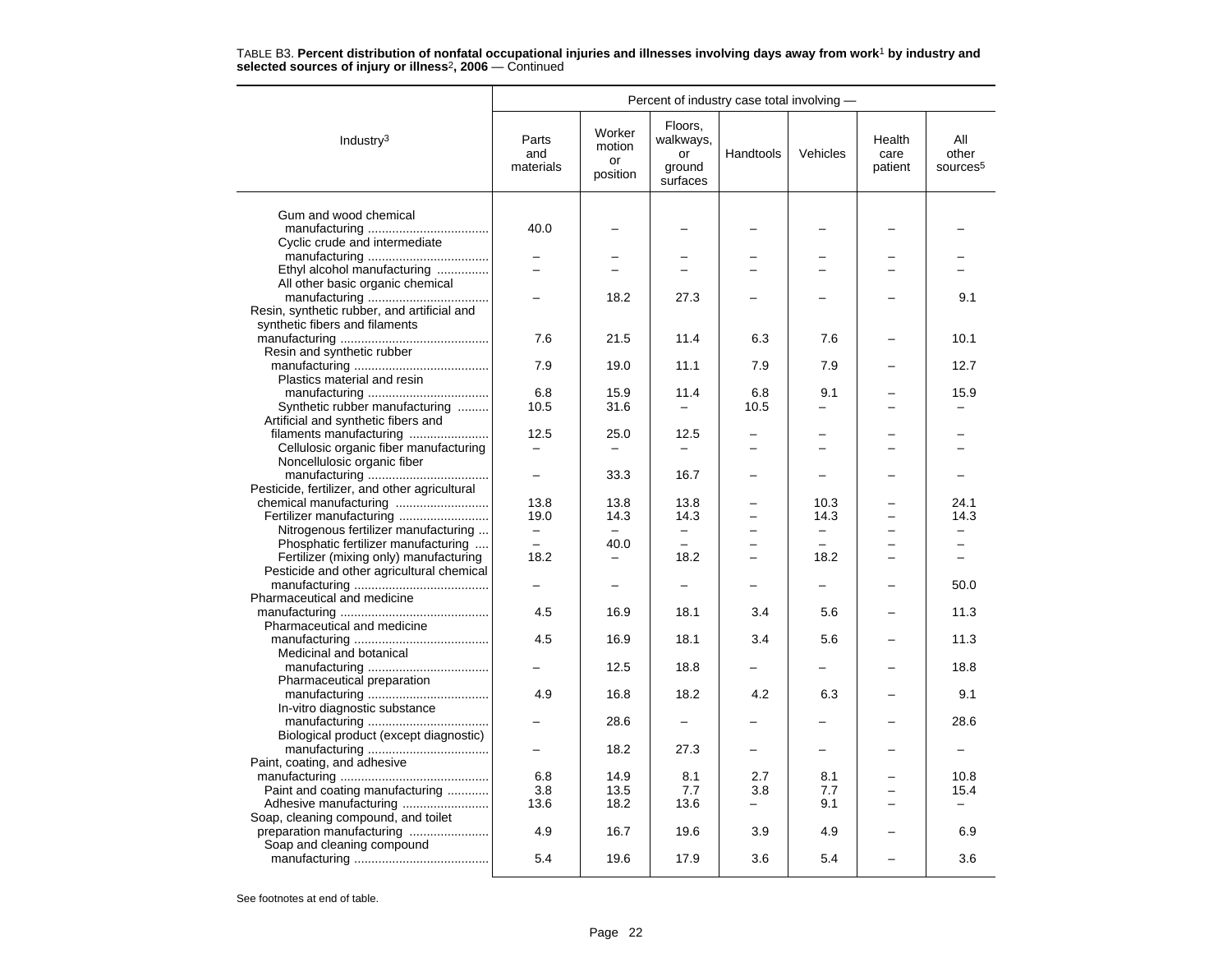|                                                                       |                                   |                | Percent of industry case total involving - |                                 |                              |                                  |  |  |
|-----------------------------------------------------------------------|-----------------------------------|----------------|--------------------------------------------|---------------------------------|------------------------------|----------------------------------|--|--|
| Industry $3$                                                          | <b>NAICS</b><br>code <sup>4</sup> | Total<br>cases | Chemicals<br>and<br>chemical<br>products   | Containers                      | Furniture<br>and<br>fixtures | Machinery                        |  |  |
|                                                                       |                                   |                |                                            |                                 |                              |                                  |  |  |
| Soap and other detergent                                              | 325611                            | 210            | 9.5                                        | 38.1                            |                              | 14.3                             |  |  |
| Polish and other sanitation good                                      |                                   |                |                                            |                                 |                              |                                  |  |  |
|                                                                       | 325612                            | 290            | 13.8                                       | 13.8                            |                              | 6.9                              |  |  |
| Surface active agent manufacturing                                    | 325613                            | 60             |                                            | 50.0                            |                              |                                  |  |  |
| Toilet preparation manufacturing                                      | 32562                             | 460            | 4.3                                        | 21.7                            |                              | 10.9                             |  |  |
| Other chemical product and preparation                                |                                   |                |                                            |                                 |                              |                                  |  |  |
|                                                                       | 3259                              | 1,030          | 6.8                                        | 20.4                            |                              | 6.8                              |  |  |
| Printing ink manufacturing                                            | 32591                             | 120            |                                            | 33.3                            |                              |                                  |  |  |
| Explosives manufacturing                                              | 32592                             | 80             | $\overline{\phantom{0}}$                   | $\equiv$                        |                              |                                  |  |  |
| All other chemical product and                                        |                                   |                |                                            |                                 |                              |                                  |  |  |
| preparation manufacturing                                             | 32599                             | 830            | 7.2                                        | 20.5                            |                              | 7.2                              |  |  |
| Custom compounding of purchased                                       | 325991                            | 230            |                                            | 8.7                             |                              | 8.7                              |  |  |
| All other miscellaneous chemical                                      |                                   |                |                                            |                                 |                              |                                  |  |  |
| product and preparation                                               |                                   |                |                                            |                                 |                              |                                  |  |  |
|                                                                       | 325998                            | 310            | 9.7                                        | 25.8                            |                              | 9.7                              |  |  |
| Plastics and rubber products manufacturing                            | 326                               | 12,690         | 3.2                                        | 14.8                            | 2.7                          | 15.2                             |  |  |
| Plastics product manufacturing                                        | 3261                              | 9,900          | 3.8                                        | 15.8                            | 2.5                          | 15.4                             |  |  |
| Unsupported plastics film, sheet, and                                 |                                   |                |                                            |                                 |                              |                                  |  |  |
|                                                                       | 32611                             | 1,490          | 2.7                                        | 23.5                            |                              | 16.8                             |  |  |
| Unsupported plastics bag                                              |                                   |                |                                            |                                 |                              |                                  |  |  |
|                                                                       | 326111                            | 310            |                                            | 19.4                            |                              | 29.0                             |  |  |
| Unsupported plastics film and sheet                                   |                                   |                |                                            |                                 |                              |                                  |  |  |
| (except packaging) manufacturing<br>Plastics pipe, pipe fitting, and  | 326113                            | 980            | 4.1                                        | 28.6                            |                              | 12.2                             |  |  |
| unsupported profile shape                                             |                                   |                |                                            |                                 |                              |                                  |  |  |
|                                                                       | 32612                             | 1,080          | 1.9                                        | 13.9                            | 3.7                          | 18.5                             |  |  |
| Unsupported plastics profile shape                                    |                                   |                |                                            |                                 |                              |                                  |  |  |
|                                                                       | 326121                            | 500            |                                            | 18.0                            | 6.0                          | 18.0                             |  |  |
| Plastics pipe and pipe fitting                                        |                                   |                |                                            |                                 |                              |                                  |  |  |
|                                                                       | 326122                            | 580            |                                            | 10.3                            |                              | 20.7                             |  |  |
| Laminated plastics plate, sheet, and                                  |                                   |                |                                            |                                 |                              |                                  |  |  |
| shape manufacturing                                                   | 32613                             | 300            |                                            | 20.0                            |                              | 13.3                             |  |  |
| Polystyrene foam product manufacturing                                | 32614                             | 370            | $\overline{a}$                             | 21.6                            | $\equiv$                     | 24.3                             |  |  |
| Urethane and other foam product<br>(except polystyrene) manufacturing | 32615                             | 630            | 7.9                                        | 12.7                            | 3.2                          | 19.0                             |  |  |
| Plastics bottle manufacturing                                         | 32616                             | 380            |                                            | 13.2                            |                              | 15.8                             |  |  |
| Other plastics product manufacturing                                  | 32619                             | 5,650          | 4.8                                        | 14.2                            | 3.0                          | 13.5                             |  |  |
| Plastics plumbing fixture                                             |                                   |                |                                            |                                 |                              |                                  |  |  |
|                                                                       | 326191                            | 250            |                                            |                                 | 20.0                         |                                  |  |  |
| All other plastics product                                            |                                   |                |                                            |                                 |                              |                                  |  |  |
|                                                                       | 326199                            | 5,360          | 4.9                                        | 14.6                            | 2.2                          | 13.8                             |  |  |
| Rubber product manufacturing                                          | 3262                              | 2,790          | 1.1                                        | 11.5                            | 3.2                          | 14.7                             |  |  |
|                                                                       | 32621                             | 1,030          |                                            | 8.7                             | 3.9                          | 12.6                             |  |  |
| Tire manufacturing (except                                            |                                   |                |                                            |                                 |                              |                                  |  |  |
|                                                                       | 326211<br>326212                  | 920<br>110     | ÷,                                         | 9.8<br>$\overline{\phantom{0}}$ | 4.3                          | 13.0<br>$\overline{\phantom{0}}$ |  |  |
|                                                                       |                                   |                |                                            |                                 |                              |                                  |  |  |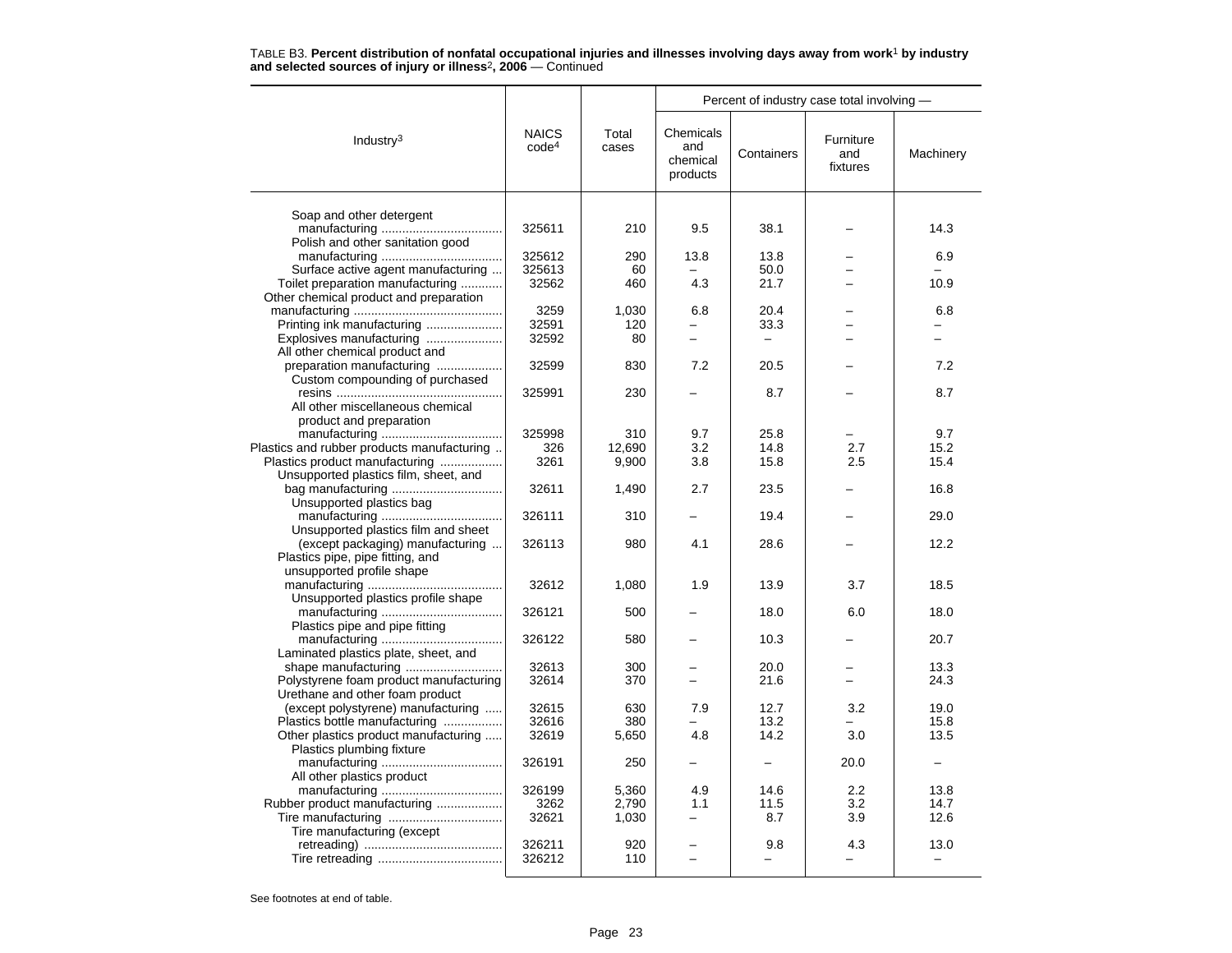|                                                               | Percent of industry case total involving - |                                    |                                                  |           |                 |                           |                                      |  |
|---------------------------------------------------------------|--------------------------------------------|------------------------------------|--------------------------------------------------|-----------|-----------------|---------------------------|--------------------------------------|--|
| Industry $3$                                                  | Parts<br>and<br>materials                  | Worker<br>motion<br>or<br>position | Floors,<br>walkways,<br>or<br>ground<br>surfaces | Handtools | Vehicles        | Health<br>care<br>patient | All<br>other<br>sources <sup>5</sup> |  |
|                                                               |                                            |                                    |                                                  |           |                 |                           |                                      |  |
| Soap and other detergent                                      |                                            | 9.5                                | 14.3                                             |           |                 |                           |                                      |  |
| Polish and other sanitation good                              |                                            |                                    |                                                  |           |                 |                           |                                      |  |
|                                                               |                                            | 27.6                               | 20.7                                             | 6.9       |                 |                           |                                      |  |
| Surface active agent manufacturing                            | $\equiv$                                   |                                    |                                                  |           |                 |                           |                                      |  |
| Toilet preparation manufacturing                              | 6.5                                        | 13.0                               | 21.7                                             | 4.3       | 6.5             |                           | 10.9                                 |  |
| Other chemical product and preparation                        |                                            |                                    |                                                  |           |                 |                           |                                      |  |
|                                                               | 7.8                                        | 23.3                               | 7.8                                              | 5.8       | 6.8             |                           | 12.6                                 |  |
| Printing ink manufacturing                                    | $\equiv$                                   | 16.7                               | 16.7                                             | $\equiv$  |                 |                           | 16.7                                 |  |
| Explosives manufacturing<br>All other chemical product and    |                                            | $\qquad \qquad -$                  | 25.0                                             |           | 25.0            |                           | 25.0                                 |  |
| preparation manufacturing                                     | 9.6                                        | 25.3                               | 4.8                                              | 7.2       | 6.0             |                           | 12.0                                 |  |
| Custom compounding of purchased                               |                                            |                                    |                                                  |           |                 |                           |                                      |  |
|                                                               | 21.7                                       | 30.4                               |                                                  |           |                 |                           | 17.4                                 |  |
| All other miscellaneous chemical                              |                                            |                                    |                                                  |           |                 |                           |                                      |  |
| product and preparation                                       |                                            |                                    |                                                  |           |                 |                           |                                      |  |
|                                                               |                                            | 16.1                               | 6.5                                              | 9.7       | 9.7             |                           | 9.7                                  |  |
| Plastics and rubber products manufacturing                    | 16.1                                       | 17.2                               | 11.5                                             | 5.5       | 3.7             |                           | 10.0                                 |  |
| Plastics product manufacturing                                | 14.0                                       | 17.2                               | 11.8                                             | 5.3       | 3.5             |                           | 10.6                                 |  |
| Unsupported plastics film, sheet, and                         |                                            |                                    |                                                  |           |                 |                           |                                      |  |
| bag manufacturing                                             | 13.4                                       | 12.1                               | 8.1                                              | 6.0       | 3.4             |                           | 13.4                                 |  |
| Unsupported plastics bag                                      |                                            |                                    |                                                  |           |                 |                           |                                      |  |
| Unsupported plastics film and sheet                           | 6.5                                        | 12.9                               | 12.9                                             |           | 6.5             |                           | 9.7                                  |  |
| (except packaging) manufacturing                              | 10.2                                       | 11.2                               | 7.1                                              | 6.1       | 3.1             |                           | 16.3                                 |  |
| Plastics pipe, pipe fitting, and                              |                                            |                                    |                                                  |           |                 |                           |                                      |  |
| unsupported profile shape                                     |                                            |                                    |                                                  |           |                 |                           |                                      |  |
|                                                               | 18.5                                       | 20.4                               | 10.2                                             | 4.6       | 2.8             |                           | 5.6                                  |  |
| Unsupported plastics profile shape                            |                                            |                                    |                                                  |           |                 |                           |                                      |  |
|                                                               | 16.0                                       | 16.0                               | 12.0                                             | 4.0       |                 |                           | 4.0                                  |  |
| Plastics pipe and pipe fitting                                |                                            |                                    |                                                  |           |                 |                           |                                      |  |
|                                                               | 19.0                                       | 22.4                               | 6.9                                              | 5.2       | 3.4             |                           | 6.9                                  |  |
| Laminated plastics plate, sheet, and                          |                                            |                                    |                                                  |           |                 |                           |                                      |  |
| shape manufacturing<br>Polystyrene foam product manufacturing | 16.7<br>5.4                                | 10.0<br>10.8                       | 10.0<br>13.5                                     | 6.7       | 5.4             |                           | 16.7<br>21.6                         |  |
| Urethane and other foam product                               |                                            |                                    |                                                  |           |                 |                           |                                      |  |
| (except polystyrene) manufacturing                            | 7.9                                        | 17.5                               | 12.7                                             | 4.8       | 4.8             |                           | 7.9                                  |  |
| Plastics bottle manufacturing                                 | 15.8                                       | 15.8                               | 15.8                                             |           | 7.9             |                           | 10.5                                 |  |
| Other plastics product manufacturing                          | 14.2                                       | 18.9                               | 12.7                                             | 5.5       | 3.2             |                           | 9.9                                  |  |
| Plastics plumbing fixture                                     |                                            |                                    |                                                  |           |                 |                           |                                      |  |
|                                                               | 16.0                                       | 24.0                               |                                                  | 8.0       |                 |                           | 8.0                                  |  |
| All other plastics product                                    |                                            |                                    |                                                  |           |                 |                           |                                      |  |
|                                                               | 14.2                                       | 18.7                               | 13.1                                             | 5.2       | 3.2             |                           | 10.1                                 |  |
| Rubber product manufacturing                                  | 23.3                                       | 17.2                               | 10.4                                             | 6.5       | 4.3             |                           | 7.5                                  |  |
|                                                               | 32.0                                       | 18.4                               | 6.8                                              | 3.9       | 5.8             |                           | 8.7                                  |  |
| Tire manufacturing (except                                    | 30.4                                       | 18.5                               | 6.5                                              | 3.3       |                 |                           | 8.7                                  |  |
|                                                               | 45.5                                       | 27.3                               | ÷                                                |           | 5.4<br>$\equiv$ |                           |                                      |  |
|                                                               |                                            |                                    |                                                  |           |                 |                           |                                      |  |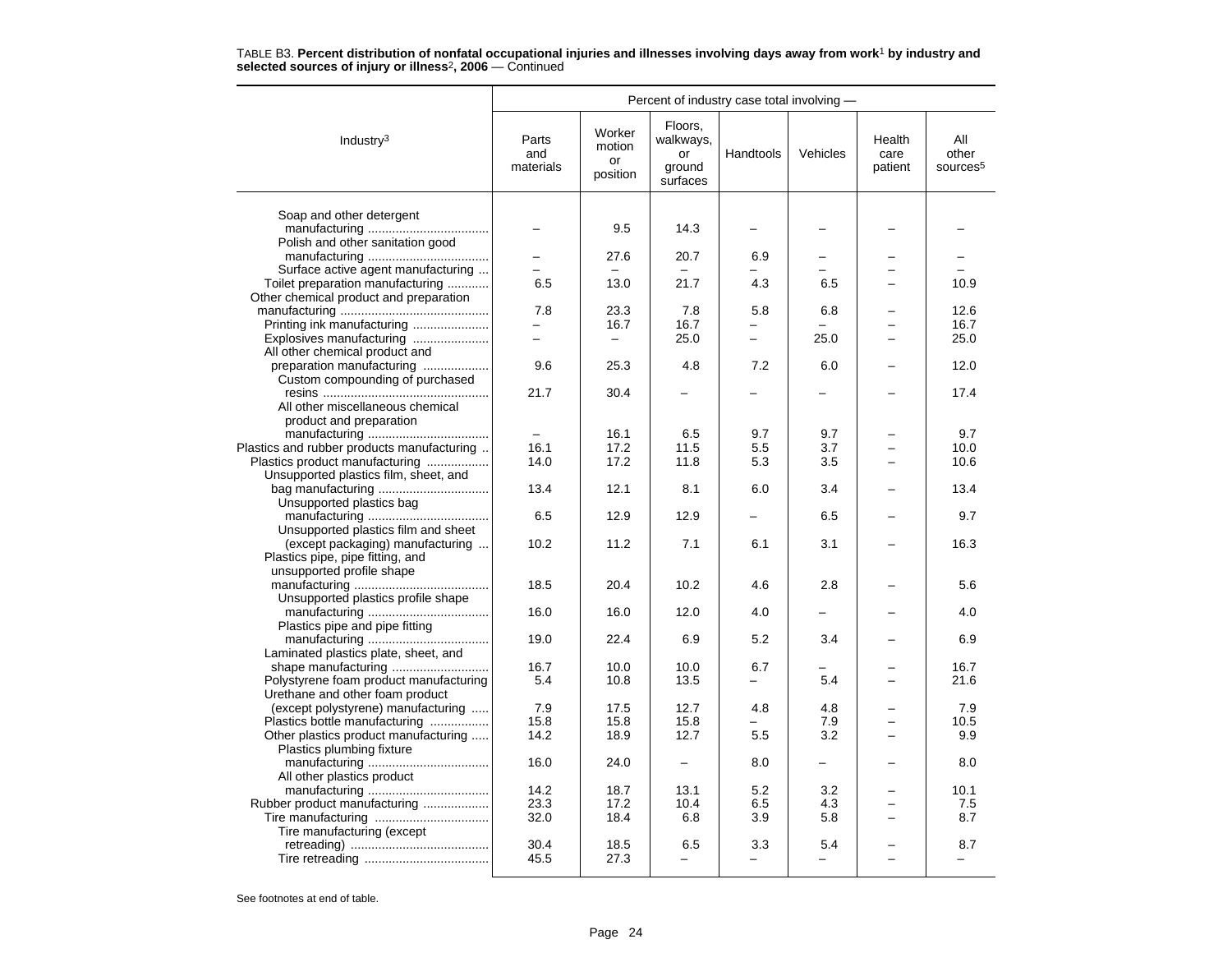|                                                                     |                                   |                | Percent of industry case total involving - |            |                              |             |  |  |
|---------------------------------------------------------------------|-----------------------------------|----------------|--------------------------------------------|------------|------------------------------|-------------|--|--|
| Industry $3$                                                        | <b>NAICS</b><br>code <sup>4</sup> | Total<br>cases | Chemicals<br>and<br>chemical<br>products   | Containers | Furniture<br>and<br>fixtures | Machinery   |  |  |
| Rubber and plastics hoses and belting                               |                                   |                |                                            |            |                              |             |  |  |
|                                                                     | 32622                             | 440            |                                            | 20.5       |                              | 20.5        |  |  |
| Other rubber product manufacturing                                  | 32629                             | 1,320          | 1.5                                        | 9.8        | 3.0                          | 15.2        |  |  |
| Rubber product manufacturing for                                    |                                   |                |                                            |            |                              |             |  |  |
|                                                                     | 326291                            | 800            |                                            | 10.0       | 2.5                          | 18.8        |  |  |
| All other rubber product                                            |                                   |                |                                            |            |                              |             |  |  |
|                                                                     | 326299                            | 520            |                                            | 9.6        | 3.8                          | 7.7         |  |  |
| Nonmetallic mineral product manufacturing                           | 327                               | 10,470         | 1.4                                        | 6.2        | 1.5                          | 10.7        |  |  |
| Clay product and refractory manufacturing                           | 3271                              | 790            |                                            | 8.9        | 2.5                          | 17.7        |  |  |
| Pottery, ceramics, and plumbing fixture                             |                                   |                |                                            |            |                              |             |  |  |
|                                                                     | 32711                             | 330            |                                            | 15.2       | 6.1                          | 15.2        |  |  |
| Vitreous china plumbing fixture and                                 |                                   |                |                                            |            |                              |             |  |  |
| china and earthenware bathroom                                      |                                   |                |                                            |            |                              |             |  |  |
| accessories manufacturing                                           | 327111                            | 40             |                                            |            |                              |             |  |  |
| Vitreous china, fine earthenware, and                               |                                   |                |                                            |            |                              |             |  |  |
| other pottery product manufacturing                                 | 327112                            | 140            |                                            |            |                              | 14.3        |  |  |
| Clay building material and refractories                             |                                   |                |                                            |            |                              |             |  |  |
|                                                                     | 32712                             | 450            |                                            | 4.4        |                              | 20.0        |  |  |
| Brick and structural clay tile                                      |                                   |                |                                            |            |                              |             |  |  |
|                                                                     | 327121                            | 160            |                                            |            |                              | 25.0        |  |  |
| Ceramic wall and floor tile                                         |                                   |                |                                            |            |                              |             |  |  |
|                                                                     | 327122                            | 140            |                                            |            |                              | 21.4        |  |  |
| Other structural clay product                                       | 327123                            | 20             |                                            |            |                              |             |  |  |
| Clay refractory manufacturing                                       | 327124                            | 30             | $\overline{\phantom{0}}$                   |            |                              |             |  |  |
| Nonclay refractory manufacturing                                    | 327125                            | 110            |                                            |            |                              | 18.2        |  |  |
| Glass and glass product manufacturing                               | 3272                              | 1,570          | 1.3                                        | 10.2       | 3.2                          | 11.5        |  |  |
| Glass and glass product manufacturing                               | 32721                             | 1,570          | 1.3                                        | 10.2       | 3.2                          | 11.5        |  |  |
| Flat glass manufacturing                                            | 327211                            | 210            | $\overline{\phantom{0}}$                   |            |                              | 9.5         |  |  |
| Other pressed and blown glass and                                   |                                   |                |                                            |            |                              |             |  |  |
| glassware manufacturing                                             | 327212                            | 290            |                                            | 10.3       |                              | 13.8        |  |  |
| Glass container manufacturing                                       | 327213                            | 270            |                                            | 14.8       |                              | 18.5        |  |  |
| Glass product manufacturing made of                                 |                                   |                |                                            |            |                              |             |  |  |
| purchased glass                                                     | 327215                            | 810            |                                            | 9.9        | 3.7                          | 8.6         |  |  |
| Cement and concrete product                                         |                                   |                |                                            |            |                              |             |  |  |
|                                                                     | 3273                              | 6,440          | 1.4                                        | 4.7        | .5                           | 9.6         |  |  |
| Ready-mix concrete manufacturing                                    | 32732                             | 3,610          | 1.4                                        | 2.8        |                              | 8.3         |  |  |
| Concrete pipe, brick, and block                                     |                                   |                |                                            |            |                              |             |  |  |
|                                                                     | 32733                             | 940            |                                            | 8.5        |                              | 10.6        |  |  |
| Concrete block and brick                                            |                                   |                |                                            |            |                              |             |  |  |
|                                                                     | 327331<br>327332                  | 640<br>300     |                                            | 9.4        |                              | 9.4<br>13.3 |  |  |
| Concrete pipe manufacturing<br>Other concrete product manufacturing | 32739                             | 1,620          | 1.9                                        | 5.6        | 1.9                          | 12.3        |  |  |
| Lime and gypsum product manufacturing                               | 3274                              | 160            |                                            |            |                              | 31.2        |  |  |
| Gypsum product manufacturing                                        | 32742                             | 60             | $\overline{\phantom{0}}$                   |            |                              | 33.3        |  |  |
| Other nonmetallic mineral product                                   |                                   |                |                                            |            |                              |             |  |  |
|                                                                     | 3279                              | 1,520          | 2.0                                        | 7.2        | 3.3                          | 9.2         |  |  |
| Abrasive product manufacturing                                      | 32791                             | 100            |                                            | 20.0       |                              |             |  |  |
|                                                                     |                                   |                |                                            |            |                              |             |  |  |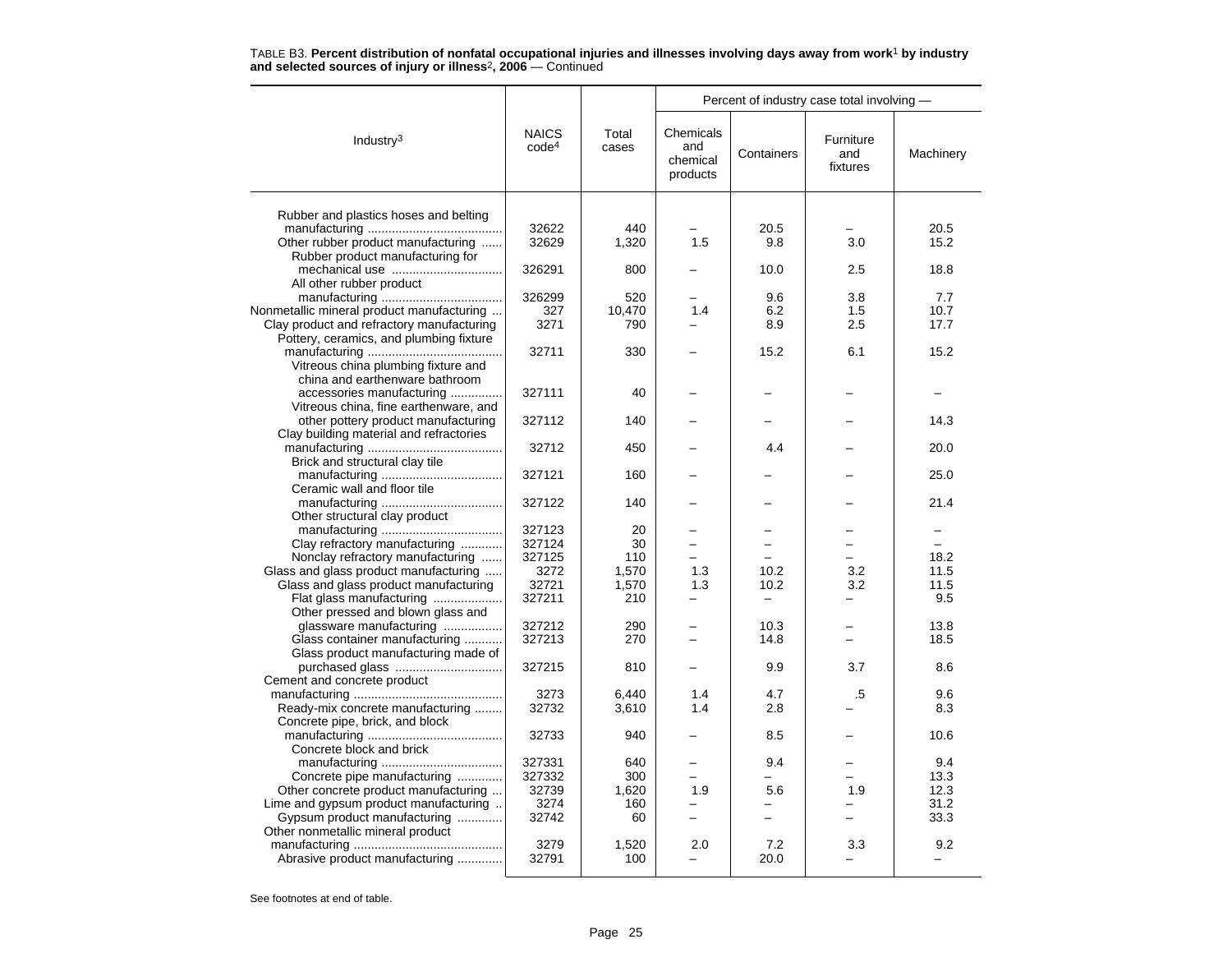|                                                                                |                           |                                    |                                                  | Percent of industry case total involving - |                          |                           |                                      |
|--------------------------------------------------------------------------------|---------------------------|------------------------------------|--------------------------------------------------|--------------------------------------------|--------------------------|---------------------------|--------------------------------------|
| Industry <sup>3</sup>                                                          | Parts<br>and<br>materials | Worker<br>motion<br>or<br>position | Floors,<br>walkways,<br>or<br>ground<br>surfaces | Handtools                                  | Vehicles                 | Health<br>care<br>patient | All<br>other<br>sources <sup>5</sup> |
|                                                                                |                           |                                    |                                                  |                                            |                          |                           |                                      |
| Rubber and plastics hoses and belting                                          | 13.6                      | 15.9                               | 9.1                                              | 6.8                                        |                          |                           | 6.8                                  |
| Other rubber product manufacturing                                             | 20.5                      | 15.9                               | 13.6                                             | 8.3                                        | 4.5                      |                           | 7.6                                  |
| Rubber product manufacturing for                                               |                           |                                    |                                                  |                                            |                          |                           |                                      |
|                                                                                | 21.2                      | 15.0                               | 11.2                                             | 3.8                                        | 3.8                      |                           | 10.0                                 |
| All other rubber product                                                       |                           |                                    |                                                  |                                            |                          |                           |                                      |
|                                                                                | 19.2                      | 17.3                               | 17.3                                             | 15.4                                       | 3.8                      |                           | 3.8                                  |
| Nonmetallic mineral product manufacturing                                      | 21.4                      | 14.0                               | 14.7                                             | 3.8                                        | 10.9                     |                           | 15.5                                 |
| Clay product and refractory manufacturing                                      | 21.5                      | 17.7                               | 8.9                                              | 5.1                                        | 5.1                      |                           | 11.4                                 |
| Pottery, ceramics, and plumbing fixture                                        |                           |                                    |                                                  |                                            |                          |                           |                                      |
|                                                                                | 18.2                      | 21.2                               | 9.1                                              | 6.1                                        |                          |                           | 9.1                                  |
| Vitreous china plumbing fixture and                                            |                           |                                    |                                                  |                                            |                          |                           |                                      |
| china and earthenware bathroom                                                 |                           |                                    |                                                  |                                            |                          |                           |                                      |
| accessories manufacturing                                                      | 50.0                      |                                    |                                                  |                                            |                          |                           |                                      |
| Vitreous china, fine earthenware, and<br>other pottery product manufacturing   | 14.3                      | 28.6                               | 14.3                                             |                                            |                          |                           |                                      |
| Clay building material and refractories                                        |                           |                                    |                                                  |                                            |                          |                           |                                      |
|                                                                                | 24.4                      | 15.6                               | 8.9                                              | 4.4                                        | 6.7                      |                           | 13.3                                 |
| Brick and structural clay tile                                                 |                           |                                    |                                                  |                                            |                          |                           |                                      |
|                                                                                | 31.2                      | 18.8                               |                                                  |                                            |                          |                           | 12.5                                 |
| Ceramic wall and floor tile                                                    |                           |                                    |                                                  |                                            |                          |                           |                                      |
|                                                                                | 14.3                      | 14.3                               | 14.3                                             |                                            |                          |                           |                                      |
| Other structural clay product                                                  |                           |                                    |                                                  |                                            |                          |                           |                                      |
|                                                                                | 100.0                     |                                    |                                                  |                                            |                          |                           |                                      |
| Clay refractory manufacturing                                                  | $\sim$                    | $\overline{\phantom{0}}$           | $\overline{\phantom{0}}$<br>L.                   |                                            | L.<br>$\overline{ }$     |                           | $\sim$                               |
| Nonclay refractory manufacturing                                               | 18.2<br>26.8              | 18.2<br>19.7                       | 8.3                                              | 3.2                                        | 3.8                      |                           | 18.2<br>12.7                         |
| Glass and glass product manufacturing<br>Glass and glass product manufacturing | 26.8                      | 19.7                               | 8.3                                              | 3.2                                        | 3.8                      |                           | 12.7                                 |
| Flat glass manufacturing                                                       | 42.9                      | $\qquad \qquad -$                  | $\overline{\phantom{0}}$                         |                                            | $\overline{\phantom{0}}$ |                           | $-$                                  |
| Other pressed and blown glass and                                              |                           |                                    |                                                  |                                            |                          |                           |                                      |
| glassware manufacturing                                                        | 13.8                      | 24.1                               | 10.3                                             |                                            |                          |                           | 17.2                                 |
| Glass container manufacturing                                                  | 7.4                       | 14.8                               | 14.8                                             |                                            |                          |                           | 18.5                                 |
| Glass product manufacturing made of                                            |                           |                                    |                                                  |                                            |                          |                           |                                      |
|                                                                                | 33.3                      | 21.0                               | 7.4                                              | 2.5                                        | 4.9                      |                           | 9.9                                  |
| Cement and concrete product                                                    |                           |                                    |                                                  |                                            |                          |                           |                                      |
|                                                                                | 19.4                      | 13.5                               | 18.9                                             | 3.4                                        | 15.5                     |                           | 12.9                                 |
| Ready-mix concrete manufacturing                                               | 10.0                      | 15.0                               | 24.4                                             | 2.8                                        | 22.2                     |                           | 13.3                                 |
| Concrete pipe, brick, and block                                                |                           |                                    |                                                  |                                            |                          |                           |                                      |
|                                                                                | 29.8                      | 13.8                               | 12.8                                             | 6.4                                        | 5.3                      |                           | 12.8                                 |
| Concrete block and brick                                                       |                           |                                    |                                                  |                                            |                          |                           |                                      |
|                                                                                | 28.1<br>33.3              | 10.9<br>16.7                       | 14.1<br>13.3                                     | 7.8<br>6.7                                 | 6.2                      |                           | 14.1<br>6.7                          |
| Concrete pipe manufacturing<br>Other concrete product manufacturing            | 34.0                      | 10.5                               | 11.1                                             | 3.7                                        | 8.0                      |                           | 11.1                                 |
| Lime and gypsum product manufacturing                                          | $-$                       | $\qquad \qquad -$                  | $\overline{\phantom{0}}$                         | -                                          | -                        |                           | 50.0                                 |
| Gypsum product manufacturing                                                   | $\qquad \qquad -$         | $\qquad \qquad -$                  | $\overline{\phantom{0}}$                         |                                            | —                        |                           |                                      |
| Other nonmetallic mineral product                                              |                           |                                    |                                                  |                                            |                          |                           |                                      |
|                                                                                | 25.7                      | 9.2                                | 7.9                                              | 5.3                                        | 2.6                      |                           | 27.6                                 |
| Abrasive product manufacturing                                                 | 20.0                      | $\overline{\phantom{0}}$           |                                                  | 20.0                                       |                          |                           |                                      |
|                                                                                |                           |                                    |                                                  |                                            |                          |                           |                                      |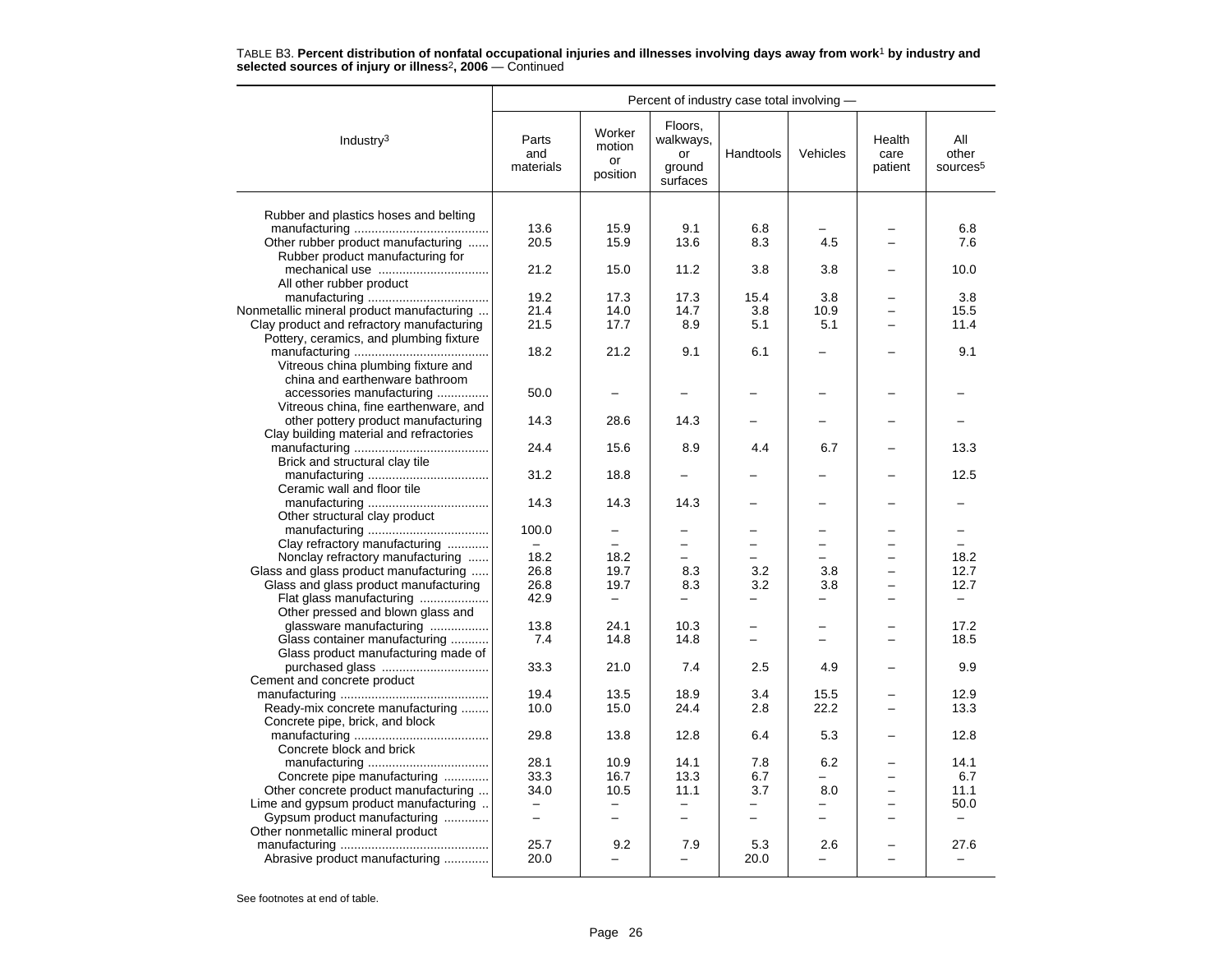|                                         |                                   |                | Percent of industry case total involving - |             |                              |              |  |  |
|-----------------------------------------|-----------------------------------|----------------|--------------------------------------------|-------------|------------------------------|--------------|--|--|
| Industry <sup>3</sup>                   | <b>NAICS</b><br>code <sup>4</sup> | Total<br>cases | Chemicals<br>and<br>chemical<br>products   | Containers  | Furniture<br>and<br>fixtures | Machinery    |  |  |
|                                         |                                   |                |                                            |             |                              |              |  |  |
| All other nonmetallic mineral product   | 32799                             | 1,410          | 1.4                                        | 6.4         | 3.5                          | 9.2          |  |  |
| Cut stone and stone product             |                                   |                |                                            |             |                              |              |  |  |
|                                         | 327991                            | 810            |                                            | 2.5         | 4.9                          | 6.2          |  |  |
| Ground or treated mineral and earth     |                                   |                |                                            |             |                              |              |  |  |
|                                         | 327992                            | 80             |                                            |             |                              | 25.0         |  |  |
| Mineral wool manufacturing              | 327993                            | 290            |                                            | 10.3        |                              | 13.8         |  |  |
| All other miscellaneous nonmetallic     |                                   |                |                                            |             |                              |              |  |  |
| mineral product manufacturing           | 327999                            | 240            | 8.3                                        | 8.3         |                              |              |  |  |
|                                         | 331                               | 10,440         | 1.3                                        | 9.5         | 1.7                          | 11.6         |  |  |
| Iron and steel mills and ferroalloy     |                                   |                |                                            |             |                              |              |  |  |
|                                         | 3311                              | 1,790          | 1.7                                        | 7.3         |                              | 9.5          |  |  |
| Iron and steel mills and ferroalloy     |                                   |                |                                            |             |                              |              |  |  |
|                                         | 33111                             | 1,790          | 1.7                                        | 7.3         |                              | 9.5          |  |  |
|                                         | 331111                            | 1,750          | 1.7                                        | 7.4         |                              | 9.7          |  |  |
| Electrometallurgical ferroalloy product | 331112                            | 40             |                                            |             |                              |              |  |  |
| Steel product manufacturing from        |                                   |                |                                            |             |                              |              |  |  |
|                                         | 3312                              | 1,470          | 1.4                                        | 12.2        | 3.4                          | 9.5          |  |  |
| Iron and steel pipe and tube            |                                   |                |                                            |             |                              |              |  |  |
| manufacturing from purchased steel      | 33121                             | 630            |                                            | 7.9         | 4.8                          | 11.1         |  |  |
| Rolling and drawing of purchased steel  | 33122                             | 840            |                                            | 14.3        | 2.4                          | 8.3          |  |  |
| Rolled steel shape manufacturing        | 331221                            | 520            |                                            | 9.6         | 3.8                          | 7.7          |  |  |
|                                         | 331222                            | 330            |                                            | 21.2        |                              | 9.1          |  |  |
| Alumina and aluminum production and     |                                   |                |                                            |             |                              |              |  |  |
|                                         | 3313                              | 1,210          | 1.7                                        | 9.1         | 4.1                          | 9.9          |  |  |
| Alumina and aluminum production and     |                                   |                |                                            |             |                              |              |  |  |
|                                         | 33131                             | 1,210          | 1.7                                        | 9.1         | 4.1                          | 9.9          |  |  |
| Primary aluminum production             | 331312                            | 220            |                                            |             |                              |              |  |  |
| Secondary smelting and alloying of      |                                   |                |                                            |             |                              |              |  |  |
|                                         | 331314                            | 260            |                                            |             |                              | 11.5         |  |  |
| Aluminum sheet, plate, and foil         |                                   |                |                                            |             |                              |              |  |  |
|                                         | 331315                            | 100            |                                            |             |                              |              |  |  |
| Aluminum extruded product               |                                   |                |                                            |             |                              |              |  |  |
| Other aluminum rolling and drawing      | 331316<br>331319                  | 510<br>110     | L.                                         | 7.8<br>36.4 | 3.9                          | 11.8<br>18.2 |  |  |
| Nonferrous metal (except aluminum)      |                                   |                |                                            |             |                              |              |  |  |
|                                         | 3314                              | 1,620          | 1.9                                        | 19.8        | 1.9                          | 11.7         |  |  |
| Nonferrous metal (except aluminum)      |                                   |                |                                            |             |                              |              |  |  |
|                                         | 33141                             | 90             |                                            |             |                              |              |  |  |
| Primary smelting and refining of        |                                   |                |                                            |             |                              |              |  |  |
|                                         | 331411                            | 30             |                                            |             |                              |              |  |  |
| Primary smelting and refining of        |                                   |                |                                            |             |                              |              |  |  |
| nonferrous metal (except copper and     |                                   |                |                                            |             |                              |              |  |  |
|                                         | 331419                            | 60             |                                            |             |                              |              |  |  |
| Copper rolling, drawing, extruding, and |                                   |                |                                            |             |                              |              |  |  |
|                                         | 33142                             | 1,170          |                                            | 23.1        | 1.7                          | 12.0         |  |  |
| Copper rolling, drawing, and extruding  | 331421                            | 540            |                                            | 13.0        |                              | 11.1         |  |  |
|                                         |                                   |                |                                            |             |                              |              |  |  |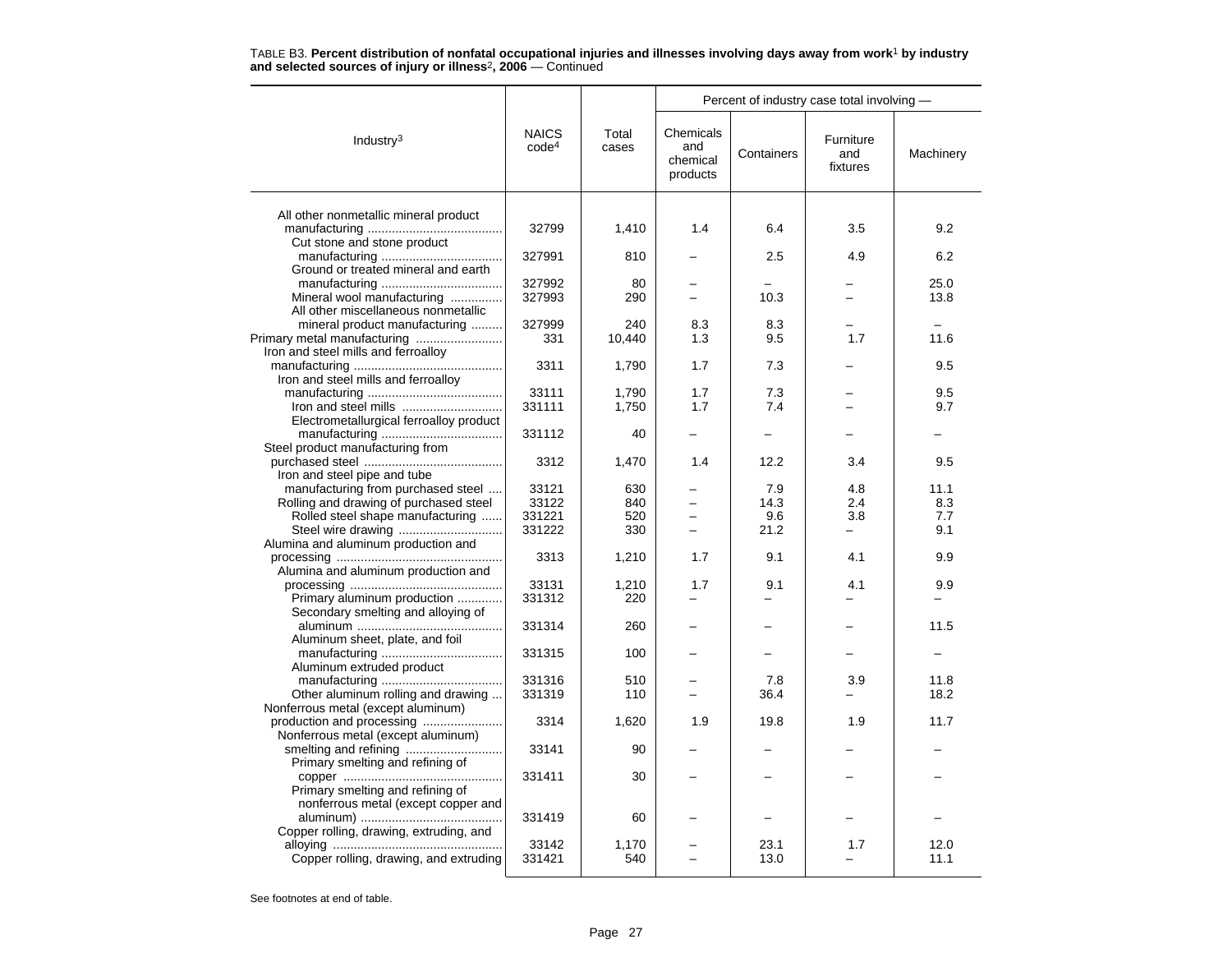|                                         | Percent of industry case total involving - |                                    |                                                  |                          |          |                           |                                      |  |
|-----------------------------------------|--------------------------------------------|------------------------------------|--------------------------------------------------|--------------------------|----------|---------------------------|--------------------------------------|--|
| Industry <sup>3</sup>                   | Parts<br>and<br>materials                  | Worker<br>motion<br>or<br>position | Floors,<br>walkways,<br>or<br>ground<br>surfaces | Handtools                | Vehicles | Health<br>care<br>patient | All<br>other<br>sources <sup>5</sup> |  |
|                                         |                                            |                                    |                                                  |                          |          |                           |                                      |  |
| All other nonmetallic mineral product   | 26.2                                       | 9.9                                | 7.8                                              | 5.0                      | 2.8      |                           | 28.4                                 |  |
| Cut stone and stone product             |                                            |                                    |                                                  |                          |          |                           |                                      |  |
|                                         | 33.3                                       | 7.4                                | 6.2                                              | 6.2                      |          |                           | 34.6                                 |  |
| Ground or treated mineral and earth     |                                            |                                    |                                                  |                          |          |                           |                                      |  |
|                                         |                                            | 25.0                               |                                                  | -                        |          |                           |                                      |  |
| Mineral wool manufacturing              | 13.8                                       | 13.8                               | 10.3                                             | $\overline{\phantom{a}}$ | 10.3     |                           | 24.1                                 |  |
| All other miscellaneous nonmetallic     |                                            |                                    |                                                  |                          |          |                           |                                      |  |
| mineral product manufacturing           | 25.0                                       | 8.3                                | 8.3                                              | 8.3                      |          |                           | 20.8                                 |  |
|                                         | 28.5                                       | 15.0                               | 9.9                                              | 5.5                      | 3.4      |                           | 13.4                                 |  |
| Iron and steel mills and ferroalloy     | 26.3                                       | 16.8                               | 17.9                                             | 5.6                      | 3.4      |                           | 11.2                                 |  |
| Iron and steel mills and ferroalloy     |                                            |                                    |                                                  |                          |          |                           |                                      |  |
|                                         | 26.3                                       | 16.8                               | 17.9                                             | 5.6                      | 3.4      |                           | 11.2                                 |  |
|                                         | 26.3                                       | 16.6                               | 18.3                                             | 5.7                      | 2.9      |                           | 10.9                                 |  |
| Electrometallurgical ferroalloy product |                                            |                                    |                                                  |                          |          |                           |                                      |  |
|                                         |                                            |                                    |                                                  |                          |          |                           |                                      |  |
| Steel product manufacturing from        |                                            |                                    |                                                  |                          |          |                           |                                      |  |
|                                         | 29.9                                       | 13.6                               | 12.2                                             | 6.1                      | 2.7      |                           | 8.2                                  |  |
| Iron and steel pipe and tube            |                                            |                                    |                                                  |                          |          |                           |                                      |  |
| manufacturing from purchased steel      | 30.2                                       | 11.1                               | 14.3                                             | 4.8                      |          |                           | 12.7                                 |  |
| Rolling and drawing of purchased steel  | 31.0                                       | 14.3                               | 11.9                                             | 7.1                      | 4.8      |                           | 4.8                                  |  |
| Rolled steel shape manufacturing        | 34.6                                       | 15.4                               | 13.5                                             | 5.8                      | 3.8      |                           | 5.8                                  |  |
| Steel wire drawing                      | 24.2                                       | 15.2                               | 9.1                                              | 9.1                      | 6.1      |                           | -                                    |  |
| Alumina and aluminum production and     | 33.1                                       | 11.6                               | 9.1                                              | 4.1                      | 5.8      |                           | 12.4                                 |  |
| Alumina and aluminum production and     |                                            |                                    |                                                  |                          |          |                           |                                      |  |
|                                         | 33.1                                       | 11.6                               | 9.1                                              | 4.1                      | 5.8      |                           | 12.4                                 |  |
| Primary aluminum production             | 54.5                                       | -                                  | $\equiv$                                         |                          |          |                           | 9.1                                  |  |
| Secondary smelting and alloying of      |                                            |                                    |                                                  |                          |          |                           |                                      |  |
|                                         | 30.8                                       | 7.7                                | 15.4                                             |                          |          |                           | 15.4                                 |  |
| Aluminum sheet, plate, and foil         |                                            |                                    |                                                  |                          |          |                           |                                      |  |
|                                         | 30.0                                       |                                    |                                                  |                          |          |                           |                                      |  |
| Aluminum extruded product               |                                            |                                    |                                                  |                          |          |                           |                                      |  |
|                                         | 29.4                                       | 15.7                               | 7.8                                              | 3.9                      | 5.9      |                           | 13.7                                 |  |
| Other aluminum rolling and drawing      |                                            | 18.2                               |                                                  |                          |          |                           |                                      |  |
| Nonferrous metal (except aluminum)      |                                            |                                    |                                                  |                          |          |                           |                                      |  |
| Nonferrous metal (except aluminum)      | 23.5                                       | 17.9                               | 8.6                                              | 4.9                      | 3.1      |                           | 6.8                                  |  |
|                                         | 22.2                                       |                                    | 22.2                                             |                          |          |                           |                                      |  |
| Primary smelting and refining of        |                                            |                                    |                                                  |                          |          |                           |                                      |  |
|                                         |                                            |                                    |                                                  |                          |          |                           |                                      |  |
| Primary smelting and refining of        |                                            |                                    |                                                  |                          |          |                           |                                      |  |
| nonferrous metal (except copper and     |                                            |                                    |                                                  |                          |          |                           |                                      |  |
|                                         |                                            |                                    |                                                  |                          |          |                           |                                      |  |
| Copper rolling, drawing, extruding, and |                                            |                                    |                                                  |                          |          |                           |                                      |  |
|                                         | 18.8                                       | 20.5                               | 8.5                                              | 4.3                      | 3.4      |                           | 6.8                                  |  |
| Copper rolling, drawing, and extruding  | 25.9                                       | 22.2                               | 7.4                                              | 3.7                      | 5.6      |                           | 9.3                                  |  |
|                                         |                                            |                                    |                                                  |                          |          |                           |                                      |  |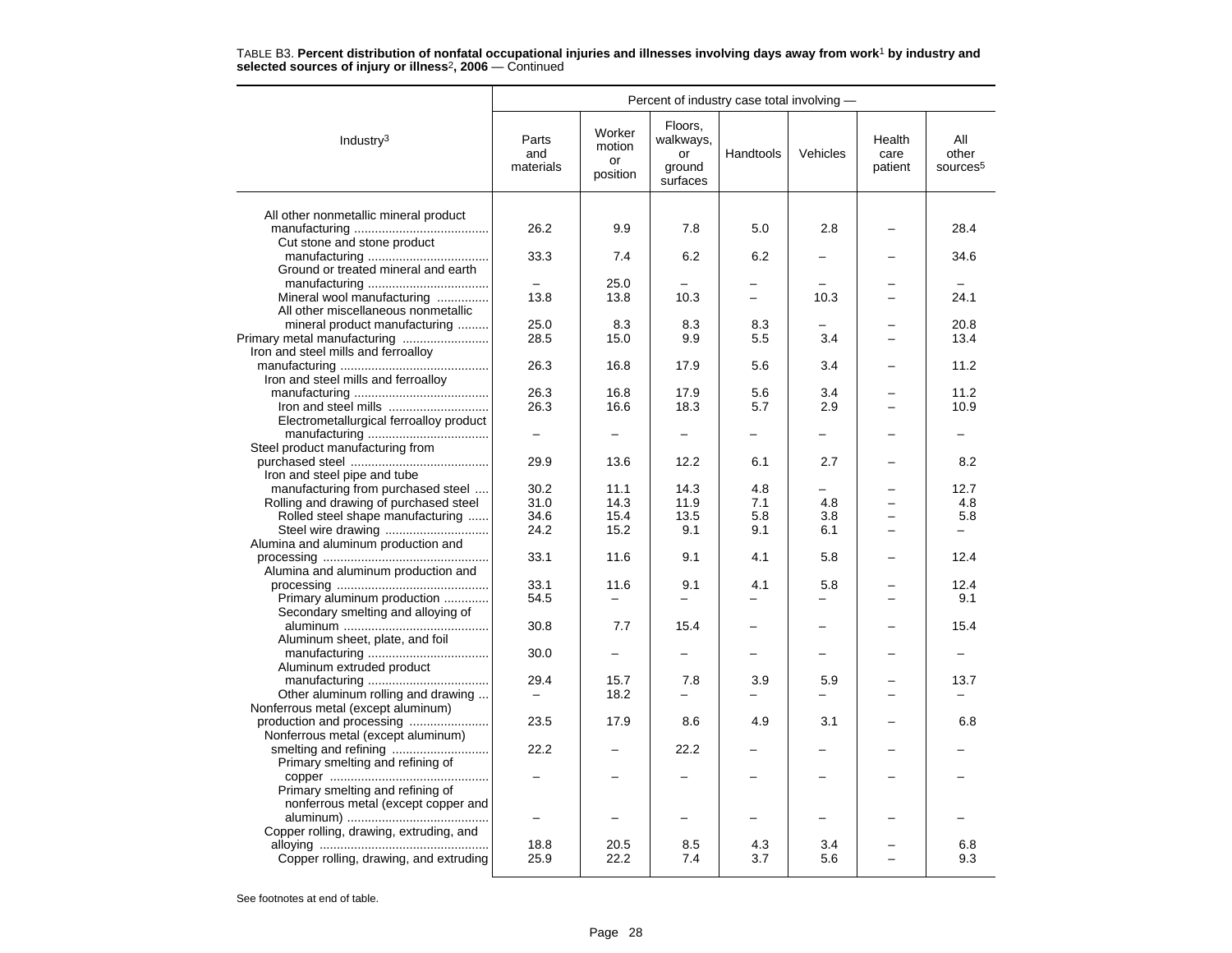|                                        |                                   |                | Percent of industry case total involving - |                          |                              |                   |  |  |
|----------------------------------------|-----------------------------------|----------------|--------------------------------------------|--------------------------|------------------------------|-------------------|--|--|
| Industry <sup>3</sup>                  | <b>NAICS</b><br>code <sup>4</sup> | Total<br>cases | Chemicals<br>and<br>chemical<br>products   | Containers               | Furniture<br>and<br>fixtures | Machinery         |  |  |
| Nonferrous metal (except copper and    |                                   |                |                                            |                          |                              |                   |  |  |
| aluminum) rolling, drawing, extruding, |                                   |                |                                            |                          |                              |                   |  |  |
|                                        | 33149                             | 360            | 5.6                                        | 11.1                     |                              | 11.1              |  |  |
| Nonferrous metal (except copper and    |                                   |                |                                            |                          |                              |                   |  |  |
| aluminum) rolling, drawing, and        |                                   |                |                                            |                          |                              |                   |  |  |
|                                        | 331491                            | 200            |                                            | 15.0                     |                              | 15.0              |  |  |
| Secondary smelting, refining, and      |                                   |                |                                            |                          |                              |                   |  |  |
| alloying of nonferrous metal (except   |                                   |                |                                            |                          |                              |                   |  |  |
| copper and aluminum)                   | 331492                            | 160            |                                            |                          |                              |                   |  |  |
|                                        | 3315                              | 4,350          | 1.1                                        | 5.7                      | 1.1                          | 13.6              |  |  |
| Ferrous metal foundries                | 33151                             | 2,690          | .7                                         | 5.2                      | 1.1                          | 11.2              |  |  |
|                                        | 331511                            | 1,800          |                                            | 5.6                      |                              | 8.9               |  |  |
| Steel investment foundries             | 331512                            | 250            | $\overline{\phantom{0}}$                   | $\overline{\phantom{0}}$ |                              | 16.0              |  |  |
| Steel foundries (except investment)    | 331513                            | 640            |                                            | 3.1                      |                              | 15.6              |  |  |
| Nonferrous metal foundries             | 33152                             | 1,660          | 1.8                                        | 6.6                      | 1.2                          | 17.5              |  |  |
| Aluminum die-casting foundries         | 331521                            | 550            |                                            | 5.5                      |                              | 12.7              |  |  |
| Nonferrous (except aluminum)           |                                   |                |                                            |                          |                              |                   |  |  |
| die-casting foundries                  | 331522                            | 200            |                                            | 10.0                     |                              | 25.0              |  |  |
| Aluminum foundries (except             |                                   |                |                                            |                          |                              |                   |  |  |
|                                        | 331524                            | 610            |                                            | 6.6                      |                              | 19.7              |  |  |
| Copper foundries (except die-casting)  | 331525                            | 180            |                                            | $\overline{\phantom{0}}$ |                              | 27.8              |  |  |
| Other nonferrous foundries (except     |                                   |                |                                            |                          |                              |                   |  |  |
|                                        | 331528                            | 120            |                                            |                          |                              |                   |  |  |
| Fabricated metal product manufacturing | 332                               | 28,720         | 2.0                                        | 8.7                      | 1.6                          | 13.4              |  |  |
|                                        | 3321                              | 2.700          | .7                                         | 10.4                     | 1.1                          | 14.8              |  |  |
|                                        | 33211                             | 2,700          | .7                                         | 10.4                     | 1.1                          | 14.8              |  |  |
| Iron and steel forging                 | 332111                            | 820            |                                            | 12.2                     |                              | 11.0              |  |  |
|                                        | 332114                            | 110            | $\equiv$                                   | $\equiv$                 | $\overline{\phantom{0}}$     | 18.2              |  |  |
| Crown and closure manufacturing        | 332115                            | 40             | $\overline{\phantom{0}}$                   | $\equiv$                 | $\equiv$                     | $\qquad \qquad -$ |  |  |
|                                        | 332116                            | 1,300          | 1.5                                        | 8.5                      |                              | 17.7              |  |  |
| Powder metallurgy part manufacturing   | 332117                            | 220            | $\overline{\phantom{0}}$                   | 22.7                     |                              | 13.6              |  |  |
| Cutlery and handtool manufacturing     | 3322                              | 950            | 2.1                                        | 15.8                     | 3.2                          | 12.6              |  |  |
| Cutlery and handtool manufacturing     | 33221                             | 950            | 2.1                                        | 15.8                     | 3.2                          | 12.6              |  |  |
| Cutlery and flatware (except precious) |                                   |                |                                            |                          |                              |                   |  |  |
|                                        | 332211                            | 190            |                                            | 10.5                     |                              |                   |  |  |
| Hand and edge tool manufacturing       | 332212                            | 480            |                                            | 18.8                     |                              | 16.7              |  |  |
| Saw blade and handsaw                  |                                   |                |                                            |                          |                              |                   |  |  |
|                                        | 332213                            | 130            |                                            | 23.1                     |                              | 15.4              |  |  |
| Kitchen utensil, pot, and pan          |                                   |                |                                            |                          |                              |                   |  |  |
|                                        | 332214                            | 140            |                                            | 14.3                     | 14.3                         |                   |  |  |
| Architectural and structural metals    |                                   |                |                                            |                          |                              |                   |  |  |
|                                        | 3323                              | 9,040          | .8                                         | 5.2                      | 1.1                          | 13.1              |  |  |
| Plate work and fabricated structural   |                                   |                |                                            |                          |                              |                   |  |  |
|                                        | 33231                             | 5,230          | .4                                         | 4.2                      | .6                           | 13.2              |  |  |
| Prefabricated metal building and       |                                   |                |                                            |                          |                              |                   |  |  |
| component manufacturing                | 332311                            | 690            |                                            | 4.3                      |                              | 14.5              |  |  |
| Fabricated structural metal            | 332312                            | 3,260          |                                            | 4.0                      | .6                           | 13.2              |  |  |
|                                        |                                   |                |                                            |                          |                              |                   |  |  |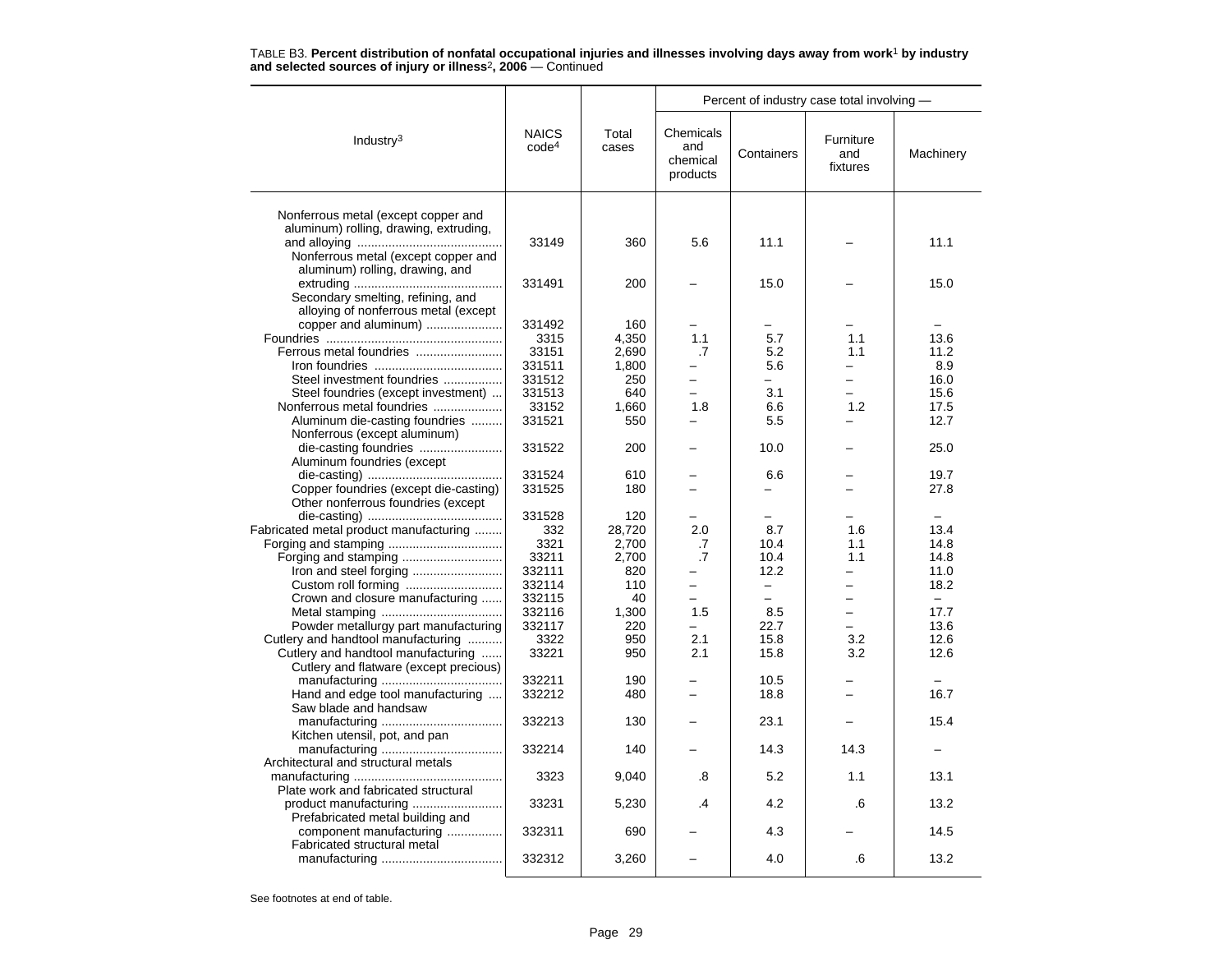|                                                                               | Percent of industry case total involving - |                                               |                                                  |                                 |                                 |                           |                                                      |  |
|-------------------------------------------------------------------------------|--------------------------------------------|-----------------------------------------------|--------------------------------------------------|---------------------------------|---------------------------------|---------------------------|------------------------------------------------------|--|
| Industry $3$                                                                  | Parts<br>and<br>materials                  | Worker<br>motion<br>or<br>position            | Floors,<br>walkways,<br>or<br>ground<br>surfaces | Handtools                       | Vehicles                        | Health<br>care<br>patient | All<br>other<br>sources <sup>5</sup>                 |  |
|                                                                               |                                            |                                               |                                                  |                                 |                                 |                           |                                                      |  |
| Nonferrous metal (except copper and<br>aluminum) rolling, drawing, extruding, |                                            |                                               |                                                  |                                 |                                 |                           |                                                      |  |
|                                                                               | 38.9                                       | 8.3                                           | 8.3                                              | 5.6                             |                                 |                           | 8.3                                                  |  |
| Nonferrous metal (except copper and                                           |                                            |                                               |                                                  |                                 |                                 |                           |                                                      |  |
| aluminum) rolling, drawing, and                                               |                                            |                                               |                                                  |                                 |                                 |                           |                                                      |  |
|                                                                               | 30.0                                       | 10.0                                          | 10.0                                             | -                               |                                 |                           |                                                      |  |
| Secondary smelting, refining, and                                             |                                            |                                               |                                                  |                                 |                                 |                           |                                                      |  |
| alloying of nonferrous metal (except                                          |                                            |                                               |                                                  |                                 |                                 |                           |                                                      |  |
| copper and aluminum)                                                          | 50.0                                       | 12.5                                          |                                                  |                                 |                                 |                           | 12.5                                                 |  |
|                                                                               | 29.7                                       | 14.7                                          | 6.4                                              | 5.7                             | 3.2                             |                           | 18.6                                                 |  |
| Ferrous metal foundries                                                       | 29.7                                       | 14.9                                          | 6.3                                              | 7.1                             | 3.7                             |                           | 20.1                                                 |  |
|                                                                               | 29.4                                       | 13.9                                          | 6.7                                              | 7.8                             | 3.9                             |                           | 22.2                                                 |  |
| Steel investment foundries                                                    | 28.0                                       | 20.0                                          | 8.0                                              | $=$                             |                                 |                           | 12.0                                                 |  |
| Steel foundries (except investment)                                           | 29.7                                       | 15.6                                          | 4.7                                              | 4.7                             | 4.7                             |                           | 17.2                                                 |  |
| Nonferrous metal foundries                                                    | 29.5                                       | 14.5                                          | 6.0                                              | 4.2                             | 2.4                             | $=$                       | 16.3                                                 |  |
| Aluminum die-casting foundries                                                | 23.6                                       | 16.4                                          | 9.1                                              | 3.6                             | $\overline{\phantom{0}}$        |                           | 21.8                                                 |  |
| Nonferrous (except aluminum)                                                  |                                            |                                               |                                                  |                                 |                                 |                           |                                                      |  |
|                                                                               | 20.0                                       | 15.0                                          |                                                  |                                 |                                 |                           | 15.0                                                 |  |
| Aluminum foundries (except                                                    |                                            |                                               |                                                  |                                 |                                 |                           |                                                      |  |
|                                                                               | 31.1                                       | 14.8                                          | 4.9                                              | 3.3                             |                                 |                           | 16.4                                                 |  |
| Copper foundries (except die-casting)                                         | 38.9                                       | $\equiv$                                      |                                                  |                                 |                                 |                           | 11.1                                                 |  |
| Other nonferrous foundries (except                                            |                                            |                                               |                                                  |                                 |                                 |                           |                                                      |  |
|                                                                               | 41.7                                       | $\overline{\phantom{0}}$                      |                                                  |                                 |                                 | ÷.                        |                                                      |  |
| Fabricated metal product manufacturing                                        | 26.5                                       | 14.2                                          | 9.5                                              | 6.8                             | 3.1                             |                           | 14.1                                                 |  |
|                                                                               | 31.1                                       | 13.7                                          | 7.4                                              | 5.9<br>5.9                      | 2.2<br>2.2                      |                           | 11.5                                                 |  |
|                                                                               | 31.1                                       | 13.7                                          | 7.4                                              |                                 |                                 |                           | 11.5                                                 |  |
|                                                                               | 24.4<br>18.2                               | 15.9                                          | 11.0<br>$\overline{\phantom{0}}$                 | 8.5<br>$\overline{\phantom{0}}$ | 2.4<br>$\overline{\phantom{0}}$ | $\overline{ }$            | 13.4                                                 |  |
| Crown and closure manufacturing                                               | $ \,$                                      | $\qquad \qquad -$<br>$\overline{\phantom{0}}$ | $\equiv$                                         | $\overline{\phantom{0}}$        | $\equiv$                        | −                         | $\overline{\phantom{0}}$<br>$\overline{\phantom{0}}$ |  |
|                                                                               | 40.0                                       | 12.3                                          | 3.1                                              | 3.8                             | 1.5                             |                           | 10.8                                                 |  |
|                                                                               | 13.6                                       | 13.6                                          | 18.2                                             | L.                              | 9.1                             | L.                        |                                                      |  |
| Powder metallurgy part manufacturing                                          | 7.4                                        | 28.4                                          | 7.4                                              | 11.6                            | 4.2                             | $\overline{\phantom{0}}$  | 6.3                                                  |  |
| Cutlery and handtool manufacturing<br>Cutlery and handtool manufacturing      | 7.4                                        | 28.4                                          | 7.4                                              | 11.6                            | 4.2                             |                           | 6.3                                                  |  |
| Cutlery and flatware (except precious)                                        |                                            |                                               |                                                  |                                 |                                 |                           |                                                      |  |
|                                                                               |                                            | 73.7                                          |                                                  |                                 |                                 |                           |                                                      |  |
| Hand and edge tool manufacturing                                              | 6.2                                        | 18.8                                          | 10.4                                             | 12.5                            | -                               | $\overline{ }$            | 10.4                                                 |  |
| Saw blade and handsaw                                                         |                                            |                                               |                                                  |                                 |                                 |                           |                                                      |  |
|                                                                               | 15.4                                       | 15.4                                          |                                                  |                                 |                                 |                           |                                                      |  |
| Kitchen utensil, pot, and pan                                                 |                                            |                                               |                                                  |                                 |                                 |                           |                                                      |  |
|                                                                               | 14.3                                       | 14.3                                          |                                                  | 21.4                            | 14.3                            |                           |                                                      |  |
| Architectural and structural metals                                           |                                            |                                               |                                                  |                                 |                                 |                           |                                                      |  |
|                                                                               | 32.0                                       | 11.0                                          | 9.7                                              | 7.5                             | 2.5                             |                           | 17.0                                                 |  |
| Plate work and fabricated structural                                          |                                            |                                               |                                                  |                                 |                                 |                           |                                                      |  |
|                                                                               | 37.1                                       | 9.8                                           | 9.4                                              | 7.1                             | 2.1                             |                           | 16.4                                                 |  |
| Prefabricated metal building and                                              |                                            |                                               |                                                  |                                 |                                 |                           |                                                      |  |
| component manufacturing                                                       | 36.2                                       | 13.0                                          | 13.0                                             | 7.2                             | 4.3                             |                           | 7.2                                                  |  |
| Fabricated structural metal                                                   |                                            |                                               |                                                  |                                 |                                 |                           |                                                      |  |
|                                                                               | 36.2                                       | 9.2                                           | 7.1                                              | 7.4                             | 1.8                             | $\overline{\phantom{0}}$  | 20.6                                                 |  |
|                                                                               |                                            |                                               |                                                  |                                 |                                 |                           |                                                      |  |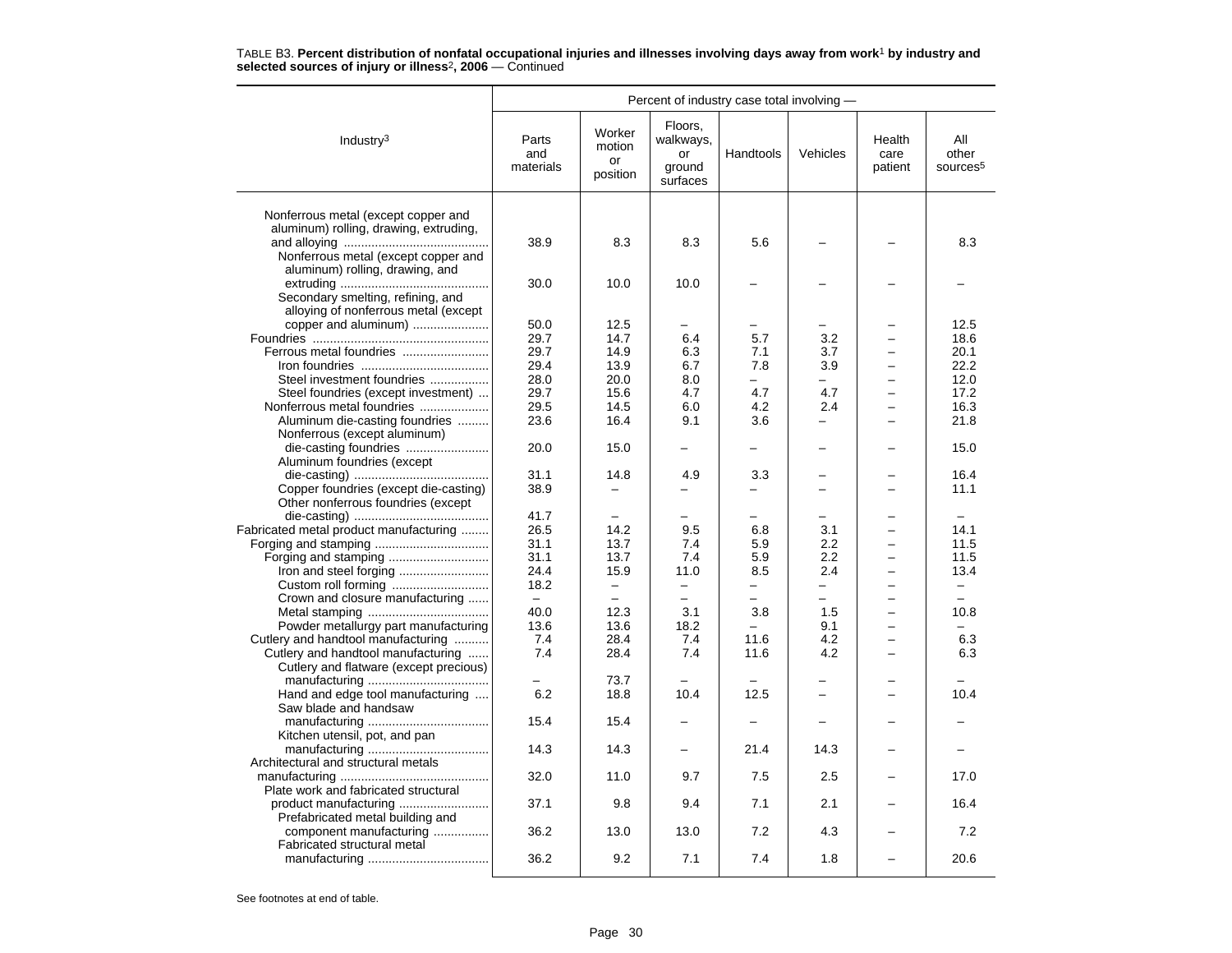|                                                                                |                                   |                | Percent of industry case total involving - |              |                              |              |  |  |
|--------------------------------------------------------------------------------|-----------------------------------|----------------|--------------------------------------------|--------------|------------------------------|--------------|--|--|
| Industry <sup>3</sup>                                                          | <b>NAICS</b><br>code <sup>4</sup> | Total<br>cases | Chemicals<br>and<br>chemical<br>products   | Containers   | Furniture<br>and<br>fixtures | Machinery    |  |  |
| Plate work manufacturing<br>Ornamental and architectural metal                 | 332313                            | 1,280          |                                            | 4.7          |                              | 11.7         |  |  |
| products manufacturing                                                         | 33232                             | 3.810          | 1.3                                        | 6.6          | 1.8                          | 13.1         |  |  |
| Metal window and door manufacturing                                            | 332321                            | 1,110          |                                            | 5.4          | 3.6                          | 9.9          |  |  |
| Sheet metal work manufacturing                                                 | 332322                            | 1,820          | 2.2                                        | 8.2          | 1.1                          | 14.8         |  |  |
| Ornamental and architectural metal                                             |                                   |                |                                            |              |                              |              |  |  |
| work manufacturing                                                             | 332323                            | 890            |                                            | 3.4          |                              | 12.4         |  |  |
| Boiler, tank, and shipping container                                           |                                   |                |                                            |              |                              |              |  |  |
|                                                                                | 3324                              | 1,990          | 1.0                                        | 12.1         | 1.0                          | 8.5          |  |  |
| Power boiler and heat exchanger                                                |                                   |                |                                            |              |                              |              |  |  |
|                                                                                | 33241                             | 320            |                                            | 9.4          |                              |              |  |  |
| Metal tank (heavy gauge) manufacturing                                         | 33242                             | 810            | $\overline{\phantom{0}}$                   | 8.6          | -                            | 8.6          |  |  |
| Metal can, box, and other metal                                                |                                   |                |                                            |              |                              |              |  |  |
| container (light gauge) manufacturing                                          | 33243                             | 850            |                                            | 15.3         |                              | 10.6         |  |  |
| Metal can manufacturing                                                        | 332431                            | 290            |                                            | 10.3         | $\equiv$                     | 10.3         |  |  |
| Other metal container manufacturing                                            | 332439                            | 560            | $\qquad \qquad -$                          | 17.9         | $\overline{\phantom{0}}$     | 10.7         |  |  |
|                                                                                | 3325                              | 400            |                                            | 12.5         |                              | 20.0         |  |  |
| Spring and wire product manufacturing<br>Spring and wire product manufacturing | 3326<br>33261                     | 1,350          | 1.5<br>1.5                                 | 16.3<br>16.3 | 3.0                          | 19.3<br>19.3 |  |  |
| Spring (light gauge) manufacturing                                             | 332612                            | 1,350<br>320   |                                            | 6.2          | 3.0                          | 18.8         |  |  |
| Other fabricated wire product                                                  |                                   |                |                                            |              |                              |              |  |  |
|                                                                                | 332618                            | 1,020          | -                                          | 18.6         | 3.9                          | 18.6         |  |  |
| Machine shops; turned product; and screw,                                      |                                   |                |                                            |              |                              |              |  |  |
|                                                                                | 3327                              | 5,670          | 3.5                                        | 6.2          | 1.4                          | 15.7         |  |  |
|                                                                                | 33271                             | 4,240          | 3.3                                        | 4.2          | 1.7                          | 14.4         |  |  |
| Turned product and screw, nut, and bolt                                        |                                   |                |                                            |              |                              |              |  |  |
|                                                                                | 33272                             | 1,430          | 4.2                                        | 11.9         |                              | 19.6         |  |  |
| Precision turned product                                                       |                                   |                |                                            |              |                              |              |  |  |
|                                                                                | 332721                            | 800            | 3.8                                        | 11.2         |                              | 21.2         |  |  |
| Bolt, nut, screw, rivet, and washer                                            | 332722                            | 630            | 6.3                                        | 12.7         |                              | 17.5         |  |  |
| Coating, engraving, heat treating, and                                         |                                   |                |                                            |              |                              |              |  |  |
|                                                                                | 3328                              | 2,330          | 6.9                                        | 12.0         | 4.3                          | 9.4          |  |  |
| Coating, engraving, heat treating, and                                         |                                   |                |                                            |              |                              |              |  |  |
|                                                                                | 33281                             | 2,330          | 6.9                                        | 12.0         | 4.3                          | 9.4          |  |  |
| Metal heat treating                                                            | 332811                            | 310            |                                            | 9.7          | 6.5                          | 12.9         |  |  |
| Metal coating, engraving (except                                               |                                   |                |                                            |              |                              |              |  |  |
| jewelry and silverware), and allied                                            |                                   |                |                                            |              |                              |              |  |  |
| services to manufacturers                                                      | 332812                            | 900            | 6.7                                        | 12.2         |                              | 6.7          |  |  |
| Electroplating, plating, polishing,                                            |                                   |                |                                            |              |                              |              |  |  |
| anodizing, and coloring                                                        | 332813                            | 1,120          | 8.0                                        | 13.4         | 3.6                          | 10.7         |  |  |
| Other fabricated metal product                                                 |                                   |                |                                            |              |                              |              |  |  |
| Metal valve manufacturing                                                      | 3329<br>33291                     | 4,300<br>1,110 | 1.4<br>1.8                                 | 10.2<br>11.7 | 1.2<br>1.8                   | 12.3<br>19.8 |  |  |
| Industrial valve manufacturing                                                 | 332911                            | 340            | $\equiv$                                   | 11.8         | $=$                          | 20.6         |  |  |
| Fluid power valve and hose fitting                                             |                                   |                |                                            |              |                              |              |  |  |
|                                                                                | 332912                            | 330            |                                            | 12.1         |                              | 18.2         |  |  |
|                                                                                |                                   |                |                                            |              |                              |              |  |  |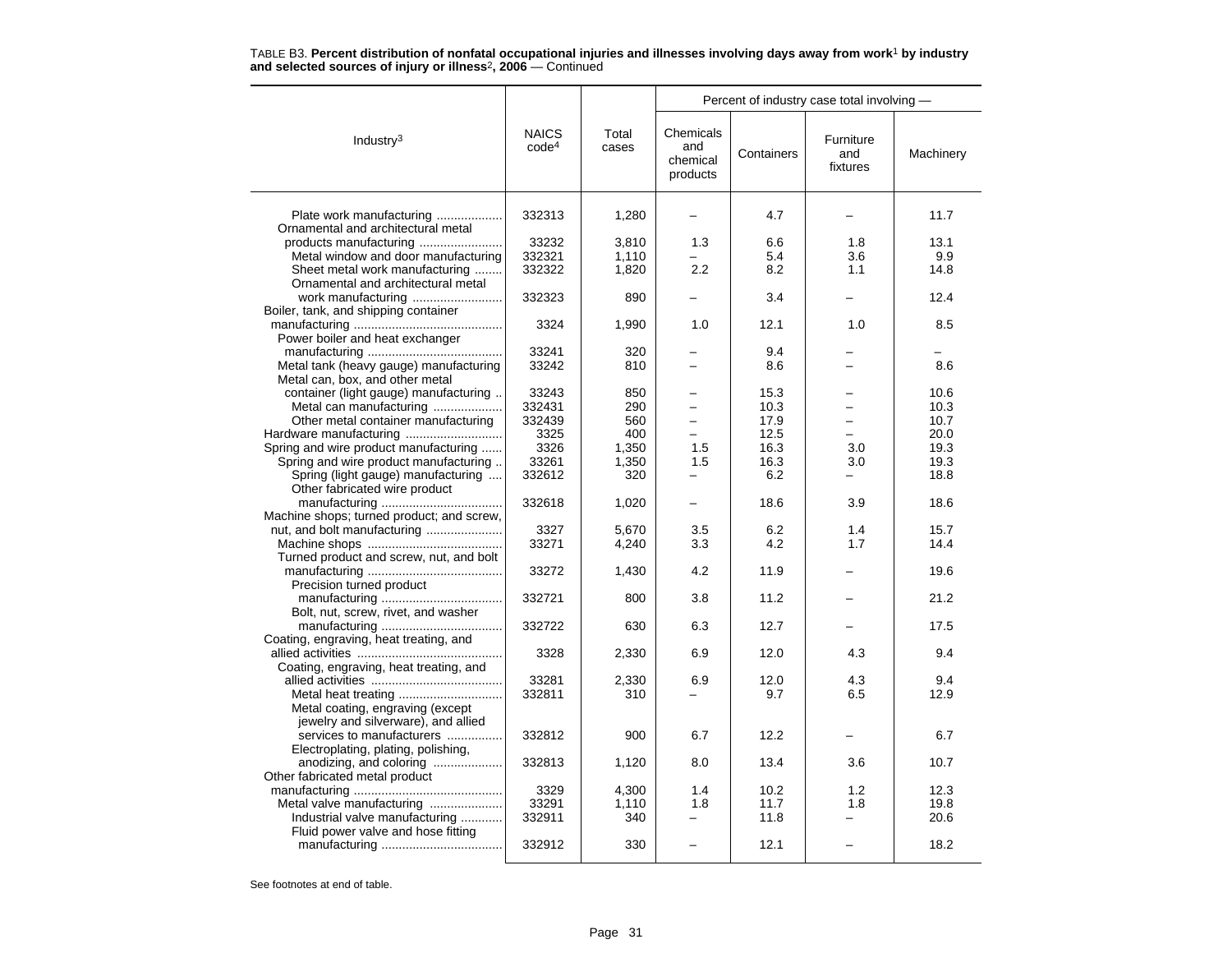|                                                                      |                           |                                    | Percent of industry case total involving -       |            |            |                           |                                      |
|----------------------------------------------------------------------|---------------------------|------------------------------------|--------------------------------------------------|------------|------------|---------------------------|--------------------------------------|
| Industry $3$                                                         | Parts<br>and<br>materials | Worker<br>motion<br>or<br>position | Floors,<br>walkways,<br>or<br>ground<br>surfaces | Handtools  | Vehicles   | Health<br>care<br>patient | All<br>other<br>sources <sup>5</sup> |
| Plate work manufacturing<br>Ornamental and architectural metal       | 39.8                      | 9.4                                | 13.3                                             | 6.2        | 1.6        |                           | 10.9                                 |
|                                                                      | 25.2                      | 12.9                               | 10.2                                             | 8.1        | 3.1        |                           | 17.8                                 |
| Metal window and door manufacturing                                  | 22.5                      | 16.2                               | 8.1                                              | 3.6        | 5.4        |                           | 23.4                                 |
| Sheet metal work manufacturing                                       | 25.8                      | 12.6                               | 6.6                                              | 9.9        | 2.7        |                           | 15.4                                 |
| Ornamental and architectural metal                                   |                           |                                    |                                                  |            |            |                           |                                      |
| work manufacturing                                                   | 25.8                      | 9.0                                | 19.1                                             | 11.2       |            |                           | 15.7                                 |
| Boiler, tank, and shipping container                                 |                           |                                    |                                                  |            |            |                           |                                      |
|                                                                      | 26.6                      | 15.1                               | 12.1                                             | 7.5        | 3.0        |                           | 13.1                                 |
| Power boiler and heat exchanger                                      |                           |                                    |                                                  |            |            |                           |                                      |
|                                                                      | 25.0                      | 21.9                               | 6.2                                              | 6.2        |            |                           | 18.8                                 |
| Metal tank (heavy gauge) manufacturing                               | 32.1                      | 13.6                               | 7.4                                              | 8.6        |            |                           | 17.3                                 |
| Metal can, box, and other metal                                      |                           |                                    |                                                  |            |            |                           |                                      |
| container (light gauge) manufacturing                                | 21.2                      | 15.3                               | 18.8                                             | 7.1        | 3.5        |                           | 7.1                                  |
| Metal can manufacturing                                              | 17.2                      | 31.0                               | 20.7                                             | ÷          |            |                           | 6.9                                  |
| Other metal container manufacturing                                  | 23.2                      | 7.1                                | 17.9                                             | 8.9        | 5.4        |                           | 5.4                                  |
|                                                                      | 17.5                      | 20.0                               | 10.0                                             | 5.0        | 5.0        |                           | 7.5                                  |
| Spring and wire product manufacturing                                | 14.1                      | 20.0                               | 5.9                                              | 6.7        | 3.0        |                           | 10.4                                 |
| Spring and wire product manufacturing                                | 14.1                      | 20.0                               | 5.9                                              | 6.7        | 3.0        |                           | 10.4                                 |
| Spring (light gauge) manufacturing                                   | 6.2                       | 34.4                               |                                                  | 9.4        | $\equiv$   | -                         | 12.5                                 |
| Other fabricated wire product                                        |                           |                                    |                                                  |            |            |                           |                                      |
|                                                                      | 16.7                      | 15.7                               | 6.9                                              | 4.9        | 3.9        |                           | 9.8                                  |
| Machine shops; turned product; and screw,                            |                           |                                    |                                                  |            |            |                           |                                      |
|                                                                      | 23.5                      | 12.5                               | 11.8                                             | 6.9        | 5.1        |                           | 13.4                                 |
|                                                                      | 24.1                      | 10.1                               | 13.0                                             | 8.3        | 6.4        |                           | 14.6                                 |
| Turned product and screw, nut, and bolt                              |                           |                                    |                                                  |            |            |                           |                                      |
|                                                                      | 21.7                      | 19.6                               | 8.4                                              | 2.8        |            |                           | 9.1                                  |
| Precision turned product                                             |                           |                                    |                                                  |            |            |                           |                                      |
|                                                                      | 22.5                      | 25.0                               | 6.2                                              | 2.5        |            |                           | 6.2                                  |
| Bolt, nut, screw, rivet, and washer                                  |                           |                                    |                                                  |            |            |                           |                                      |
|                                                                      | 20.6                      | 14.3                               | 12.7                                             |            |            |                           | 14.3                                 |
| Coating, engraving, heat treating, and                               |                           |                                    |                                                  |            |            |                           |                                      |
|                                                                      | 24.5                      | 12.9                               | 7.7                                              | 2.6        | 4.3        |                           | 15.5                                 |
| Coating, engraving, heat treating, and                               |                           |                                    |                                                  |            |            |                           |                                      |
|                                                                      | 24.5                      | 12.9                               | 7.7                                              | 2.6        | 4.3        |                           | 15.5                                 |
|                                                                      | 29.0                      | 6.5                                | 16.1                                             |            | 6.5        |                           | 12.9                                 |
| Metal coating, engraving (except                                     |                           |                                    |                                                  |            |            |                           |                                      |
| jewelry and silverware), and allied                                  |                           |                                    |                                                  |            |            |                           |                                      |
| services to manufacturers                                            | 25.6                      | 13.3                               | 6.7                                              |            | 5.6        |                           | 16.7                                 |
| Electroplating, plating, polishing,                                  |                           |                                    |                                                  |            |            |                           |                                      |
| anodizing, and coloring                                              | 22.3                      | 14.3                               | 6.2                                              | 3.6        | 2.7        |                           | 15.2                                 |
| Other fabricated metal product                                       |                           |                                    |                                                  |            |            |                           | 14.0                                 |
|                                                                      | 25.6<br>19.8              | 17.9<br>18.9                       | 8.8<br>8.1                                       | 7.0<br>6.3 | 1.6<br>1.8 | -                         | 10.8                                 |
| Metal valve manufacturing                                            | 23.5                      | 17.6                               | 5.9                                              | 8.8        |            |                           | 11.8                                 |
| Industrial valve manufacturing<br>Fluid power valve and hose fitting |                           |                                    |                                                  |            |            |                           |                                      |
|                                                                      | 15.2                      | 21.2                               | 12.1                                             | 6.1        | $\equiv$   |                           | 12.1                                 |
|                                                                      |                           |                                    |                                                  |            |            |                           |                                      |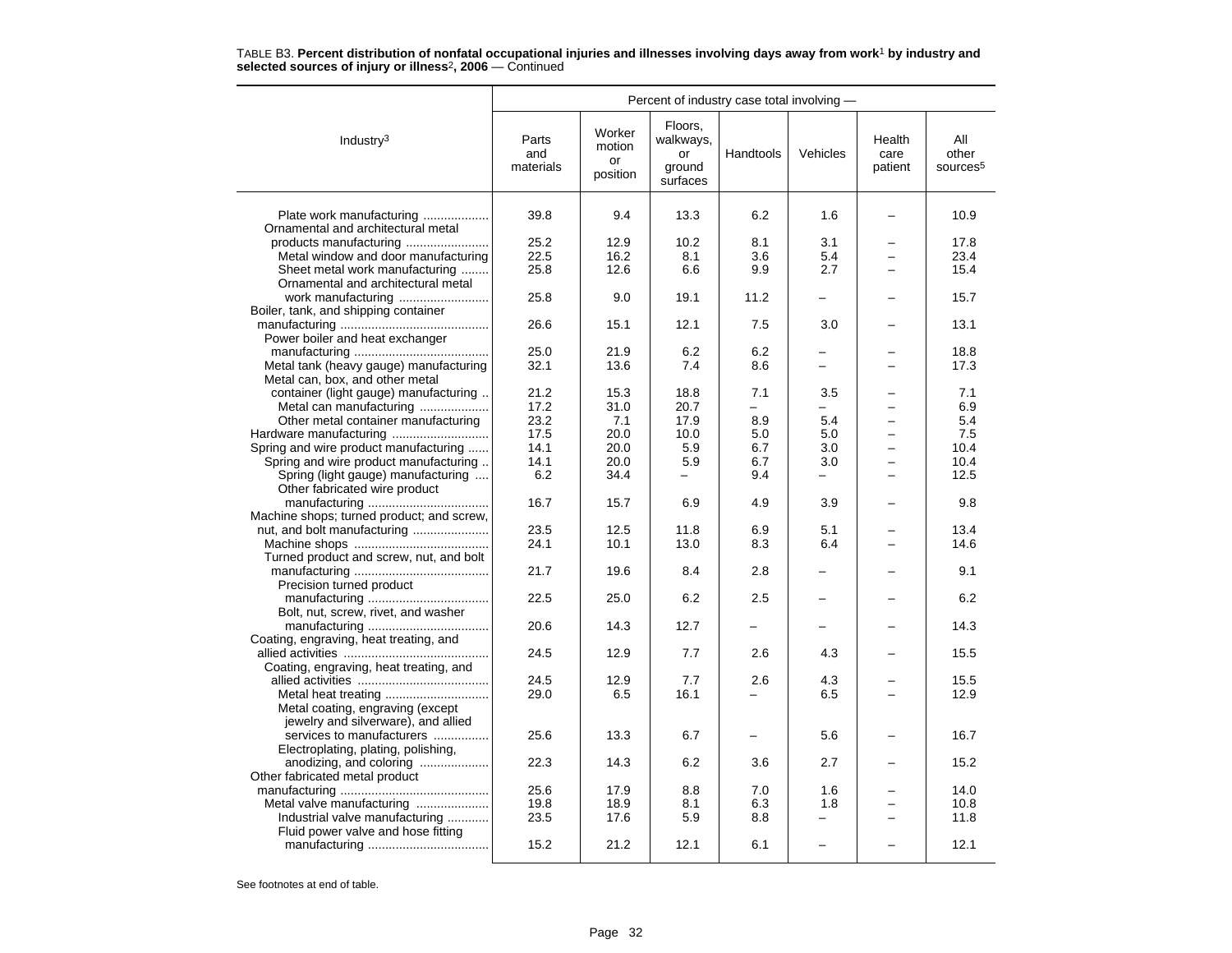|                                                                      | <b>NAICS</b><br>code <sup>4</sup> | Total<br>cases | Percent of industry case total involving - |            |                              |           |  |
|----------------------------------------------------------------------|-----------------------------------|----------------|--------------------------------------------|------------|------------------------------|-----------|--|
| Industry $3$                                                         |                                   |                | Chemicals<br>and<br>chemical<br>products   | Containers | Furniture<br>and<br>fixtures | Machinery |  |
|                                                                      |                                   |                |                                            |            |                              |           |  |
| Plumbing fixture fitting and trim                                    | 332913                            | 120            |                                            | 16.7       |                              | 16.7      |  |
| Other metal valve and pipe fitting                                   |                                   |                |                                            |            |                              |           |  |
|                                                                      | 332919                            | 310            |                                            | 12.9       |                              | 22.6      |  |
| All other fabricated metal product                                   |                                   |                |                                            |            |                              |           |  |
|                                                                      | 33299                             | 3,190          | 1.3                                        | 9.7        | 1.3                          | 9.7       |  |
| Ball and roller bearing manufacturing<br>Small arms ammunition       | 332991                            | 390            |                                            | 15.4       |                              | 17.9      |  |
|                                                                      | 332992                            | 140            |                                            | 14.3       |                              | 14.3      |  |
| Ammunition (except small arms)                                       |                                   |                |                                            |            |                              |           |  |
|                                                                      | 332993                            | 40             |                                            |            |                              |           |  |
| Small arms manufacturing                                             | 332994                            | 140            |                                            | 21.4       |                              | 14.3      |  |
| Fabricated pipe and pipe fitting                                     |                                   |                |                                            |            |                              |           |  |
|                                                                      | 332996                            | 600            |                                            | 11.7       |                              | 10.0      |  |
| Industrial pattern manufacturing<br>Enameled iron and metal sanitary | 332997                            | 120            |                                            |            |                              |           |  |
|                                                                      | 332998                            | 140            |                                            |            |                              |           |  |
| All other miscellaneous fabricated                                   |                                   |                |                                            |            |                              |           |  |
| metal product manufacturing                                          | 332999                            | 1,590          | 1.3                                        | 5.7        |                              | 7.5       |  |
|                                                                      | 333                               | 16,650         | 1.3                                        | 8.5        | 2.3                          | 14.3      |  |
| Agriculture, construction, and mining                                |                                   |                |                                            |            |                              |           |  |
| machinery manufacturing                                              | 3331                              | 4,130          | .7                                         | 5.8        | 3.4                          | 9.9       |  |
| Agricultural implement manufacturing<br>Farm machinery and equipment | 33311                             | 1,630          |                                            | 7.4        | 3.7                          | 9.2       |  |
|                                                                      | 333111                            | 1,360          |                                            | 6.6        | 1.5                          | 8.8       |  |
| Lawn and garden tractor and home<br>lawn and garden equipment        |                                   |                |                                            |            |                              |           |  |
|                                                                      | 333112                            | 270            |                                            | 11.1       | 14.8                         | 11.1      |  |
| Construction machinery manufacturing                                 | 33312                             | 1,640          |                                            | 4.9        | 4.3                          | 8.5       |  |
| Mining and oil and gas field machinery                               |                                   |                |                                            |            |                              |           |  |
|                                                                      | 33313                             | 860            |                                            | 5.8        | 2.3                          | 12.8      |  |
| Mining machinery and equipment                                       | 333131                            | 280            |                                            | 7.1        |                              | 10.7      |  |
| Oil and gas field machinery and                                      |                                   |                |                                            |            |                              |           |  |
| equipment manufacturing                                              | 333132                            | 580            |                                            | 5.2        |                              | 13.8      |  |
| Industrial machinery manufacturing                                   | 3332                              | 1,580          | 1.3                                        | 12.0       | 1.3                          | 10.8      |  |
| Sawmill and woodworking machinery                                    |                                   |                |                                            |            |                              |           |  |
|                                                                      | 33321                             | 110            |                                            |            |                              | 18.2      |  |
| Plastics and rubber industry machinery                               | 33322                             | 370            |                                            | 21.6       |                              | 5.4       |  |
| Other industrial machinery                                           |                                   |                |                                            |            |                              |           |  |
|                                                                      | 33329                             | 1,100          | 1.8                                        | 10.0       | 1.8                          | 12.7      |  |
| Paper industry machinery                                             |                                   |                |                                            |            |                              |           |  |
|                                                                      | 333291                            | 140            |                                            | 14.3       |                              | 14.3      |  |
| Textile machinery manufacturing                                      | 333292                            | 80             |                                            |            |                              | 37.5      |  |
| Printing machinery and equipment                                     | 333293                            | 110            |                                            | -          |                              | 18.2      |  |
|                                                                      |                                   |                |                                            |            |                              |           |  |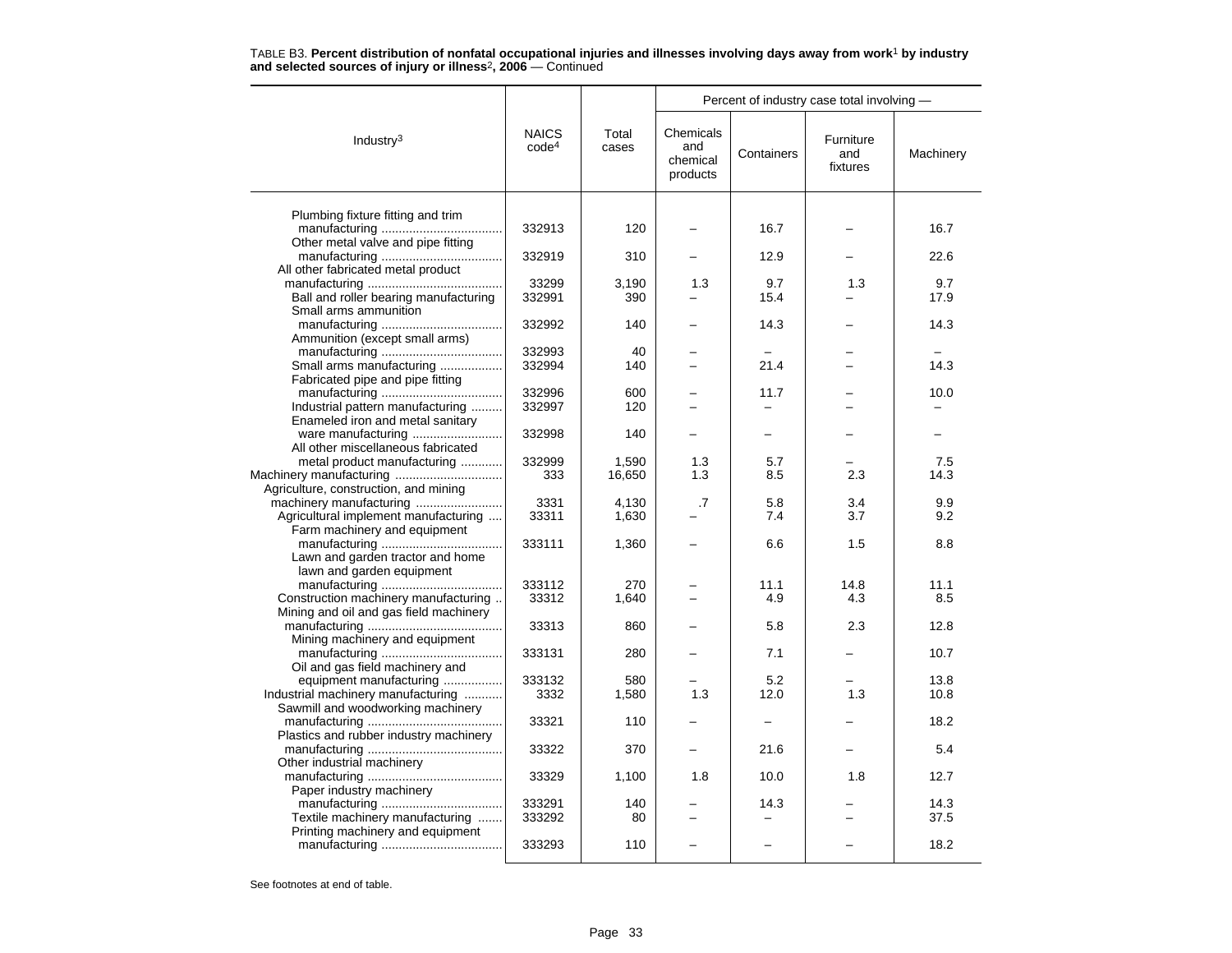|                                        |                           |                                    | Percent of industry case total involving -       |           |          |                           |                                      |
|----------------------------------------|---------------------------|------------------------------------|--------------------------------------------------|-----------|----------|---------------------------|--------------------------------------|
| Industry <sup>3</sup>                  | Parts<br>and<br>materials | Worker<br>motion<br>or<br>position | Floors,<br>walkways,<br>or<br>ground<br>surfaces | Handtools | Vehicles | Health<br>care<br>patient | All<br>other<br>sources <sup>5</sup> |
|                                        |                           |                                    |                                                  |           |          |                           |                                      |
| Plumbing fixture fitting and trim      | 16.7                      | 25.0                               | 16.7                                             |           |          |                           |                                      |
| Other metal valve and pipe fitting     |                           |                                    |                                                  |           |          |                           |                                      |
|                                        | 22.6                      | 16.1                               | 6.5                                              |           |          |                           | 9.7                                  |
| All other fabricated metal product     |                           |                                    |                                                  |           |          |                           |                                      |
|                                        | 27.6                      | 17.9                               | 8.8                                              | 7.2       | 1.6      |                           | 15.0                                 |
| Ball and roller bearing manufacturing  | 20.5                      | 17.9                               | 7.7                                              |           |          |                           | 12.8                                 |
| Small arms ammunition                  |                           |                                    |                                                  |           |          |                           |                                      |
|                                        | 21.4                      | 28.6                               |                                                  |           |          |                           | 14.3                                 |
| Ammunition (except small arms)         |                           |                                    |                                                  |           |          |                           |                                      |
|                                        |                           |                                    |                                                  |           |          |                           |                                      |
| Small arms manufacturing               |                           | 14.3                               | 14.3                                             | ÷         |          |                           |                                      |
| Fabricated pipe and pipe fitting       | 36.7                      |                                    |                                                  |           |          |                           |                                      |
| Industrial pattern manufacturing       |                           | 16.7                               | 10.0                                             | 3.3       |          |                           | 8.3<br>33.3                          |
| Enameled iron and metal sanitary       |                           |                                    |                                                  |           |          |                           |                                      |
| ware manufacturing                     |                           | 42.9                               | $\overline{\phantom{0}}$                         | 14.3      |          |                           | 14.3                                 |
| All other miscellaneous fabricated     |                           |                                    |                                                  |           |          |                           |                                      |
| metal product manufacturing            | 33.3                      | 13.8                               | 8.2                                              | 10.1      | 1.9      |                           | 18.2                                 |
|                                        | 25.8                      | 15.0                               | 9.0                                              | 8.5       | 3.4      |                           | 12.0                                 |
| Agriculture, construction, and mining  |                           |                                    |                                                  |           |          |                           |                                      |
|                                        | 29.3                      | 14.8                               | 8.5                                              | 10.9      | 4.4      |                           | 12.3                                 |
| Agricultural implement manufacturing   | 31.3                      | 11.7                               | 8.0                                              | 14.7      | 3.7      |                           | 9.8                                  |
| Farm machinery and equipment           |                           |                                    |                                                  |           |          |                           |                                      |
|                                        | 33.1                      | 11.8                               | 8.8                                              | 16.2      | 2.9      |                           | 10.3                                 |
| Lawn and garden tractor and home       |                           |                                    |                                                  |           |          |                           |                                      |
| lawn and garden equipment              |                           |                                    |                                                  |           |          |                           |                                      |
|                                        | 18.5                      | 11.1                               |                                                  | 11.1      | 11.1     |                           | 7.4                                  |
| Construction machinery manufacturing   | 26.8                      | 18.9                               | 9.1                                              | 7.9       | 4.9      |                           | 14.6                                 |
| Mining and oil and gas field machinery |                           |                                    |                                                  |           |          |                           |                                      |
|                                        | 30.2                      | 12.8                               | 8.1                                              | 9.3       | 3.5      |                           | 14.0                                 |
| Mining machinery and equipment         | 28.6                      | 17.9                               |                                                  | 17.9      |          |                           | 10.7                                 |
| Oil and gas field machinery and        |                           |                                    |                                                  |           |          |                           |                                      |
| equipment manufacturing                | 31.0                      | 10.3                               | 8.6                                              | 6.9       | 3.4      |                           | 15.5                                 |
| Industrial machinery manufacturing     | 30.4                      | 12.7                               | 9.5                                              | 7.0       | 3.8      |                           | 10.8                                 |
| Sawmill and woodworking machinery      |                           |                                    |                                                  |           |          |                           |                                      |
|                                        | 27.3                      | 45.5                               |                                                  |           |          |                           |                                      |
| Plastics and rubber industry machinery |                           |                                    |                                                  |           |          |                           |                                      |
|                                        | 35.1                      |                                    | 5.4                                              | 5.4       |          |                           | 18.9                                 |
| Other industrial machinery             |                           |                                    |                                                  |           |          |                           |                                      |
|                                        | 29.1                      | 12.7                               | 11.8                                             | 7.3       | 4.5      |                           | 9.1                                  |
| Paper industry machinery               |                           |                                    |                                                  |           |          |                           |                                      |
|                                        | 21.4                      | 14.3                               |                                                  | 14.3      |          |                           |                                      |
| Textile machinery manufacturing        | 25.0                      |                                    |                                                  |           |          |                           |                                      |
| Printing machinery and equipment       |                           |                                    |                                                  |           |          |                           |                                      |
|                                        |                           |                                    | 18.2                                             |           | 18.2     |                           |                                      |
|                                        |                           |                                    |                                                  |           |          |                           |                                      |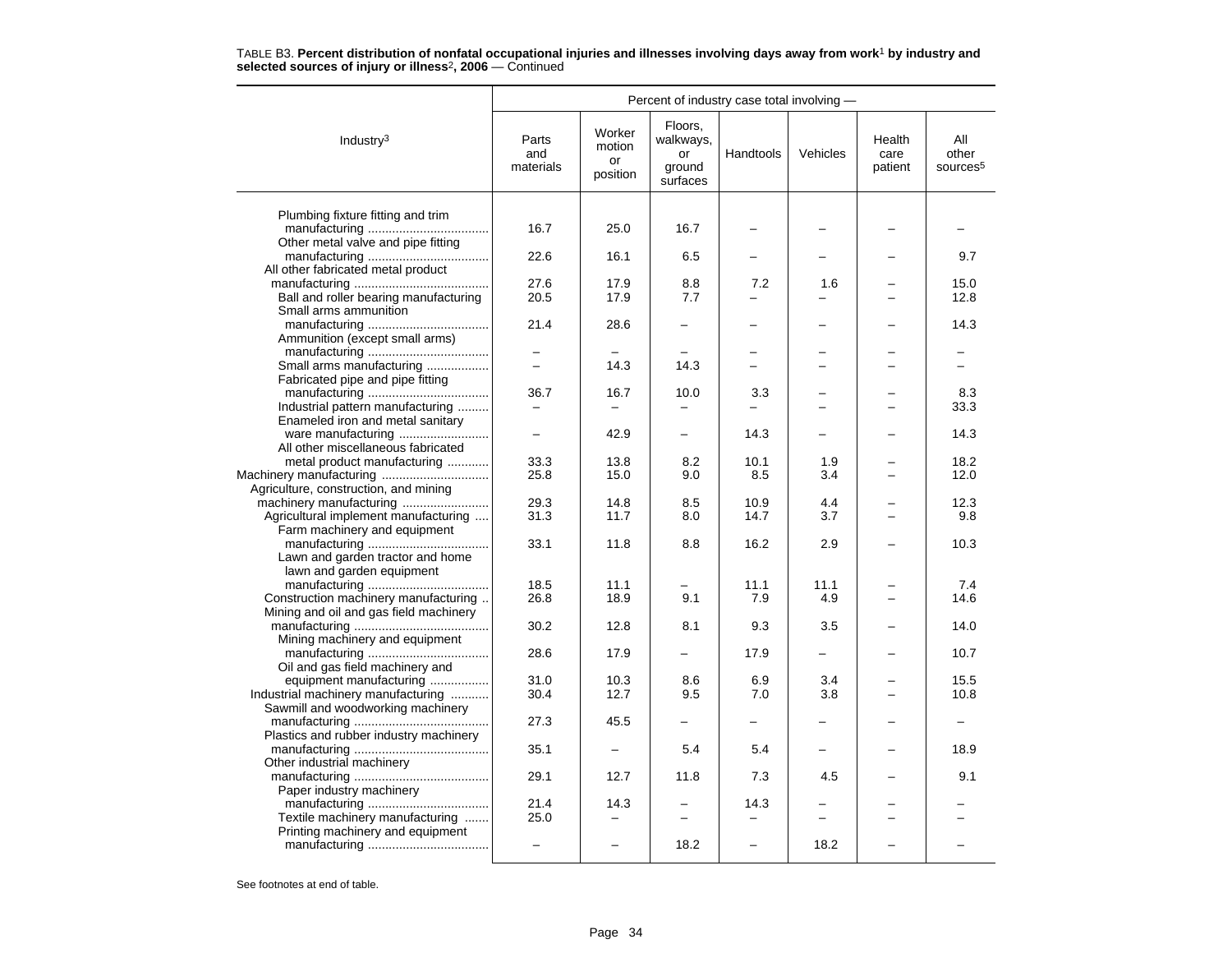|                                                                  | <b>NAICS</b><br>code <sup>4</sup> | Total<br>cases | Percent of industry case total involving - |            |                              |           |  |
|------------------------------------------------------------------|-----------------------------------|----------------|--------------------------------------------|------------|------------------------------|-----------|--|
| Industry <sup>3</sup>                                            |                                   |                | Chemicals<br>and<br>chemical<br>products   | Containers | Furniture<br>and<br>fixtures | Machinery |  |
|                                                                  |                                   |                |                                            |            |                              |           |  |
| Food product machinery                                           | 333294                            | 250            |                                            | 8.0        |                              | 8.0       |  |
| Semiconductor machinery                                          |                                   |                |                                            |            |                              |           |  |
|                                                                  | 333295                            | 150            |                                            | 20.0       |                              |           |  |
| All other industrial machinery                                   |                                   |                |                                            |            |                              |           |  |
|                                                                  | 333298                            | 370            |                                            | 8.1        |                              | 10.8      |  |
| Commercial and service industry                                  |                                   |                |                                            |            |                              |           |  |
| machinery manufacturing<br>Commercial and service industry       | 3333                              | 1,140          |                                            | 7.9        | 3.5                          | 18.4      |  |
| machinery manufacturing                                          | 33331                             | 1,140          |                                            | 7.9        | 3.5                          | 18.4      |  |
| Automatic vending machine                                        |                                   |                |                                            |            |                              |           |  |
|                                                                  | 333311                            | 60             |                                            |            |                              |           |  |
| Commercial laundry, drycleaning, and                             |                                   |                |                                            |            |                              |           |  |
| pressing machine manufacturing                                   | 333312                            | 80             |                                            |            |                              |           |  |
| Optical instrument and lens                                      |                                   |                |                                            |            |                              |           |  |
|                                                                  | 333314                            | 160            |                                            |            |                              | 12.5      |  |
| Photographic and photocopying                                    | 333315                            | 70             |                                            |            |                              | 28.6      |  |
| equipment manufacturing<br>Other commercial and service          |                                   |                |                                            |            |                              |           |  |
| industry machinery manufacturing                                 | 333319                            | 650            |                                            | 9.2        |                              | 16.9      |  |
| Ventilation, heating, air-conditioning, and                      |                                   |                |                                            |            |                              |           |  |
| commercial refrigeration equipment                               |                                   |                |                                            |            |                              |           |  |
|                                                                  | 3334                              | 2,100          | 1.0                                        | 8.6        | 2.4                          | 17.1      |  |
| Ventilation, heating, air-conditioning,                          |                                   |                |                                            |            |                              |           |  |
| and commercial refrigeration                                     |                                   |                |                                            |            |                              |           |  |
| equipment manufacturing                                          | 33341                             | 2,100          | 1.0                                        | 8.6        | 2.4                          | 17.1      |  |
| Air purification equipment                                       | 333411                            | 280            |                                            | 10.7       |                              | 25.0      |  |
| Industrial and commercial fan and                                |                                   |                |                                            |            |                              |           |  |
| blower manufacturing                                             | 333412                            | 230            |                                            |            |                              | 17.4      |  |
| Heating equipment (except warm air                               |                                   |                |                                            |            |                              |           |  |
| furnaces) manufacturing                                          | 333414                            | 300            |                                            | 13.3       |                              | 20.0      |  |
| Air-conditioning and warm air heating                            |                                   |                |                                            |            |                              |           |  |
| equipment and commercial and                                     |                                   |                |                                            |            |                              |           |  |
| industrial refrigeration equipment                               | 333415                            | 1,280          | 1.6                                        | 7.8        | 2.3                          | 14.8      |  |
| Metalworking machinery manufacturing                             | 3335                              | 2,710          | $\cdot$ 7                                  | 8.9        | 1.5                          | 22.5      |  |
| Metalworking machinery manufacturing                             | 33351                             | 2,710          | .7                                         | 8.9        | 1.5                          | 22.5      |  |
| Industrial mold manufacturing                                    | 333511                            | 620            |                                            | 9.7        |                              | 17.7      |  |
| Machine tool (metal cutting types)                               |                                   |                |                                            |            |                              |           |  |
|                                                                  | 333512                            | 310            |                                            | 19.4       |                              | 16.1      |  |
| Machine tool (metal forming types)                               |                                   |                |                                            |            |                              |           |  |
|                                                                  | 333513                            | 240            |                                            |            |                              | 8.3       |  |
| Special die and tool, die set, jig, and<br>fixture manufacturing | 333514                            | 850            |                                            | 4.7        | 2.4                          | 18.8      |  |
| Cutting tool and machine tool                                    |                                   |                |                                            |            |                              |           |  |
| accessory manufacturing                                          | 333515                            | 400            |                                            | 12.5       |                              | 32.5      |  |
|                                                                  |                                   |                |                                            |            |                              |           |  |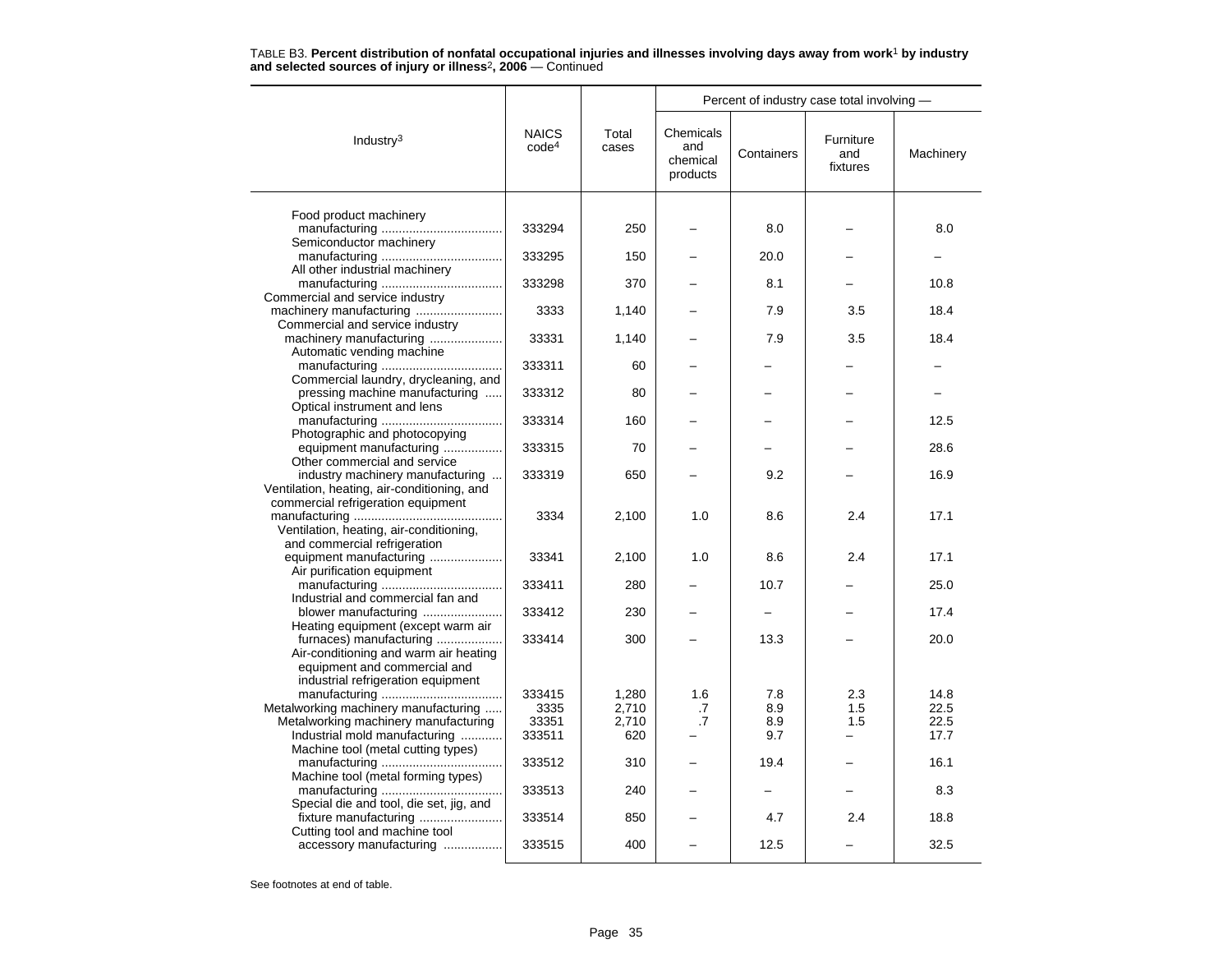|                                                                         | Percent of industry case total involving - |                                    |                                                  |           |                          |                           |                                      |  |
|-------------------------------------------------------------------------|--------------------------------------------|------------------------------------|--------------------------------------------------|-----------|--------------------------|---------------------------|--------------------------------------|--|
| Industry <sup>3</sup>                                                   | Parts<br>and<br>materials                  | Worker<br>motion<br>or<br>position | Floors,<br>walkways,<br>or<br>ground<br>surfaces | Handtools | Vehicles                 | Health<br>care<br>patient | All<br>other<br>sources <sup>5</sup> |  |
|                                                                         |                                            |                                    |                                                  |           |                          |                           |                                      |  |
| Food product machinery                                                  |                                            |                                    |                                                  |           |                          |                           |                                      |  |
|                                                                         | 40.0                                       | 12.0                               | 8.0                                              | 8.0       |                          |                           | 8.0                                  |  |
| Semiconductor machinery                                                 | 20.0                                       | 13.3                               | 20.0                                             |           |                          |                           | 13.3                                 |  |
| All other industrial machinery                                          |                                            |                                    |                                                  |           |                          |                           |                                      |  |
|                                                                         | 32.4                                       | 16.2                               | 8.1                                              | 8.1       |                          |                           | 10.8                                 |  |
| Commercial and service industry                                         |                                            |                                    |                                                  |           |                          |                           |                                      |  |
|                                                                         | 20.2                                       | 15.8                               | 12.3                                             | 6.1       | 4.4                      |                           | 10.5                                 |  |
| Commercial and service industry                                         |                                            |                                    |                                                  |           |                          |                           |                                      |  |
| machinery manufacturing                                                 | 20.2                                       | 15.8                               | 12.3                                             | 6.1       | 4.4                      |                           | 10.5                                 |  |
| Automatic vending machine                                               |                                            |                                    |                                                  |           |                          |                           |                                      |  |
|                                                                         |                                            |                                    |                                                  |           |                          |                           |                                      |  |
| Commercial laundry, drycleaning, and<br>pressing machine manufacturing  | 25.0                                       |                                    |                                                  |           |                          |                           |                                      |  |
| Optical instrument and lens                                             |                                            |                                    |                                                  |           |                          |                           |                                      |  |
|                                                                         |                                            | 12.5                               | 25.0                                             |           |                          |                           | 25.0                                 |  |
| Photographic and photocopying                                           |                                            |                                    |                                                  |           |                          |                           |                                      |  |
| equipment manufacturing                                                 |                                            | 28.6                               |                                                  |           |                          |                           |                                      |  |
| Other commercial and service                                            |                                            |                                    |                                                  |           |                          |                           |                                      |  |
| industry machinery manufacturing                                        | 24.6                                       | 13.8                               | 10.8                                             | 7.7       | 6.2                      |                           | 7.7                                  |  |
| Ventilation, heating, air-conditioning, and                             |                                            |                                    |                                                  |           |                          |                           |                                      |  |
| commercial refrigeration equipment                                      |                                            |                                    |                                                  |           |                          |                           |                                      |  |
|                                                                         | 22.4                                       | 14.8                               | 12.9                                             | 6.7       | 3.8                      |                           | 10.5                                 |  |
| Ventilation, heating, air-conditioning,<br>and commercial refrigeration |                                            |                                    |                                                  |           |                          |                           |                                      |  |
| equipment manufacturing                                                 | 22.4                                       | 14.8                               | 12.9                                             | 6.7       | 3.8                      |                           | 10.5                                 |  |
| Air purification equipment                                              |                                            |                                    |                                                  |           |                          |                           |                                      |  |
|                                                                         | 17.9                                       | 10.7                               | 14.3                                             | 7.1       |                          |                           | 7.1                                  |  |
| Industrial and commercial fan and                                       |                                            |                                    |                                                  |           |                          |                           |                                      |  |
| blower manufacturing                                                    | 39.1                                       | 8.7                                | 8.7                                              | 8.7       |                          |                           | 8.7                                  |  |
| Heating equipment (except warm air                                      |                                            |                                    |                                                  |           |                          |                           |                                      |  |
| furnaces) manufacturing                                                 | 13.3                                       | 16.7                               | 16.7                                             | 6.7       |                          |                           | 10.0                                 |  |
| Air-conditioning and warm air heating                                   |                                            |                                    |                                                  |           |                          |                           |                                      |  |
| equipment and commercial and<br>industrial refrigeration equipment      |                                            |                                    |                                                  |           |                          |                           |                                      |  |
|                                                                         | 22.7                                       | 16.4                               | 12.5                                             | 7.0       | 4.7                      |                           | 11.7                                 |  |
| Metalworking machinery manufacturing                                    | 22.9                                       | 12.2                               | 8.5                                              | 7.7       | 1.1                      |                           | 14.0                                 |  |
| Metalworking machinery manufacturing                                    | 22.9                                       | 12.2                               | 8.5                                              | 7.7       | 1.1                      |                           | 14.0                                 |  |
| Industrial mold manufacturing                                           | 19.4                                       | 12.9                               | 8.1                                              | 8.1       | $\overline{\phantom{0}}$ |                           | 21.0                                 |  |
| Machine tool (metal cutting types)                                      |                                            |                                    |                                                  |           |                          |                           |                                      |  |
|                                                                         | 9.7                                        | 12.9                               | 6.5                                              | 9.7       |                          |                           | 16.1                                 |  |
| Machine tool (metal forming types)                                      |                                            |                                    |                                                  |           |                          |                           |                                      |  |
|                                                                         | 37.5                                       |                                    | 16.7                                             | 8.3       |                          |                           | 16.7                                 |  |
| Special die and tool, die set, jig, and                                 |                                            |                                    |                                                  |           |                          |                           |                                      |  |
| Cutting tool and machine tool                                           | 29.4                                       | 12.9                               | 9.4                                              | 9.4       |                          |                           | 10.6                                 |  |
| accessory manufacturing                                                 | 7.5                                        | 20.0                               | 5.0                                              | 7.5       |                          |                           | 17.5                                 |  |
|                                                                         |                                            |                                    |                                                  |           |                          |                           |                                      |  |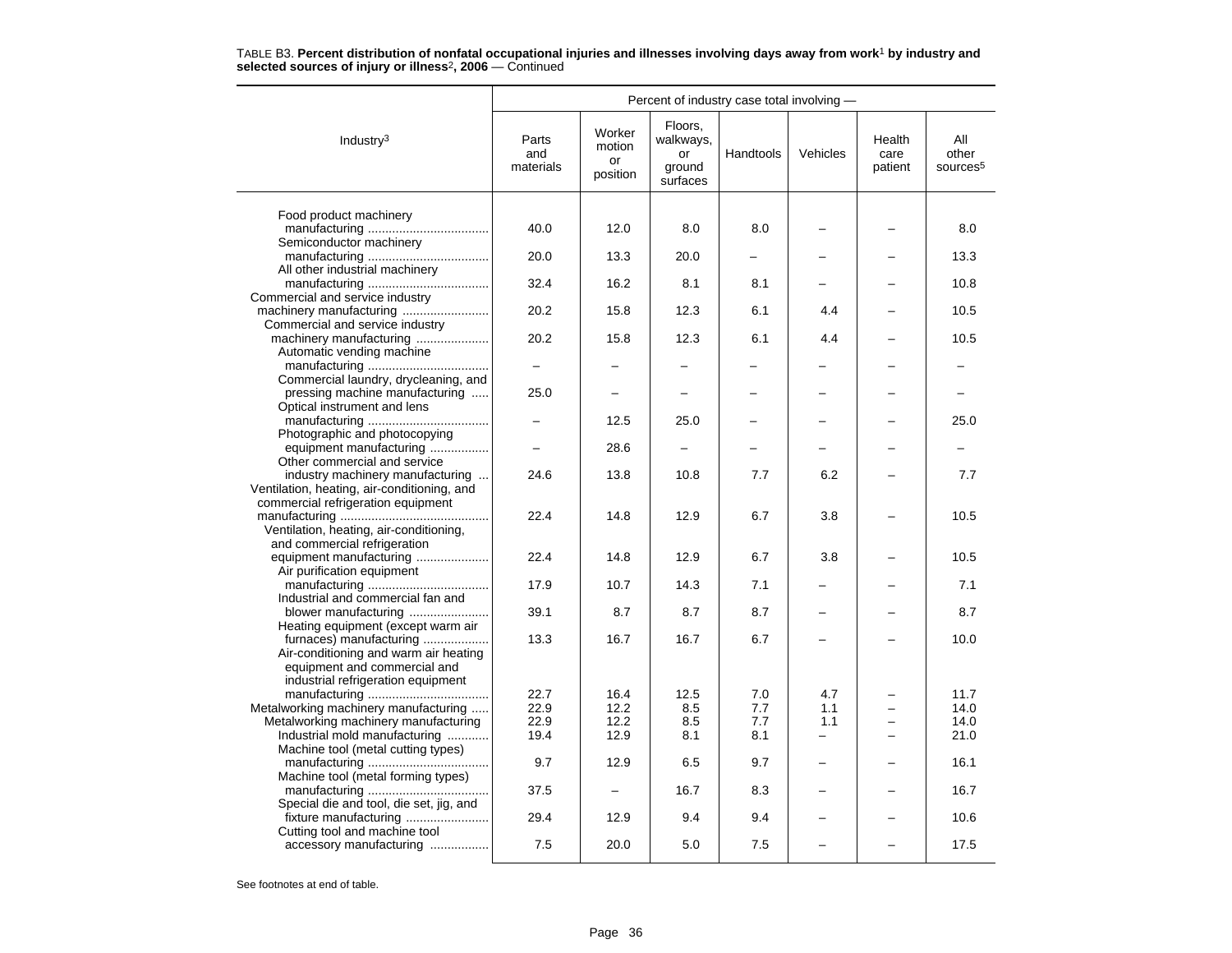|                                                                            |                                   |                | Percent of industry case total involving - |             |                              |              |  |
|----------------------------------------------------------------------------|-----------------------------------|----------------|--------------------------------------------|-------------|------------------------------|--------------|--|
| Industry $3$                                                               | <b>NAICS</b><br>code <sup>4</sup> | Total<br>cases | Chemicals<br>and<br>chemical<br>products   | Containers  | Furniture<br>and<br>fixtures | Machinery    |  |
|                                                                            |                                   |                |                                            |             |                              |              |  |
| Rolling mill machinery and equipment                                       | 333516                            | 90             |                                            |             |                              |              |  |
| Other metalworking machinery                                               |                                   |                |                                            |             |                              |              |  |
|                                                                            | 333518                            | 200            |                                            |             |                              | 65.0         |  |
| Engine, turbine, and power transmission                                    |                                   |                |                                            |             |                              |              |  |
| equipment manufacturing<br>Engine, turbine, and power transmission         | 3336                              | 1,170          |                                            | 12.0        | 1.7                          | 10.3         |  |
| equipment manufacturing                                                    | 33361                             | 1,170          |                                            | 12.0        | 1.7                          | 10.3         |  |
| Turbine and turbine generator set                                          |                                   |                |                                            |             |                              |              |  |
| units manufacturing                                                        | 333611                            | 150            |                                            |             |                              |              |  |
| Speed changer, industrial high-speed                                       |                                   |                |                                            |             |                              |              |  |
| drive, and gear manufacturing<br>Mechanical power transmission             | 333612                            | 240            |                                            | 12.5        |                              | 12.5         |  |
| equipment manufacturing                                                    | 333613                            | 280            |                                            | 7.1         |                              | 10.7         |  |
| Other engine equipment                                                     |                                   |                |                                            |             |                              |              |  |
|                                                                            | 333618                            | 490            |                                            | 16.3        |                              | 10.2         |  |
| Other general purpose machinery                                            |                                   |                | 2.9                                        |             |                              | 12.9         |  |
| Pump and compressor manufacturing                                          | 3339<br>33391                     | 3,810<br>560   | 3.6                                        | 8.1<br>8.9  | 2.1<br>3.6                   | 16.1         |  |
| Pump and pumping equipment                                                 |                                   |                |                                            |             |                              |              |  |
|                                                                            | 333911                            | 280            |                                            | 14.3        |                              | 14.3         |  |
| Air and gas compressor                                                     |                                   |                |                                            |             |                              |              |  |
| Measuring and dispensing pump                                              | 333912                            | 250            |                                            |             | 8.0                          | 16.0         |  |
|                                                                            | 333913                            | 30             |                                            |             |                              |              |  |
| Material handling equipment                                                |                                   |                |                                            |             |                              |              |  |
|                                                                            | 33392                             | 1,350          | 4.4                                        | 5.2         |                              | 11.9         |  |
| Elevator and moving stairway                                               |                                   |                |                                            |             |                              |              |  |
| Conveyor and conveying equipment                                           | 333921                            | 150            |                                            |             |                              | 20.0         |  |
|                                                                            | 333922                            | 440            |                                            | 6.8         |                              | 15.9         |  |
| Overhead traveling crane, hoist, and                                       |                                   |                |                                            |             |                              |              |  |
| monorail system manufacturing                                              | 333923                            | 280            | 17.9                                       |             |                              | 7.1          |  |
| Industrial truck, tractor, trailer, and<br>stacker machinery manufacturing | 333924                            | 480            |                                            | 6.2         |                              | 8.3          |  |
| All other general purpose machinery                                        |                                   |                |                                            |             |                              |              |  |
|                                                                            | 33399                             | 1,910          | 1.0                                        | 9.9         | 2.1                          | 13.1         |  |
| Power-driven handtool manufacturing                                        | 333991                            | 90             |                                            |             |                              | 22.2         |  |
| Welding and soldering equipment                                            |                                   |                |                                            |             |                              |              |  |
| Packaging machinery manufacturing                                          | 333992<br>333993                  | 160<br>220     |                                            | 31.2<br>9.1 |                              | 18.8<br>22.7 |  |
| Industrial process furnace and oven                                        |                                   |                |                                            |             |                              |              |  |
|                                                                            | 333994                            | 110            |                                            |             |                              |              |  |
| Fluid power cylinder and actuator                                          |                                   |                |                                            |             |                              |              |  |
| Fluid power pump and motor                                                 | 333995                            | 290            |                                            | 10.3        |                              | 10.3         |  |
|                                                                            | 333996                            | 220            |                                            | 9.1         |                              | 13.6         |  |
|                                                                            |                                   |                |                                            |             |                              |              |  |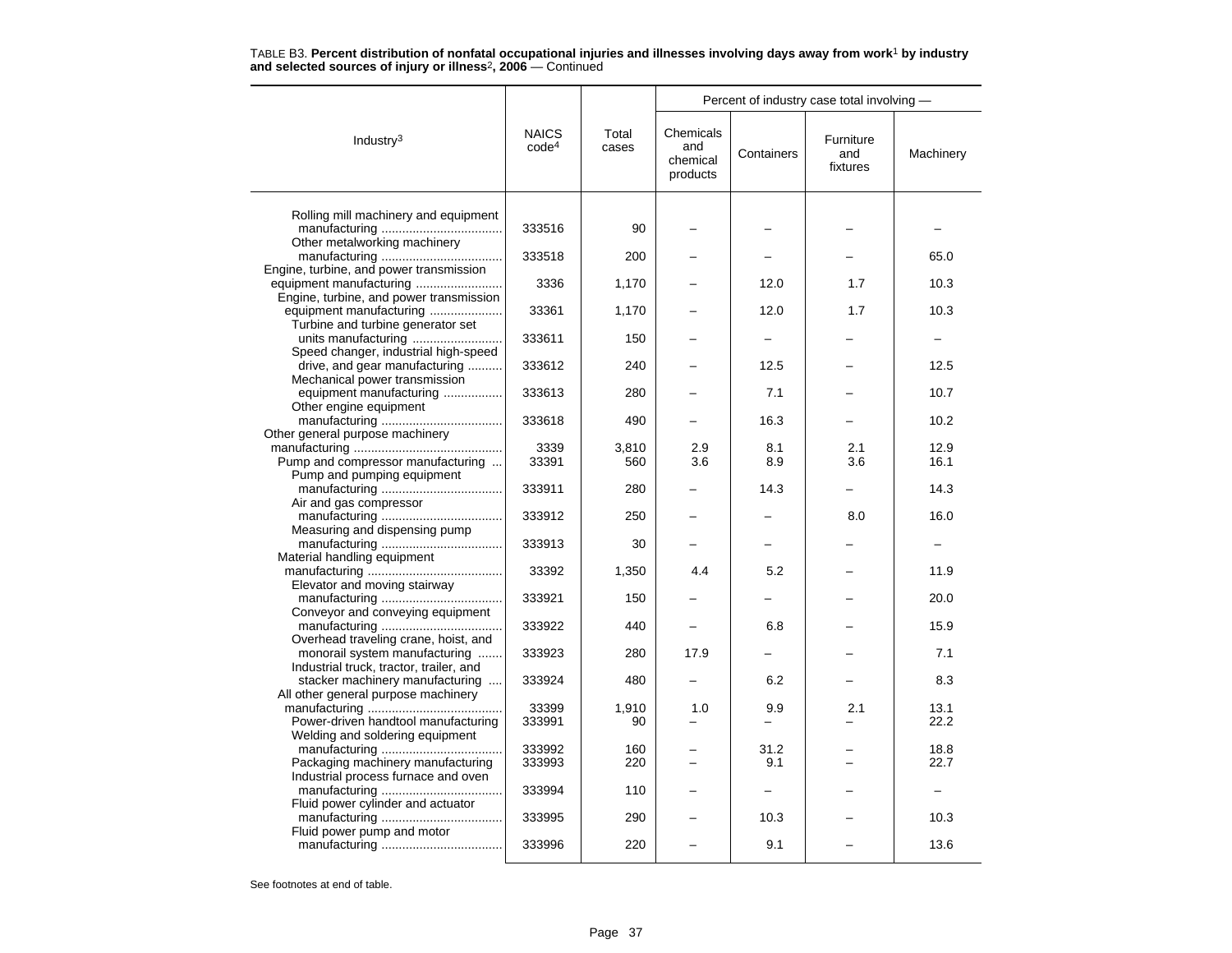| Percent of industry case total involving -                            |                           |                                    |                                                  |           |                          |                           |                                      |
|-----------------------------------------------------------------------|---------------------------|------------------------------------|--------------------------------------------------|-----------|--------------------------|---------------------------|--------------------------------------|
| Industry <sup>3</sup>                                                 | Parts<br>and<br>materials | Worker<br>motion<br>or<br>position | Floors,<br>walkways,<br>or<br>ground<br>surfaces | Handtools | Vehicles                 | Health<br>care<br>patient | All<br>other<br>sources <sup>5</sup> |
|                                                                       |                           |                                    |                                                  |           |                          |                           |                                      |
| Rolling mill machinery and equipment                                  | 55.6                      | 22.2                               |                                                  |           |                          |                           |                                      |
| Other metalworking machinery                                          |                           |                                    |                                                  |           |                          |                           |                                      |
|                                                                       | 20.0                      |                                    |                                                  |           |                          |                           |                                      |
| Engine, turbine, and power transmission                               |                           |                                    |                                                  |           |                          |                           |                                      |
| equipment manufacturing                                               | 23.1                      | 19.7                               | 9.4                                              | 6.8       | 3.4                      |                           | 11.1                                 |
| Engine, turbine, and power transmission                               |                           |                                    |                                                  |           |                          |                           |                                      |
| equipment manufacturing                                               | 23.1                      | 19.7                               | 9.4                                              | 6.8       | 3.4                      |                           | 11.1                                 |
| Turbine and turbine generator set                                     |                           |                                    |                                                  |           |                          |                           |                                      |
|                                                                       | 20.0                      | 26.7                               | 13.3                                             |           |                          |                           | 13.3                                 |
| Speed changer, industrial high-speed<br>drive, and gear manufacturing | 29.2                      | 16.7                               | 8.3                                              |           |                          |                           | 12.5                                 |
| Mechanical power transmission                                         |                           |                                    |                                                  |           |                          |                           |                                      |
| equipment manufacturing                                               | 32.1                      | 17.9                               | 7.1                                              | 7.1       |                          |                           | 14.3                                 |
| Other engine equipment                                                |                           |                                    |                                                  |           |                          |                           |                                      |
|                                                                       | 16.3                      | 20.4                               | 12.2                                             | 6.1       | 6.1                      |                           | 8.2                                  |
| Other general purpose machinery                                       |                           |                                    |                                                  |           |                          |                           |                                      |
|                                                                       | 26.5                      | 16.3                               | 6.6                                              | 9.4       | 3.4                      |                           | 12.1                                 |
| Pump and compressor manufacturing                                     | 21.4                      | 16.1                               | 7.1                                              | 8.9       | 3.6                      |                           | 8.9                                  |
| Pump and pumping equipment                                            |                           |                                    |                                                  |           |                          |                           |                                      |
|                                                                       | 21.4                      | 14.3                               | 7.1                                              | 7.1       | 7.1                      |                           | 10.7                                 |
| Air and gas compressor                                                | 20.0                      | 20.0                               | 8.0                                              | 12.0      |                          |                           | 8.0                                  |
| Measuring and dispensing pump                                         |                           |                                    |                                                  |           |                          |                           |                                      |
|                                                                       |                           |                                    |                                                  | -         |                          |                           |                                      |
| Material handling equipment                                           |                           |                                    |                                                  |           |                          |                           |                                      |
|                                                                       | 29.6                      | 18.5                               | 6.7                                              | 6.7       | 4.4                      |                           | 11.9                                 |
| Elevator and moving stairway                                          |                           |                                    |                                                  |           |                          |                           |                                      |
|                                                                       | 26.7                      | 13.3                               |                                                  |           |                          |                           | 20.0                                 |
| Conveyor and conveying equipment                                      |                           |                                    |                                                  |           |                          |                           |                                      |
|                                                                       | 20.5                      | 20.5                               | 9.1                                              | 6.8       |                          |                           | 15.9                                 |
| Overhead traveling crane, hoist, and<br>monorail system manufacturing | 28.6                      | 14.3                               | 7.1                                              |           |                          |                           | 10.7                                 |
| Industrial truck, tractor, trailer, and                               |                           |                                    |                                                  |           |                          |                           |                                      |
| stacker machinery manufacturing                                       | 37.5                      | 20.8                               | 6.2                                              | 8.3       | 4.2                      |                           | 8.3                                  |
| All other general purpose machinery                                   |                           |                                    |                                                  |           |                          |                           |                                      |
|                                                                       | 26.2                      | 14.7                               | 6.3                                              | 11.5      | 2.6                      |                           | 12.6                                 |
| Power-driven handtool manufacturing                                   | 22.2                      | $\overline{\phantom{0}}$           |                                                  |           |                          |                           | $\overline{\phantom{0}}$             |
| Welding and soldering equipment                                       |                           |                                    |                                                  |           |                          |                           |                                      |
|                                                                       | 18.8                      | 18.8                               |                                                  |           |                          |                           | 12.5                                 |
| Packaging machinery manufacturing                                     | 18.2                      | 9.1                                | 9.1                                              | 22.7      | $\overline{\phantom{0}}$ |                           | 9.1                                  |
| Industrial process furnace and oven                                   | 18.2                      | 18.2                               |                                                  |           |                          |                           |                                      |
| Fluid power cylinder and actuator                                     |                           |                                    |                                                  |           |                          |                           |                                      |
|                                                                       | 27.6                      | 10.3                               | 6.9                                              | 10.3      |                          |                           | 20.7                                 |
| Fluid power pump and motor                                            |                           |                                    |                                                  |           |                          |                           |                                      |
|                                                                       | 22.7                      | 18.2                               | 9.1                                              | 9.1       |                          |                           | 13.6                                 |
|                                                                       |                           |                                    |                                                  |           |                          |                           |                                      |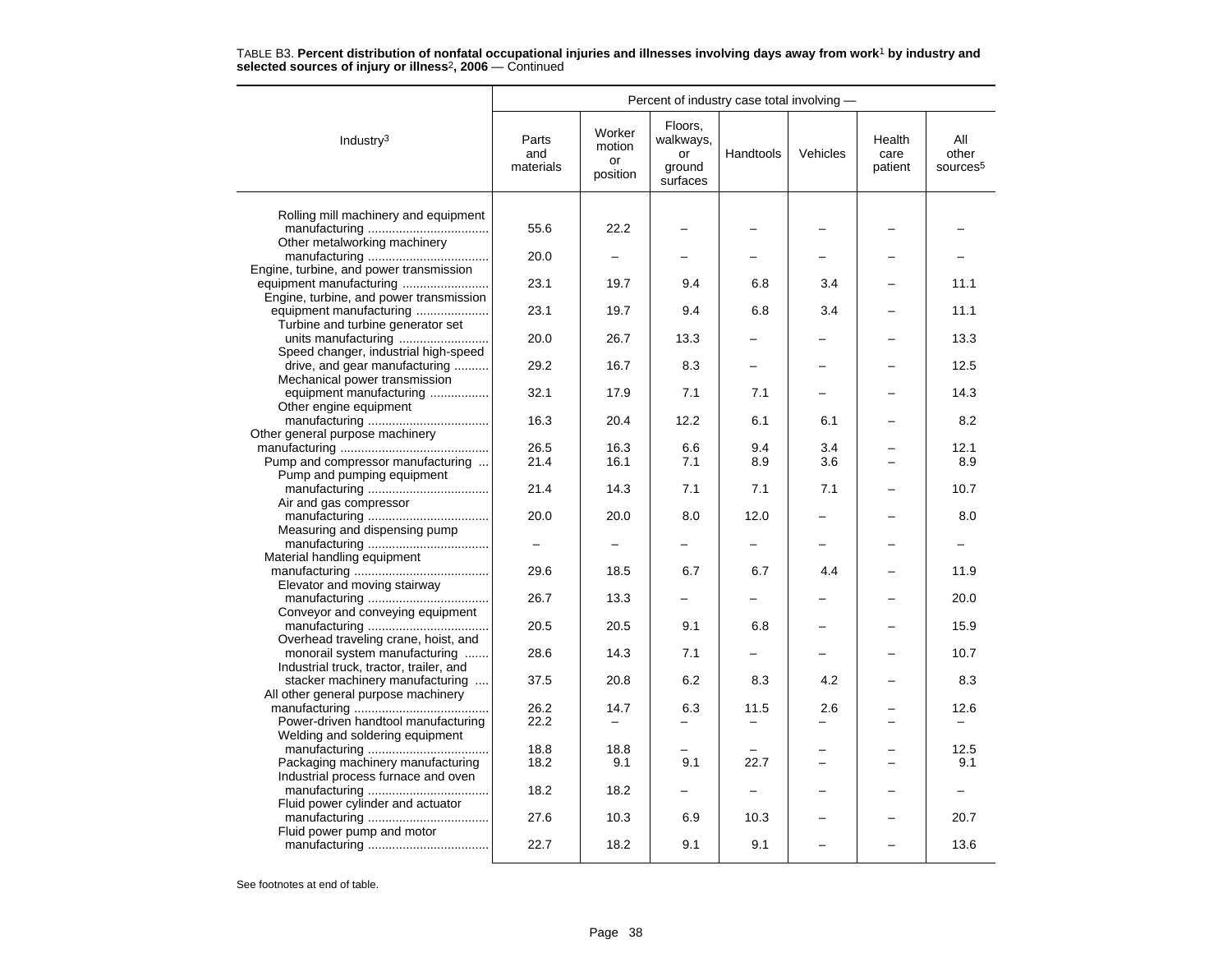|                                                                                                                    | <b>NAICS</b><br>code <sup>4</sup> | Total<br>cases | Percent of industry case total involving - |                          |                              |             |  |
|--------------------------------------------------------------------------------------------------------------------|-----------------------------------|----------------|--------------------------------------------|--------------------------|------------------------------|-------------|--|
| Industry <sup>3</sup>                                                                                              |                                   |                | Chemicals<br>and<br>chemical<br>products   | Containers               | Furniture<br>and<br>fixtures | Machinery   |  |
| Scale and balance (except laboratory)                                                                              |                                   |                |                                            |                          |                              |             |  |
|                                                                                                                    | 333997                            | 130            |                                            |                          |                              |             |  |
| All other miscellaneous general<br>purpose machinery manufacturing                                                 | 333999                            | 680            |                                            | 7.4                      |                              | 10.3        |  |
| Computer and electronic product                                                                                    | 334                               | 6,210          | 4.2                                        | 12.4                     | 3.4                          | 9.8         |  |
| Computer and peripheral equipment                                                                                  | 3341                              | 510            |                                            | 11.8                     |                              | 13.7        |  |
| Computer and peripheral equipment                                                                                  | 33411                             | 510            |                                            | 11.8                     |                              | 13.7        |  |
| Electronic computer manufacturing<br>Computer storage device                                                       | 334111                            | 240            | $=$                                        | 8.3                      | $=$                          | 12.5        |  |
| Computer terminal manufacturing                                                                                    | 334112<br>334113                  | 70<br>30       |                                            |                          |                              |             |  |
| Other computer peripheral equipment                                                                                |                                   |                |                                            |                          |                              |             |  |
| Communications equipment manufacturing                                                                             | 334119<br>3342                    | 180<br>690     | 4.3                                        | 11.1<br>20.3             | 2.9                          | 16.7<br>7.2 |  |
| Telephone apparatus manufacturing<br>Radio and television broadcasting and<br>wireless communications equipment    | 33421                             | 170            |                                            | 41.2                     |                              |             |  |
| Other communications equipment                                                                                     | 33422                             | 390            | 5.1                                        | 10.3                     | 5.1                          | 7.7         |  |
|                                                                                                                    | 33429                             | 140            |                                            | 21.4                     |                              |             |  |
| Audio and video equipment manufacturing<br>Semiconductor and other electronic                                      | 3343                              | 200            |                                            | 10.0                     |                              | 15.0        |  |
| component manufacturing<br>Semiconductor and other electronic                                                      | 3344                              | 2,570          | 5.8                                        | 10.9                     | 3.1                          | 7.4         |  |
| component manufacturing<br>Electron tube manufacturing                                                             | 33441<br>334411                   | 2,570<br>130   | 5.8<br>$\overline{\phantom{0}}$            | 10.9<br>15.4             | 3.1                          | 7.4         |  |
| Bare printed circuit board                                                                                         | 334412                            | 290            | 17.2                                       | 6.9                      |                              | 10.3        |  |
| Semiconductor and related device                                                                                   |                                   |                |                                            |                          |                              |             |  |
|                                                                                                                    | 334413<br>334414                  | 730<br>100     | 5.5<br>-                                   | 9.6<br>20.0              | 5.5                          | 5.5         |  |
| Electronic capacitor manufacturing<br>Electronic resistor manufacturing<br>Electronic coil, transformer, and other | 334415                            | 60             | $\equiv$                                   | $\overline{\phantom{0}}$ |                              | 20.0        |  |
| inductor manufacturing                                                                                             | 334416                            | 240            | 16.7                                       |                          |                              |             |  |
| Electronic connector manufacturing<br>Printed circuit assembly (electronic                                         | 334417                            | 180            | $\overline{\phantom{0}}$                   | 16.7                     |                              | 16.7        |  |
| assembly) manufacturing<br>Other electronic component                                                              | 334418                            | 320            |                                            | 9.4                      |                              | 9.4         |  |
| Navigational, measuring, electromedical,                                                                           | 334419                            | 520            | 3.8                                        | 13.5                     | 3.8                          | 5.8         |  |
| and control instruments manufacturing<br>Navigational, measuring, electromedical,                                  | 3345                              | 2,020          | 2.5                                        | 11.4                     | 4.0                          | 12.4        |  |
| and control instruments manufacturing                                                                              | 33451                             | 2,020          | 2.5                                        | 11.4                     | 4.0                          | 12.4        |  |
| Electromedical and electrotherapeutic<br>apparatus manufacturing                                                   | 334510                            | 240            |                                            | 16.7                     |                              | 8.3         |  |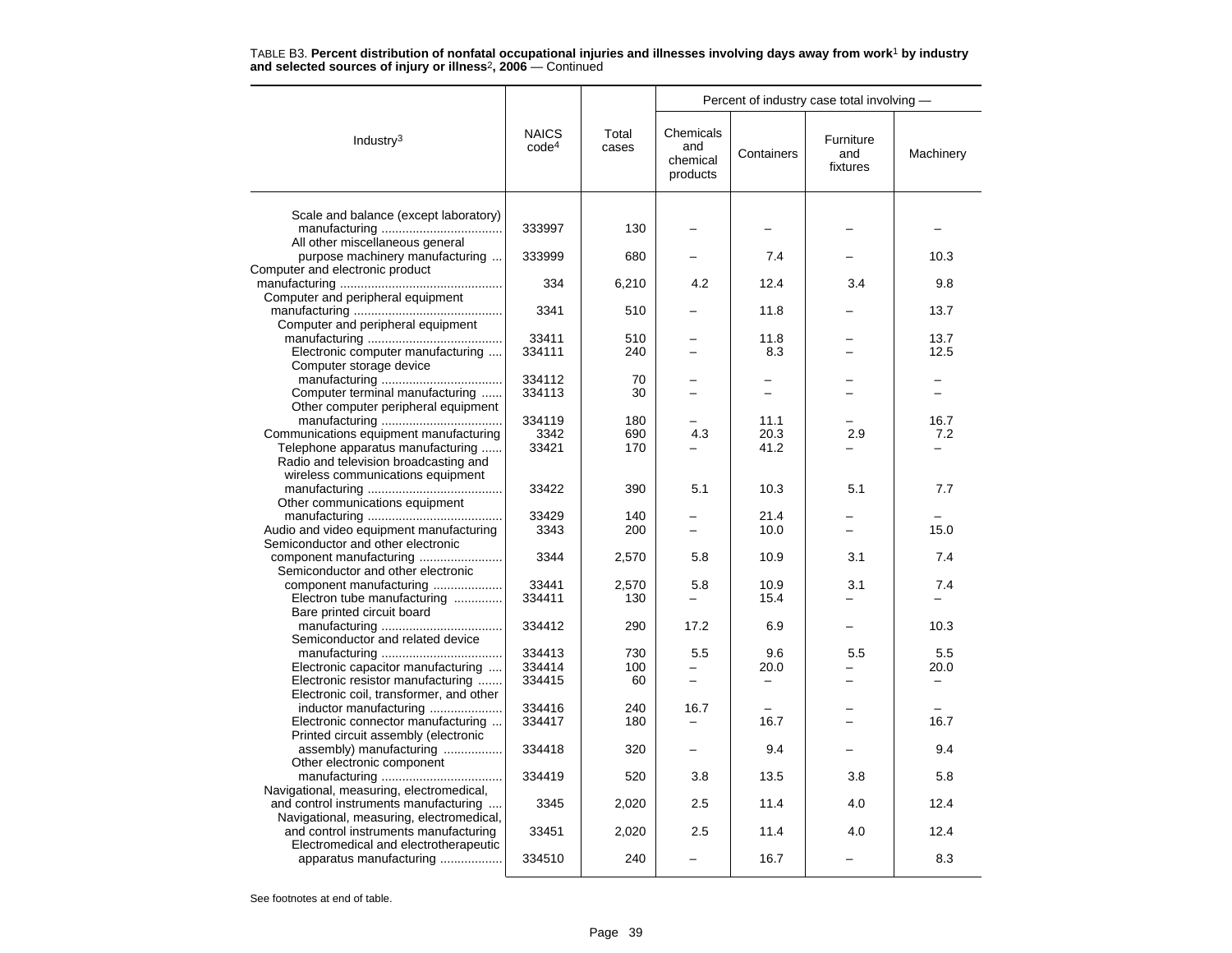|                                                                                | Percent of industry case total involving - |                                    |                                                  |                          |                          |                           |                                      |  |
|--------------------------------------------------------------------------------|--------------------------------------------|------------------------------------|--------------------------------------------------|--------------------------|--------------------------|---------------------------|--------------------------------------|--|
| Industry <sup>3</sup>                                                          | Parts<br>and<br>materials                  | Worker<br>motion<br>or<br>position | Floors,<br>walkways,<br>or<br>ground<br>surfaces | Handtools                | Vehicles                 | Health<br>care<br>patient | All<br>other<br>sources <sup>5</sup> |  |
| Scale and balance (except laboratory)                                          |                                            |                                    |                                                  |                          |                          |                           |                                      |  |
| All other miscellaneous general                                                | 69.2                                       |                                    |                                                  | 23.1                     |                          |                           |                                      |  |
| purpose machinery manufacturing                                                | 25.0                                       | 16.2                               | 5.9                                              | 13.2                     | 4.4                      |                           | 16.2                                 |  |
| Computer and electronic product<br>Computer and peripheral equipment           | 9.5                                        | 22.9                               | 16.3                                             | 4.8                      | 3.4                      |                           | 13.5                                 |  |
| Computer and peripheral equipment                                              | 7.8                                        | 19.6                               | 25.5                                             |                          | 7.8                      |                           | 7.8                                  |  |
|                                                                                | 7.8                                        | 19.6                               | 25.5                                             |                          | 7.8                      |                           | 7.8                                  |  |
| Electronic computer manufacturing                                              | 8.3                                        | 16.7                               | 33.3                                             | -                        | 12.5                     |                           | 8.3                                  |  |
| Computer storage device                                                        |                                            | 28.6                               | 28.6                                             |                          |                          |                           |                                      |  |
| Computer terminal manufacturing                                                |                                            |                                    |                                                  |                          |                          |                           |                                      |  |
| Other computer peripheral equipment                                            |                                            |                                    |                                                  |                          |                          |                           |                                      |  |
|                                                                                |                                            | 22.2                               | 16.7                                             |                          |                          |                           | 11.1                                 |  |
| Communications equipment manufacturing<br>Telephone apparatus manufacturing    | 7.2                                        | 20.3<br>29.4                       | 20.3                                             | 5.8                      |                          |                           | 8.7<br>11.8                          |  |
| Radio and television broadcasting and                                          |                                            |                                    |                                                  |                          |                          |                           |                                      |  |
| wireless communications equipment                                              |                                            |                                    |                                                  |                          |                          |                           |                                      |  |
|                                                                                | 7.7                                        | 15.4                               | 25.6                                             | 10.3                     |                          |                           | 7.7                                  |  |
| Other communications equipment                                                 |                                            |                                    |                                                  |                          |                          |                           |                                      |  |
|                                                                                |                                            | 21.4                               | 21.4                                             |                          |                          |                           |                                      |  |
| Audio and video equipment manufacturing<br>Semiconductor and other electronic  | $=$                                        | 25.0                               | 30.0                                             | $\overline{\phantom{0}}$ | $=$                      | $=$                       |                                      |  |
| component manufacturing                                                        | 9.7                                        | 21.8                               | 14.4                                             | 4.7                      | 3.1                      |                           | 19.1                                 |  |
| Semiconductor and other electronic                                             |                                            |                                    |                                                  |                          |                          |                           |                                      |  |
| component manufacturing                                                        | 9.7                                        | 21.8                               | 14.4                                             | 4.7                      | 3.1                      |                           | 19.1                                 |  |
| Electron tube manufacturing                                                    | 30.8                                       | 23.1                               |                                                  |                          |                          |                           | 15.4                                 |  |
| Bare printed circuit board                                                     |                                            |                                    |                                                  |                          |                          |                           |                                      |  |
| Semiconductor and related device                                               | 13.8                                       | 13.8                               | 6.9                                              |                          |                          |                           | 17.2                                 |  |
|                                                                                | 6.8                                        | 30.1                               | 19.2                                             |                          | 5.5                      |                           | 12.3                                 |  |
| Electronic capacitor manufacturing                                             | $\overline{\phantom{0}}$                   | 20.0                               |                                                  |                          |                          |                           |                                      |  |
| Electronic resistor manufacturing                                              |                                            | 33.3                               |                                                  |                          |                          |                           |                                      |  |
| Electronic coil, transformer, and other                                        |                                            |                                    |                                                  |                          |                          |                           |                                      |  |
| inductor manufacturing                                                         |                                            | $\overline{\phantom{0}}$           |                                                  |                          | $\overline{\phantom{0}}$ |                           | 70.8                                 |  |
| Electronic connector manufacturing                                             | 11.1                                       | 11.1                               | 27.8                                             |                          |                          |                           |                                      |  |
| Printed circuit assembly (electronic<br>assembly) manufacturing                | 9.4                                        | 18.8                               | 21.9                                             | 6.2                      | 6.2                      |                           | 15.6                                 |  |
| Other electronic component                                                     |                                            |                                    |                                                  |                          |                          |                           |                                      |  |
|                                                                                | 7.7                                        | 25.0                               | 9.6                                              | 11.5                     |                          |                           | 15.4                                 |  |
| Navigational, measuring, electromedical,                                       |                                            |                                    |                                                  |                          |                          |                           |                                      |  |
| and control instruments manufacturing                                          | 10.9                                       | 26.2                               | 14.4                                             | 5.4                      | 3.0                      |                           | 9.9                                  |  |
| Navigational, measuring, electromedical,                                       | 10.9                                       | 26.2                               | 14.4                                             | 5.4                      | 3.0                      |                           | 9.9                                  |  |
| and control instruments manufacturing<br>Electromedical and electrotherapeutic |                                            |                                    |                                                  |                          |                          |                           |                                      |  |
| apparatus manufacturing                                                        | 8.3                                        | 20.8                               | 20.8                                             | 8.3                      |                          |                           | 12.5                                 |  |
|                                                                                |                                            |                                    |                                                  |                          |                          |                           |                                      |  |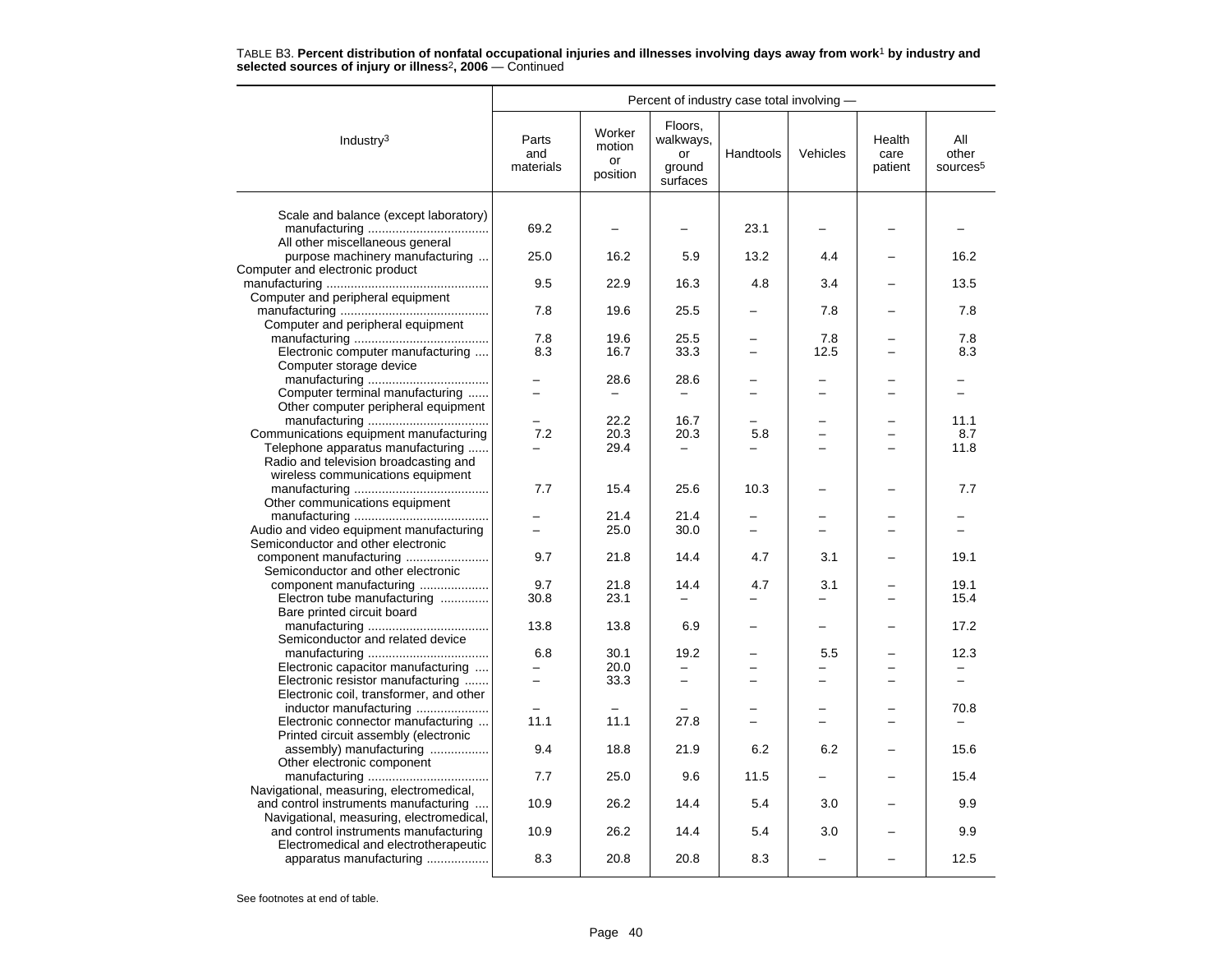| TABLE B3. Percent distribution of nonfatal occupational injuries and illnesses involving days away from work <sup>1</sup> by industry |  |  |
|---------------------------------------------------------------------------------------------------------------------------------------|--|--|
| and selected sources of injury or illness <sup>2</sup> , 2006 — Continued                                                             |  |  |

|                                                                             |                                   |                |                                          | Percent of industry case total involving - |                              |           |  |
|-----------------------------------------------------------------------------|-----------------------------------|----------------|------------------------------------------|--------------------------------------------|------------------------------|-----------|--|
| Industry <sup>3</sup>                                                       | <b>NAICS</b><br>code <sup>4</sup> | Total<br>cases | Chemicals<br>and<br>chemical<br>products | Containers                                 | Furniture<br>and<br>fixtures | Machinery |  |
|                                                                             |                                   |                |                                          |                                            |                              |           |  |
| Search, detection, navigation,<br>guidance, aeronautical, and nautical      |                                   |                |                                          |                                            |                              |           |  |
| system and instrument                                                       |                                   |                |                                          |                                            |                              |           |  |
|                                                                             | 334511                            | 520            |                                          | 11.5                                       | 3.8                          | 7.7       |  |
| Automatic environmental control                                             |                                   |                |                                          |                                            |                              |           |  |
| manufacturing for residential,                                              |                                   |                |                                          |                                            |                              |           |  |
| commercial, and appliance use                                               | 334512                            | 220            |                                          | 9.1                                        |                              | 31.8      |  |
| Instruments and related products                                            |                                   |                |                                          |                                            |                              |           |  |
| manufacturing for measuring,                                                |                                   |                |                                          |                                            |                              |           |  |
| displaying, and controlling industrial                                      |                                   |                |                                          |                                            |                              |           |  |
|                                                                             | 334513                            | 320            | 6.2                                      | 9.4                                        | 6.2                          | 9.4       |  |
| Totalizing fluid meter and counting                                         |                                   |                |                                          |                                            |                              |           |  |
| device manufacturing                                                        | 334514                            | 80             |                                          |                                            |                              |           |  |
| Instrument manufacturing for                                                |                                   |                |                                          |                                            |                              |           |  |
| measuring and testing electricity and                                       |                                   |                |                                          |                                            |                              |           |  |
| electrical signals                                                          | 334515                            | 200            |                                          |                                            | 10.0                         |           |  |
| Analytical laboratory instrument                                            |                                   |                |                                          |                                            |                              |           |  |
|                                                                             | 334516<br>334517                  | 160            | $\overline{\phantom{0}}$                 | 12.5<br>$\overline{\phantom{0}}$           | 12.5<br>$=$                  |           |  |
| Irradiation apparatus manufacturing<br>Watch, clock, and part manufacturing | 334518                            | 80<br>30       |                                          |                                            |                              |           |  |
| Other measuring and controlling                                             |                                   |                |                                          |                                            |                              |           |  |
| device manufacturing                                                        | 334519                            | 170            |                                          | 11.8                                       |                              | 35.3      |  |
| Manufacturing and reproducing magnetic                                      |                                   |                |                                          |                                            |                              |           |  |
|                                                                             | 3346                              | 220            |                                          | 22.7                                       |                              | 13.6      |  |
| Manufacturing and reproducing                                               |                                   |                |                                          |                                            |                              |           |  |
| magnetic and optical media                                                  | 33461                             | 220            |                                          | 22.7                                       |                              | 13.6      |  |
| Software reproducing                                                        | 334611                            | 50             |                                          |                                            |                              |           |  |
| Prerecorded compact disc (except                                            |                                   |                |                                          |                                            |                              |           |  |
| software), tape, and record                                                 |                                   |                |                                          |                                            |                              |           |  |
|                                                                             | 334612                            | 140            |                                          | 21.4                                       |                              | 14.3      |  |
| Electrical equipment, appliance, and                                        |                                   |                |                                          |                                            |                              |           |  |
| component manufacturing                                                     | 335                               | 4,410          | 1.8                                      | 15.6                                       | 3.6                          | 10.2      |  |
| Electric lighting equipment manufacturing                                   | 3351                              | 590            |                                          | 15.3                                       | 8.5                          | 6.8       |  |
| Electric lamp bulb and part                                                 |                                   |                |                                          |                                            |                              |           |  |
|                                                                             | 33511                             | 130            |                                          | 23.1                                       |                              |           |  |
| Lighting fixture manufacturing                                              | 33512                             | 460            |                                          | 13.0                                       | 8.7                          | 6.5       |  |
| Residential electric lighting fixture                                       |                                   |                |                                          |                                            |                              |           |  |
|                                                                             | 335121                            | 150            |                                          | 26.7                                       |                              |           |  |
| Commercial, industrial, and                                                 |                                   |                |                                          |                                            |                              |           |  |
| institutional electric lighting fixture                                     |                                   |                |                                          |                                            |                              |           |  |
|                                                                             | 335122                            | 230            |                                          | 8.7                                        | 8.7                          | 8.7       |  |
| Other lighting equipment                                                    |                                   |                |                                          |                                            |                              |           |  |
|                                                                             | 335129                            | 80             |                                          |                                            |                              |           |  |
| Household appliance manufacturing                                           | 3352                              | 650            | $\equiv$                                 | 13.8                                       | 6.2                          | 13.8      |  |
| Small electrical appliance manufacturing                                    | 33521                             | 190            |                                          | 21.1                                       |                              | 15.8      |  |
| Electric housewares and household                                           |                                   |                |                                          |                                            |                              |           |  |
|                                                                             | 335211                            | 120            |                                          | 25.0                                       |                              | 16.7      |  |
|                                                                             |                                   |                |                                          |                                            |                              |           |  |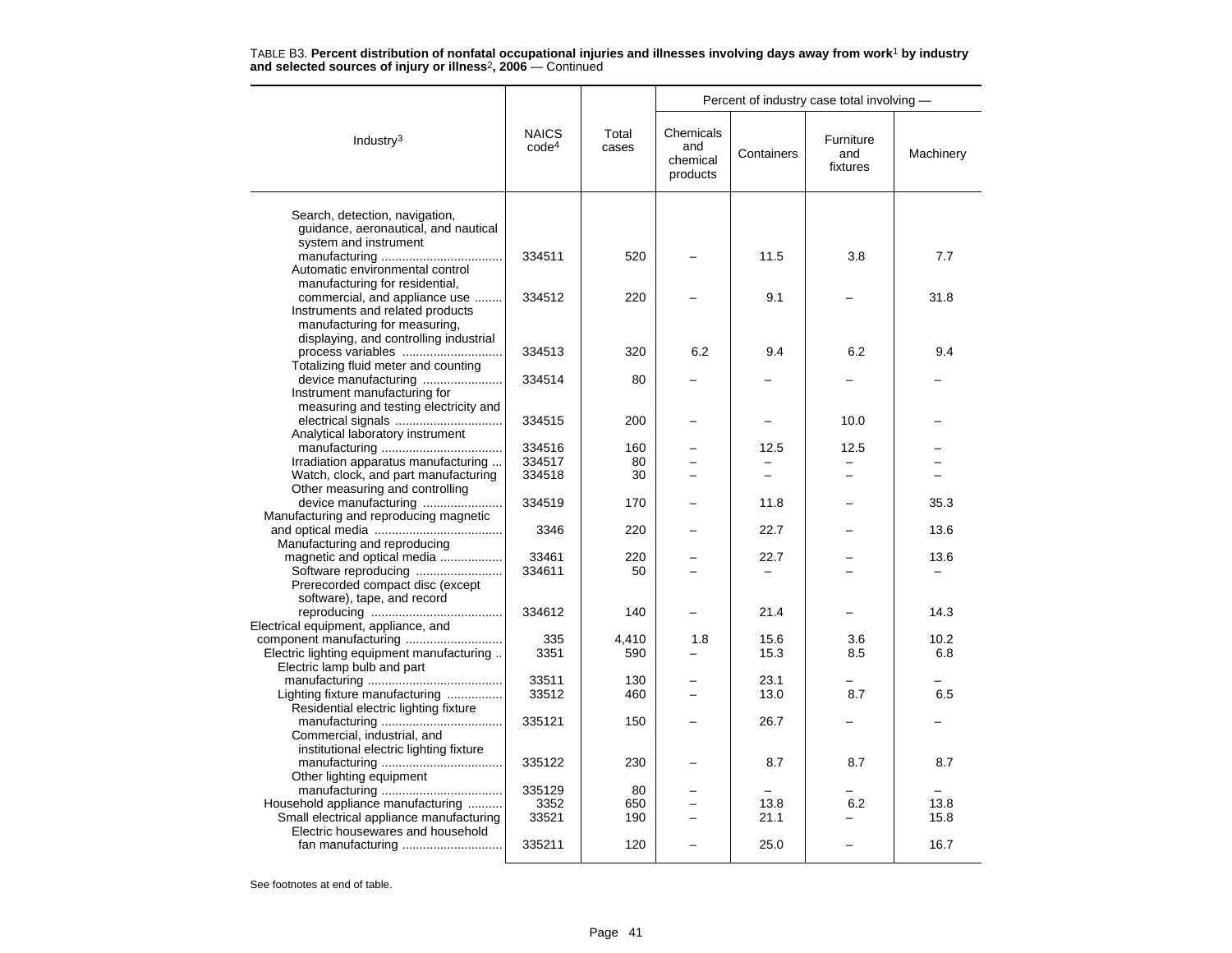|                                                                                                     | Percent of industry case total involving - |                                    |                                                  |                          |          |                           |                                      |
|-----------------------------------------------------------------------------------------------------|--------------------------------------------|------------------------------------|--------------------------------------------------|--------------------------|----------|---------------------------|--------------------------------------|
| Industry $3$                                                                                        | Parts<br>and<br>materials                  | Worker<br>motion<br>or<br>position | Floors,<br>walkways,<br>or<br>ground<br>surfaces | Handtools                | Vehicles | Health<br>care<br>patient | All<br>other<br>sources <sup>5</sup> |
|                                                                                                     |                                            |                                    |                                                  |                          |          |                           |                                      |
| Search, detection, navigation,<br>guidance, aeronautical, and nautical<br>system and instrument     |                                            |                                    |                                                  |                          |          |                           |                                      |
| Automatic environmental control                                                                     | 5.8                                        | 30.8                               | 17.3                                             |                          | 3.8      |                           | 13.5                                 |
| manufacturing for residential,<br>commercial, and appliance use<br>Instruments and related products | 22.7                                       | 13.6                               | 9.1                                              | 9.1                      |          |                           |                                      |
| manufacturing for measuring,<br>displaying, and controlling industrial                              |                                            |                                    |                                                  |                          |          |                           |                                      |
| process variables<br>Totalizing fluid meter and counting                                            | 15.6                                       | 21.9                               | 15.6                                             |                          |          |                           | 9.4                                  |
| device manufacturing<br>Instrument manufacturing for                                                |                                            | 25.0                               |                                                  |                          |          |                           |                                      |
| measuring and testing electricity and<br>Analytical laboratory instrument                           | 10.0                                       | 55.0                               | 10.0                                             |                          |          |                           | 10.0                                 |
|                                                                                                     | 12.5                                       | 25.0                               | 12.5                                             | 12.5                     |          |                           |                                      |
| Irradiation apparatus manufacturing                                                                 |                                            | 25.0                               |                                                  |                          |          |                           |                                      |
| Watch, clock, and part manufacturing                                                                |                                            | $\overline{\phantom{0}}$           |                                                  |                          |          |                           |                                      |
| Other measuring and controlling<br>device manufacturing                                             |                                            | 11.8                               |                                                  | 17.6                     |          |                           |                                      |
| Manufacturing and reproducing magnetic                                                              |                                            |                                    |                                                  |                          |          |                           |                                      |
|                                                                                                     |                                            | 18.2                               | 13.6                                             |                          |          |                           | 18.2                                 |
| Manufacturing and reproducing                                                                       |                                            |                                    |                                                  |                          |          |                           |                                      |
| magnetic and optical media                                                                          |                                            | 18.2                               | 13.6                                             |                          |          |                           | 18.2                                 |
| Software reproducing                                                                                |                                            |                                    |                                                  |                          |          |                           | 60.0                                 |
| Prerecorded compact disc (except                                                                    |                                            |                                    |                                                  |                          |          |                           |                                      |
| software), tape, and record                                                                         |                                            | 21.4                               | 21.4                                             |                          |          |                           |                                      |
| Electrical equipment, appliance, and                                                                |                                            |                                    |                                                  |                          |          |                           |                                      |
|                                                                                                     | 16.6                                       | 20.0                               | 11.3                                             | 5.0                      | 3.4      |                           | 12.7                                 |
| Electric lighting equipment manufacturing                                                           | 15.3                                       | 15.3                               | 13.6                                             | 5.1                      | 3.4      |                           | 13.6                                 |
| Electric lamp bulb and part                                                                         |                                            |                                    |                                                  |                          |          |                           |                                      |
|                                                                                                     |                                            | 23.1                               | 23.1                                             |                          |          |                           |                                      |
| Lighting fixture manufacturing<br>Residential electric lighting fixture                             | 17.4                                       | 15.2                               | 13.0                                             | 4.3                      | 4.3      |                           | 15.2                                 |
| Commercial, industrial, and<br>institutional electric lighting fixture                              | 13.3                                       |                                    |                                                  |                          |          |                           | 26.7                                 |
| Other lighting equipment                                                                            | 17.4                                       | 13.0                               | 17.4                                             | 8.7                      | 8.7      |                           | 13.0                                 |
|                                                                                                     | 25.0                                       | 25.0                               |                                                  |                          |          |                           |                                      |
| Household appliance manufacturing                                                                   | 13.8                                       | 24.6                               | 13.8                                             | $\overline{\phantom{0}}$ | 6.2      |                           | 7.7                                  |
| Small electrical appliance manufacturing                                                            | -                                          | 26.3                               | 15.8                                             | $\overline{\phantom{0}}$ |          |                           |                                      |
| Electric housewares and household                                                                   |                                            |                                    |                                                  |                          |          |                           |                                      |
|                                                                                                     |                                            | 25.0                               | 16.7                                             |                          |          |                           |                                      |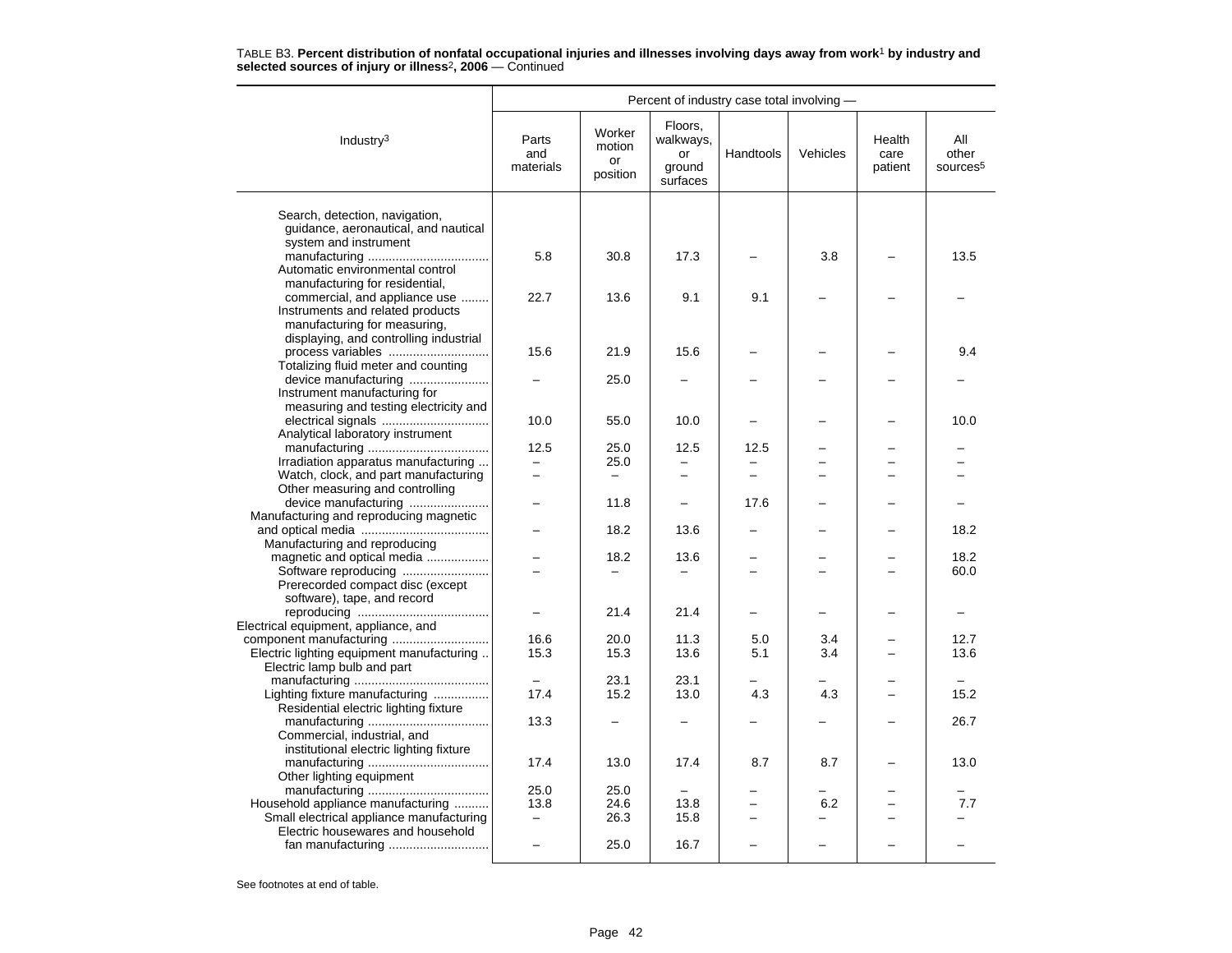|                                                                           | TABLE B3. Percent distribution of nonfatal occupational injuries and illnesses involving days away from work <sup>1</sup> by industry |  |
|---------------------------------------------------------------------------|---------------------------------------------------------------------------------------------------------------------------------------|--|
| and selected sources of injury or illness <sup>2</sup> , 2006 – Continued |                                                                                                                                       |  |

|                                                                          |                                   | Total<br>cases | Percent of industry case total involving - |              |                              |            |  |
|--------------------------------------------------------------------------|-----------------------------------|----------------|--------------------------------------------|--------------|------------------------------|------------|--|
| Industry <sup>3</sup>                                                    | <b>NAICS</b><br>code <sup>4</sup> |                | Chemicals<br>and<br>chemical<br>products   | Containers   | Furniture<br>and<br>fixtures | Machinery  |  |
| Household vacuum cleaner                                                 |                                   |                |                                            |              |                              |            |  |
|                                                                          | 335212                            | 70             |                                            |              |                              |            |  |
|                                                                          | 33522                             |                |                                            | 13.0         | 6.5                          | 13.0       |  |
| Major appliance manufacturing                                            |                                   | 460            |                                            |              |                              |            |  |
| Household cooking appliance                                              | 335221                            | 180            |                                            | 11.1         |                              | 11.1       |  |
|                                                                          |                                   |                |                                            |              |                              |            |  |
| Other major household appliance                                          | 335228                            | 100            |                                            | 20.0         |                              |            |  |
|                                                                          |                                   |                |                                            |              |                              |            |  |
| Electrical equipment manufacturing<br>Electrical equipment manufacturing | 3353<br>33531                     | 1,600<br>1,600 | 1.2<br>1.2                                 | 12.5<br>12.5 | 1.9<br>1.9                   | 9.4<br>9.4 |  |
|                                                                          |                                   |                |                                            |              |                              |            |  |
| Power, distribution, and specialty<br>transformer manufacturing          | 335311                            | 540            |                                            | 13.0         |                              | 9.3        |  |
| Motor and generator manufacturing                                        | 335312                            | 440            |                                            | 11.4         |                              | 9.1        |  |
| Switchgear and switchboard                                               |                                   |                |                                            |              |                              |            |  |
| apparatus manufacturing                                                  | 335313                            | 300            |                                            | 6.7          |                              | 10.0       |  |
| Relay and industrial control                                             |                                   |                |                                            |              |                              |            |  |
|                                                                          | 335314                            | 320            |                                            | 18.8         |                              | 6.2        |  |
| Other electrical equipment and component                                 |                                   |                |                                            |              |                              |            |  |
|                                                                          | 3359                              | 1,570          | 2.5                                        | 19.7         | 3.2                          | 10.8       |  |
|                                                                          | 33591                             | 380            |                                            | 7.9          |                              | 7.9        |  |
| Communication and energy wire and                                        |                                   |                |                                            |              |                              |            |  |
|                                                                          | 33592                             | 240            |                                            | 33.3         |                              | 16.7       |  |
| Fiber optic cable manufacturing                                          | 335921                            | 50             |                                            |              |                              |            |  |
| Other communication and energy wire                                      |                                   |                |                                            |              |                              |            |  |
|                                                                          | 335929                            | 190            |                                            | 36.8         |                              | 15.8       |  |
| Wiring device manufacturing                                              | 33593                             | 710            | 2.8                                        | 22.5         | 2.8                          | 11.3       |  |
| Current-carrying wiring device                                           |                                   |                |                                            |              |                              |            |  |
|                                                                          | 335931                            | 500            | 4.0                                        | 20.0         |                              | 12.0       |  |
| Noncurrent-carrying wiring device                                        |                                   |                |                                            |              |                              |            |  |
|                                                                          | 335932                            | 210            |                                            | 28.6         |                              | 9.5        |  |
| All other electrical equipment and                                       |                                   |                |                                            |              |                              |            |  |
| component manufacturing                                                  | 33599                             | 240            |                                            | 16.7         |                              | 12.5       |  |
| Carbon and graphite product                                              |                                   |                |                                            |              |                              |            |  |
|                                                                          | 335991                            | 50             |                                            |              |                              |            |  |
| All other miscellaneous electrical                                       |                                   |                |                                            |              |                              |            |  |
| equipment and component                                                  |                                   |                |                                            |              |                              |            |  |
|                                                                          | 335999                            | 190            |                                            | 15.8         |                              | 10.5       |  |
| Transportation equipment manufacturing                                   | 336                               | 28,070         | 1.5                                        | 7.5          | 2.4                          | 7.3        |  |
| Motor vehicle manufacturing                                              | 3361                              | 4,200          |                                            | 8.8          | 3.6                          | 4.3        |  |
| Automobile and light duty motor vehicle                                  |                                   |                |                                            |              |                              |            |  |
|                                                                          | 33611                             | 3,170          |                                            | 9.5          | 3.2                          | 4.1        |  |
| Automobile manufacturing                                                 | 336111                            | 2,130          |                                            | 8.9          | 3.8                          | 3.8        |  |
| Light truck and utility vehicle                                          | 336112                            | 1,040          |                                            | 9.6          | 2.9                          | 4.8        |  |
| Heavy duty truck manufacturing                                           | 33612                             | 1,030          |                                            | 6.8          | 3.9                          | 4.9        |  |
| Motor vehicle body and trailer                                           |                                   |                |                                            |              |                              |            |  |
|                                                                          | 3362                              | 4,200          | 1.2                                        | 4.0          | 2.9                          | 6.0        |  |
| Motor vehicle body and trailer                                           |                                   |                |                                            |              |                              |            |  |
|                                                                          | 33621                             | 4,200          | 1.2                                        | 4.0          | 2.9                          | 6.0        |  |
|                                                                          |                                   |                |                                            |              |                              |            |  |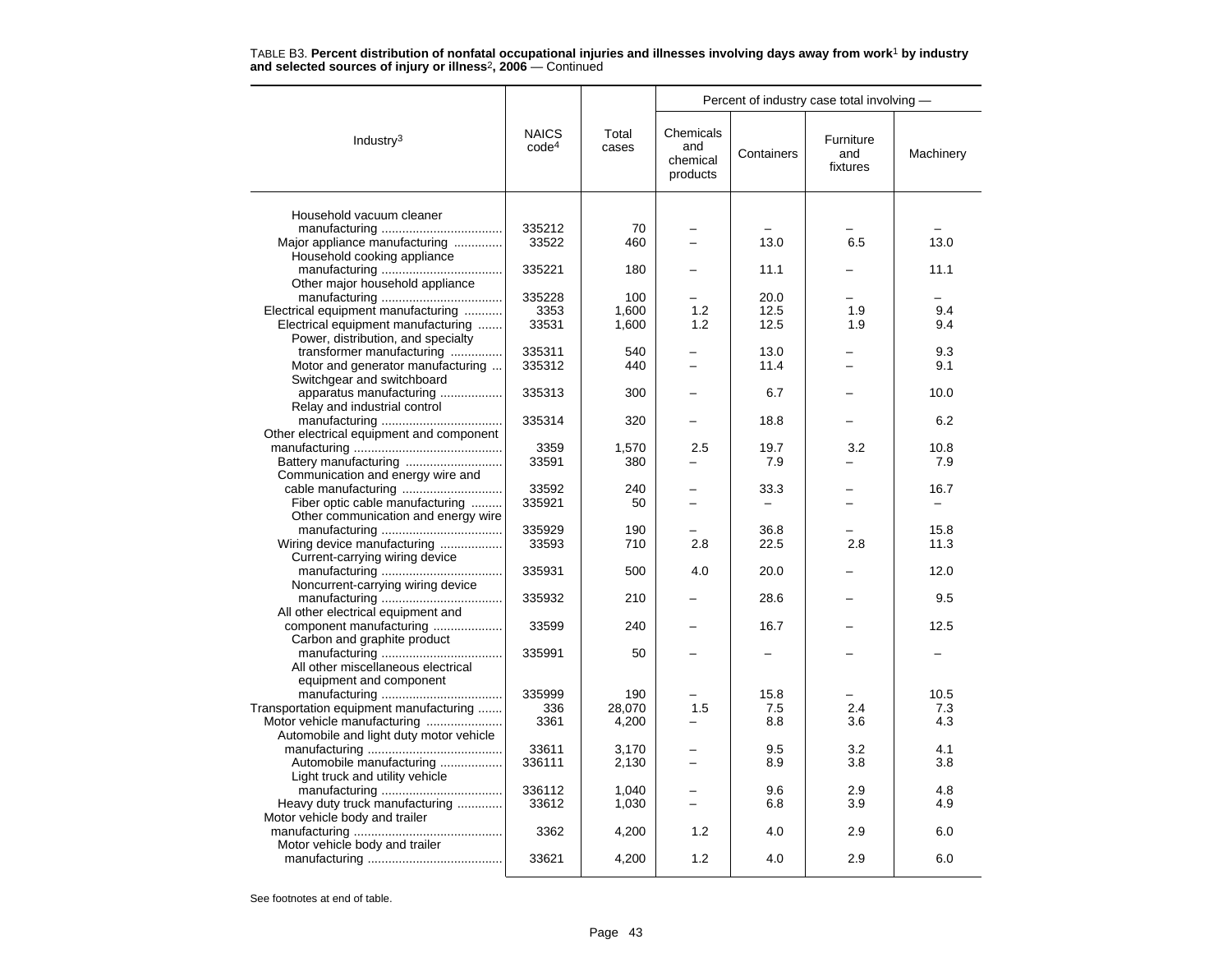|                                          | Percent of industry case total involving - |                                    |                                                  |           |                          |                           |                                      |  |
|------------------------------------------|--------------------------------------------|------------------------------------|--------------------------------------------------|-----------|--------------------------|---------------------------|--------------------------------------|--|
| Industry $3$                             | Parts<br>and<br>materials                  | Worker<br>motion<br>or<br>position | Floors,<br>walkways,<br>or<br>ground<br>surfaces | Handtools | Vehicles                 | Health<br>care<br>patient | All<br>other<br>sources <sup>5</sup> |  |
| Household vacuum cleaner                 |                                            |                                    |                                                  |           |                          |                           |                                      |  |
|                                          |                                            |                                    |                                                  |           |                          |                           |                                      |  |
|                                          |                                            | 28.6                               |                                                  |           |                          |                           |                                      |  |
| Major appliance manufacturing            | 15.2                                       | 21.7                               | 13.0                                             |           | 6.5                      |                           | 8.7                                  |  |
| Household cooking appliance              |                                            |                                    |                                                  |           |                          |                           |                                      |  |
|                                          | 22.2                                       | 16.7                               | 11.1                                             |           |                          |                           | 11.1                                 |  |
| Other major household appliance          |                                            |                                    |                                                  |           |                          |                           |                                      |  |
|                                          | 20.0                                       | 20.0                               |                                                  |           |                          |                           |                                      |  |
| Electrical equipment manufacturing       | 21.2                                       | 20.6                               | 12.5                                             | 6.2       | 2.5                      |                           | 11.9                                 |  |
| Electrical equipment manufacturing       | 21.2                                       | 20.6                               | 12.5                                             | 6.2       | 2.5                      |                           | 11.9                                 |  |
| Power, distribution, and specialty       |                                            |                                    |                                                  |           |                          |                           |                                      |  |
| transformer manufacturing                | 24.1                                       | 11.1                               | 11.1                                             | 13.0      |                          |                           | 14.8                                 |  |
| Motor and generator manufacturing        | 20.5                                       | 20.5                               | 13.6                                             | 4.5       | 4.5                      |                           | 11.4                                 |  |
| Switchgear and switchboard               |                                            |                                    |                                                  |           |                          |                           |                                      |  |
| apparatus manufacturing                  | 23.3                                       | 30.0                               | 6.7                                              |           |                          |                           | 13.3                                 |  |
| Relay and industrial control             |                                            |                                    |                                                  |           |                          |                           |                                      |  |
|                                          | 12.5                                       | 28.1                               | 18.8                                             | -         | $\overline{\phantom{0}}$ |                           | 6.2                                  |  |
| Other electrical equipment and component |                                            |                                    |                                                  |           |                          |                           |                                      |  |
|                                          | 14.0                                       | 19.1                               | 7.6                                              | 5.1       | 3.2                      |                           | 15.3                                 |  |
|                                          | 10.5                                       | 15.8                               | 7.9                                              |           |                          |                           | 39.5                                 |  |
| Communication and energy wire and        |                                            |                                    |                                                  |           |                          |                           |                                      |  |
|                                          | 16.7                                       | 12.5                               |                                                  |           |                          |                           |                                      |  |
| Fiber optic cable manufacturing          | $\qquad \qquad -$                          | $\overline{\phantom{0}}$           |                                                  |           |                          |                           |                                      |  |
| Other communication and energy wire      |                                            |                                    |                                                  |           |                          |                           |                                      |  |
|                                          | 15.8                                       | 10.5                               |                                                  |           |                          |                           |                                      |  |
| Wiring device manufacturing              | 14.1                                       | 21.1                               | 8.5                                              | 5.6       | 2.8                      |                           | 8.5                                  |  |
| Current-carrying wiring device           |                                            |                                    |                                                  |           |                          |                           |                                      |  |
|                                          | 16.0                                       | 22.0                               | 8.0                                              | 6.0       | 4.0                      |                           | 6.0                                  |  |
| Noncurrent-carrying wiring device        |                                            |                                    |                                                  |           |                          |                           |                                      |  |
|                                          | 9.5                                        | 19.0                               |                                                  |           |                          |                           | 9.5                                  |  |
| All other electrical equipment and       |                                            |                                    |                                                  |           |                          |                           |                                      |  |
| component manufacturing                  | 16.7                                       | 25.0                               | 8.3                                              | 12.5      |                          |                           |                                      |  |
| Carbon and graphite product              |                                            |                                    |                                                  |           |                          |                           |                                      |  |
|                                          |                                            |                                    |                                                  |           |                          |                           |                                      |  |
| All other miscellaneous electrical       |                                            |                                    |                                                  |           |                          |                           |                                      |  |
| equipment and component                  |                                            |                                    |                                                  |           |                          |                           |                                      |  |
|                                          | 15.8                                       | 26.3                               | 10.5                                             | 10.5      |                          |                           |                                      |  |
| Transportation equipment manufacturing   | 21.5                                       | 24.6                               | 11.6                                             | 6.1       | 5.7                      |                           | 11.8                                 |  |
|                                          | 20.5                                       | 32.9                               | 8.1                                              | 4.5       | 7.1                      |                           | 10.2                                 |  |
| Automobile and light duty motor vehicle  |                                            |                                    |                                                  |           |                          |                           |                                      |  |
|                                          | 17.0                                       | 35.0                               | 8.2                                              | 3.8       | 7.3                      |                           | 11.7                                 |  |
| Automobile manufacturing                 | 17.8                                       | 35.7                               | 7.5                                              | 3.3       | 8.5                      |                           | 10.3                                 |  |
| Light truck and utility vehicle          |                                            |                                    |                                                  |           |                          |                           |                                      |  |
|                                          | 16.3                                       | 32.7                               | 8.7                                              | 4.8       | 4.8                      |                           | 14.4                                 |  |
| Heavy duty truck manufacturing           | 30.1                                       | 26.2                               | 8.7                                              | 6.8       | 5.8                      |                           | 5.8                                  |  |
| Motor vehicle body and trailer           |                                            |                                    |                                                  |           |                          |                           |                                      |  |
|                                          | 29.8                                       | 15.2                               | 11.4                                             | 10.2      | 6.0                      |                           | 13.6                                 |  |
| Motor vehicle body and trailer           |                                            |                                    |                                                  |           |                          |                           |                                      |  |
|                                          | 29.8                                       | 15.2                               | 11.4                                             | 10.2      | 6.0                      |                           | 13.6                                 |  |
|                                          |                                            |                                    |                                                  |           |                          |                           |                                      |  |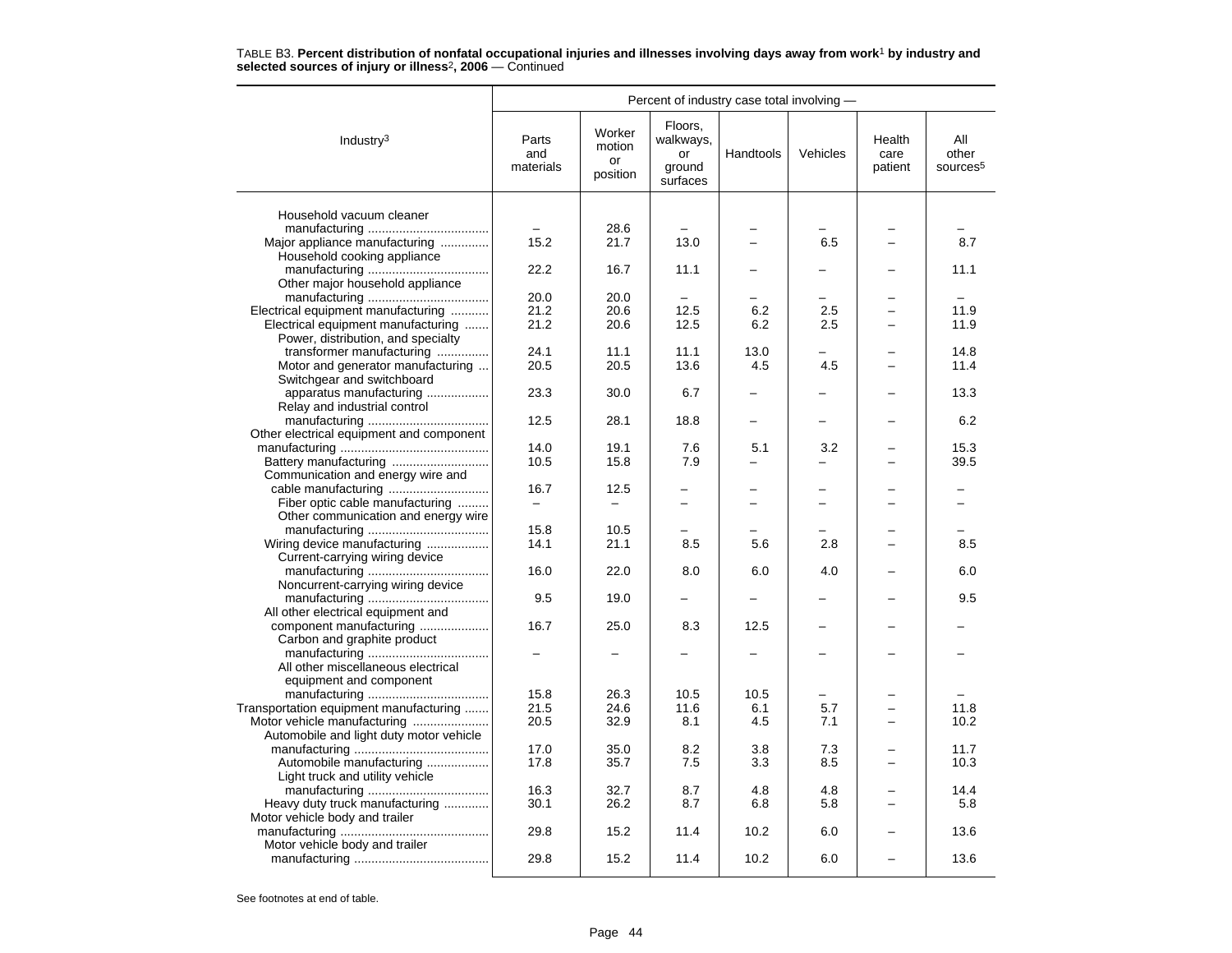|                                                                        |                                   | Total<br>cases | Percent of industry case total involving - |            |                              |           |  |
|------------------------------------------------------------------------|-----------------------------------|----------------|--------------------------------------------|------------|------------------------------|-----------|--|
| Industry <sup>3</sup>                                                  | <b>NAICS</b><br>code <sup>4</sup> |                | Chemicals<br>and<br>chemical<br>products   | Containers | Furniture<br>and<br>fixtures | Machinery |  |
|                                                                        | 336211                            | 1.540          |                                            | 3.9        | 2.6                          | 5.8       |  |
| Motor vehicle body manufacturing<br>Truck trailer manufacturing        | 336212                            |                | -                                          |            | 1.9                          | 7.8       |  |
|                                                                        |                                   | 1,030          | $\overline{\phantom{0}}$<br>$\equiv$       | 3.9        |                              |           |  |
| Motor home manufacturing<br>Travel trailer and camper                  | 336213                            | 500            |                                            | 8.0        | 4.0                          | 4.0       |  |
|                                                                        | 336214                            | 1.130          | 1.8                                        | 3.5        | 3.5                          | 5.3       |  |
|                                                                        |                                   |                |                                            |            |                              |           |  |
| Motor vehicle parts manufacturing<br>Motor vehicle gasoline engine and | 3363                              | 9,760          | 1.5                                        | 10.9       | 2.5                          | 10.3      |  |
| engine parts manufacturing                                             | 33631                             | 910            | 2.2                                        | 7.7        |                              | 8.8       |  |
| Carburetor, piston, piston ring, and                                   |                                   |                |                                            |            |                              |           |  |
| valve manufacturing                                                    | 336311                            | 140            |                                            |            |                              | 14.3      |  |
| Gasoline engine and engine parts                                       |                                   |                |                                            |            |                              |           |  |
|                                                                        | 336312                            | 770            |                                            | 7.8        |                              | 7.8       |  |
| Motor vehicle electrical and electronic                                |                                   |                |                                            |            |                              |           |  |
| equipment manufacturing                                                | 33632                             | 920            |                                            | 9.8        | 2.2                          | 9.8       |  |
| Vehicular lighting equipment                                           |                                   |                |                                            |            |                              |           |  |
|                                                                        | 336321                            | 260            |                                            | 11.5       |                              | 7.7       |  |
| Other motor vehicle electrical and                                     |                                   |                |                                            |            |                              |           |  |
| electronic equipment manufacturing                                     | 336322                            | 660            |                                            | 9.1        |                              | 10.6      |  |
| Motor vehicle steering and suspension                                  |                                   |                |                                            |            |                              |           |  |
| components (except spring)                                             |                                   |                |                                            |            |                              |           |  |
|                                                                        | 33633                             | 640            |                                            | 9.4        | 3.1                          | 6.2       |  |
| Motor vehicle brake system                                             |                                   |                |                                            |            |                              |           |  |
|                                                                        | 33634                             | 540            |                                            | 11.1       | 3.7                          | 9.3       |  |
| Motor vehicle transmission and power                                   |                                   |                |                                            |            |                              |           |  |
| train parts manufacturing                                              | 33635                             | 1,640          | 1.2                                        | 9.1        | 1.8                          | 9.1       |  |
| Motor vehicle seating and interior trim                                |                                   |                |                                            |            |                              |           |  |
|                                                                        | 33636                             | 910            |                                            | 12.1       | 5.5                          | 7.7       |  |
| Motor vehicle metal stamping                                           | 33637                             | 1,860          | 2.2                                        | 11.8       | 1.6                          | 14.0      |  |
| Other motor vehicle parts manufacturing                                | 33639                             | 2,340          | .9                                         | 12.4       | 2.6                          | 11.5      |  |
| Motor vehicle air-conditioning                                         |                                   |                |                                            |            |                              |           |  |
|                                                                        | 336391                            | 170            |                                            | 17.6       |                              |           |  |
| All other motor vehicle parts                                          |                                   |                |                                            |            |                              |           |  |
|                                                                        | 336399                            | 2,170          | .9                                         | 12.0       | 2.3                          | 12.4      |  |
| Aerospace product and parts                                            |                                   |                |                                            |            |                              |           |  |
|                                                                        | 3364                              | 4,340          | 1.8                                        | 5.8        | 2.5                          | 6.2       |  |
| Aerospace product and parts                                            |                                   |                |                                            |            |                              |           |  |
|                                                                        | 33641                             | 4,340          | 1.8                                        | 5.8        | 2.5                          | 6.2       |  |
| Aircraft manufacturing                                                 | 336411                            | 2,250          |                                            | 3.6        | 1.3                          | 6.2       |  |
| Aircraft engine and engine parts                                       |                                   |                |                                            |            |                              |           |  |
| Other aircraft parts and auxiliary                                     | 336412                            | 740            |                                            | 9.5        | 4.1                          | 8.1       |  |
| equipment manufacturing                                                | 336413                            | 1,110          | 4.5                                        | 5.4        | 2.7                          | 5.4       |  |
| Guided missile and space vehicle                                       |                                   |                |                                            |            |                              |           |  |
|                                                                        | 336414                            | 150            |                                            | 20.0       |                              |           |  |
| Guided missile and space vehicle                                       |                                   |                |                                            |            |                              |           |  |
| propulsion unit and propulsion unit                                    |                                   |                |                                            |            |                              |           |  |
| parts manufacturing                                                    | 336415                            | 60             |                                            |            |                              |           |  |
|                                                                        |                                   |                |                                            |            |                              |           |  |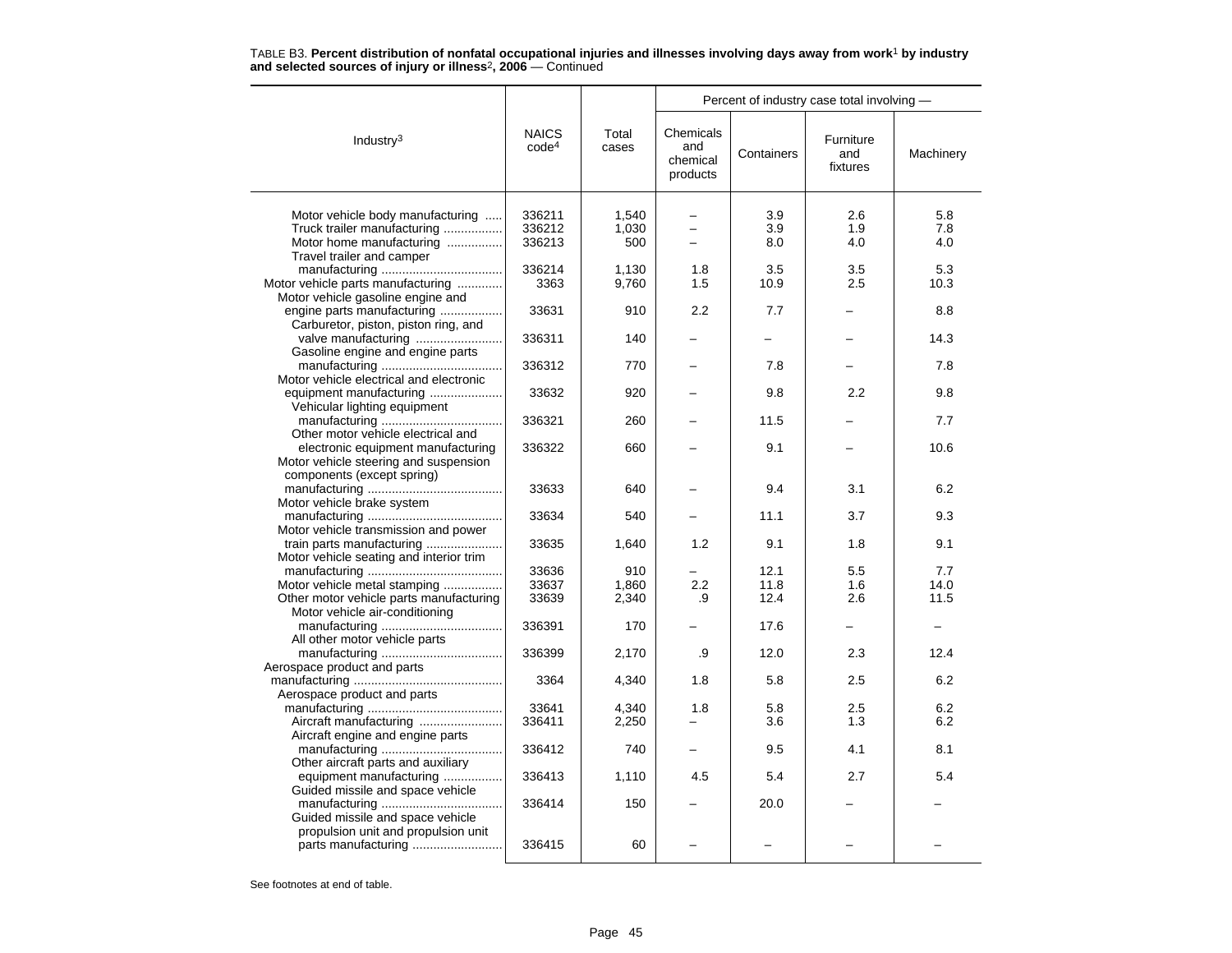|                                         | Percent of industry case total involving - |                                    |                                                  |           |          |                           |                                      |
|-----------------------------------------|--------------------------------------------|------------------------------------|--------------------------------------------------|-----------|----------|---------------------------|--------------------------------------|
| Industry <sup>3</sup>                   | Parts<br>and<br>materials                  | Worker<br>motion<br>or<br>position | Floors,<br>walkways,<br>or<br>ground<br>surfaces | Handtools | Vehicles | Health<br>care<br>patient | All<br>other<br>sources <sup>5</sup> |
|                                         |                                            |                                    |                                                  |           |          |                           |                                      |
| Motor vehicle body manufacturing        | 33.8                                       | 13.0                               | 10.4                                             | 9.7       | 6.5      |                           | 13.0                                 |
| Truck trailer manufacturing             | 32.0                                       | 13.6                               | 7.8                                              | 13.6      | 5.8      | $\overline{\phantom{0}}$  | 14.6                                 |
| Motor home manufacturing                | 18.0                                       | 26.0                               | 16.0                                             | 8.0       | 6.0      |                           | 10.0                                 |
| Travel trailer and camper               |                                            |                                    |                                                  |           |          |                           |                                      |
|                                         | 28.3                                       | 15.0                               | 14.2                                             | 8.8       | 6.2      |                           | 14.2                                 |
| Motor vehicle parts manufacturing       | 19.6                                       | 23.5                               | 11.3                                             | 4.5       | 5.4      |                           | 10.6                                 |
| Motor vehicle gasoline engine and       |                                            |                                    |                                                  |           |          |                           |                                      |
| engine parts manufacturing              | 17.6                                       | 28.6                               | 9.9                                              | 5.5       | 5.5      |                           | 11.0                                 |
| Carburetor, piston, piston ring, and    |                                            |                                    |                                                  |           |          |                           |                                      |
| valve manufacturing                     | 14.3                                       | 28.6                               |                                                  |           |          |                           |                                      |
| Gasoline engine and engine parts        |                                            |                                    |                                                  |           |          |                           |                                      |
|                                         | 16.9                                       | 29.9                               | 10.4                                             | 6.5       | 5.2      |                           | 13.0                                 |
| Motor vehicle electrical and electronic |                                            |                                    |                                                  |           |          |                           |                                      |
| equipment manufacturing                 | 16.3                                       | 35.9                               | 13.0                                             | 3.3       | 4.3      |                           | 6.5                                  |
| Vehicular lighting equipment            |                                            |                                    |                                                  |           |          |                           |                                      |
|                                         | 19.2                                       | 30.8                               | 11.5                                             |           | 7.7      |                           | 7.7                                  |
| Other motor vehicle electrical and      |                                            |                                    |                                                  |           |          |                           |                                      |
| electronic equipment manufacturing      | 15.2                                       | 37.9                               | 12.1                                             | 3.0       | 3.0      |                           | 6.1                                  |
| Motor vehicle steering and suspension   |                                            |                                    |                                                  |           |          |                           |                                      |
| components (except spring)              |                                            |                                    |                                                  |           |          |                           |                                      |
|                                         | 21.9                                       | 21.9                               | 15.6                                             | 4.7       | 6.2      |                           | 9.4                                  |
| Motor vehicle brake system              |                                            |                                    |                                                  |           |          |                           |                                      |
|                                         | 24.1                                       | 20.4                               | 5.6                                              | 3.7       | 7.4      |                           | 14.8                                 |
| Motor vehicle transmission and power    |                                            |                                    |                                                  |           |          |                           |                                      |
| train parts manufacturing               | 22.6                                       | 22.6                               | 12.8                                             | 4.9       | 4.3      |                           | 11.0                                 |
| Motor vehicle seating and interior trim |                                            |                                    |                                                  |           |          |                           |                                      |
|                                         | 16.5                                       | 29.7                               | 9.9                                              | 5.5       | 3.3      |                           | 8.8                                  |
| Motor vehicle metal stamping            | 18.3                                       | 16.1                               | 11.3                                             | 2.7       | 7.0      |                           | 15.6                                 |
| Other motor vehicle parts manufacturing | 20.5                                       | 21.8                               | 10.7                                             | 6.4       | 6.0      |                           | 7.3                                  |
| Motor vehicle air-conditioning          |                                            |                                    |                                                  |           |          |                           |                                      |
|                                         | 17.6                                       | 23.5                               | 23.5                                             |           |          |                           |                                      |
| All other motor vehicle parts           | 20.7                                       |                                    | 9.7                                              |           |          |                           |                                      |
| Aerospace product and parts             |                                            | 21.7                               |                                                  | 6.5       | 6.0      |                           | 7.4                                  |
|                                         | 18.4                                       | 30.4                               | 12.0                                             | 8.1       | 5.1      |                           | 9.7                                  |
|                                         |                                            |                                    |                                                  |           |          |                           |                                      |
| Aerospace product and parts             | 18.4                                       | 30.4                               | 12.0                                             | 8.1       | 5.1      |                           | 9.7                                  |
| Aircraft manufacturing                  | 14.2                                       | 37.3                               |                                                  |           |          |                           |                                      |
|                                         |                                            |                                    | 11.1                                             | 9.8       | 7.6      |                           | 8.9                                  |
| Aircraft engine and engine parts        | 25.7                                       | 17.6                               | 10.8                                             | 8.1       | 4.1      |                           | 9.5                                  |
| Other aircraft parts and auxiliary      |                                            |                                    |                                                  |           |          |                           |                                      |
| equipment manufacturing                 | 23.4                                       | 25.2                               | 13.5                                             | 6.3       | 1.8      |                           | 12.6                                 |
| Guided missile and space vehicle        |                                            |                                    |                                                  |           |          |                           |                                      |
|                                         |                                            | 26.7                               | 20.0                                             |           |          |                           |                                      |
| Guided missile and space vehicle        |                                            |                                    |                                                  |           |          |                           |                                      |
| propulsion unit and propulsion unit     |                                            |                                    |                                                  |           |          |                           |                                      |
| parts manufacturing                     |                                            | 33.3                               |                                                  |           |          |                           |                                      |
|                                         |                                            |                                    |                                                  |           |          |                           |                                      |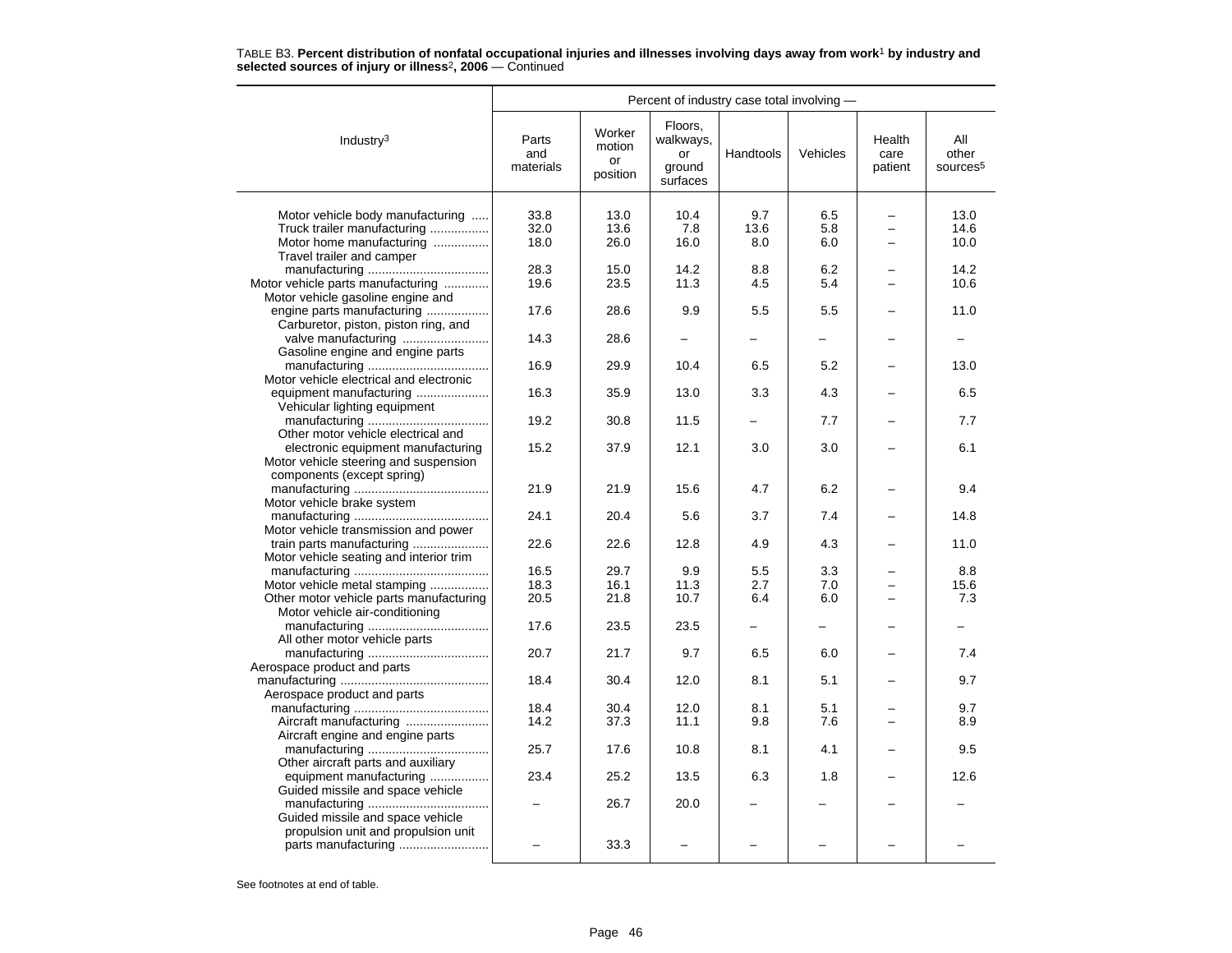|                                             |                                   |                | Percent of industry case total involving - |            |                              |           |  |  |
|---------------------------------------------|-----------------------------------|----------------|--------------------------------------------|------------|------------------------------|-----------|--|--|
| Industry $3$                                | <b>NAICS</b><br>code <sup>4</sup> | Total<br>cases | Chemicals<br>and<br>chemical<br>products   | Containers | Furniture<br>and<br>fixtures | Machinery |  |  |
|                                             |                                   |                |                                            |            |                              |           |  |  |
| Other guided missile and space              |                                   |                |                                            |            |                              |           |  |  |
| vehicle parts and auxiliary                 |                                   |                |                                            |            |                              |           |  |  |
| equipment manufacturing                     | 336419                            | 30             | $\overline{\phantom{0}}$                   |            |                              |           |  |  |
| Railroad rolling stock manufacturing        | 3365                              | 380            |                                            |            |                              | 13.2      |  |  |
|                                             | 3366                              | 4,460          | 2.2                                        | 4.3        | 1.3                          | 5.6       |  |  |
|                                             | 33661                             | 4,460          | 2.2                                        | 4.3        | 1.3                          | 5.6       |  |  |
| Ship building and repairing                 | 336611                            | 3,180          | 1.3                                        | 4.1        | 1.3                          | 4.4       |  |  |
|                                             | 336612                            | 1,280          | 4.7                                        | 4.7        | 1.6                          | 8.6       |  |  |
| Other transportation equipment              |                                   |                |                                            |            |                              |           |  |  |
|                                             | 3369                              | 720            | 2.8                                        | 6.9        |                              | 5.6       |  |  |
| Other transportation equipment              |                                   |                |                                            |            |                              |           |  |  |
|                                             | 33699                             | 720            | 2.8                                        | 6.9        |                              | 5.6       |  |  |
| Motorcycle, bicycle, and parts              |                                   |                |                                            |            |                              |           |  |  |
|                                             | 336991                            | 310            |                                            | 6.5        |                              |           |  |  |
| All other transportation equipment          |                                   |                |                                            |            |                              |           |  |  |
|                                             | 336999                            | 220            |                                            | 9.1        |                              |           |  |  |
|                                             |                                   |                | 1.1                                        |            |                              | 16.7      |  |  |
| Furniture and related product manufacturing | 337                               | 9,690          |                                            | 6.5        | 18.1                         |           |  |  |
| Household and institutional furniture and   |                                   |                |                                            |            |                              |           |  |  |
| kitchen cabinet manufacturing               | 3371                              | 6,570          | 1.2                                        | 5.3        | 21.3                         | 17.5      |  |  |
| Wood kitchen cabinet and countertop         |                                   |                |                                            |            |                              |           |  |  |
|                                             | 33711                             | 3,770          | 1.3                                        | 2.4        | 28.4                         | 17.0      |  |  |
| Household and institutional furniture       |                                   |                |                                            |            |                              |           |  |  |
|                                             | 33712                             | 2,790          | 1.1                                        | 9.3        | 11.8                         | 18.3      |  |  |
| Upholstered household furniture             |                                   |                |                                            |            |                              |           |  |  |
|                                             | 337121                            | 910            |                                            | 7.7        | 17.6                         | 6.6       |  |  |
| Nonupholstered wood household               |                                   |                |                                            |            |                              |           |  |  |
| furniture manufacturing                     | 337122                            | 1,080          |                                            | 11.1       | 9.3                          | 24.1      |  |  |
| Metal household furniture                   |                                   |                |                                            |            |                              |           |  |  |
|                                             | 337124                            | 140            |                                            |            | 21.4                         | 28.6      |  |  |
| Household furniture (except wood and        |                                   |                |                                            |            |                              |           |  |  |
|                                             | 337125                            | 140            |                                            | 21.4       |                              | 14.3      |  |  |
| Institutional furniture manufacturing       | 337127                            | 420            | 4.8                                        | 7.1        | 7.1                          | 11.9      |  |  |
| Office furniture (including fixtures)       |                                   |                |                                            |            |                              |           |  |  |
|                                             | 3372                              | 2,410          | 1.2                                        | 6.2        | 10.0                         | 16.6      |  |  |
| Office furniture (including fixtures)       |                                   |                |                                            |            |                              |           |  |  |
|                                             | 33721                             | 2,410          | 1.2                                        | 6.2        | 10.0                         | 16.6      |  |  |
| Wood office furniture manufacturing         | 337211                            | 430            |                                            | 9.3        | 18.6                         | 11.6      |  |  |
| Custom architectural woodwork and           |                                   |                |                                            |            |                              |           |  |  |
|                                             | 337212                            | 520            |                                            | 3.8        | 11.5                         | 21.2      |  |  |
| millwork manufacturing                      |                                   |                |                                            |            |                              |           |  |  |
| Office furniture (except wood)              |                                   |                |                                            |            |                              |           |  |  |
|                                             | 337214                            | 240            |                                            |            | 12.5                         | 12.5      |  |  |
| Showcase, partition, shelving, and          |                                   |                |                                            |            |                              |           |  |  |
| locker manufacturing                        | 337215                            | 1,220          | 1.6                                        | 6.6        | 5.7                          | 17.2      |  |  |
| Other furniture related product             |                                   |                |                                            |            |                              |           |  |  |
|                                             | 3379                              | 710            |                                            | 19.7       | 15.5                         | 9.9       |  |  |
|                                             | 33791                             | 510            |                                            | 15.7       | 19.6                         | 9.8       |  |  |
| Blind and shade manufacturing               | 33792                             | 210            |                                            | 28.6       | $\equiv$                     | 9.5       |  |  |
|                                             | 339                               | 6,120          | 2.1                                        | 10.9       | 5.1                          | 10.8      |  |  |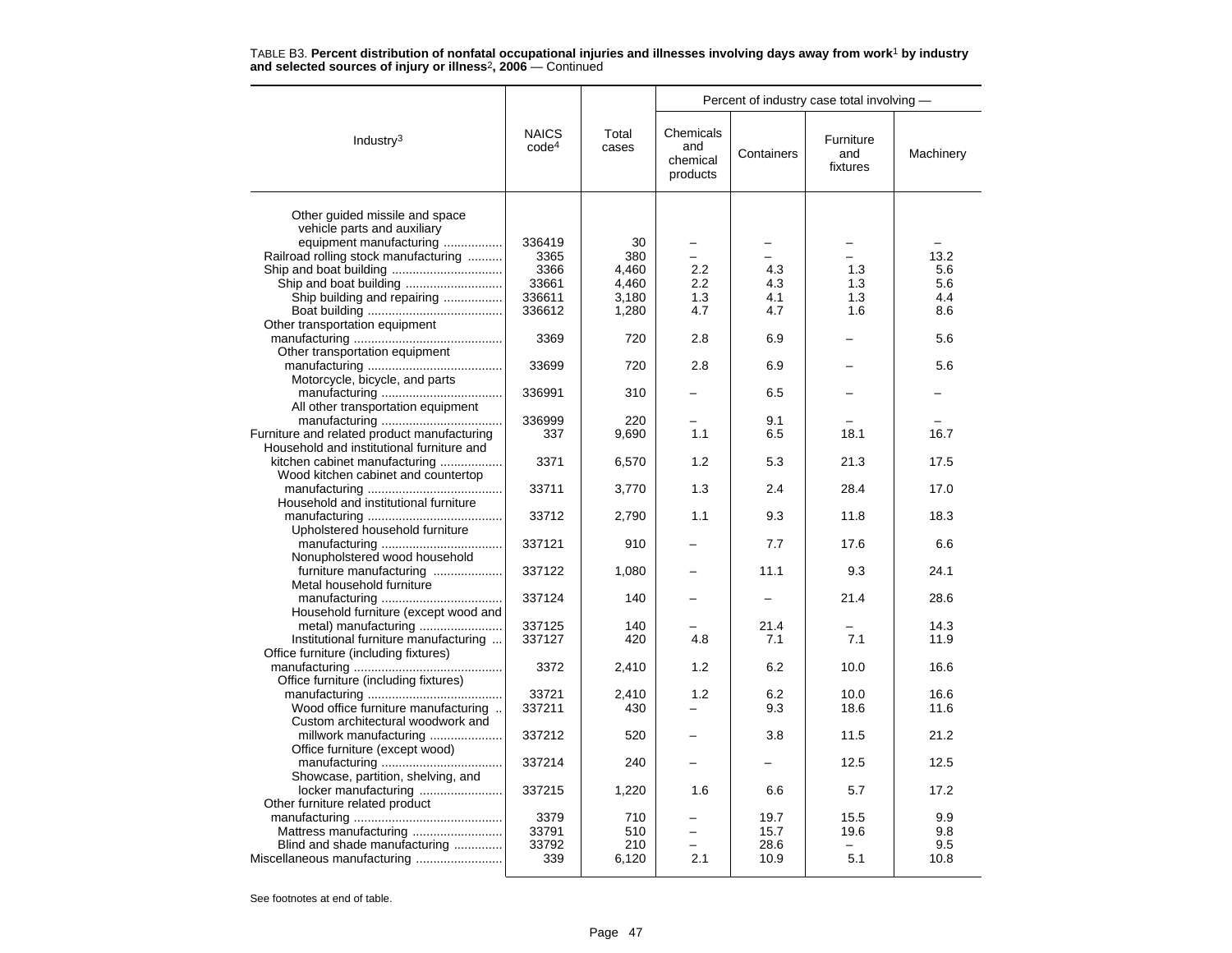|                                             | Percent of industry case total involving - |                                    |                                                  |           |          |                           |                                      |  |  |
|---------------------------------------------|--------------------------------------------|------------------------------------|--------------------------------------------------|-----------|----------|---------------------------|--------------------------------------|--|--|
| Industry $3$                                | Parts<br>and<br>materials                  | Worker<br>motion<br>or<br>position | Floors,<br>walkways,<br>or<br>ground<br>surfaces | Handtools | Vehicles | Health<br>care<br>patient | All<br>other<br>sources <sup>5</sup> |  |  |
| Other quided missile and space              |                                            |                                    |                                                  |           |          |                           |                                      |  |  |
|                                             |                                            |                                    |                                                  |           |          |                           |                                      |  |  |
| vehicle parts and auxiliary                 |                                            |                                    |                                                  |           |          |                           |                                      |  |  |
| equipment manufacturing                     | $\overline{\phantom{m}}$                   |                                    |                                                  |           |          |                           |                                      |  |  |
| Railroad rolling stock manufacturing        | 21.1                                       | 15.8                               | 13.2                                             | 7.9       | 7.9      |                           | 13.2                                 |  |  |
|                                             | 21.7                                       | 23.5                               | 16.4                                             | 4.7       | 4.3      |                           | 15.9                                 |  |  |
|                                             | 21.7                                       | 23.5                               | 16.4                                             | 4.7       | 4.3      | $\equiv$                  | 15.9                                 |  |  |
| Ship building and repairing                 | 24.2                                       | 25.5                               | 16.4                                             | 3.8       | 1.9      |                           | 17.3                                 |  |  |
|                                             | 15.6                                       | 18.8                               | 16.4                                             | 7.0       | 9.4      |                           | 13.3                                 |  |  |
| Other transportation equipment              |                                            |                                    |                                                  |           |          |                           |                                      |  |  |
|                                             | 25.0                                       | 23.6                               | 5.6                                              | 8.3       | 11.1     |                           | 11.1                                 |  |  |
| Other transportation equipment              |                                            |                                    |                                                  |           |          |                           |                                      |  |  |
|                                             | 25.0                                       | 23.6                               | 5.6                                              | 8.3       | 11.1     |                           | 11.1                                 |  |  |
| Motorcycle, bicycle, and parts              |                                            |                                    |                                                  |           |          |                           |                                      |  |  |
|                                             | 16.1                                       | 35.5                               |                                                  | 9.7       | 12.9     |                           | 9.7                                  |  |  |
| All other transportation equipment          |                                            |                                    |                                                  |           |          |                           |                                      |  |  |
|                                             | 27.3                                       | 18.2                               | 9.1                                              | 9.1       | 9.1      |                           | 9.1                                  |  |  |
| Furniture and related product manufacturing | 17.4                                       | 12.2                               | 8.5                                              | 6.2       | 5.7      |                           | 7.6                                  |  |  |
| Household and institutional furniture and   |                                            |                                    |                                                  |           |          |                           |                                      |  |  |
| kitchen cabinet manufacturing               | 16.4                                       | 12.0                               | 8.5                                              | 6.4       | 5.0      |                           | 6.2                                  |  |  |
| Wood kitchen cabinet and countertop         |                                            |                                    |                                                  |           |          |                           |                                      |  |  |
|                                             | 17.8                                       | 9.8                                | 6.1                                              | 5.8       | 5.0      |                           | 6.6                                  |  |  |
| Household and institutional furniture       |                                            |                                    |                                                  |           |          |                           |                                      |  |  |
|                                             | 14.7                                       | 15.1                               | 11.8                                             | 7.2       | 5.0      |                           | 5.7                                  |  |  |
| Upholstered household furniture             |                                            |                                    |                                                  |           |          |                           |                                      |  |  |
|                                             | 7.7                                        | 26.4                               | 14.3                                             | 5.5       | 6.6      |                           | 5.5                                  |  |  |
| Nonupholstered wood household               |                                            |                                    |                                                  |           |          |                           |                                      |  |  |
| furniture manufacturing                     | 14.8                                       | 9.3                                | 12.0                                             | 7.4       | 5.6      |                           | 5.6                                  |  |  |
| Metal household furniture                   |                                            |                                    |                                                  |           |          |                           |                                      |  |  |
|                                             |                                            | 14.3                               |                                                  |           |          |                           |                                      |  |  |
|                                             |                                            |                                    |                                                  |           |          |                           |                                      |  |  |
| Household furniture (except wood and        | 14.3                                       |                                    | 21.4                                             |           |          |                           |                                      |  |  |
| metal) manufacturing                        |                                            |                                    |                                                  |           | ╾        |                           |                                      |  |  |
| Institutional furniture manufacturing       | 28.6                                       | 14.3                               | 4.8                                              | 9.5       |          |                           | 7.1                                  |  |  |
| Office furniture (including fixtures)       |                                            |                                    |                                                  |           |          |                           |                                      |  |  |
|                                             | 21.2                                       | 13.3                               | 7.1                                              | 5.8       | 7.5      |                           | 11.6                                 |  |  |
| Office furniture (including fixtures)       |                                            |                                    |                                                  |           |          |                           |                                      |  |  |
|                                             | 21.2                                       | 13.3                               | 7.1                                              | 5.8       | 7.5      |                           | 11.6                                 |  |  |
| Wood office furniture manufacturing         | 16.3                                       | 16.3                               | 9.3                                              | -         | 7.0      |                           | 7.0                                  |  |  |
| Custom architectural woodwork and           |                                            |                                    |                                                  |           |          |                           |                                      |  |  |
| millwork manufacturing                      | 13.5                                       | 5.8                                | 7.7                                              |           | 13.5     |                           | 21.2                                 |  |  |
| Office furniture (except wood)              |                                            |                                    |                                                  |           |          |                           |                                      |  |  |
|                                             | 25.0                                       | 25.0                               |                                                  |           | 8.3      |                           |                                      |  |  |
| Showcase, partition, shelving, and          |                                            |                                    |                                                  |           |          |                           |                                      |  |  |
| locker manufacturing                        | 25.4                                       | 13.1                               | 7.4                                              | 8.2       | 4.9      |                           | 10.7                                 |  |  |
| Other furniture related product             |                                            |                                    |                                                  |           |          |                           |                                      |  |  |
|                                             | 14.1                                       | 9.9                                | 12.7                                             | 5.6       | 5.6      |                           | 7.0                                  |  |  |
| Mattress manufacturing                      | 13.7                                       | 7.8                                | 13.7                                             | 5.9       | 5.9      |                           | 5.9                                  |  |  |
| Blind and shade manufacturing               | 14.3                                       | 14.3                               | 9.5                                              |           |          |                           | 9.5                                  |  |  |
|                                             | 14.9                                       | 20.3                               | 11.8                                             | 5.6       | 3.1      |                           | 15.8                                 |  |  |
|                                             |                                            |                                    |                                                  |           |          |                           |                                      |  |  |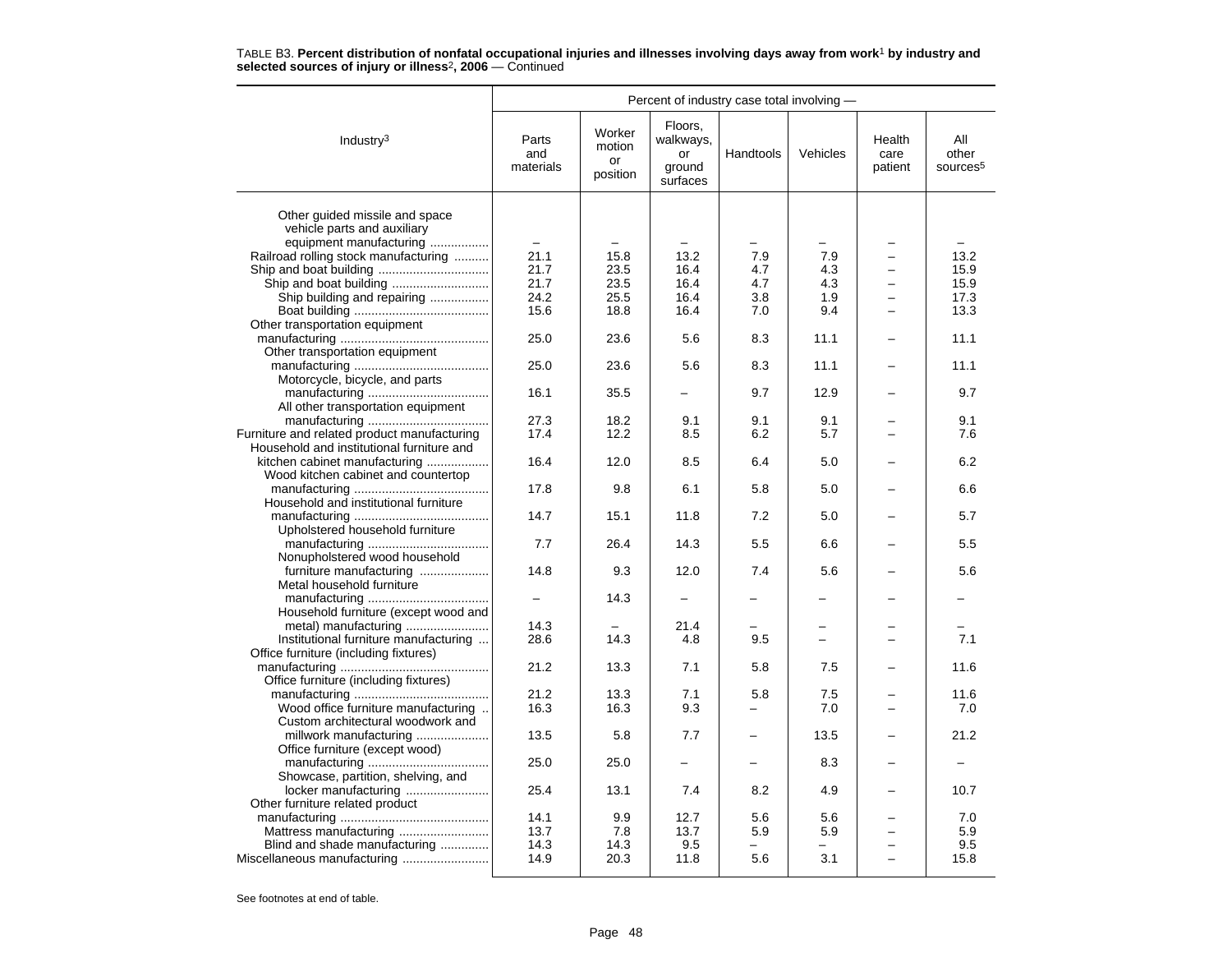|                                                                  |                                   |                |                                          |            | Percent of industry case total involving - |           |  |
|------------------------------------------------------------------|-----------------------------------|----------------|------------------------------------------|------------|--------------------------------------------|-----------|--|
| Industry $3$                                                     | <b>NAICS</b><br>code <sup>4</sup> | Total<br>cases | Chemicals<br>and<br>chemical<br>products | Containers | Furniture<br>and<br>fixtures               | Machinery |  |
|                                                                  |                                   |                |                                          |            |                                            |           |  |
| Medical equipment and supplies                                   | 3391                              | 2,220          | 2.3                                      | 12.6       | 6.8                                        | 13.1      |  |
| Medical equipment and supplies                                   |                                   |                |                                          |            |                                            |           |  |
|                                                                  | 33911                             | 2,220          | 2.3                                      | 12.6       | 6.8                                        | 13.1      |  |
| Laboratory apparatus and furniture                               |                                   |                |                                          |            |                                            |           |  |
|                                                                  | 339111                            | 110            |                                          |            |                                            |           |  |
| Surgical and medical instrument                                  |                                   |                |                                          |            |                                            |           |  |
| Surgical appliance and supplies                                  | 339112                            | 750            |                                          | 13.3       | 14.7                                       | 10.7      |  |
|                                                                  | 339113                            | 760            |                                          | 17.1       | 2.6                                        | 14.5      |  |
| Dental equipment and supplies                                    |                                   |                |                                          |            |                                            |           |  |
|                                                                  | 339114                            | 110            |                                          |            |                                            |           |  |
| Ophthalmic goods manufacturing                                   | 339115                            | 250            |                                          | 12.0       | -                                          | 24.0      |  |
| Dental laboratories                                              | 339116                            | 240            |                                          |            |                                            |           |  |
| Other miscellaneous manufacturing                                | 3399                              | 3.900          | 1.8                                      | 10.0       | 4.1                                        | 9.5       |  |
| Jewelry and silverware manufacturing<br>Jewelry (except costume) | 33991                             | 310            |                                          | 6.5        |                                            | 6.5       |  |
|                                                                  | 339911                            | 190            |                                          |            |                                            |           |  |
| Silverware and hollowware                                        |                                   |                |                                          |            |                                            |           |  |
|                                                                  | 339912                            | 20             |                                          |            |                                            |           |  |
| Jewelers' material and lapidary work                             |                                   |                |                                          |            |                                            |           |  |
|                                                                  | 339913                            | 40             |                                          |            |                                            |           |  |
| Costume jewelry and novelty                                      |                                   |                |                                          |            |                                            |           |  |
|                                                                  | 339914                            | 60             |                                          |            |                                            |           |  |
| Sporting and athletic goods                                      | 33992                             | 690            |                                          | 13.0       | 2.9                                        | 8.7       |  |
| Doll, toy, and game manufacturing                                | 33993                             | 130            |                                          |            |                                            | 15.4      |  |
| Office supplies (except paper)                                   |                                   |                |                                          |            |                                            |           |  |
|                                                                  | 33994                             | 270            |                                          | 14.8       |                                            | 7.4       |  |
| Pen and mechanical pencil                                        |                                   |                |                                          |            |                                            |           |  |
|                                                                  | 339941                            | 60             |                                          |            |                                            |           |  |
| Lead pencil and art good                                         |                                   |                |                                          |            |                                            |           |  |
|                                                                  | 339942                            | 70             |                                          |            |                                            |           |  |
| Marking device manufacturing<br>Carbon paper and inked ribbon    | 339943                            | 80             |                                          |            |                                            |           |  |
|                                                                  | 339944                            | 50             |                                          |            |                                            |           |  |
| Sign manufacturing                                               | 33995                             | 1,060          |                                          | 3.8        | 7.5                                        | 6.6       |  |
| All other miscellaneous manufacturing                            | 33999                             | 1,450          | 2.8                                      | 13.1       | 2.8                                        | 13.1      |  |
| Gasket, packing, and sealing device                              |                                   |                |                                          |            |                                            |           |  |
|                                                                  | 339991                            | 360            | 5.6                                      | 8.3        |                                            | 19.4      |  |
| Musical instrument manufacturing                                 | 339992                            | 200            |                                          | 15.0       |                                            | 10.0      |  |
| Fastener, button, needle, and pin                                |                                   |                |                                          |            |                                            |           |  |
| Broom, brush, and mop                                            | 339993                            | 70             |                                          |            |                                            |           |  |
|                                                                  | 339994                            | 100            |                                          |            |                                            | 20.0      |  |
| Burial casket manufacturing                                      | 339995                            | 80             |                                          |            |                                            |           |  |
| All other miscellaneous manufacturing                            | 339999                            | 650            |                                          | 15.4       | 4.6                                        | 7.7       |  |
|                                                                  |                                   |                |                                          |            |                                            |           |  |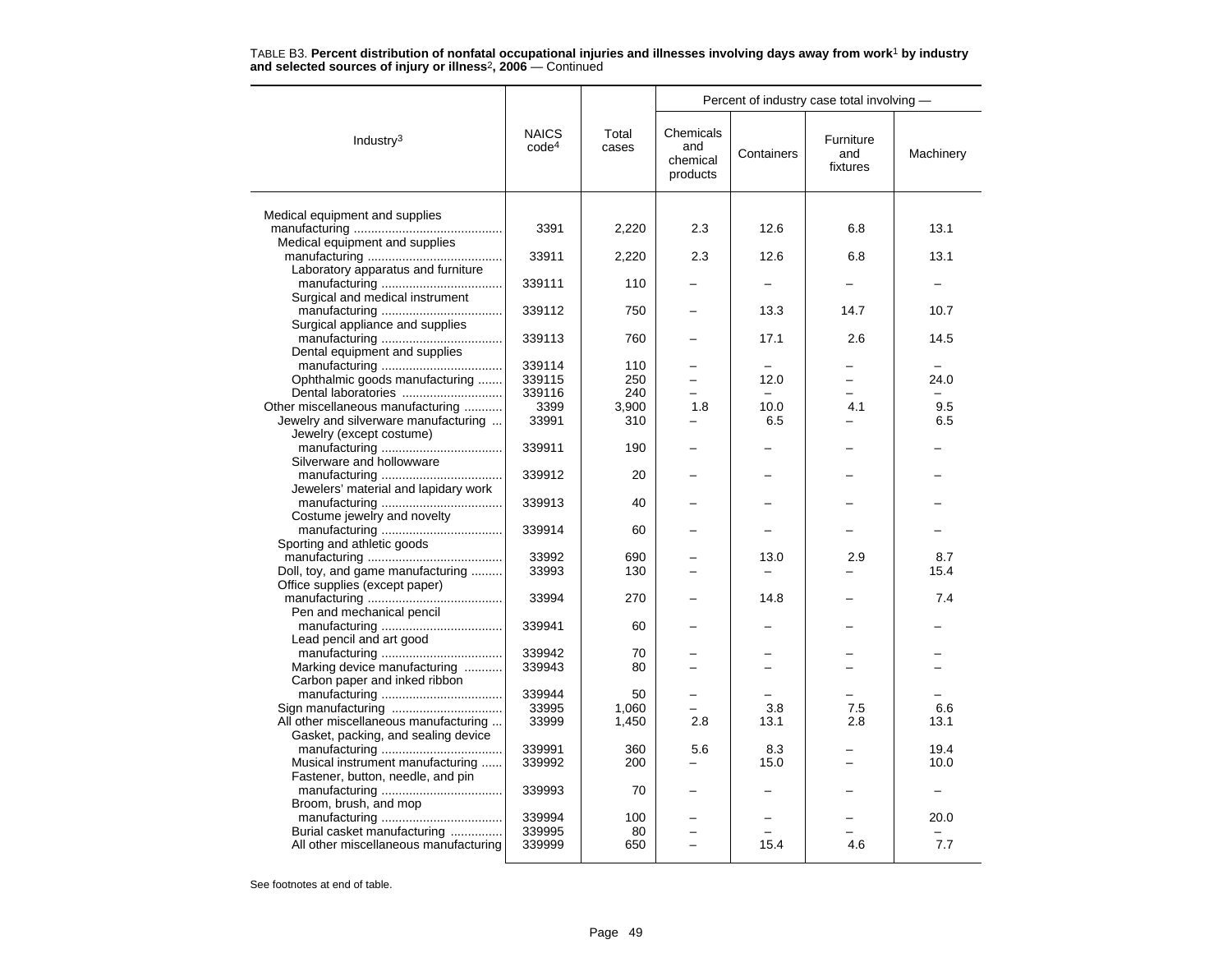|                                       | Percent of industry case total involving - |                                    |                                                  |                          |                          |                           |                                      |  |  |
|---------------------------------------|--------------------------------------------|------------------------------------|--------------------------------------------------|--------------------------|--------------------------|---------------------------|--------------------------------------|--|--|
| Industry <sup>3</sup>                 | Parts<br>and<br>materials                  | Worker<br>motion<br>or<br>position | Floors,<br>walkways,<br>or<br>ground<br>surfaces | Handtools                | Vehicles                 | Health<br>care<br>patient | All<br>other<br>sources <sup>5</sup> |  |  |
|                                       |                                            |                                    |                                                  |                          |                          |                           |                                      |  |  |
| Medical equipment and supplies        |                                            |                                    |                                                  |                          |                          |                           |                                      |  |  |
| Medical equipment and supplies        | 8.1                                        | 23.4                               | 9.9                                              | 3.2                      | 3.6                      |                           | 16.7                                 |  |  |
|                                       | 8.1                                        | 23.4                               | 9.9                                              | 3.2                      | 3.6                      |                           | 16.7                                 |  |  |
| Laboratory apparatus and furniture    |                                            |                                    |                                                  |                          |                          |                           |                                      |  |  |
|                                       | 18.2                                       | 18.2                               |                                                  |                          |                          |                           |                                      |  |  |
| Surgical and medical instrument       |                                            |                                    |                                                  |                          |                          |                           |                                      |  |  |
|                                       | 4.0                                        | 24.0                               | 14.7                                             | 2.7                      | 2.7                      |                           | 10.7                                 |  |  |
| Surgical appliance and supplies       |                                            |                                    |                                                  |                          |                          |                           |                                      |  |  |
|                                       | 9.2                                        | 25.0                               | 7.9                                              | 5.3                      | 2.6                      |                           | 13.2                                 |  |  |
| Dental equipment and supplies         |                                            |                                    |                                                  |                          |                          |                           |                                      |  |  |
| Ophthalmic goods manufacturing        | 20.0                                       | 36.4<br>24.0                       | 8.0                                              | $\overline{\phantom{0}}$ | $\overline{\phantom{0}}$ |                           | 18.2<br>$\equiv$                     |  |  |
| Dental laboratories                   |                                            |                                    |                                                  |                          |                          |                           | 62.5                                 |  |  |
| Other miscellaneous manufacturing     | 18.5                                       | 18.5                               | 12.8                                             | 6.9                      | 3.1                      |                           | 15.4                                 |  |  |
| Jewelry and silverware manufacturing  | 6.5                                        | 35.5                               | 9.7                                              | 12.9                     | -                        |                           | 19.4                                 |  |  |
| Jewelry (except costume)              |                                            |                                    |                                                  |                          |                          |                           |                                      |  |  |
|                                       | 10.5                                       | 31.6                               | 10.5                                             | 10.5                     |                          |                           | 21.1                                 |  |  |
| Silverware and hollowware             |                                            |                                    |                                                  |                          |                          |                           |                                      |  |  |
|                                       |                                            |                                    |                                                  |                          |                          |                           |                                      |  |  |
| Jewelers' material and lapidary work  |                                            |                                    |                                                  |                          |                          |                           |                                      |  |  |
|                                       |                                            | 50.0                               |                                                  |                          |                          |                           |                                      |  |  |
| Costume jewelry and novelty           |                                            |                                    |                                                  |                          |                          |                           |                                      |  |  |
|                                       |                                            | $\overline{\phantom{0}}$           |                                                  |                          |                          |                           | 33.3                                 |  |  |
| Sporting and athletic goods           | 18.8                                       | 17.4                               |                                                  | 2.9                      | 2.9                      |                           | 24.6                                 |  |  |
| Doll, toy, and game manufacturing     | —                                          | 30.8                               | 10.1<br>23.1                                     |                          |                          |                           |                                      |  |  |
| Office supplies (except paper)        |                                            |                                    |                                                  |                          |                          |                           |                                      |  |  |
|                                       | 11.1                                       | 25.9                               | 11.1                                             | 7.4                      |                          |                           | 14.8                                 |  |  |
| Pen and mechanical pencil             |                                            |                                    |                                                  |                          |                          |                           |                                      |  |  |
|                                       |                                            | 33.3                               |                                                  |                          |                          |                           |                                      |  |  |
| Lead pencil and art good              |                                            |                                    |                                                  |                          |                          |                           |                                      |  |  |
|                                       | 28.6                                       | 28.6                               |                                                  |                          |                          |                           |                                      |  |  |
| Marking device manufacturing          |                                            | $\overline{\phantom{0}}$           |                                                  |                          |                          |                           |                                      |  |  |
| Carbon paper and inked ribbon         |                                            |                                    |                                                  |                          |                          |                           |                                      |  |  |
|                                       | $\overline{\phantom{0}}$                   | $\overline{\phantom{0}}$           |                                                  | $\equiv$                 |                          |                           | 60.0                                 |  |  |
|                                       | 32.1                                       | 7.5                                | 13.2                                             | 7.5                      | 3.8                      |                           | 16.0                                 |  |  |
| All other miscellaneous manufacturing | 13.8                                       | 21.4                               | 13.8                                             | 6.9                      | 2.8                      |                           | 10.3                                 |  |  |
| Gasket, packing, and sealing device   | 16.7                                       | 25.0                               | 13.9                                             |                          |                          |                           |                                      |  |  |
| Musical instrument manufacturing      | 20.0                                       | 25.0                               | $\overline{\phantom{0}}$                         | 10.0                     |                          |                           | 10.0                                 |  |  |
| Fastener, button, needle, and pin     |                                            |                                    |                                                  |                          |                          |                           |                                      |  |  |
|                                       |                                            |                                    | $\equiv$                                         |                          |                          |                           |                                      |  |  |
| Broom, brush, and mop                 |                                            |                                    |                                                  |                          |                          |                           |                                      |  |  |
|                                       | $\overline{\phantom{0}}$                   |                                    | 30.0                                             | -                        |                          |                           |                                      |  |  |
| Burial casket manufacturing           |                                            | 25.0                               | 37.5                                             | ÷                        |                          |                           |                                      |  |  |
| All other miscellaneous manufacturing | 9.2                                        | 20.0                               | 13.8                                             | 7.7                      | 4.6                      |                           | 13.8                                 |  |  |
|                                       |                                            |                                    |                                                  |                          |                          |                           |                                      |  |  |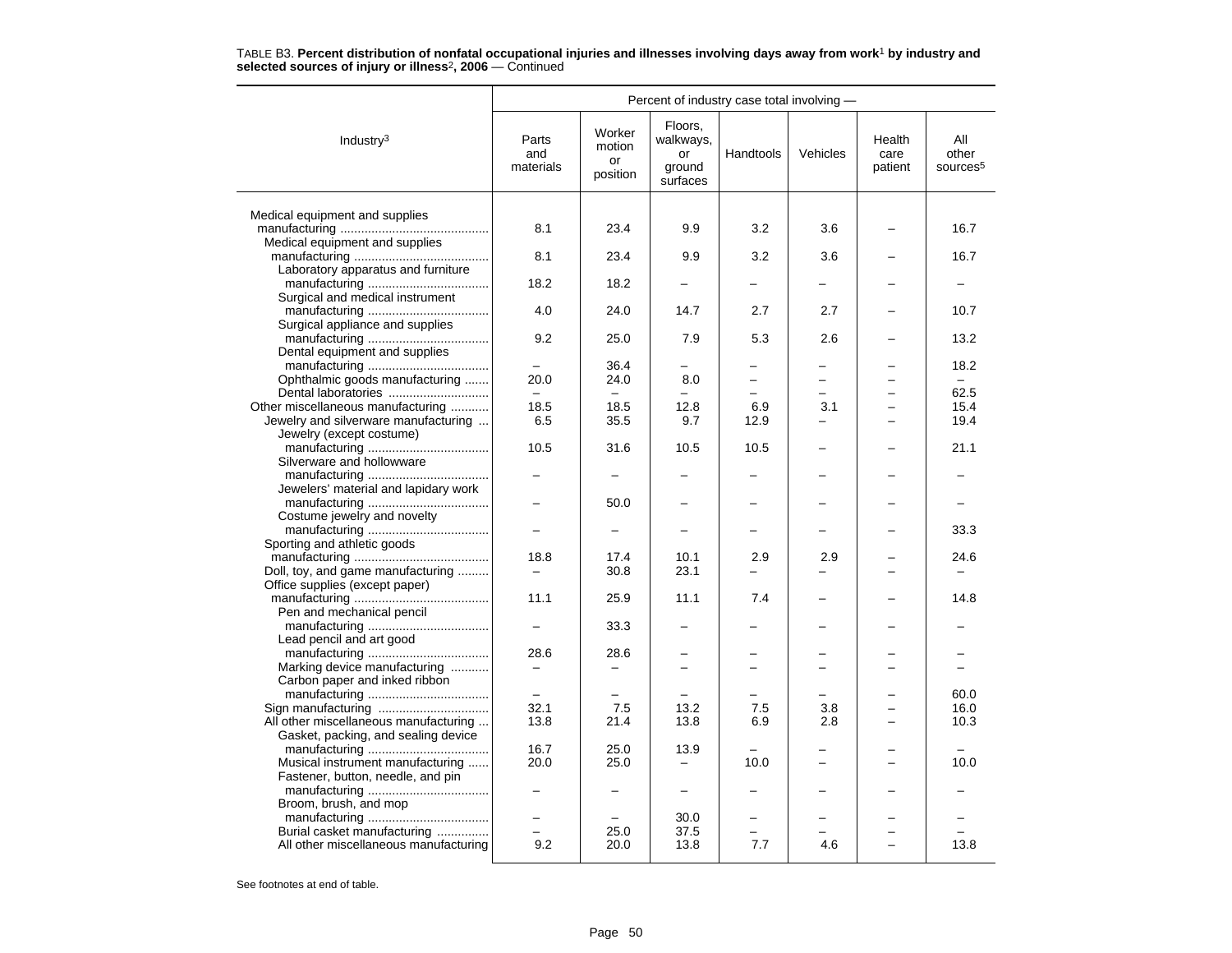|                                                                                  |                                   |                | Percent of industry case total involving - |             |                              |             |  |  |
|----------------------------------------------------------------------------------|-----------------------------------|----------------|--------------------------------------------|-------------|------------------------------|-------------|--|--|
| Industry $3$                                                                     | <b>NAICS</b><br>code <sup>4</sup> | Total<br>cases | Chemicals<br>and<br>chemical<br>products   | Containers  | Furniture<br>and<br>fixtures | Machinery   |  |  |
|                                                                                  |                                   |                |                                            |             |                              |             |  |  |
| Service providing                                                                |                                   | 803,060        | 1.6                                        | 14.3        | 4.6                          | 4.8         |  |  |
| Trade, transportation, and utilities <sup>9</sup>                                |                                   | 354,510        | 1.3                                        | 20.6        | 4.0                          | 5.0         |  |  |
|                                                                                  | 42                                | 75,700         | 1.6                                        | 19.7        | 1.9                          | 5.5         |  |  |
| Merchant wholesalers, durable goods<br>Motor vehicle and motor vehicle parts and | 423                               | 34,860         | 1.3                                        | 12.1        | 2.2                          | 5.6         |  |  |
| supplies merchant wholesalers<br>Furniture and home furnishing merchant          | 4231                              | 4,790          | 1.9                                        | 6.3         | 4.0                          | 2.5         |  |  |
| Lumber and other construction materials                                          | 4232                              | 1.440          | 1.4                                        | 22.2        | 7.6                          | 4.9         |  |  |
| Professional and commercial equipment                                            | 4233                              | 5,280          |                                            | 6.6         | 1.7                          | 2.7         |  |  |
| and supplies merchant wholesalers<br>Metal and mineral (except petroleum)        | 4234                              | 3,930          | .8                                         | 17.8        | 1.8                          | 11.5        |  |  |
| Electrical goods merchant wholesalers<br>Hardware, and plumbing and heating      | 4235<br>4236                      | 2,150<br>2,210 |                                            | 8.4<br>24.4 | 1.9                          | 10.7<br>7.7 |  |  |
| equipment and supplies merchant                                                  | 4237                              | 3,140          |                                            | 11.1        | 1.0                          | 4.1         |  |  |
| Machinery, equipment, and supplies<br>Miscellaneous durable goods merchant       | 4238                              | 9,250          | 2.6                                        | 10.3        | 1.9                          | 4.3         |  |  |
|                                                                                  | 4239                              | 2.660          | 1.5                                        | 19.5        | .8                           | 9.0         |  |  |
| Merchant wholesalers, nondurable goods<br>Paper and paper product merchant       | 424                               | 37,340         | 2.0                                        | 27.4        | 1.5                          | 5.8         |  |  |
| Drugs and druggists' sundries merchant                                           | 4241                              | 2,410          | 4.6                                        | 28.2        | .8                           | 8.3         |  |  |
| Apparel, piece goods, and notions                                                | 4242                              | 1,840          |                                            | 26.1        | 2.7                          | 4.3         |  |  |
| Grocery and related product merchant                                             | 4243                              | 1,160          |                                            | 40.5        | 3.4                          | 6.0         |  |  |
| Farm product raw material merchant                                               | 4244                              | 15,950         | .8                                         | 30.1        | 1.9                          | 7.1         |  |  |
| Chemical and allied products merchant                                            | 4245                              | 1,220          |                                            | 8.2         |                              | 6.6         |  |  |
| Beer, wine, and distilled alcoholic                                              | 4246                              | 1,740          | 6.3                                        | 13.8        |                              | 5.2         |  |  |
| beverage merchant wholesalers<br>Miscellaneous nondurable goods merchant         | 4248                              | 4,330          |                                            | 41.1        | 1.2                          | 2.5         |  |  |
| Wholesale electronic markets and agents and                                      | 4249                              | 6,120          | .8                                         | 22.2        | .8                           | 5.9         |  |  |
|                                                                                  | 425                               | 3,510          | 1.4                                        | 13.1        | 4.8                          | 1.7         |  |  |
|                                                                                  | 44-45                             | 162,800        | 1.3                                        | 20.9        | 6.3                          | 6.3         |  |  |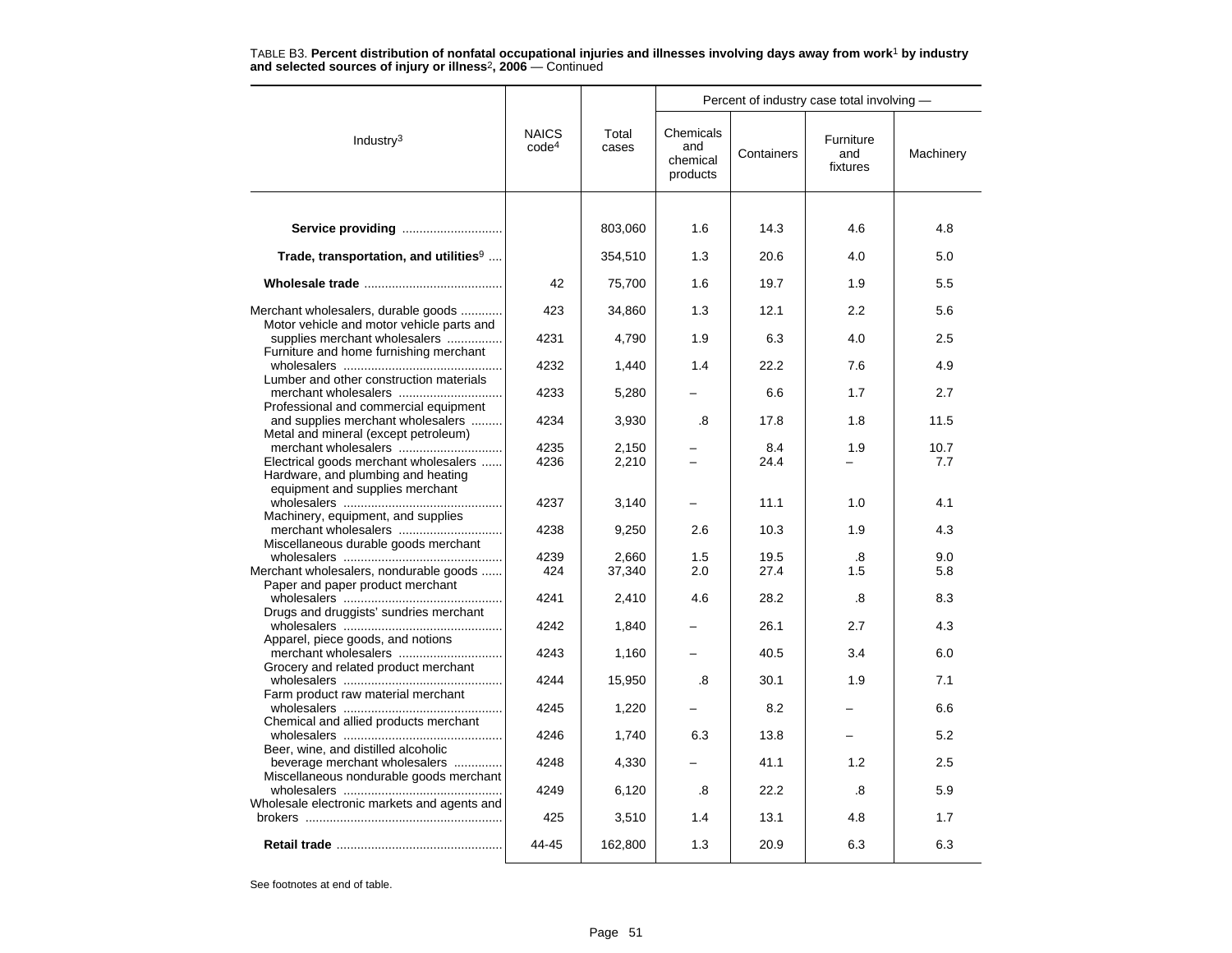|                                                                                  |                           |                                    |                                                  | Percent of industry case total involving - |            |                           |                                      |
|----------------------------------------------------------------------------------|---------------------------|------------------------------------|--------------------------------------------------|--------------------------------------------|------------|---------------------------|--------------------------------------|
| Industry <sup>3</sup>                                                            | Parts<br>and<br>materials | Worker<br>motion<br>or<br>position | Floors.<br>walkways,<br>or<br>ground<br>surfaces | Handtools                                  | Vehicles   | Health<br>care<br>patient | All<br>other<br>sources <sup>5</sup> |
|                                                                                  |                           |                                    |                                                  |                                            |            |                           |                                      |
| Service providing                                                                | 6.3                       | 13.4                               | 19.6                                             | 3.8                                        | 10.0       | 6.6                       | 15.2                                 |
| Trade, transportation, and utilities <sup>9</sup>                                | 9.4                       | 13.6                               | 16.7                                             | 3.7                                        | 13.7       | (10)                      | 11.9                                 |
|                                                                                  | 12.7                      | 15.7                               | 13.6                                             | 4.1                                        | 14.0       |                           | 11.0                                 |
| Merchant wholesalers, durable goods<br>Motor vehicle and motor vehicle parts and | 20.9                      | 15.0                               | 12.9                                             | 6.1                                        | 11.3       |                           | 12.8                                 |
| supplies merchant wholesalers<br>Furniture and home furnishing merchant          | 29.0                      | 21.9                               | 12.3                                             | 5.8                                        | 5.8        |                           | 10.6                                 |
| Lumber and other construction materials                                          | 4.9                       | 10.4                               | 9.7                                              | 2.1                                        | 20.8       |                           | 15.3                                 |
| Professional and commercial equipment                                            | 23.3                      | 12.7                               | 14.4                                             | 5.3                                        | 10.0       |                           | 23.5                                 |
| and supplies merchant wholesalers<br>Metal and mineral (except petroleum)        | 5.9                       | 16.0                               | 11.5                                             | 9.9                                        | 14.5       |                           | 10.4                                 |
| merchant wholesalers<br>Electrical goods merchant wholesalers                    | 40.9<br>20.4              | 11.6<br>12.2                       | 10.7<br>23.1                                     | 1.9<br>1.4                                 | 3.3<br>7.2 |                           | 10.2<br>3.2                          |
| Hardware, and plumbing and heating<br>equipment and supplies merchant            |                           |                                    |                                                  |                                            |            |                           |                                      |
| Machinery, equipment, and supplies                                               | 16.2                      | 18.5                               | 17.5                                             | 4.5                                        | 22.6       |                           | 4.8                                  |
| merchant wholesalers<br>Miscellaneous durable goods merchant                     | 22.9                      | 13.9                               | 11.7                                             | 6.1                                        | 12.1       |                           | 14.2                                 |
|                                                                                  | 14.7                      | 12.4                               | 7.5                                              | 14.3                                       | 7.5        |                           | 12.4                                 |
| Merchant wholesalers, nondurable goods                                           | 5.1                       | 16.0                               | 14.6                                             | $2.2\phantom{0}$                           | 16.1       |                           | 9.3                                  |
| Paper and paper product merchant                                                 |                           |                                    |                                                  |                                            |            |                           |                                      |
| Drugs and druggists' sundries merchant                                           | 1.7                       | 19.9                               | 12.9                                             | 3.3                                        | 14.9       |                           | 5.8                                  |
| Apparel, piece goods, and notions                                                | 1.1                       | 17.4                               | 19.6                                             | 3.3                                        | 19.6       |                           | 6.5                                  |
| merchant wholesalers<br>Grocery and related product merchant                     |                           | 14.7                               | 12.9                                             | 1.7                                        | 3.4        |                           | 16.4                                 |
| Farm product raw material merchant                                               | 3.6                       | 13.8                               | 14.2                                             | 1.6                                        | 19.4       |                           | 7.3                                  |
| Chemical and allied products merchant                                            | 3.3                       | 36.1                               | 21.3                                             |                                            |            |                           | 19.7                                 |
| Beer, wine, and distilled alcoholic                                              | 9.2                       | 31.0                               | 8.6                                              | 8.0                                        |            |                           | 14.9                                 |
| beverage merchant wholesalers<br>Miscellaneous nondurable goods merchant         | 1.2                       | 13.9                               | 12.2                                             | .5                                         | 17.8       |                           | 9.9                                  |
| Wholesale electronic markets and agents and                                      | 10.1                      | 12.3                               | 15.5                                             | 3.3                                        | 16.7       |                           | 12.3                                 |
|                                                                                  | 12.0                      | 21.4                               | 8.8                                              | 6.0                                        | 18.5       |                           | 12.0                                 |
|                                                                                  | 8.3                       | 12.7                               | 17.8                                             | 4.7                                        | 8.5        |                           | 13.1                                 |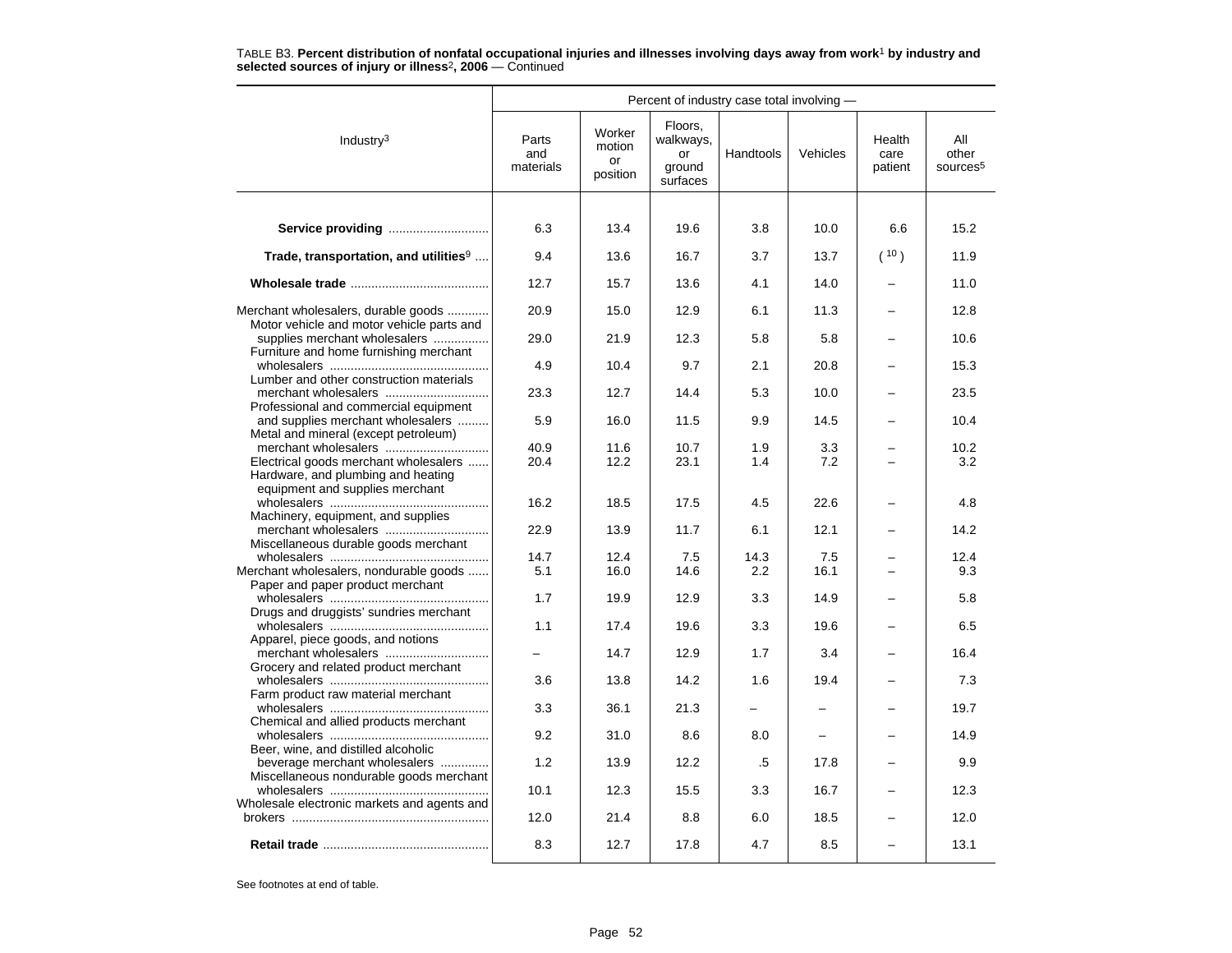|                                                                                  |                                                |                                                   | Percent of industry case total involving -                       |                                         |                                                           |                                         |  |
|----------------------------------------------------------------------------------|------------------------------------------------|---------------------------------------------------|------------------------------------------------------------------|-----------------------------------------|-----------------------------------------------------------|-----------------------------------------|--|
| Industry $3$                                                                     | <b>NAICS</b><br>code <sup>4</sup>              | Total<br>cases                                    | Chemicals<br>and<br>chemical<br>products                         | Containers                              | Furniture<br>and<br>fixtures                              | Machinery                               |  |
|                                                                                  |                                                |                                                   |                                                                  |                                         |                                                           |                                         |  |
| Other motor vehicle dealers<br>Recreational vehicle dealers                      | 441<br>4411<br>44111<br>44112<br>4412<br>44121 | 23,000<br>13,320<br>12,690<br>640<br>2,540<br>560 | 2.9<br>3.6<br>3.6<br>3.1<br>$\overline{\phantom{0}}$<br>$\equiv$ | 5.7<br>5.3<br>5.4<br>3.1<br>8.3<br>12.5 | 2.8<br>2.7<br>2.7<br>3.1<br>$\overline{\phantom{0}}$<br>- | 4.5<br>3.7<br>3.8<br>3.1<br>7.1<br>17.9 |  |
| Automotive parts, accessories, and tire                                          |                                                |                                                   |                                                                  |                                         |                                                           |                                         |  |
| Automotive parts and accessories stores<br>Furniture and home furnishings stores | 4413<br>44131<br>44132<br>442                  | 7,140<br>3,530<br>3,610<br>8,130                  | 2.0<br>3.6<br>-                                                  | 5.2<br>9.3<br>20.3                      | 3.6<br>5.7<br>1.7<br>26.9                                 | 5.0<br>2.5<br>7.5<br>1.8                |  |
|                                                                                  | 4421                                           | 4,130                                             |                                                                  | 10.2                                    | 36.8                                                      | 1.0                                     |  |
|                                                                                  | 4422<br>44221                                  | 4,000<br>970                                      | $\overline{\phantom{0}}$<br>$\overline{\phantom{0}}$             | 30.8<br>37.1                            | 16.5<br>5.2                                               | 2.8<br>4.1                              |  |
| Other home furnishings stores                                                    | 44229                                          | 3,030                                             |                                                                  | 29.0                                    | 20.1                                                      | 2.3                                     |  |
| Electronics and appliance stores<br>Electronics and appliance stores             | 443<br>4431                                    | 2,790<br>2,790                                    | $\overline{\phantom{0}}$<br>-                                    | 6.5<br>6.5                              | 4.3<br>4.3                                                | 22.6<br>22.6                            |  |
| Appliance, television, and other<br>Computer and software stores                 | 44311<br>44312                                 | 2,490<br>300                                      |                                                                  | 5.6<br>10.0                             | 4.8<br>-                                                  | 24.1<br>10.0                            |  |
| Building material and garden equipment and                                       |                                                |                                                   |                                                                  |                                         |                                                           |                                         |  |
| Building material and supplies dealers                                           | 444<br>4441                                    | 24,020<br>22,280                                  | .7<br>.5                                                         | 15.9<br>16.3                            | 3.8<br>4.0                                                | 4.5<br>4.7                              |  |
|                                                                                  | 44411                                          | 13,520                                            | .5                                                               | 19.1                                    | 4.1                                                       | 5.5                                     |  |
| Paint and wallpaper stores                                                       | 44412                                          | 380                                               |                                                                  | 18.4                                    |                                                           |                                         |  |
| Other building material dealers                                                  | 44419                                          | 6,830                                             | .6                                                               | 8.2                                     | 3.1                                                       | 3.2                                     |  |
| Lawn and garden equipment and supplies                                           |                                                |                                                   |                                                                  |                                         |                                                           |                                         |  |
|                                                                                  | 4442                                           | 1,740                                             | 2.9                                                              | 9.8                                     | 1.1                                                       | 2.3                                     |  |
| Outdoor power equipment stores                                                   | 44421                                          | 270                                               |                                                                  |                                         |                                                           |                                         |  |
| Nursery and garden centers                                                       | 44422<br>445                                   | 1,480<br>35,710                                   | 3.4<br>.9                                                        | 10.8<br>26.6                            | 1.4<br>3.5                                                | 2.0<br>11.3                             |  |
|                                                                                  | 4451                                           | 31,980                                            | 1.0                                                              | 27.2                                    | 3.6                                                       | 11.9                                    |  |
| Supermarkets and other grocery (except                                           |                                                |                                                   |                                                                  |                                         |                                                           |                                         |  |
|                                                                                  | 44511                                          | 31,280                                            | 1.0                                                              | 27.4                                    | 3.4                                                       | 11.9                                    |  |
| Convenience stores                                                               | 44512                                          | 700                                               |                                                                  | 17.1                                    | 11.4                                                      | 14.3                                    |  |
|                                                                                  | 4452                                           | 2,260                                             | .9                                                               | 15.5                                    | 3.5                                                       | 10.6                                    |  |
|                                                                                  | 44521                                          | 240                                               | $\overline{\phantom{0}}$                                         | 12.5                                    | -                                                         | 20.8                                    |  |
| Fish and seafood markets                                                         | 44522                                          | 60                                                | $\overline{\phantom{0}}$                                         | $\overline{\phantom{m}}$                | ÷                                                         | $\overline{\phantom{m}}$                |  |
| Fruit and vegetable markets<br>Other specialty food stores                       | 44523<br>44529                                 | 600<br>1,370                                      | $\overline{\phantom{0}}$                                         | 18.3<br>15.3                            | 5.1                                                       | 10.0<br>9.5                             |  |
| Health and personal care stores                                                  | 446                                            | 4,170                                             | .7                                                               | 33.6                                    | 6.0                                                       | 2.4                                     |  |
| Health and personal care stores                                                  | 4461                                           | 4,170                                             | $\cdot$ 7                                                        | 33.6                                    | 6.0                                                       | 2.4                                     |  |
| Pharmacies and drug stores                                                       | 44611                                          | 3,240                                             |                                                                  | 38.3                                    | 4.3                                                       |                                         |  |
| Cosmetics, beauty supplies, and                                                  |                                                |                                                   |                                                                  |                                         |                                                           |                                         |  |
|                                                                                  | 44612                                          | 210                                               |                                                                  | 33.3                                    |                                                           | 28.6                                    |  |
|                                                                                  | 44613                                          | 50                                                |                                                                  |                                         |                                                           |                                         |  |
| Other health and personal care stores                                            | 44619                                          | 660                                               |                                                                  | 13.6                                    | 16.7                                                      |                                         |  |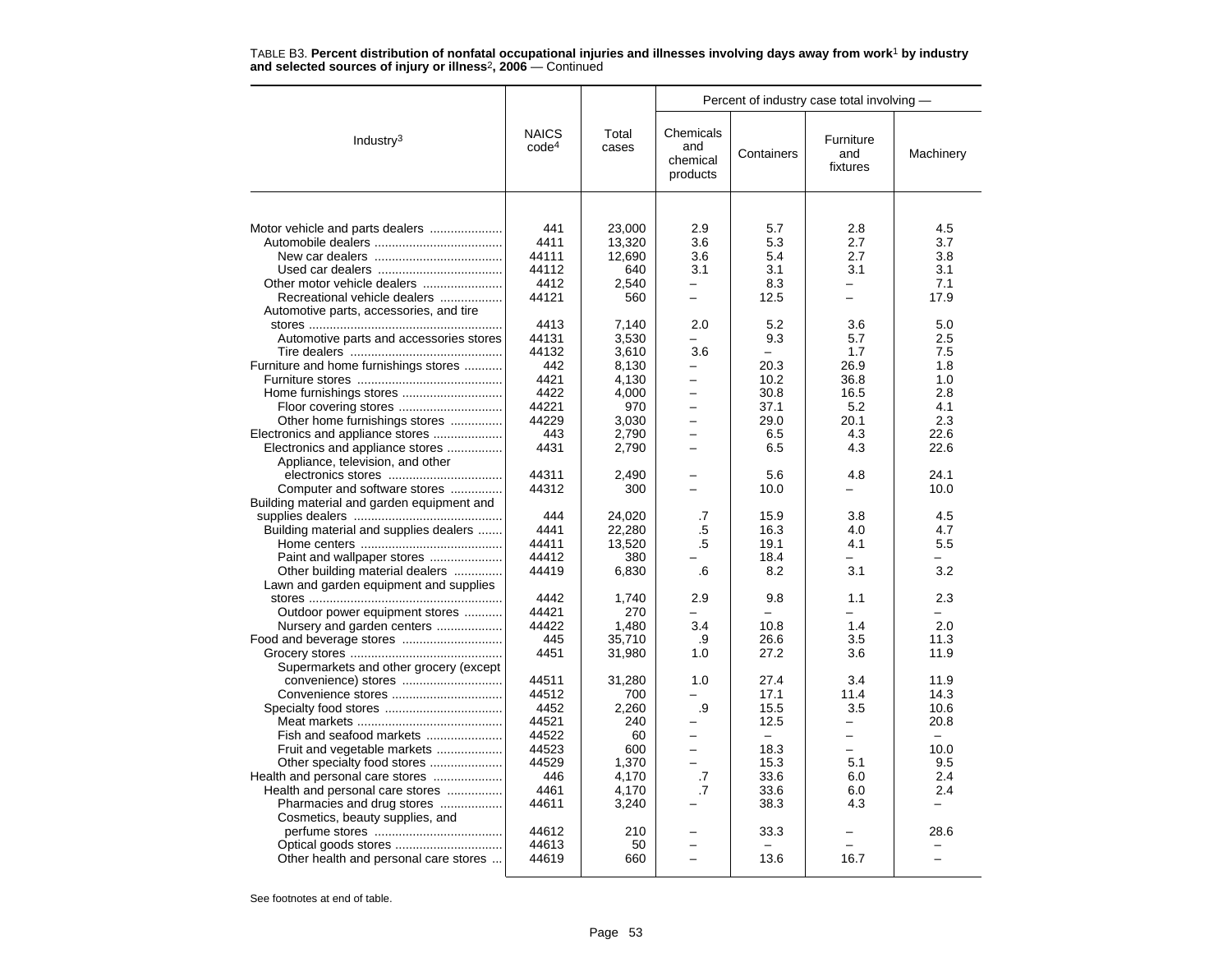|                                                                      | Percent of industry case total involving - |                                    |                                                  |                          |                          |                                      |                                      |  |  |
|----------------------------------------------------------------------|--------------------------------------------|------------------------------------|--------------------------------------------------|--------------------------|--------------------------|--------------------------------------|--------------------------------------|--|--|
| Industry <sup>3</sup>                                                | Parts<br>and<br>materials                  | Worker<br>motion<br>or<br>position | Floors,<br>walkways,<br>or<br>ground<br>surfaces | Handtools                | Vehicles                 | Health<br>care<br>patient            | All<br>other<br>sources <sup>5</sup> |  |  |
|                                                                      |                                            |                                    |                                                  |                          |                          |                                      |                                      |  |  |
| Motor vehicle and parts dealers                                      | 24.8                                       | 11.1                               | 14.7                                             | 6.5                      | 15.1                     |                                      | 12.1                                 |  |  |
|                                                                      | 19.7                                       | 12.3                               | 19.2                                             | 6.8                      | 15.2                     | $\overline{\phantom{0}}$             | 11.4                                 |  |  |
|                                                                      | 20.3                                       | 12.4                               | 19.9                                             | 6.1                      | 14.8                     |                                      | 11.1                                 |  |  |
|                                                                      | 7.8                                        | 9.4                                | 7.8                                              | 21.9                     | 21.9                     | -                                    | 17.2                                 |  |  |
|                                                                      | 18.9                                       | 6.3                                | 9.8                                              | 2.8                      | 23.2                     | $\overline{\phantom{0}}$             | 20.9                                 |  |  |
| Recreational vehicle dealers                                         | 7.1                                        |                                    | 17.9                                             | 8.9                      | 19.6                     | $\overline{a}$                       | 10.7                                 |  |  |
| Automotive parts, accessories, and tire                              |                                            |                                    |                                                  |                          |                          |                                      |                                      |  |  |
|                                                                      | 36.4                                       | 10.5                               | 7.7                                              | 7.0                      | 12.0                     |                                      | 10.4                                 |  |  |
| Automotive parts and accessories stores                              | 24.6                                       | 15.6                               | 8.8                                              | 5.1                      | 16.1                     |                                      | 12.2                                 |  |  |
|                                                                      | 47.9                                       | 5.5                                | 6.6                                              | 8.9                      | 8.3                      | -                                    | 8.9                                  |  |  |
| Furniture and home furnishings stores                                | 2.6                                        | 11.3                               | 16.2                                             | 4.8                      | 6.8                      | $\overline{\phantom{0}}$             | 9.2                                  |  |  |
|                                                                      | 1.9                                        | 9.0                                | 20.6                                             | 2.9                      | 8.7                      | $\overline{\phantom{0}}$<br>$\equiv$ | 9.0                                  |  |  |
| Home furnishings stores                                              | 3.2                                        | 13.8                               | 11.8                                             | 7.0                      | 4.8                      |                                      | 9.5                                  |  |  |
|                                                                      | -<br>4.0                                   | 4.1<br>16.8                        | 20.6<br>8.9                                      | 11.3<br>5.6              | 13.4<br>2.0              | -                                    | 3.1<br>11.2                          |  |  |
| Other home furnishings stores                                        | 5.4                                        | 24.4                               | 16.1                                             |                          | 9.0                      | $\overline{\phantom{0}}$             | 8.2                                  |  |  |
| Electronics and appliance stores<br>Electronics and appliance stores | 5.4                                        | 24.4                               | 16.1                                             | 3.2<br>3.2               | 9.0                      | $\overline{\phantom{0}}$             | 8.2                                  |  |  |
| Appliance, television, and other                                     |                                            |                                    |                                                  |                          |                          |                                      |                                      |  |  |
|                                                                      | 4.8                                        | 25.7                               | 15.7                                             | 3.6                      | 8.0                      | $\overline{\phantom{0}}$             | 7.6                                  |  |  |
| Computer and software stores                                         | 13.3                                       | 10.0                               | 20.0                                             |                          | 16.7                     |                                      | 16.7                                 |  |  |
| Building material and garden equipment and                           |                                            |                                    |                                                  |                          |                          |                                      |                                      |  |  |
|                                                                      | 16.3                                       | 9.8                                | 13.6                                             | 3.9                      | 9.6                      | -                                    | 21.9                                 |  |  |
| Building material and supplies dealers                               | 17.2                                       | 9.6                                | 12.7                                             | 3.7                      | 8.8                      | $\overline{\phantom{0}}$             | 22.3                                 |  |  |
|                                                                      | 14.0                                       | 6.9                                | 12.7                                             | 2.5                      | 8.2                      | $\overline{\phantom{0}}$             | 26.5                                 |  |  |
| Paint and wallpaper stores                                           | $-$                                        | 42.1                               | $\overline{\phantom{0}}$                         |                          | $\overline{\phantom{0}}$ |                                      |                                      |  |  |
| Other building material dealers                                      | 25.9                                       | 12.4                               | 12.0                                             | 6.6                      | 10.8                     | $\overline{\phantom{0}}$             | 17.1                                 |  |  |
| Lawn and garden equipment and supplies                               |                                            |                                    |                                                  |                          |                          |                                      |                                      |  |  |
|                                                                      | 5.2                                        | 12.1                               | 24.1                                             | 5.2                      | 18.4                     |                                      | 18.4                                 |  |  |
| Outdoor power equipment stores                                       | -                                          | 25.9                               | 51.9                                             | -                        | $\overline{\phantom{0}}$ | $\overline{\phantom{0}}$             | $\equiv$                             |  |  |
| Nursery and garden centers                                           | 4.7                                        | 9.5                                | 19.6                                             | 5.4                      | 21.6                     | $\equiv$                             | 21.6                                 |  |  |
| Food and beverage stores                                             | 1.5                                        | 16.2                               | 16.0                                             | 6.9                      | 6.7                      | $\overline{\phantom{0}}$             | 10.3                                 |  |  |
|                                                                      | 1.2                                        | 15.4                               | 16.0                                             | 7.1                      | 6.1                      | $\overline{\phantom{0}}$             | 10.4                                 |  |  |
| Supermarkets and other grocery (except                               |                                            |                                    |                                                  |                          |                          |                                      |                                      |  |  |
| convenience) stores                                                  | 1.2                                        | 15.5                               | 15.9                                             | 7.1                      | 6.3                      | -                                    | 10.3                                 |  |  |
| Convenience stores                                                   |                                            | 11.4                               | 21.4                                             | 5.7                      |                          |                                      | 15.7                                 |  |  |
|                                                                      | 4.4                                        | 16.4                               | 19.5                                             | 5.3                      | 11.9                     | -                                    | 12.4                                 |  |  |
|                                                                      |                                            | 12.5                               | 25.0                                             | 25.0                     | $\overline{\phantom{0}}$ | $\overline{\phantom{0}}$             |                                      |  |  |
| Fish and seafood markets                                             | $\overline{\phantom{0}}$                   |                                    | $\sim$                                           |                          | $\equiv$                 | $\overline{\phantom{0}}$             | $\equiv$                             |  |  |
| Fruit and vegetable markets                                          | 3.3                                        | 18.3                               | 30.0                                             | 3.3                      | 11.7                     | $\overline{\phantom{0}}$             | 5.0                                  |  |  |
| Other specialty food stores                                          | 5.8                                        | 17.5                               | 14.6                                             | 3.6                      | 11.7                     | $\equiv$                             | 16.8                                 |  |  |
| Health and personal care stores                                      | 2.2                                        | 13.2                               | 22.8                                             | $\overline{\phantom{0}}$ | 10.1                     | $\overline{\phantom{0}}$             | 8.4                                  |  |  |
| Health and personal care stores                                      | 2.2                                        | 13.2                               | 22.8                                             |                          | 10.1                     | $\overline{\phantom{0}}$             | 8.4                                  |  |  |
| Pharmacies and drug stores                                           | 2.5                                        | 15.4                               | 24.4                                             |                          | 3.7                      |                                      | 9.3                                  |  |  |
| Cosmetics, beauty supplies, and                                      |                                            |                                    |                                                  |                          |                          |                                      |                                      |  |  |
|                                                                      |                                            |                                    |                                                  |                          | 28.6                     |                                      |                                      |  |  |
|                                                                      | $\overline{\phantom{0}}$                   | 40.0                               |                                                  |                          | $\overline{\phantom{0}}$ |                                      |                                      |  |  |
| Other health and personal care stores                                |                                            |                                    | 22.7                                             |                          | 36.4                     |                                      |                                      |  |  |
|                                                                      |                                            |                                    |                                                  |                          |                          |                                      |                                      |  |  |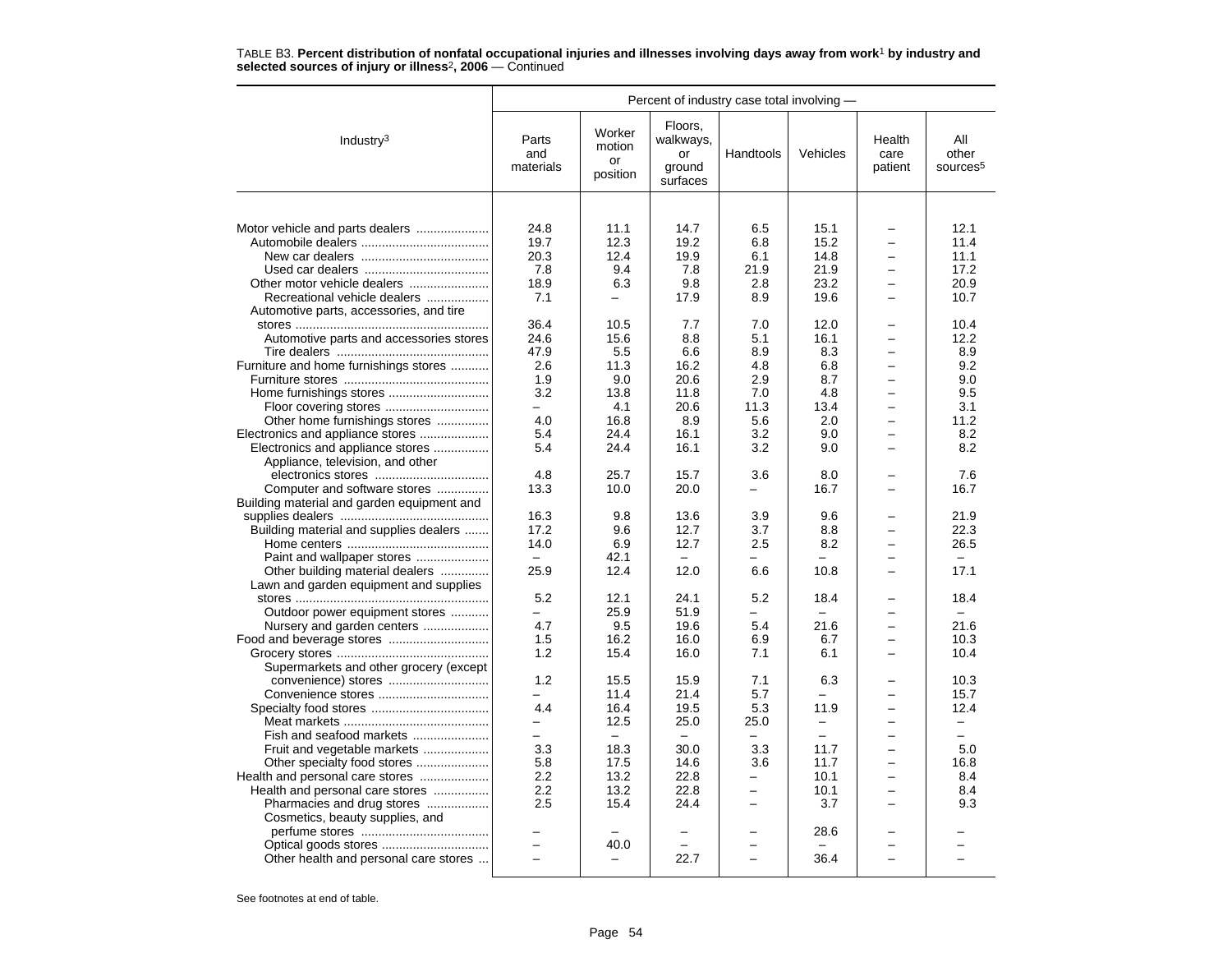|                                              |                                   |                | Percent of industry case total involving - |                                  |                              |                          |  |
|----------------------------------------------|-----------------------------------|----------------|--------------------------------------------|----------------------------------|------------------------------|--------------------------|--|
| Industry <sup>3</sup>                        | <b>NAICS</b><br>code <sup>4</sup> | Total<br>cases | Chemicals<br>and<br>chemical<br>products   | Containers                       | Furniture<br>and<br>fixtures | Machinery                |  |
|                                              | 447                               | 5,960          | 0.7                                        | 26.0                             | 10.4                         | 6.0                      |  |
|                                              | 4471                              | 5,960          | .7                                         | 26.0                             | 10.4                         | 6.0                      |  |
| Gasoline stations with convenience           |                                   |                |                                            |                                  |                              |                          |  |
|                                              | 44711                             | 5,130          | .6                                         | 27.3                             | 11.9                         | 6.6                      |  |
| Other gasoline stations                      | 44719                             | 840            |                                            | 19.0                             | $\overline{\phantom{0}}$     | $\equiv$                 |  |
| Clothing and clothing accessories stores     | 448                               | 6,950          | 1.3                                        | 19.0                             | 7.8                          | 5.3                      |  |
|                                              | 4481                              | 5,220          | 1.5                                        | 13.4                             | 9.4                          | 7.1                      |  |
|                                              | 44811                             | 290            |                                            | $\overline{\phantom{m}}$         | $\overline{\phantom{0}}$     |                          |  |
| Family clothing stores                       | 44814                             | 2.630          | 3.0                                        | 17.9                             | 12.5                         | 1.5                      |  |
|                                              | 44819                             | 360            | $\overline{\phantom{0}}$                   |                                  |                              | 66.7                     |  |
| Jewelry, luggage, and leather goods stores   | 4483                              | 460            | $\overline{\phantom{0}}$                   | 54.3                             |                              |                          |  |
| Sporting goods, hobby, book, and music       |                                   |                |                                            |                                  |                              |                          |  |
|                                              | 451                               | 2.780          | 1.8                                        | 28.8                             | 4.0                          | 1.4                      |  |
| Sporting goods, hobby, and musical           |                                   |                |                                            |                                  |                              |                          |  |
|                                              | 4511                              | 2,100          | 2.4                                        | 24.3                             | 4.8                          | 1.4                      |  |
|                                              | 45111                             | 620            |                                            | 30.6                             | 4.8                          |                          |  |
| Hobby, toy, and game stores                  | 45112                             | 1,200          | 3.3                                        | 21.7                             | 5.8                          | 1.7                      |  |
| Sewing, needlework, and piece goods          |                                   |                |                                            |                                  |                              |                          |  |
|                                              | 45113                             | 200            | -                                          | $\overline{\phantom{0}}$         |                              |                          |  |
| Musical instrument and supplies stores       | 45114                             | 80             |                                            | $\overline{\phantom{0}}$         |                              |                          |  |
| Book, periodical, and music stores           | 4512                              | 680            |                                            | 42.6                             |                              |                          |  |
| Book stores and news dealers                 | 45121                             | 630            | -                                          | 46.0                             |                              |                          |  |
| Prerecorded tape, compact disc, and          |                                   |                |                                            |                                  |                              |                          |  |
|                                              | 45122                             | 50             |                                            |                                  |                              |                          |  |
|                                              | 452                               | 36,660         | 1.5                                        | 27.6                             | 8.0                          | 5.5                      |  |
|                                              | 4521                              | 18,560         | 1.7                                        | 23.9                             | 10.7                         | 5.0                      |  |
| Other general merchandise stores             | 4529                              | 18,110         | 1.2                                        | 31.4                             | 5.2                          | 5.9                      |  |
| Warehouse clubs and superstores              | 45291                             | 14,230         | 1.5                                        | 28.5                             | 5.0                          | 6.7                      |  |
| All other general merchandise stores         | 45299                             | 3,880          | $\overline{\phantom{0}}$                   | 42.0                             | 6.2                          | 2.8                      |  |
| Miscellaneous store retailers                | 453                               | 7,660          | 2.0                                        | 17.0                             | 8.2                          | 2.5                      |  |
|                                              | 4531                              | 590            |                                            |                                  |                              |                          |  |
| Office supplies, stationery, and gift stores | 4532                              | 2.190          | $\equiv$                                   | 28.3                             | 10.0                         | 5.0                      |  |
| Office supplies and stationery stores        | 45321                             | 1,220          | $\overline{\phantom{0}}$                   | 20.5                             | 3.3                          | 8.2                      |  |
| Gift, novelty, and souvenir stores           | 45322                             | 970            |                                            | 38.1                             | 17.5                         |                          |  |
| Used merchandise stores                      | 4533<br>4539                      | 1,610          | -                                          | 6.8                              | 15.5                         | $\overline{\phantom{0}}$ |  |
| Other miscellaneous store retailers          | 45393                             | 3,270<br>670   | 4.3                                        | 15.3<br>$\overline{\phantom{0}}$ | 5.2                          | $\overline{\phantom{0}}$ |  |
| Manufactured (mobile) home dealers           | 454                               | 4.960          | 2.4                                        | 21.4                             | 1.4                          | 5.8                      |  |
| Electronic shopping and mail-order houses    | 4541                              | 1,700          | $\overline{\phantom{0}}$                   | 27.6                             | 2.9                          | 4.1                      |  |
| Electronic shopping and mail-order           |                                   |                |                                            |                                  |                              |                          |  |
|                                              | 45411                             | 1,700          |                                            | 27.6                             | 2.9                          | 4.1                      |  |
|                                              | 454111                            | 230            | $\overline{\phantom{0}}$                   | 21.7                             | 8.7                          |                          |  |
| Mail-order houses                            | 454113                            | 1,460          |                                            | 28.8                             | 2.1                          | 4.1                      |  |
| Vending machine operators                    | 4542                              | 770            | 2.6                                        | 18.2                             | $\overline{\phantom{0}}$     | 11.7                     |  |
| Direct selling establishments                | 4543                              | 2,490          | 3.6                                        | 18.1                             | $\equiv$                     | 4.8                      |  |
|                                              | 45431                             | 2,000          | 4.0                                        | 16.5                             |                              | 4.5                      |  |
| Other direct selling establishments          | 45439                             | 490            | $\equiv$                                   | 24.5                             |                              | 8.2                      |  |
|                                              |                                   |                |                                            |                                  |                              |                          |  |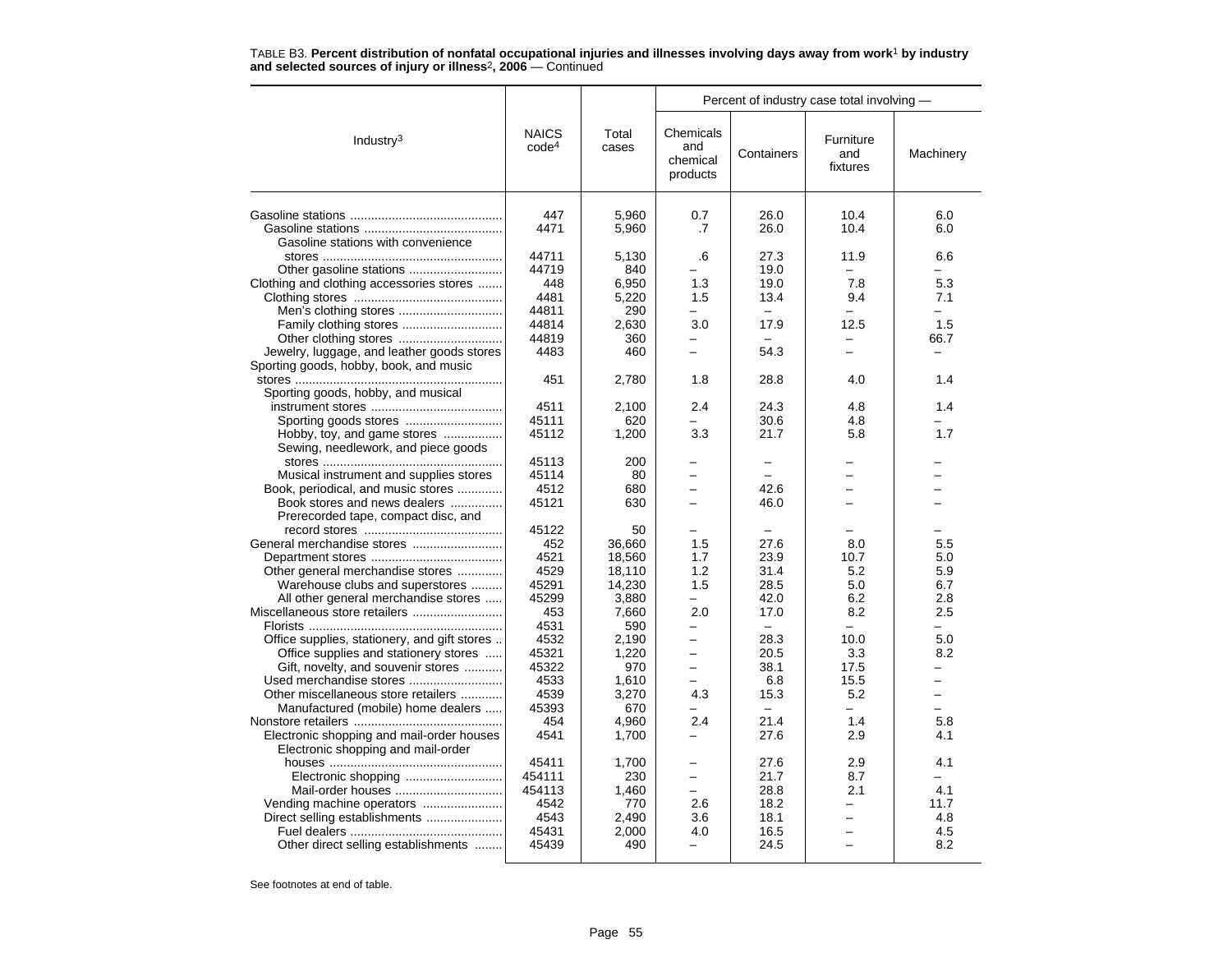|                                                                                      | Percent of industry case total involving - |                                    |                                                  |                          |                          |                           |                                      |  |
|--------------------------------------------------------------------------------------|--------------------------------------------|------------------------------------|--------------------------------------------------|--------------------------|--------------------------|---------------------------|--------------------------------------|--|
| Industry <sup>3</sup>                                                                | Parts<br>and<br>materials                  | Worker<br>motion<br>or<br>position | Floors,<br>walkways,<br>or<br>ground<br>surfaces | Handtools                | Vehicles                 | Health<br>care<br>patient | All<br>other<br>sources <sup>5</sup> |  |
|                                                                                      | 10.6                                       | 5.0                                | 19.8                                             | 2.3                      | 5.7                      |                           | 13.6                                 |  |
|                                                                                      |                                            |                                    |                                                  |                          |                          | $\overline{\phantom{0}}$  |                                      |  |
|                                                                                      | 10.6                                       | 5.0                                | 19.8                                             | 2.3                      | 5.7                      |                           | 13.6                                 |  |
| Gasoline stations with convenience                                                   |                                            |                                    |                                                  |                          |                          |                           |                                      |  |
|                                                                                      | 8.4<br>23.8                                | 4.9<br>4.8                         | 17.0<br>38.1                                     | 1.6<br>7.1               | 6.4<br>$\equiv$          | $\equiv$                  | 15.4<br>$\equiv$                     |  |
|                                                                                      | 6.0                                        | 16.3                               | 26.0                                             | 3.0                      | 1.7                      |                           | 13.2                                 |  |
| Clothing and clothing accessories stores                                             | 1.7                                        | 20.3                               | 23.9                                             | 4.0                      | 1.0                      |                           | 17.4                                 |  |
|                                                                                      | $\equiv$                                   | $\equiv$                           | $\equiv$                                         |                          | $\equiv$                 | -                         | $\equiv$                             |  |
|                                                                                      | 2.3                                        | 18.6                               | 25.1                                             | 1.5                      | 1.5                      |                           | 16.0                                 |  |
|                                                                                      | $\equiv$                                   | $\equiv$                           | $\equiv$                                         | $\overline{\phantom{0}}$ | $\equiv$                 |                           | $\equiv$                             |  |
|                                                                                      | $\overline{\phantom{0}}$                   | $\overline{\phantom{0}}$           | $\overline{\phantom{0}}$                         | $\overline{\phantom{0}}$ | $\overline{\phantom{0}}$ |                           | $\equiv$                             |  |
| Jewelry, luggage, and leather goods stores<br>Sporting goods, hobby, book, and music |                                            |                                    |                                                  |                          |                          |                           |                                      |  |
|                                                                                      | 2.9                                        | 15.5                               | 26.3                                             | 3.2                      | 4.0                      |                           | 12.2                                 |  |
| Sporting goods, hobby, and musical                                                   |                                            |                                    |                                                  |                          |                          |                           |                                      |  |
|                                                                                      | 3.3                                        | 13.8                               | 28.6                                             | 3.3                      | 4.3                      |                           | 14.3                                 |  |
|                                                                                      | 3.2                                        | 14.5                               | 19.4                                             | 6.5                      | 3.2                      |                           | 16.1                                 |  |
| Hobby, toy, and game stores                                                          | 4.2                                        | 14.2                               | 28.3                                             |                          | 5.0                      |                           | 15.8                                 |  |
| Sewing, needlework, and piece goods                                                  |                                            |                                    |                                                  |                          |                          |                           |                                      |  |
|                                                                                      |                                            |                                    |                                                  |                          | $\overline{\phantom{0}}$ |                           |                                      |  |
| Musical instrument and supplies stores                                               | $\equiv$                                   | 20.6                               | 19.1                                             |                          | 4.4                      |                           | 5.9                                  |  |
| Book, periodical, and music stores<br>Book stores and news dealers                   | $\equiv$                                   | 17.5                               | 19.0                                             | ÷                        | 4.8                      | $\equiv$                  | 6.3                                  |  |
| Prerecorded tape, compact disc, and                                                  |                                            |                                    |                                                  |                          |                          |                           |                                      |  |
|                                                                                      |                                            | $\overline{\phantom{0}}$           |                                                  |                          |                          |                           |                                      |  |
| General merchandise stores                                                           | 4.0                                        | 12.1                               | 19.3                                             | 3.2                      | 6.2                      |                           | 12.7                                 |  |
|                                                                                      | 3.2                                        | 12.6                               | 21.1                                             | 2.7                      | 5.5                      |                           | 13.6                                 |  |
| Other general merchandise stores                                                     | 4.9                                        | 11.6                               | 17.4                                             | 3.7                      | 6.8                      |                           | 11.8                                 |  |
| Warehouse clubs and superstores                                                      | 4.3                                        | 12.6                               | 17.0                                             | 3.4                      | 8.0                      | $\overline{\phantom{0}}$  | 12.9                                 |  |
| All other general merchandise stores                                                 | 7.0                                        | 8.2                                | 18.8                                             | 4.4                      | 2.6                      |                           | 7.7                                  |  |
| Miscellaneous store retailers                                                        | 1.4                                        | 10.8                               | 29.8                                             | 6.9                      | 10.1                     |                           | 11.5                                 |  |
|                                                                                      | -                                          | $\overline{\phantom{0}}$           | 57.6                                             | $\overline{\phantom{0}}$ | 13.6                     | $\equiv$                  | $\equiv$                             |  |
| Office supplies, stationery, and gift stores                                         |                                            | 13.2                               | 18.7                                             | 5.5                      | 5.0                      |                           | 13.7                                 |  |
| Office supplies and stationery stores                                                |                                            | 14.8                               | 26.2                                             | 6.6                      | 4.1                      |                           | 15.6                                 |  |
| Gift, novelty, and souvenir stores                                                   | $\overline{\phantom{0}}$                   | 10.3                               | 9.3                                              | 4.1                      | 6.2                      | $\overline{\phantom{0}}$  | 11.3                                 |  |
| Used merchandise stores                                                              |                                            | 9.9                                | 52.2                                             | $\equiv$                 | 5.0                      |                           | 5.0                                  |  |
| Other miscellaneous store retailers                                                  | 1.8                                        | 11.9                               | 21.1                                             | 9.8                      | 15.3                     |                           | 14.4                                 |  |
| Manufactured (mobile) home dealers                                                   | $\overline{\phantom{0}}$                   | $-$                                | 32.8                                             | 32.8                     | $\overline{\phantom{0}}$ | $\overline{\phantom{0}}$  | $\overline{\phantom{0}}$             |  |
|                                                                                      | 4.8                                        | 14.9                               | 17.3                                             | 2.8                      | 15.5                     |                           | 13.7                                 |  |
| Electronic shopping and mail-order houses                                            | 3.5                                        | 20.6                               | 17.1                                             | 2.4                      | 5.3                      |                           | 15.3                                 |  |
| Electronic shopping and mail-order                                                   |                                            |                                    |                                                  |                          |                          |                           |                                      |  |
|                                                                                      | 3.5                                        | 20.6                               | 17.1                                             | 2.4                      | 5.3                      |                           | 15.3                                 |  |
| Electronic shopping                                                                  | -                                          | 17.4                               | 30.4                                             | $\overline{\phantom{0}}$ | $\overline{\phantom{0}}$ |                           | 8.7                                  |  |
| Mail-order houses                                                                    | 3.4                                        | 21.2                               | 15.1                                             | 2.7                      | 5.5                      |                           | 16.4                                 |  |
| Vending machine operators                                                            | ÷                                          | 18.2                               | 23.4                                             | ۰.                       | 10.4                     | $\equiv$                  | 11.7                                 |  |
| Direct selling establishments                                                        | 6.8                                        | 10.0                               | 15.3                                             | 4.0                      | 24.1                     |                           | 13.3                                 |  |
|                                                                                      | 5.0                                        | 9.0                                | 16.5                                             | 5.0                      | 26.5                     |                           | 12.0                                 |  |
| Other direct selling establishments                                                  | 12.2                                       | 12.2                               | 10.2                                             | $\overline{\phantom{0}}$ | 14.3                     | $\equiv$                  | 16.3                                 |  |
|                                                                                      |                                            |                                    |                                                  |                          |                          |                           |                                      |  |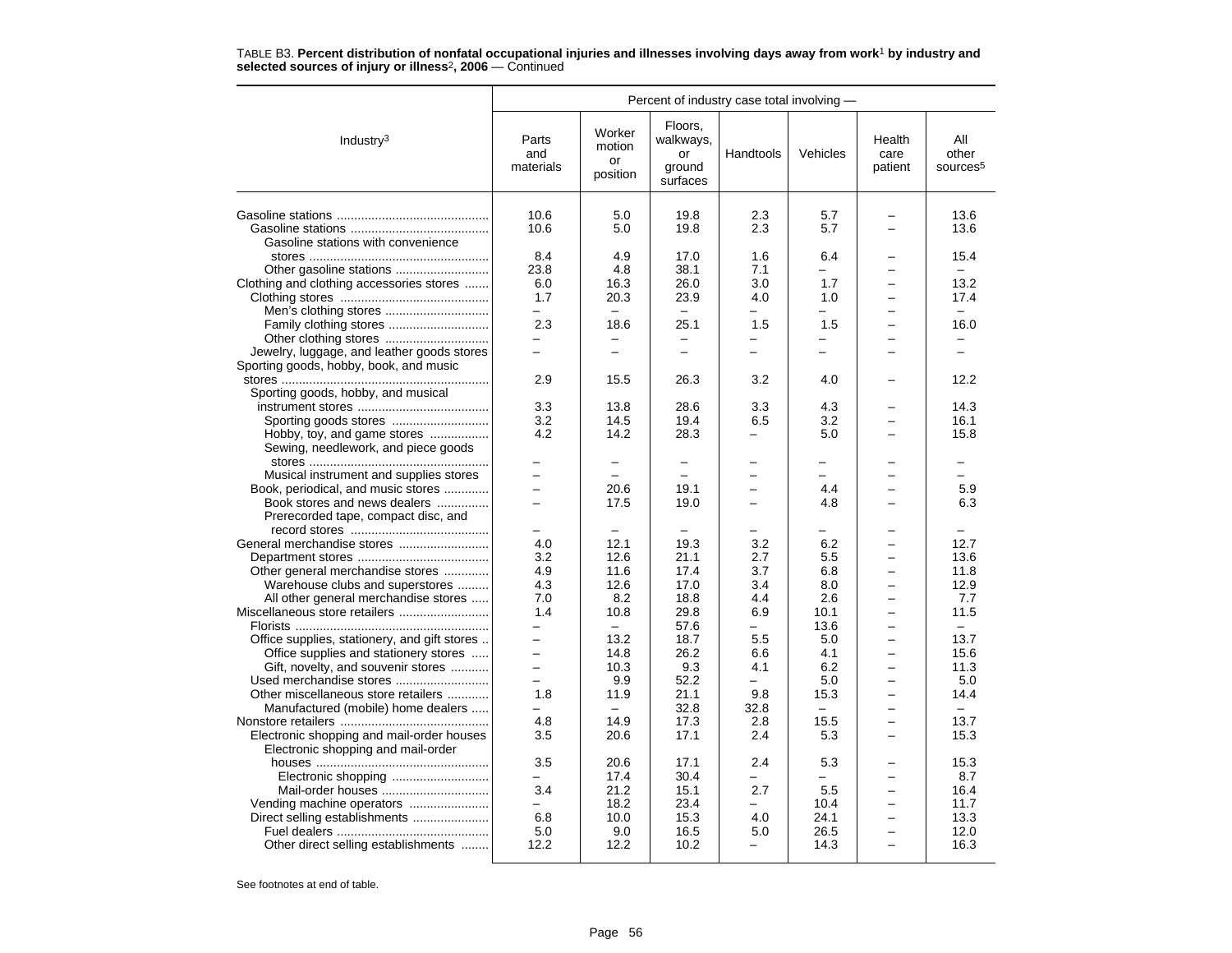|                                             |                                   |                |                                          | Percent of industry case total involving - |                              |                          |
|---------------------------------------------|-----------------------------------|----------------|------------------------------------------|--------------------------------------------|------------------------------|--------------------------|
| Industry <sup>3</sup>                       | <b>NAICS</b><br>code <sup>4</sup> | Total<br>cases | Chemicals<br>and<br>chemical<br>products | Containers                                 | Furniture<br>and<br>fixtures | Machinery                |
| Transportation and warehousing <sup>9</sup> | 48-49                             | 109,800        | 1.0                                      | 21.9                                       | 2.3                          | 2.7                      |
|                                             | 481                               | 20,800         | 1.2                                      | 37.0                                       | 1.4                          | 2.4                      |
|                                             | 4811                              | 20,320         | 1.3                                      | 37.3                                       | 1.3                          | 2.4                      |
| Scheduled air transportation                | 48111                             | 20,320         | 1.3                                      | 37.3                                       | 1.3                          | 2.4                      |
| Scheduled passenger air                     |                                   |                |                                          |                                            |                              |                          |
|                                             | 481111                            | 20,020         | 1.3                                      | 37.5                                       | 1.3                          | 2.3                      |
| Scheduled freight air transportation        | 481112                            | 310            |                                          | 25.8                                       |                              |                          |
| Nonscheduled air transportation             | 4812                              | 470            | $\overline{\phantom{0}}$                 | 23.4                                       | 4.3                          | $\overline{\phantom{0}}$ |
|                                             | 482                               | 3,530          |                                          | 1.4                                        |                              | $\boldsymbol{.8}$        |
|                                             | 483                               | 1,210          | 3.3                                      | 5.0                                        |                              | 1.7                      |
| Deep sea, coastal, and great lakes water    |                                   |                |                                          |                                            |                              |                          |
|                                             | 4831                              | 650            |                                          | 7.7                                        |                              |                          |
| Deep sea, coastal, and great lakes          |                                   |                |                                          |                                            |                              |                          |
|                                             | 48311                             | 650            |                                          | 7.7                                        |                              |                          |
| Coastal and great lakes freight             |                                   |                |                                          |                                            |                              |                          |
|                                             | 483113                            | 530            |                                          | 7.5                                        |                              |                          |
| Coastal and great lakes passenger           |                                   |                |                                          |                                            |                              |                          |
|                                             | 483114                            | 40             | $\equiv$                                 |                                            |                              |                          |
| Inland water transportation                 | 4832                              | 560            | 7.1                                      |                                            |                              |                          |
| Inland water transportation                 | 48321                             | 560            | 7.1                                      |                                            |                              |                          |
| Inland water freight transportation         | 483211                            | 490            | 8.2                                      |                                            |                              |                          |
| Inland water passenger transportation       | 483212                            | 70             | $\overline{\phantom{0}}$                 |                                            |                              |                          |
|                                             | 484                               | 40.090         | 1.3                                      | 11.7                                       | 3.5                          | 1.8                      |
|                                             | 4841                              | 28,250         | 1.1                                      | 12.6                                       | 1.8                          | 1.8                      |
| General freight trucking, local             | 48411                             | 5,310          | $\equiv$                                 | 15.1                                       | 3.6                          | 2.3                      |
| General freight trucking, long-distance     | 48412                             | 22,940         | 1.3                                      | 11.9                                       | 1.4                          | 1.6                      |
|                                             | 4842                              | 11,840         | 1.7                                      | 9.7                                        | 7.7                          | 1.9                      |
| Used household and office goods             | 48421                             |                |                                          | 12.7                                       | 29.7                         | 4.6                      |
|                                             |                                   | 2,830          |                                          |                                            |                              |                          |
| Specialized freight (except used goods)     | 48422                             | 4,500          | 1.1                                      | 9.8                                        | 1.1                          | 1.1                      |
| Specialized freight (except used goods)     |                                   |                |                                          |                                            |                              |                          |
|                                             | 48423                             | 4,510          | 3.3                                      | 7.5                                        | .4                           | .9                       |
| Transit and ground passenger transportation | 485                               | 6,320          | 1.1                                      | 6.6                                        | .6                           | .6                       |
|                                             | 4851                              | 1,430          | 1.4                                      | 2.1                                        |                              |                          |
| Taxi and limousine service                  | 4853                              | 960            | 2.1                                      | 14.6                                       |                              |                          |
|                                             | 48531                             | 730            | $\equiv$                                 | 12.3                                       |                              |                          |
|                                             | 48532                             | 230            | $\overline{\phantom{0}}$                 | 21.7                                       |                              |                          |
| School and employee bus transportation      | 4854                              | 1.790          | $\overline{\phantom{0}}$                 | 2.2                                        |                              |                          |
|                                             | 4855                              | 310            | $\overline{a}$                           | 22.6                                       |                              |                          |
| Other transit and ground passenger          |                                   |                |                                          |                                            |                              |                          |
|                                             | 4859                              | 1,290          |                                          | 3.1                                        |                              |                          |
|                                             | 486                               | 230            | $\overline{\phantom{0}}$                 | -                                          |                              |                          |
| Pipeline transportation of natural gas      | 4862                              | 210            | ÷                                        | ÷                                          |                              |                          |
| Scenic and sightseeing transportation       | 487                               | 410            |                                          | 7.3                                        |                              |                          |
| Scenic and sightseeing transportation, land | 4871                              | 140            |                                          | 14.3                                       |                              |                          |
|                                             |                                   |                |                                          |                                            |                              |                          |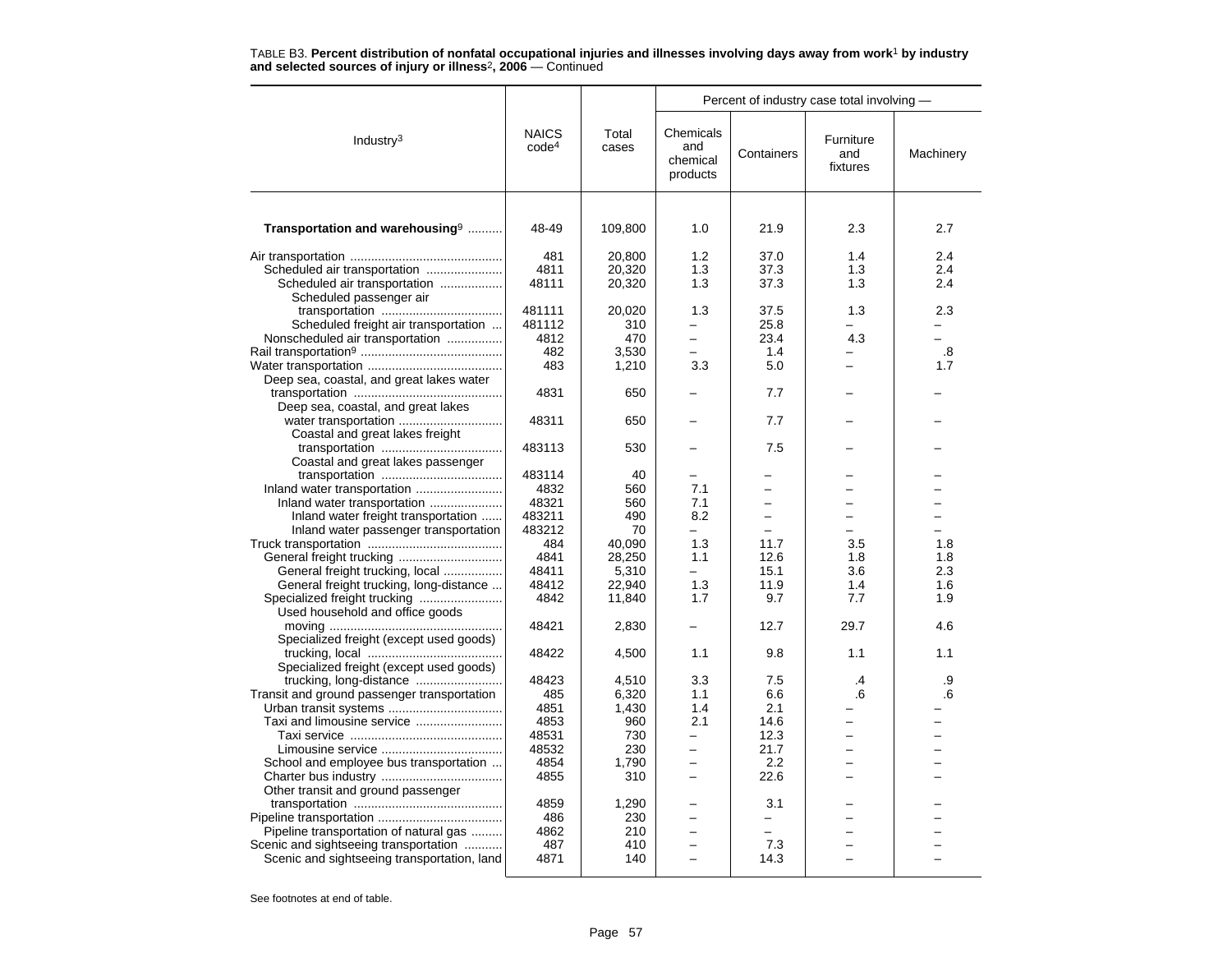|                                                                                 |                           |                                    |                                                  | Percent of industry case total involving - |                      |                           |                                      |
|---------------------------------------------------------------------------------|---------------------------|------------------------------------|--------------------------------------------------|--------------------------------------------|----------------------|---------------------------|--------------------------------------|
| Industry $3$                                                                    | Parts<br>and<br>materials | Worker<br>motion<br>or<br>position | Floors,<br>walkways,<br>or<br>ground<br>surfaces | Handtools                                  | Vehicles             | Health<br>care<br>patient | All<br>other<br>sources <sup>5</sup> |
| Transportation and warehousing <sup>9</sup>                                     | 8.4                       | 12.9                               | 17.0                                             | 1.6                                        | 21.7                 | 0.1                       | 10.4                                 |
| Scheduled air transportation                                                    | 3.8<br>3.7<br>3.7         | 12.5<br>12.6<br>12.6               | 11.0<br>10.9<br>10.9                             | .5<br>.5<br>.5                             | 19.7<br>19.5<br>19.5 | $\overline{\phantom{0}}$  | 10.5<br>10.4<br>10.4                 |
| Scheduled passenger air                                                         | 3.7                       | 12.7                               | 10.6                                             | .5                                         | 19.5                 |                           | 10.5                                 |
| Scheduled freight air transportation                                            | 6.5                       | 6.5                                | 29.0                                             |                                            | 22.6                 |                           | 6.5                                  |
| Nonscheduled air transportation                                                 | 6.4                       | 10.6                               | 17.0                                             |                                            | 23.4                 |                           | 12.8                                 |
|                                                                                 | 4.8                       | 1.4                                | 15.6                                             | 4.2                                        | 16.4                 | $\overline{\phantom{0}}$  | 54.7                                 |
|                                                                                 | 27.3                      | 12.4                               | 14.0                                             | 5.8                                        | 18.2                 | $\equiv$                  | 13.2                                 |
| Deep sea, coastal, and great lakes water                                        |                           |                                    |                                                  |                                            |                      |                           |                                      |
|                                                                                 | 21.5                      | 16.9                               | 16.9                                             | 6.2                                        | 21.5                 |                           | 9.2                                  |
| Deep sea, coastal, and great lakes                                              |                           |                                    |                                                  |                                            |                      |                           |                                      |
| water transportation                                                            | 21.5                      | 16.9                               | 16.9                                             | 6.2                                        | 21.5                 |                           | 9.2                                  |
| Coastal and great lakes freight                                                 |                           |                                    |                                                  |                                            |                      |                           |                                      |
|                                                                                 | 24.5                      | 18.9                               | 17.0                                             | 7.5                                        | 15.1                 |                           | 9.4                                  |
| Coastal and great lakes passenger                                               |                           |                                    |                                                  |                                            |                      |                           |                                      |
|                                                                                 |                           | $\equiv$                           |                                                  |                                            |                      |                           |                                      |
|                                                                                 | 33.9                      | 7.1                                | 10.7                                             | 3.6                                        | 14.3                 | $\equiv$                  | 17.9                                 |
| Inland water transportation                                                     | 33.9                      | 7.1                                | 10.7                                             | 3.6                                        | 14.3                 |                           | 17.9                                 |
| Inland water freight transportation                                             | 36.7                      | 8.2                                | 10.2                                             | 4.1                                        | 12.2                 |                           | 16.3                                 |
| Inland water passenger transportation                                           | $\equiv$                  |                                    |                                                  |                                            | 28.6                 |                           | 28.6                                 |
|                                                                                 | 12.7                      | 11.4                               | 24.0                                             | 1.5                                        | 25.2                 | $\overline{\phantom{0}}$  | 6.9                                  |
|                                                                                 | 13.3                      | 11.7                               | 22.8                                             | 1.3                                        | 26.2                 | $\overline{\phantom{0}}$  | 7.5                                  |
| General freight trucking, local                                                 | 12.4                      | 10.2                               | 24.1                                             | .9                                         | 22.2                 |                           | 8.9                                  |
| General freight trucking, long-distance                                         | 13.5<br>11.3              | 12.0<br>10.7                       | 22.5<br>26.9                                     | 1.4<br>1.9                                 | 27.1<br>22.9         |                           | 7.2<br>5.3                           |
| Used household and office goods                                                 |                           |                                    |                                                  |                                            |                      |                           |                                      |
|                                                                                 | 2.8                       | 4.2                                | 18.0                                             | 1.4                                        | 20.5                 |                           | 5.7                                  |
| Specialized freight (except used goods)                                         |                           |                                    |                                                  |                                            |                      |                           |                                      |
|                                                                                 | 13.8                      | 10.2                               | 33.8                                             | 3.1                                        | 22.2                 |                           | 3.6                                  |
| Specialized freight (except used goods)                                         |                           |                                    |                                                  |                                            |                      |                           |                                      |
|                                                                                 | 14.0                      | 15.3                               | 25.5                                             | .9                                         | 25.1                 |                           | 6.9                                  |
| Transit and ground passenger transportation                                     | 3.0                       | 12.3                               | 15.0                                             | 1.4                                        | 42.1                 | 1.7                       | 15.5                                 |
|                                                                                 | 3.5                       | 11.2                               | 11.2                                             | 2.1                                        | 48.3                 |                           | 17.5                                 |
| Taxi and limousine service                                                      | 2.1                       | 4.2                                | 8.3                                              | $\equiv$                                   | 51.0                 |                           | 15.6                                 |
|                                                                                 | $-$                       | 4.1                                | 4.1                                              | $\equiv$                                   | 56.2                 | $\equiv$                  | 19.2                                 |
|                                                                                 |                           |                                    | 21.7                                             |                                            | 34.8                 |                           |                                      |
| School and employee bus transportation                                          | 3.4                       | 15.1                               | 20.1                                             | 1.7                                        | 44.7                 | $\overline{\phantom{0}}$  | 11.7                                 |
|                                                                                 | 6.5                       | 6.5                                | 22.6                                             |                                            | 22.6                 |                           | 12.9                                 |
| Other transit and ground passenger                                              |                           |                                    |                                                  |                                            |                      |                           |                                      |
|                                                                                 | 1.6                       | 16.3                               | 16.3                                             |                                            | 37.2                 | 7.0                       | 16.3                                 |
|                                                                                 | 13.0<br>9.5               | 34.8<br>38.1                       | 17.4<br>14.3                                     |                                            | 13.0                 |                           | 13.0<br>14.3                         |
| Pipeline transportation of natural gas<br>Scenic and sightseeing transportation |                           | 14.6                               | 34.1                                             | 4.9                                        | 9.5<br>19.5          |                           | 12.2                                 |
| Scenic and sightseeing transportation, land                                     | $\overline{a}$            | 14.3                               | 35.7                                             |                                            | 21.4                 | $\equiv$                  | 14.3                                 |
|                                                                                 |                           |                                    |                                                  |                                            |                      |                           |                                      |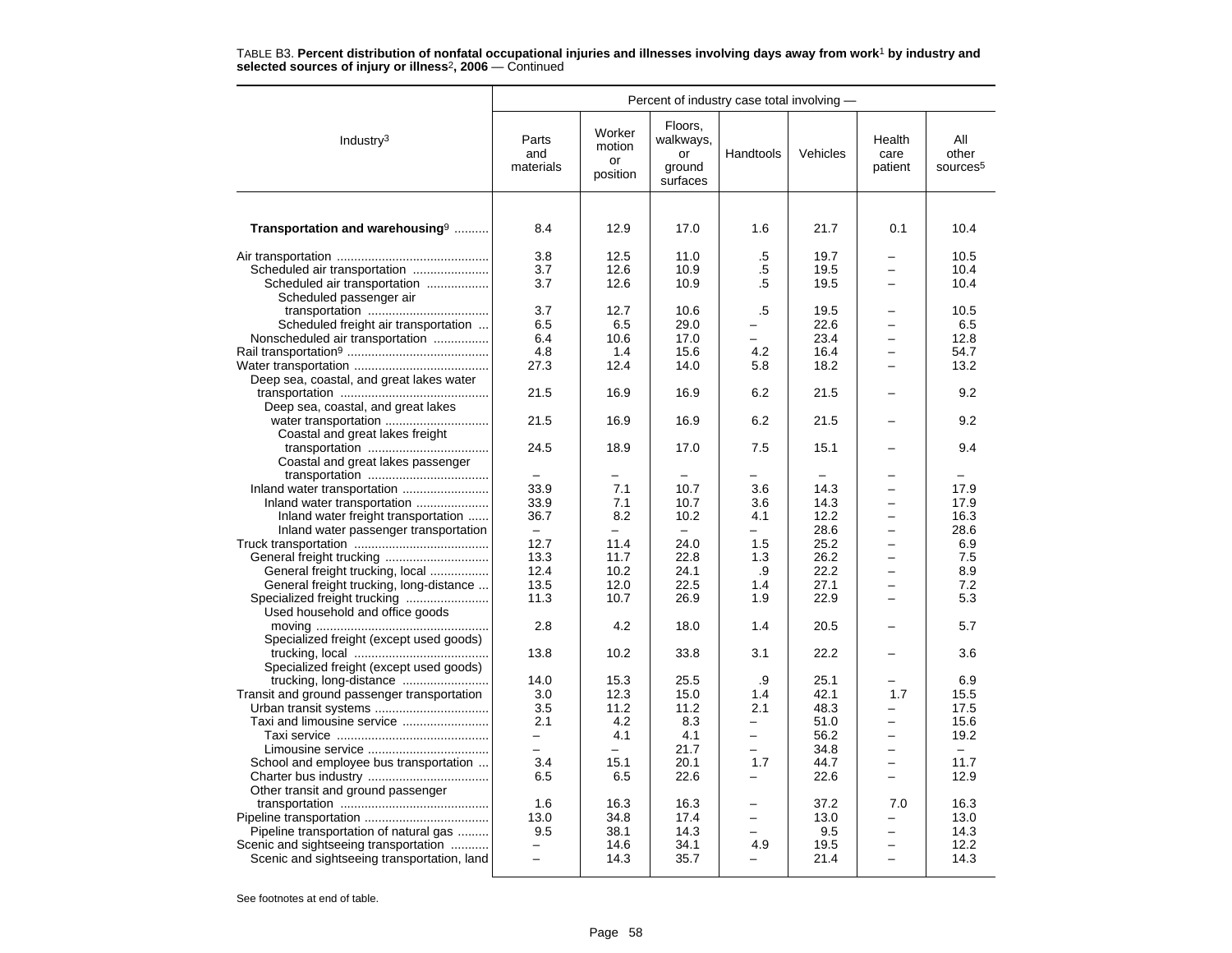|                                                                      |                                   |                | Percent of industry case total involving - |                          |                              |           |  |  |
|----------------------------------------------------------------------|-----------------------------------|----------------|--------------------------------------------|--------------------------|------------------------------|-----------|--|--|
| Industry <sup>3</sup>                                                | <b>NAICS</b><br>code <sup>4</sup> | Total<br>cases | Chemicals<br>and<br>chemical<br>products   | Containers               | Furniture<br>and<br>fixtures | Machinery |  |  |
|                                                                      |                                   |                |                                            |                          |                              |           |  |  |
| Scenic and sightseeing transportation,                               |                                   |                |                                            |                          |                              |           |  |  |
| Scenic and sightseeing transportation,                               | 4872                              | 230            |                                            |                          |                              |           |  |  |
|                                                                      | 4879                              | 30             |                                            |                          |                              |           |  |  |
| Support activities for transportation                                | 488                               | 9,310          | 0.6                                        | 12.6                     | 1.0                          | 5.6       |  |  |
| Support activities for air transportation                            | 4881                              | 2,780          | 1.1                                        | 21.2                     | 1.4                          | 3.2       |  |  |
| Support activities for rail transportation                           | 4882                              | 510            |                                            | 9.8                      |                              | 7.8       |  |  |
| Support activities for water transportation                          | 4883                              | 3.070          | -                                          | 5.5                      | -                            | 4.6       |  |  |
| Port and harbor operations                                           | 48831                             | 390            | $\overline{\phantom{0}}$                   | 5.1                      |                              |           |  |  |
|                                                                      | 48832                             | 1.900          |                                            | 7.4                      |                              | 4.7       |  |  |
| Navigational services to shipping                                    | 48833                             | 690            | -                                          | -                        | -                            | 5.8       |  |  |
| Other support activities for water                                   |                                   |                |                                            |                          |                              |           |  |  |
|                                                                      | 48839                             | 100            |                                            |                          |                              |           |  |  |
| Support activities for road transportation                           | 4884                              | 1,530          | $\overline{\phantom{0}}$                   | 7.2<br>$\equiv$          |                              | 9.2       |  |  |
| Freight transportation arrangement                                   | 48841<br>4885                     | 660<br>830     | $\overline{\phantom{0}}$                   | 18.1                     | 3.6                          | 3.6       |  |  |
| Other support activities for transportation                          | 4889                              | 580            |                                            | 17.2                     |                              | 12.1      |  |  |
| Couriers and messengers                                              | 492                               | 15.210         | .3                                         | 37.7                     | .6                           | 2.8       |  |  |
|                                                                      | 4921                              | 14,510         | .3                                         | 38.2                     | .6                           | 2.8       |  |  |
| Local messengers and local delivery                                  | 4922                              | 700            |                                            | 28.6                     |                              | 2.9       |  |  |
| Warehousing and storage                                              | 493                               | 12.700         | .5                                         | 32.9                     | 4.5                          | 5.4       |  |  |
| Warehousing and storage                                              | 4931                              | 12.700         | .5                                         | 32.9                     | 4.5                          | 5.4       |  |  |
| General warehousing and storage                                      | 49311                             | 11,020         | .5                                         | 33.6                     | 4.9                          | 5.1       |  |  |
| Refrigerated warehousing and storage                                 | 49312                             | 12,700         | .5                                         | 32.9                     | 4.5                          | 5.4       |  |  |
| Farm product warehousing and storage                                 | 49313                             | 170            |                                            | 23.5                     |                              |           |  |  |
| Other warehousing and storage                                        | 49319                             | 470            | $\overline{\phantom{0}}$                   | 25.5                     | 4.3                          | 6.4       |  |  |
|                                                                      | 22                                | 6,210          | 1.1                                        | 3.9                      | .5                           | 4.3       |  |  |
|                                                                      | 221                               | 6,210          | 1.1                                        | 3.9                      | .5                           | 4.3       |  |  |
| Electric power generation, transmission                              |                                   |                |                                            |                          |                              |           |  |  |
|                                                                      | 2211                              | 4.170          | 1.2                                        | 3.6                      |                              | 4.3       |  |  |
|                                                                      | 22111                             | 1,960          | 1.5                                        | 4.6                      |                              | 5.6       |  |  |
| Hydroelectric power generation                                       | 221111                            | 210            |                                            |                          |                              |           |  |  |
| Fossil fuel electric power generation                                | 221112                            | 1,530          | 1.3                                        | 4.6                      | $\overline{\phantom{0}}$     | 4.6       |  |  |
| Nuclear electric power generation<br>Other electric power generation | 221113<br>221119                  | 120<br>100     | -                                          |                          |                              |           |  |  |
| Electric power transmission, control, and                            |                                   |                |                                            |                          |                              |           |  |  |
|                                                                      | 22112                             | 2,200          | .9                                         | 2.3                      |                              | 3.2       |  |  |
| Natural gas distribution                                             | 2212                              | 1,350          |                                            | 3.7                      | 1.5                          | 4.4       |  |  |
| Water, sewage and other systems                                      | 2213                              | 680            | 2.9                                        | 7.4                      | -                            | 5.9       |  |  |
| Water supply and irrigation systems                                  | 22131                             | 520            | 3.8                                        | 3.8                      |                              | 3.8       |  |  |
| Sewage treatment facilities                                          | 22132                             | 140            | ÷                                          | 21.4                     |                              | 14.3      |  |  |
| Steam and air-conditioning supply                                    | 22133                             | 20             | $\overline{\phantom{0}}$                   | $\overline{\phantom{0}}$ |                              |           |  |  |
|                                                                      |                                   | 18,560         | .8                                         | 8.3                      | 3.3                          | 5.5       |  |  |
|                                                                      | 51                                | 18,560         | .8                                         | 8.3                      | 3.3                          | 5.5       |  |  |
|                                                                      |                                   |                |                                            |                          |                              |           |  |  |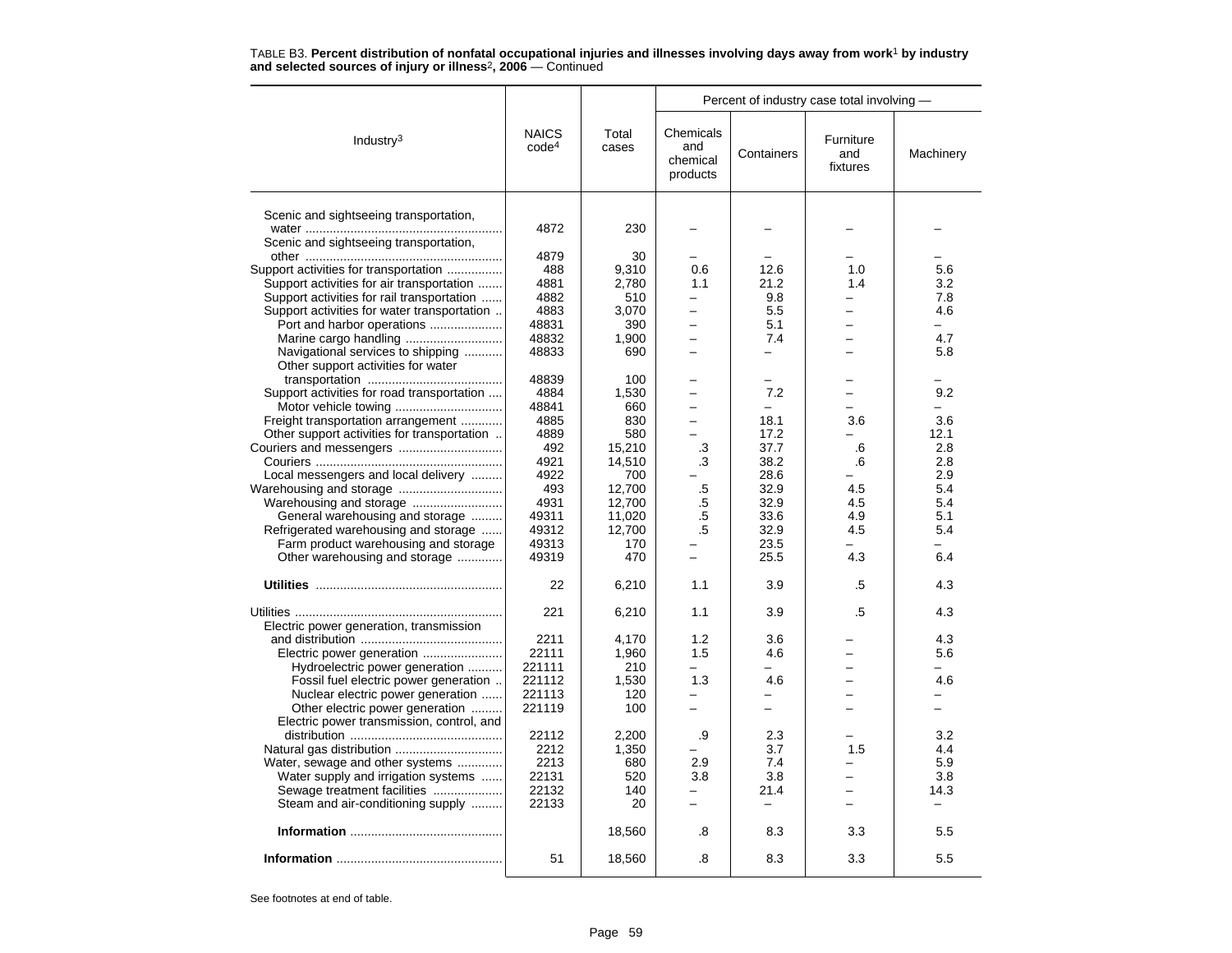|                                                                         |                           |                                    |                                                  | Percent of industry case total involving - |                          |                           |                                      |
|-------------------------------------------------------------------------|---------------------------|------------------------------------|--------------------------------------------------|--------------------------------------------|--------------------------|---------------------------|--------------------------------------|
| Industry $3$                                                            | Parts<br>and<br>materials | Worker<br>motion<br>or<br>position | Floors,<br>walkways,<br>or<br>ground<br>surfaces | Handtools                                  | Vehicles                 | Health<br>care<br>patient | All<br>other<br>sources <sup>5</sup> |
| Scenic and sightseeing transportation,                                  |                           | 17.4                               | 39.1                                             |                                            | 21.7                     |                           | 13.0                                 |
| Scenic and sightseeing transportation,                                  |                           |                                    |                                                  |                                            |                          |                           |                                      |
|                                                                         |                           |                                    |                                                  |                                            |                          | $\overline{\phantom{0}}$  |                                      |
| Support activities for transportation                                   | 15.4                      | 11.8                               | 14.9                                             | 4.6                                        | 21.7                     |                           | 11.8                                 |
| Support activities for air transportation                               | 10.4                      | 12.6                               | 19.1                                             | 4.0                                        | 14.4                     | $\overline{\phantom{0}}$  | 12.6                                 |
| Support activities for rail transportation                              | 7.8                       | 7.8                                | 23.5                                             |                                            | 23.5                     |                           | 15.7                                 |
| Support activities for water transportation                             | 20.8                      | 13.4                               | 15.0                                             | 4.9                                        | 21.5                     |                           | 13.4                                 |
| Port and harbor operations                                              | 28.2                      | 10.3                               | 12.8                                             | 5.1                                        | 23.1                     |                           | 15.4                                 |
|                                                                         | 14.7                      | 14.2                               | 17.4                                             | 4.2                                        | 22.6                     | $\equiv$                  | 14.2                                 |
| Navigational services to shipping<br>Other support activities for water | 34.8                      | 11.6                               | 8.7                                              | 5.8                                        | 20.3                     | $\overline{\phantom{0}}$  | 10.1                                 |
|                                                                         | 20.0                      | 20.0                               | 30.0                                             |                                            |                          |                           |                                      |
| Support activities for road transportation                              | 19.0                      | 6.5                                | 6.5                                              | 7.2                                        | 32.7                     |                           | 11.1                                 |
|                                                                         | 25.8                      | 6.1                                | 7.6                                              |                                            | 28.8                     | $\overline{\phantom{0}}$  | 19.7                                 |
| Freight transportation arrangement                                      | 8.4                       | 10.8                               | 16.9                                             | 2.4                                        | 28.9                     | $\overline{\phantom{0}}$  | 7.2                                  |
| Other support activities for transportation                             | 17.2                      | 19.0                               | 6.9                                              | 5.2                                        | 13.8                     |                           | 5.2                                  |
|                                                                         | 3.4                       | 19.6                               | 14.2                                             | .5                                         | 14.3                     | $\overline{\phantom{0}}$  | 6.6                                  |
|                                                                         | 3.2                       | 19.9                               | 14.1                                             | .5                                         | 13.7                     | $\overline{\phantom{0}}$  | 6.6                                  |
| Local messengers and local delivery                                     | 7.1                       | 12.9                               | 15.7                                             |                                            | 25.7                     | $\equiv$                  | 7.1                                  |
| Warehousing and storage                                                 | 5.2                       | 13.6                               | 11.0                                             | 2.0                                        | 14.9                     |                           | 9.8                                  |
|                                                                         | 5.2                       | 13.6                               | 11.0                                             | 2.0                                        | 14.9                     |                           | 9.8                                  |
| General warehousing and storage                                         | 5.1                       | 13.9                               | 11.0                                             | 2.1                                        | 14.1                     | ÷                         | 9.8                                  |
| Refrigerated warehousing and storage                                    | 5.2                       | 13.6                               | 11.0                                             | 2.0                                        | 14.9                     | $\overline{\phantom{0}}$  | 9.8                                  |
| Farm product warehousing and storage                                    | 17.6                      |                                    | 11.8                                             |                                            | 23.5                     |                           | 11.8                                 |
| Other warehousing and storage                                           | 6.4                       | 21.3                               | 10.6                                             | -                                          | 12.8                     |                           | 10.6                                 |
|                                                                         | 13.7                      | 24.0                               | 19.8                                             | 6.4                                        | 8.1                      |                           | 18.0                                 |
|                                                                         |                           |                                    |                                                  |                                            |                          |                           |                                      |
|                                                                         | 13.7                      | 24.0                               | 19.8                                             | 6.4                                        | 8.1                      |                           | 18.0                                 |
| Electric power generation, transmission                                 |                           |                                    |                                                  |                                            |                          |                           |                                      |
|                                                                         | 16.5                      | 22.5                               | 19.9                                             | 5.5                                        | 7.7                      |                           | 18.7                                 |
|                                                                         | 16.3                      | 26.0                               | 19.4                                             | 4.1                                        | 8.2                      |                           | 14.3                                 |
| Hydroelectric power generation                                          | 28.6                      | 19.0                               | 19.0                                             | $\overline{\phantom{0}}$                   | $=$                      | $\overline{\phantom{0}}$  | 19.0                                 |
| Fossil fuel electric power generation                                   | 15.7                      | 28.8                               | 19.0                                             | 4.6                                        | 8.5                      |                           | 13.1                                 |
| Nuclear electric power generation                                       | $\equiv$                  | 25.0                               | 16.7                                             |                                            | ▃                        |                           | 25.0                                 |
| Other electric power generation                                         | $\overline{\phantom{0}}$  |                                    | 30.0                                             |                                            | -                        |                           | $\overline{\phantom{m}}$             |
| Electric power transmission, control, and                               |                           |                                    |                                                  |                                            |                          |                           |                                      |
|                                                                         | 16.8                      | 19.5                               | 20.5                                             | 6.8                                        | 7.3                      |                           | 22.7                                 |
|                                                                         | 9.6                       | 29.6                               | 16.3                                             | 9.6                                        | 6.7                      |                           | 18.5                                 |
| Water, sewage and other systems                                         | 5.9                       | 22.1                               | 25.0                                             | 5.9                                        | 13.2                     |                           | 13.2                                 |
| Water supply and irrigation systems                                     | 3.8                       | 25.0                               | 28.8                                             | 7.7                                        | 13.5                     | $\overline{\phantom{0}}$  | 11.5                                 |
| Sewage treatment facilities                                             |                           | 14.3                               |                                                  |                                            | 14.3                     |                           | 28.6                                 |
| Steam and air-conditioning supply                                       | $\overline{\phantom{0}}$  | $\overline{\phantom{0}}$           | 100.0                                            | $\overline{\phantom{0}}$                   | $\overline{\phantom{m}}$ | $\overline{\phantom{0}}$  | $\overline{\phantom{a}}$             |
|                                                                         | 5.7                       | 22.1                               | 25.3                                             | 1.9                                        | 10.0                     |                           | 17.1                                 |
|                                                                         | 5.7                       | 22.1                               | 25.3                                             | 1.9                                        | 10.0                     |                           | 17.1                                 |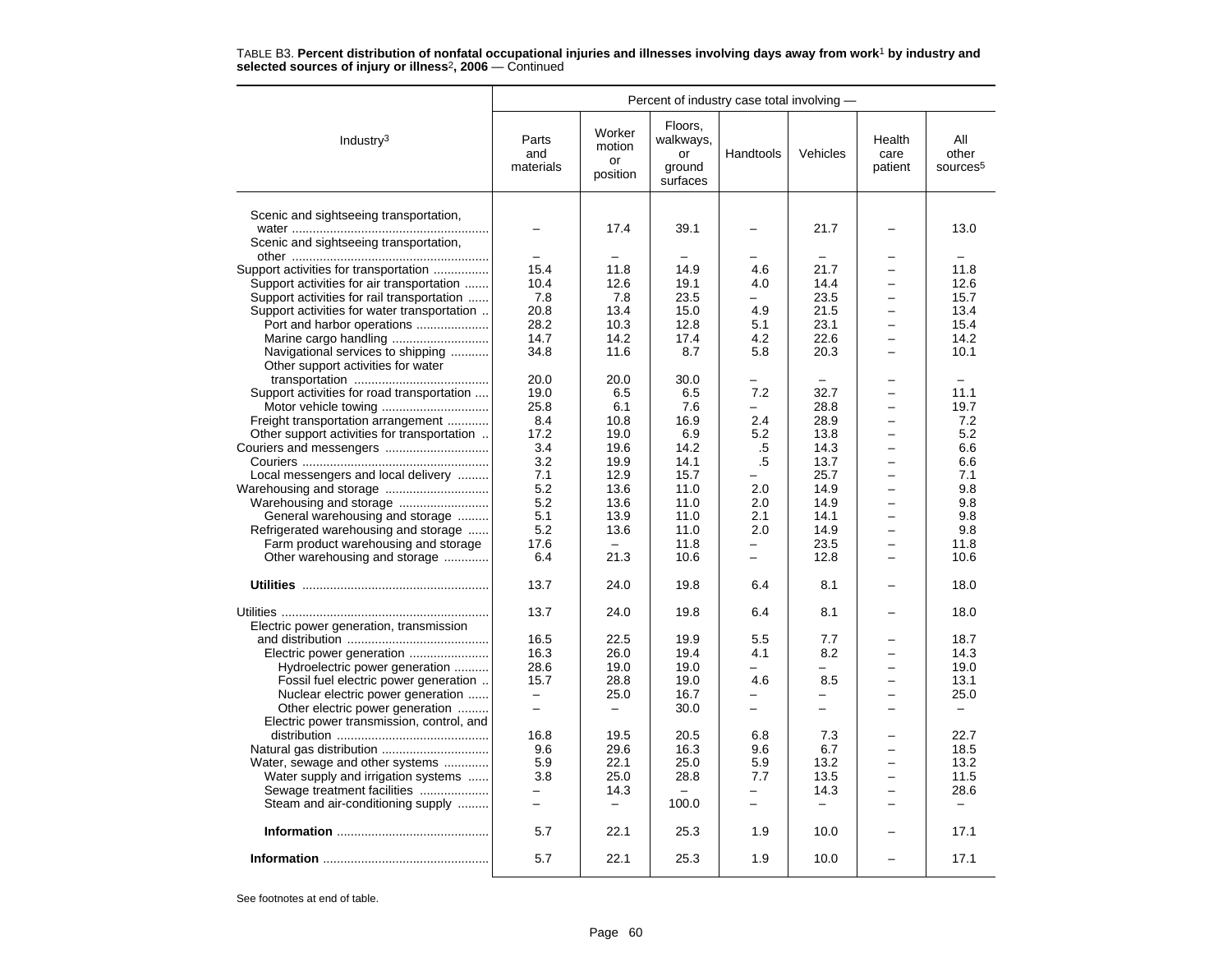|                                                                                       |                                   |                |                                          | Percent of industry case total involving - |                              |                          |
|---------------------------------------------------------------------------------------|-----------------------------------|----------------|------------------------------------------|--------------------------------------------|------------------------------|--------------------------|
| Industry $3$                                                                          | <b>NAICS</b><br>code <sup>4</sup> | Total<br>cases | Chemicals<br>and<br>chemical<br>products | Containers                                 | Furniture<br>and<br>fixtures | Machinery                |
|                                                                                       |                                   |                |                                          |                                            |                              |                          |
| Publishing industries (except Internet)<br>Newspaper, periodical, book, and directory | 511                               | 5,370          | 1.3                                      | 15.6                                       | 2.2                          | 12.8                     |
|                                                                                       | 5111                              | 5,130          | .6                                       | 16.2                                       | 1.9                          | 13.3                     |
| Newspaper publishers                                                                  | 51111                             | 3,910          | .5                                       | 15.3                                       | 1.5                          | 13.8                     |
| Periodical publishers                                                                 | 51112                             | 510            |                                          | 29.4                                       |                              | 9.8                      |
|                                                                                       | 51113                             | 290            |                                          | 17.2                                       | $\overline{\phantom{0}}$     | 17.2                     |
| Directory and mailing list publishers                                                 | 51114                             | 310            | $\overline{\phantom{0}}$                 | 9.7                                        | $\overline{\phantom{0}}$     | 9.7                      |
|                                                                                       | 51119                             | 110            | $\equiv$                                 | $\overline{\phantom{0}}$                   | -                            | $\overline{\phantom{0}}$ |
|                                                                                       | 5112                              | 240            | 16.7                                     | $\overline{a}$                             | 12.5                         | $\equiv$                 |
| Motion picture and sound recording industries                                         | 512                               | 1,220          | 2.5                                      | 10.7                                       | 4.1                          | 4.1                      |
| Motion picture and video industries                                                   | 5121                              | 1,190          | 2.5                                      | 10.9                                       | 4.2                          | 4.2                      |
| Motion picture and video distribution                                                 | 51212                             | 30             | $\equiv$                                 | -                                          | $\overline{\phantom{0}}$     | -                        |
| Motion picture and video exhibition                                                   | 51213                             | 470            | 4.3                                      | 8.5                                        | 4.3                          | 4.3                      |
|                                                                                       | 5122                              | 30             | $\overline{\phantom{0}}$                 | ÷                                          |                              | ÷.                       |
| Broadcasting (except Internet)                                                        | 515                               | 1,780          | $\overline{\phantom{0}}$                 | 5.6                                        | 12.4                         | 1.1                      |
| Radio and television broadcasting                                                     | 5151                              | 930            |                                          | 7.5                                        | 21.5                         |                          |
|                                                                                       | 51511                             | 260            | $\overline{a}$                           | $\equiv$                                   | 46.2                         | $\overline{\phantom{0}}$ |
| Television broadcasting                                                               | 51512                             | 670            | $\equiv$                                 | 7.5                                        | 13.4                         | $\overline{\phantom{0}}$ |
| Cable and other subscription programming                                              | 5152                              | 860            |                                          | 2.3                                        |                              |                          |
|                                                                                       | 517                               | 9,010          | .3                                       | 4.3                                        | 1.6                          | 2.2                      |
| Wired telecommunications carriers                                                     | 5171                              | 5,310          | $\cdot$ 4                                | 3.4                                        | 1.3                          | 2.8                      |
| Wireless telecommunications carriers                                                  |                                   |                |                                          |                                            |                              |                          |
|                                                                                       | 5172                              | 710            | 2.8                                      | 7.0                                        | 2.8                          |                          |
| Telecommunications resellers                                                          | 5173                              | 930            | -                                        | 3.2                                        | 3.2                          | 2.2                      |
| Satellite telecommunications                                                          | 5174                              | 180            |                                          |                                            |                              |                          |
| Cable and other program distribution                                                  | 5175                              | 1,780          | $\equiv$                                 | 7.3                                        | 1.1                          |                          |
| Internet service providers, web search                                                |                                   |                |                                          |                                            |                              |                          |
| portals, and data processing services                                                 | 518                               | 840            |                                          | 8.3                                        | 3.6                          | 3.6                      |
| Data processing, hosting, and related                                                 |                                   |                |                                          |                                            |                              |                          |
|                                                                                       | 5182                              | 650            | $\overline{\phantom{0}}$                 | 10.8                                       | 3.1                          | 4.6                      |
|                                                                                       | 519                               | 310            |                                          | 6.5                                        | 12.9                         | 9.7                      |
| Other information services                                                            | 5191                              | 310            | $\overline{\phantom{0}}$                 | 6.5                                        | 12.9                         | 9.7                      |
|                                                                                       | 51912                             | 280            | -                                        | -                                          | 14.3                         | 10.7                     |
|                                                                                       |                                   | 33,300         | 2.5                                      | 9.0                                        | 7.8                          | 5.5                      |
|                                                                                       | 52                                | 12,600         | $\cdot$                                  | 12.5                                       | 4.3                          | 4.0                      |
|                                                                                       |                                   | 210            |                                          |                                            |                              |                          |
| Monetary authorities - central bank                                                   | 521<br>522                        |                |                                          | 23.8                                       |                              |                          |
| Credit intermediation and related activities                                          | 5221                              | 5,710<br>4,170 | 1.1<br>1.2                               | 21.7<br>24.7                               | 5.3<br>5.8                   | 3.9<br>4.3               |
| Depository credit intermediation                                                      | 52212                             |                | $\overline{\phantom{0}}$                 | $\qquad \qquad -$                          |                              | $\overline{\phantom{0}}$ |
|                                                                                       | 52213                             | 350<br>490     |                                          | $\overline{\phantom{0}}$                   | 28.6                         | $\overline{\phantom{0}}$ |
|                                                                                       | 5222                              | 1,130          | $\overline{a}$                           | 15.0                                       | 4.4                          | 2.7                      |
| Nondepository credit intermediation                                                   | 52221                             | 170            | $\overline{\phantom{0}}$                 | -                                          | $\overline{\phantom{0}}$     | -                        |
|                                                                                       | 52222                             | 120            | $\equiv$                                 | $\equiv$                                   | 25.0                         | $\equiv$                 |
|                                                                                       |                                   |                |                                          |                                            |                              |                          |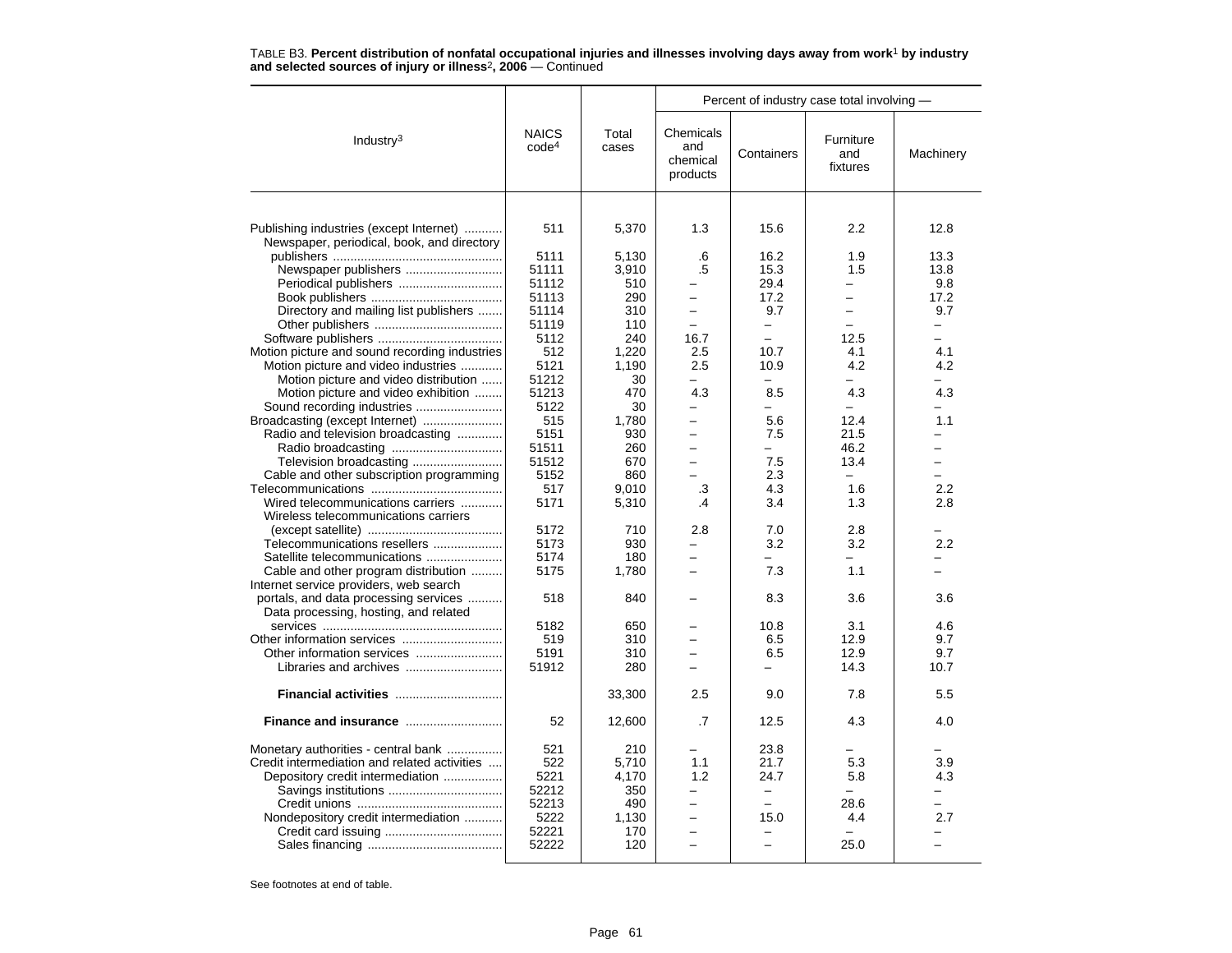|                                                                                       | Percent of industry case total involving - |                                    |                                                  |                          |                                                      |                           |                                      |  |  |
|---------------------------------------------------------------------------------------|--------------------------------------------|------------------------------------|--------------------------------------------------|--------------------------|------------------------------------------------------|---------------------------|--------------------------------------|--|--|
| Industry <sup>3</sup>                                                                 | Parts<br>and<br>materials                  | Worker<br>motion<br>or<br>position | Floors,<br>walkways,<br>or<br>ground<br>surfaces | Handtools                | Vehicles                                             | Health<br>care<br>patient | All<br>other<br>sources <sup>5</sup> |  |  |
|                                                                                       |                                            |                                    |                                                  |                          |                                                      |                           |                                      |  |  |
| Publishing industries (except Internet)<br>Newspaper, periodical, book, and directory | 3.5                                        | 18.6                               | 21.2                                             | 2.0                      | 12.3                                                 |                           | 10.4                                 |  |  |
|                                                                                       | 3.7                                        | 18.5                               | 20.5                                             | 1.9                      | 12.5                                                 |                           | 10.7                                 |  |  |
| Newspaper publishers                                                                  | 3.6                                        | 19.4                               | 19.9                                             | 1.8                      | 14.3                                                 |                           | 9.7                                  |  |  |
| Periodical publishers                                                                 | $\qquad \qquad -$                          | 7.8                                | 27.5                                             |                          | 5.9                                                  |                           | 11.8                                 |  |  |
|                                                                                       | $\equiv$                                   | 24.1                               | 13.8                                             | $\overline{\phantom{0}}$ | 6.9                                                  |                           | 13.8                                 |  |  |
| Directory and mailing list publishers                                                 | 9.7                                        | 16.1<br>27.3                       | 19.4<br>27.3                                     | 6.5                      | 9.7                                                  | $\overline{\phantom{0}}$  | 19.4                                 |  |  |
|                                                                                       | $\overline{\phantom{0}}$                   |                                    |                                                  | $\overline{\phantom{0}}$ | $\overline{\phantom{0}}$                             |                           | -<br>$\overline{\phantom{0}}$        |  |  |
|                                                                                       |                                            | 20.8                               | 37.5                                             | 2.5                      | 3.3                                                  |                           |                                      |  |  |
| Motion picture and sound recording industries                                         | 6.6<br>6.7                                 | 18.9<br>19.3                       | 27.9<br>28.6                                     | 2.5                      | 3.4                                                  | $\overline{\phantom{0}}$  | 18.0<br>17.6                         |  |  |
| Motion picture and video industries                                                   |                                            | $\equiv$                           | $\equiv$                                         |                          |                                                      |                           | $\equiv$                             |  |  |
| Motion picture and video distribution                                                 | $\overline{\phantom{0}}$<br>$\overline{a}$ | 14.9                               |                                                  | 4.3                      | $\overline{\phantom{0}}$<br>$\overline{\phantom{0}}$ |                           | 19.1                                 |  |  |
| Motion picture and video exhibition                                                   | $\equiv$                                   | $\equiv$                           | 40.4                                             |                          | $\equiv$                                             |                           | $\equiv$                             |  |  |
|                                                                                       | 4.5                                        | 16.3                               | 23.6                                             | 1.7                      | 10.7                                                 |                           | 23.6                                 |  |  |
| Broadcasting (except Internet)<br>Radio and television broadcasting                   | 5.4                                        | 7.5                                | 22.6                                             | $\overline{\phantom{0}}$ | 14.0                                                 |                           | 18.3                                 |  |  |
|                                                                                       | $\equiv$                                   |                                    | 15.4                                             | $\equiv$                 | 11.5                                                 | -                         | 15.4                                 |  |  |
|                                                                                       | 7.5                                        | 9.0                                | 25.4                                             | -                        | 14.9                                                 |                           | 19.4                                 |  |  |
| Cable and other subscription programming                                              | 3.5                                        | 25.6                               | 24.4                                             | 3.5                      | 7.0                                                  |                           | 29.1                                 |  |  |
|                                                                                       | 7.1                                        | 25.7                               | 25.9                                             | 2.1                      | 10.0                                                 |                           | 20.8                                 |  |  |
| Wired telecommunications carriers                                                     | 8.9                                        | 24.7                               | 25.6                                             | 2.6                      | 8.5                                                  | $\overline{\phantom{0}}$  | 21.8                                 |  |  |
| Wireless telecommunications carriers                                                  |                                            |                                    |                                                  |                          |                                                      |                           |                                      |  |  |
|                                                                                       |                                            | 46.5                               | 26.8                                             |                          | 4.2                                                  |                           | 8.5                                  |  |  |
| Telecommunications resellers                                                          | 4.3                                        | 32.3                               | 30.1                                             | $\overline{\phantom{0}}$ | 6.5                                                  |                           | 17.2                                 |  |  |
| Satellite telecommunications                                                          |                                            |                                    |                                                  |                          |                                                      |                           |                                      |  |  |
| Cable and other program distribution                                                  | 6.2                                        | 16.3                               | 24.2                                             | 1.7                      | 15.2                                                 |                           | 27.0                                 |  |  |
| Internet service providers, web search                                                |                                            |                                    |                                                  |                          |                                                      |                           |                                      |  |  |
| portals, and data processing services                                                 | 7.1                                        | 19.0                               | 45.2                                             |                          | 7.1                                                  |                           | 7.1                                  |  |  |
| Data processing, hosting, and related                                                 |                                            |                                    |                                                  |                          |                                                      |                           |                                      |  |  |
|                                                                                       | 7.7                                        | 21.5                               | 36.9                                             |                          | 6.2                                                  |                           | 7.7                                  |  |  |
|                                                                                       |                                            | 32.3                               | 22.6                                             |                          |                                                      |                           | 9.7                                  |  |  |
| Other information services                                                            | $\equiv$                                   | 32.3                               | 22.6                                             |                          | $\overline{\phantom{0}}$                             |                           | 9.7                                  |  |  |
|                                                                                       | $\overline{\phantom{0}}$                   | 28.6                               | 21.4                                             |                          | $\overline{\phantom{0}}$                             |                           | 10.7                                 |  |  |
|                                                                                       |                                            |                                    |                                                  |                          |                                                      |                           |                                      |  |  |
|                                                                                       | 5.1                                        | 16.7                               | 25.8                                             | 3.5                      | 9.5                                                  | 0.4                       | 14.3                                 |  |  |
|                                                                                       | 1.3                                        | 24.1                               | 36.1                                             | 1.3                      | 6.9                                                  |                           | 8.7                                  |  |  |
| Monetary authorities - central bank                                                   |                                            | 28.6                               | 23.8                                             |                          |                                                      |                           | 19.0                                 |  |  |
| Credit intermediation and related activities                                          | .4                                         | 19.6                               | 34.2                                             | 2.1                      | 2.3                                                  |                           | 9.8                                  |  |  |
| Depository credit intermediation                                                      | $\overline{\phantom{0}}$                   | 21.8                               | 31.7                                             |                          | 1.4                                                  |                           | 8.9                                  |  |  |
|                                                                                       | $\overline{a}$                             | 14.3                               | 74.3                                             | $\overline{\phantom{0}}$ | —                                                    |                           | -                                    |  |  |
|                                                                                       | $\equiv$                                   | 20.4                               | 22.4                                             | $\equiv$                 | ÷                                                    | $\equiv$                  | 16.3                                 |  |  |
| Nondepository credit intermediation                                                   | $\overline{\phantom{0}}$                   | 15.0                               | 39.8                                             | 9.7                      | 2.7                                                  |                           | 9.7                                  |  |  |
|                                                                                       |                                            | 23.5                               | 35.3                                             |                          |                                                      |                           | 11.8                                 |  |  |
|                                                                                       | $\overline{\phantom{a}}$                   | 16.7                               | 33.3                                             | $\equiv$                 | $\equiv$                                             | $\equiv$                  | $\overline{\phantom{0}}$             |  |  |
|                                                                                       |                                            |                                    |                                                  |                          |                                                      |                           |                                      |  |  |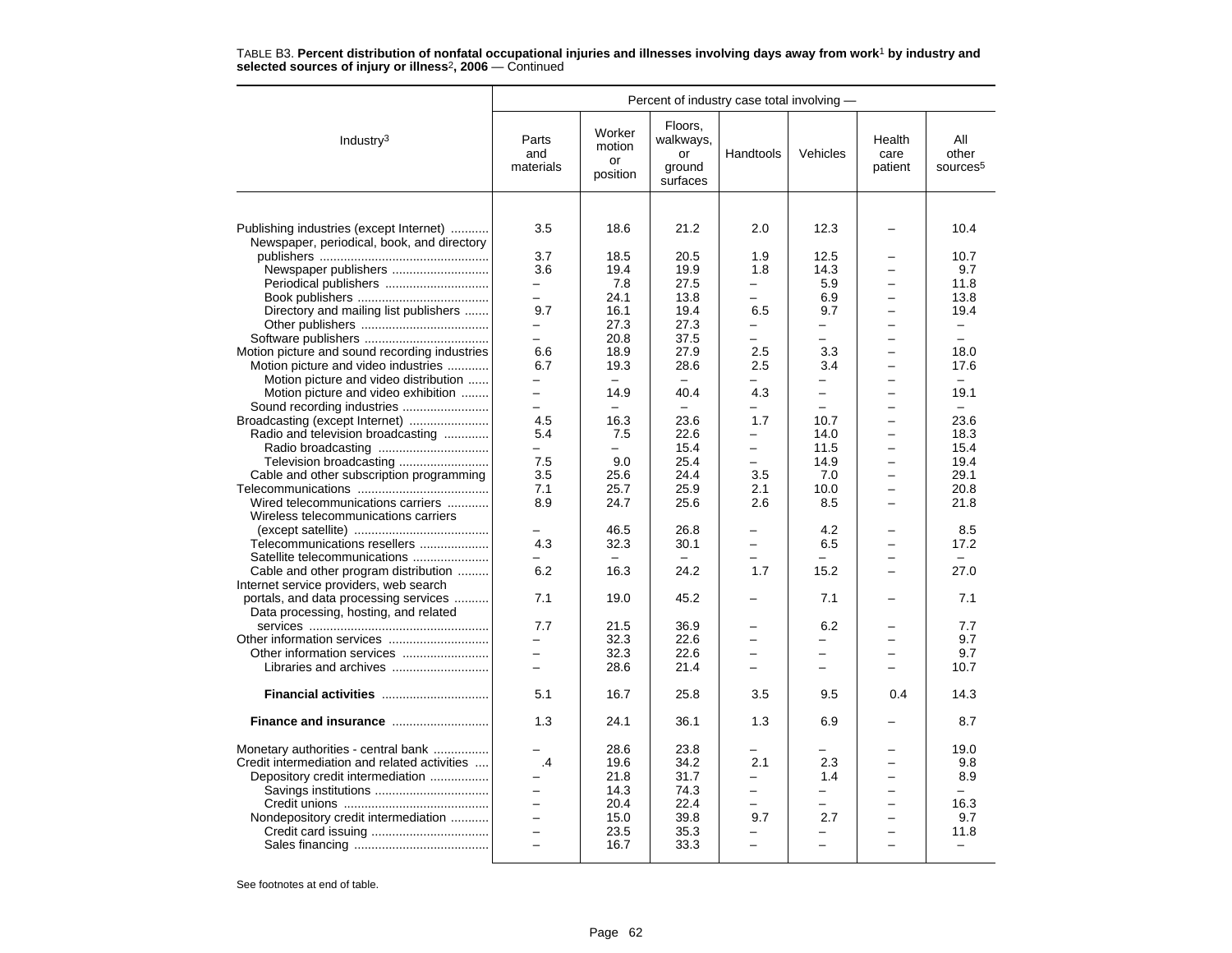|                                              |                                   |                | Percent of industry case total involving - |            |                              |           |  |  |
|----------------------------------------------|-----------------------------------|----------------|--------------------------------------------|------------|------------------------------|-----------|--|--|
| Industry <sup>3</sup>                        | <b>NAICS</b><br>code <sup>4</sup> | Total<br>cases | Chemicals<br>and<br>chemical<br>products   | Containers | Furniture<br>and<br>fixtures | Machinery |  |  |
|                                              |                                   |                |                                            |            |                              |           |  |  |
| Other nondepository credit                   |                                   |                |                                            |            |                              |           |  |  |
|                                              | 52229                             | 840            |                                            | 19.0       | 2.4                          |           |  |  |
| Activities related to credit intermediation  | 5223                              | 410            |                                            | 9.8        |                              |           |  |  |
| Financial transactions processing,           |                                   |                |                                            |            |                              |           |  |  |
| reserve, and clearinghouse activities        | 52232                             | 240            |                                            | 16.7       |                              |           |  |  |
| Other activities related to credit           |                                   |                |                                            |            |                              |           |  |  |
|                                              | 52239                             | 150            |                                            |            |                              |           |  |  |
| Securities, commodity contracts, and other   |                                   |                |                                            |            |                              |           |  |  |
| financial investments and related activities | 523                               | 770            |                                            | 3.9        | 2.6                          | 22.1      |  |  |
| Securities and commodity contracts           |                                   |                |                                            |            |                              |           |  |  |
| intermediation and brokerage                 | 5231                              | 250            |                                            |            |                              |           |  |  |
| Investment banking and securities            |                                   |                |                                            |            |                              |           |  |  |
|                                              | 52311                             | 100            |                                            |            |                              |           |  |  |
|                                              | 52312                             | 160            |                                            |            |                              |           |  |  |
| Securities and commodity exchanges           | 5232                              | 20             |                                            |            |                              |           |  |  |
| Portfolio management                         | 52392                             | 90             | $\equiv$                                   | $\equiv$   | $\equiv$                     | -         |  |  |
| All other financial investment activities    | 52399                             | 30             |                                            |            |                              |           |  |  |
| Insurance carriers and related activities    | 524                               | 5,490          | 0.4                                        | 4.0        | 3.1                          | 2.0       |  |  |
|                                              | 5241                              | 3,980          | .5                                         | 4.3        | 2.8                          | 2.8       |  |  |
| Direct life, health, and medical insurance   |                                   |                |                                            |            |                              |           |  |  |
|                                              | 52411                             | 2,100          |                                            | 4.3        | 1.0                          | 3.3       |  |  |
| Direct insurance (except life, health, and   |                                   |                |                                            |            |                              |           |  |  |
|                                              | 52412                             | 1,780          |                                            | 5.1        | 4.5                          | 2.2       |  |  |
| Reinsurance carriers                         | 52413                             | 100            |                                            |            |                              |           |  |  |
| Agencies, brokerages, and other insurance    |                                   |                |                                            |            |                              |           |  |  |
|                                              | 5242                              | 1.510          |                                            | 3.3        | 4.0                          |           |  |  |
| Insurance agencies and brokerages            | 52421                             | 830            |                                            | 4.8        |                              |           |  |  |
| Other insurance related activities           | 52429                             | 670            |                                            |            | 7.5                          |           |  |  |
| Funds, trusts, and other financial vehicles  | 525                               | 420            |                                            | 7.1        | 11.9                         |           |  |  |
| Insurance and employee benefit funds         | 5251                              | 340            |                                            |            | 11.8                         |           |  |  |
| Other insurance funds                        | 52519                             | 240            |                                            |            | -                            |           |  |  |
| Other investment pools and funds             | 5259                              | 80             |                                            | 25.0       |                              |           |  |  |
|                                              |                                   |                |                                            |            |                              |           |  |  |
| Real estate and rental and leasing           | 53                                | 20,700         | 3.6                                        | 7.0        | 10.0                         | 6.4       |  |  |
|                                              | 531                               |                | 5.0                                        |            | 7.6                          | 7.9       |  |  |
|                                              |                                   | 12,500         |                                            | 8.1        |                              |           |  |  |
|                                              | 5311                              | 7,660          | 5.1                                        | 9.3        | 7.0                          | 8.2       |  |  |
| Lessors of residential buildings and         |                                   |                |                                            |            |                              |           |  |  |
|                                              | 53111                             | 5,700          | 6.7                                        | 10.9       | 7.5                          | 10.2      |  |  |
| Lessors of nonresidential buildings          |                                   |                |                                            |            |                              |           |  |  |
| (except miniwarehouses)                      | 53112                             | 890            |                                            | 7.9        | 11.2                         | 4.5       |  |  |
| Lessors of miniwarehouses and                |                                   |                |                                            |            |                              |           |  |  |
|                                              | 53113                             | 540            |                                            |            |                              |           |  |  |
| Lessors of other real estate property        | 53119                             | 520            | $\overline{\phantom{0}}$                   |            |                              |           |  |  |
| Offices of real estate agents and brokers    | 5312                              | 1.030          |                                            | 8.7        | 6.8                          | 1.9       |  |  |
| Activities related to real estate            | 5313                              | 3,810          | 5.5                                        | 5.8        | 8.9                          | 8.9       |  |  |
| Real estate property managers                | 53131                             | 3,620          | 5.8                                        | 6.1        | 9.4                          | 9.4       |  |  |
|                                              | 532                               | 8,170          | 1.5                                        | 5.1        | 13.7                         | 3.9       |  |  |
|                                              |                                   |                |                                            |            |                              |           |  |  |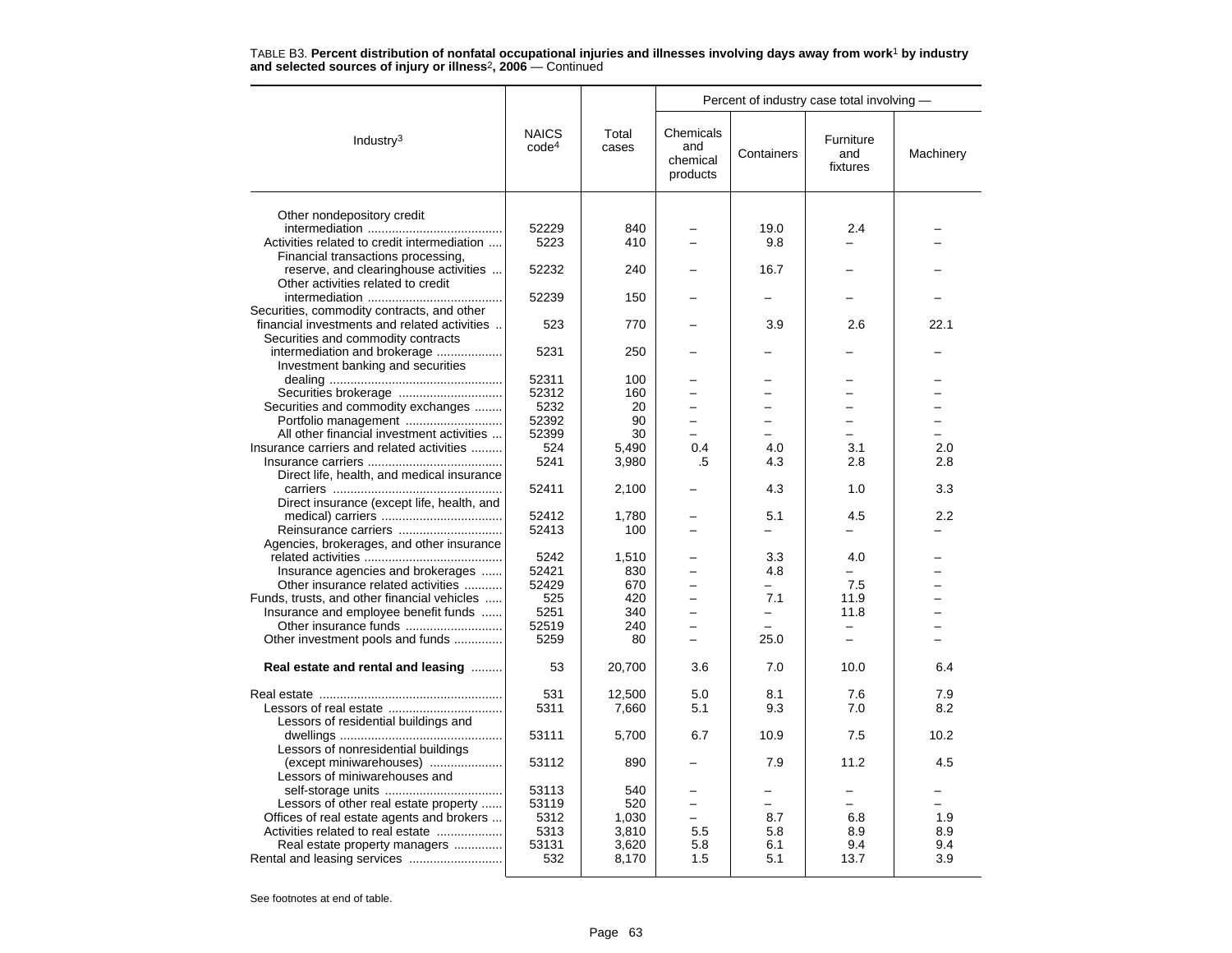|                                              | Percent of industry case total involving - |                                    |                                                  |                          |                          |                           |                                      |  |  |
|----------------------------------------------|--------------------------------------------|------------------------------------|--------------------------------------------------|--------------------------|--------------------------|---------------------------|--------------------------------------|--|--|
| Industry $3$                                 | Parts<br>and<br>materials                  | Worker<br>motion<br>or<br>position | Floors,<br>walkways,<br>or<br>ground<br>surfaces | Handtools                | Vehicles                 | Health<br>care<br>patient | All<br>other<br>sources <sup>5</sup> |  |  |
|                                              |                                            |                                    |                                                  |                          |                          |                           |                                      |  |  |
| Other nondepository credit                   |                                            | 13.1                               | 40.5                                             | 13.1                     | 2.4                      |                           | 10.7                                 |  |  |
| Activities related to credit intermediation  |                                            | 9.8                                | 43.9                                             |                          | 9.8                      |                           | 19.5                                 |  |  |
| Financial transactions processing,           |                                            |                                    |                                                  |                          |                          |                           |                                      |  |  |
| reserve, and clearinghouse activities        |                                            | 12.5                               | 41.7                                             |                          | $\overline{\phantom{0}}$ |                           | 16.7                                 |  |  |
| Other activities related to credit           |                                            |                                    |                                                  |                          |                          |                           |                                      |  |  |
|                                              |                                            |                                    | 46.7                                             |                          | 20.0                     |                           | 20.0                                 |  |  |
| Securities, commodity contracts, and other   |                                            |                                    |                                                  |                          |                          |                           |                                      |  |  |
| financial investments and related activities |                                            | 13.0                               | 28.6                                             |                          | 22.1                     |                           | 3.9                                  |  |  |
| Securities and commodity contracts           |                                            |                                    |                                                  |                          |                          |                           |                                      |  |  |
| intermediation and brokerage                 |                                            | 20.0                               | 60.0                                             |                          |                          |                           | 8.0                                  |  |  |
| Investment banking and securities            |                                            |                                    |                                                  |                          |                          |                           |                                      |  |  |
|                                              |                                            |                                    | 60.0                                             |                          |                          |                           |                                      |  |  |
|                                              |                                            | 25.0                               | 56.2                                             |                          | $\overline{\phantom{0}}$ |                           |                                      |  |  |
| Securities and commodity exchanges           | $\overline{a}$                             | $\overline{\phantom{0}}$           | $\equiv$                                         |                          | $\overline{\phantom{0}}$ |                           | L.                                   |  |  |
| Portfolio management                         | -                                          | 33.3                               | 44.4                                             | $\overline{\phantom{0}}$ | -                        |                           | -                                    |  |  |
| All other financial investment activities    |                                            |                                    |                                                  |                          |                          |                           |                                      |  |  |
| Insurance carriers and related activities    | 2.4<br>3.3                                 | 31.1<br>25.6                       | 40.3<br>43.2                                     | .5                       | 7.5                      | $\equiv$                  | 8.2                                  |  |  |
| Direct life, health, and medical insurance   |                                            |                                    |                                                  | .8                       | 9.5                      |                           | 7.5                                  |  |  |
|                                              | 1.9                                        | 26.2                               | 47.6                                             | 1.0                      | 8.6                      |                           | 5.7                                  |  |  |
| Direct insurance (except life, health, and   |                                            |                                    |                                                  |                          |                          |                           |                                      |  |  |
|                                              | 1.1                                        | 25.8                               | 39.3                                             |                          | 11.2                     |                           | 9.0                                  |  |  |
| Reinsurance carriers                         | $\overline{\phantom{0}}$                   | $\overline{\phantom{0}}$           | $=$                                              | $\equiv$                 | $\overline{\phantom{0}}$ | $\equiv$                  | $\overline{\phantom{0}}$             |  |  |
| Agencies, brokerages, and other insurance    |                                            |                                    |                                                  |                          |                          |                           |                                      |  |  |
|                                              |                                            | 46.4                               | 32.5                                             |                          | 2.0                      |                           | 10.6                                 |  |  |
| Insurance agencies and brokerages            |                                            | 50.6                               | 34.9                                             |                          |                          |                           | 6.0                                  |  |  |
| Other insurance related activities           | $\equiv$                                   | 41.8                               | 29.9                                             |                          | 4.5                      |                           | 14.9                                 |  |  |
| Funds, trusts, and other financial vehicles  | $\overline{\phantom{0}}$                   | 9.5                                | 28.6                                             | $\overline{\phantom{0}}$ | 33.3                     | $\overline{\phantom{0}}$  | 4.8                                  |  |  |
| Insurance and employee benefit funds         |                                            | 8.8                                | 29.4                                             |                          | 38.2                     |                           |                                      |  |  |
|                                              | $\overline{\phantom{0}}$                   | 12.5                               | 20.8                                             | $\equiv$                 | 54.2                     |                           | $\overline{\phantom{0}}$             |  |  |
| Other investment pools and funds             | $\equiv$                                   | $\equiv$                           | 25.0                                             | $\equiv$                 | $\overline{\phantom{0}}$ | $\equiv$                  | $\overline{\phantom{0}}$             |  |  |
| Real estate and rental and leasing           | 7.4                                        | 12.2                               | 19.4                                             | 4.7                      | 11.1                     | 0.6                       | 17.6                                 |  |  |
|                                              |                                            |                                    |                                                  |                          |                          |                           |                                      |  |  |
|                                              | 5.6                                        | 14.6                               | 18.2                                             | 6.4                      | 6.0                      | 1.0                       | 19.4                                 |  |  |
|                                              | 6.3                                        | 13.3                               | 13.1                                             | 8.1                      | 7.2                      | 1.7                       | 20.6                                 |  |  |
| Lessors of residential buildings and         |                                            |                                    |                                                  |                          |                          |                           |                                      |  |  |
|                                              | 7.2                                        | 12.5                               | 12.1                                             | 9.3                      | 1.1                      | 2.3                       | 20.0                                 |  |  |
| Lessors of nonresidential buildings          |                                            |                                    |                                                  |                          |                          |                           |                                      |  |  |
| (except miniwarehouses)                      | 6.7                                        | 30.3                               | 19.1                                             | 3.4                      | 4.5                      |                           | 11.2                                 |  |  |
| Lessors of miniwarehouses and                |                                            |                                    |                                                  |                          |                          |                           |                                      |  |  |
|                                              |                                            |                                    |                                                  |                          | 70.4                     |                           |                                      |  |  |
| Lessors of other real estate property        |                                            | $\overline{\phantom{0}}$           | $\equiv$                                         | 11.5                     | 11.5                     |                           | 59.6                                 |  |  |
| Offices of real estate agents and brokers    | 4.9                                        | 10.7                               | 35.0                                             | 9.7                      | 7.8                      | $\equiv$                  | 13.6                                 |  |  |
| Activities related to real estate            | 4.2                                        | 18.1                               | 24.1                                             | 2.4                      | 3.1                      |                           | 18.6                                 |  |  |
| Real estate property managers                | 4.4                                        | 18.5                               | 25.1                                             | 2.5                      | 3.3                      |                           | 15.2                                 |  |  |
|                                              | 10.3                                       | 8.7                                | 21.2                                             | 2.2                      | 18.7                     |                           | 14.8                                 |  |  |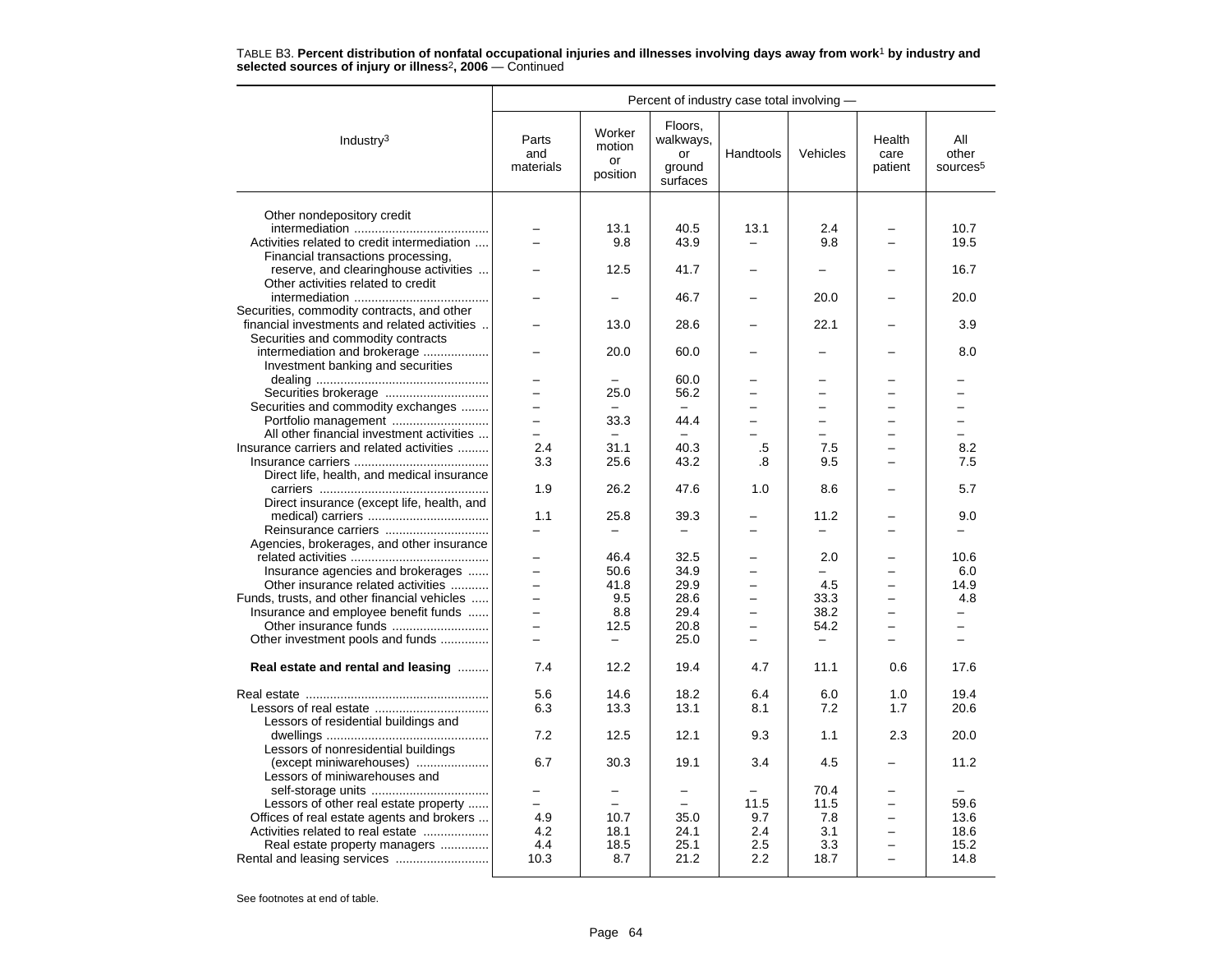|                                                                                  |                                   |                | Percent of industry case total involving - |            |                              |           |  |  |  |
|----------------------------------------------------------------------------------|-----------------------------------|----------------|--------------------------------------------|------------|------------------------------|-----------|--|--|--|
| Industry $3$                                                                     | <b>NAICS</b><br>code <sup>4</sup> | Total<br>cases | Chemicals<br>and<br>chemical<br>products   | Containers | Furniture<br>and<br>fixtures | Machinery |  |  |  |
|                                                                                  |                                   |                |                                            |            |                              |           |  |  |  |
| Automotive equipment rental and leasing                                          | 5321                              | 2,310          | 1.3<br>$\equiv$                            | 6.1        | 2.6<br>$\equiv$              | 1.7       |  |  |  |
| Passenger car rental and leasing<br>Truck, utility trailer, and rv (recreational | 53211                             | 1,290          |                                            | 10.1       |                              |           |  |  |  |
| vehicle) rental and leasing                                                      | 53212                             | 1,020          |                                            |            | 4.9                          |           |  |  |  |
| Video tape and disc rental                                                       | 53223                             | 170            | $\overline{\phantom{0}}$                   | 11.8       | 11.8                         | 29.4      |  |  |  |
| Other consumer goods rental                                                      | 53229                             | 920            |                                            | 12.0       | 7.6                          |           |  |  |  |
| Commercial and industrial machinery and                                          |                                   |                |                                            |            |                              |           |  |  |  |
| equipment rental and leasing                                                     | 5324                              | 2,110          | 4.3                                        | 6.2        |                              | 6.6       |  |  |  |
| Construction, transportation, mining, and                                        |                                   |                |                                            |            |                              |           |  |  |  |
| forestry machinery and equipment                                                 |                                   |                |                                            |            |                              |           |  |  |  |
|                                                                                  | 53241                             | 1,610          | 5.6                                        | 6.8        |                              | 8.7       |  |  |  |
| Lessors of nonfinancial intangible assets                                        |                                   |                |                                            |            |                              |           |  |  |  |
|                                                                                  | 533                               | 30             |                                            |            |                              |           |  |  |  |
|                                                                                  |                                   |                |                                            |            |                              |           |  |  |  |
| Professional and business services                                               |                                   | 89,940         | 2.1                                        | 11.2       | 3.8                          | 5.8       |  |  |  |
|                                                                                  |                                   |                |                                            |            |                              |           |  |  |  |
| Professional, scientific, and technical                                          |                                   |                |                                            |            |                              |           |  |  |  |
|                                                                                  | 54                                | 22,350         | 2.8                                        | 10.7       | 4.6                          | 5.5       |  |  |  |
|                                                                                  |                                   |                |                                            |            |                              |           |  |  |  |
| Professional, scientific, and technical                                          |                                   |                |                                            |            |                              |           |  |  |  |
|                                                                                  | 541                               | 22,350         | 2.8                                        | 10.7       | 4.6                          | 5.5       |  |  |  |
|                                                                                  | 5411                              | 1,910          |                                            | 22.5       | 6.3                          |           |  |  |  |
| Accounting, tax preparation, bookkeeping,                                        |                                   |                |                                            |            |                              |           |  |  |  |
|                                                                                  | 5412                              | 1,800          |                                            | 18.9       | 6.7                          | 3.3       |  |  |  |
| Accounting, tax preparation,                                                     |                                   |                |                                            |            |                              |           |  |  |  |
| bookkeeping, and payroll services                                                | 54121                             | 1,800          |                                            | 18.9       | 6.7                          | 3.3       |  |  |  |
| Tax preparation services                                                         | 541213                            | 40             |                                            |            |                              |           |  |  |  |
| Other accounting services                                                        | 541219                            | 730            |                                            | 32.9       |                              |           |  |  |  |
| Architectural, engineering, and related                                          |                                   |                |                                            |            |                              |           |  |  |  |
|                                                                                  | 5413                              | 6,360          | 2.7                                        | 6.1        | 3.8                          | 4.1       |  |  |  |
|                                                                                  | 54131                             | 490            |                                            |            |                              |           |  |  |  |
|                                                                                  | 54133                             | 4,040          | 2.2                                        | 8.2        | 4.5                          | 5.9       |  |  |  |
| Surveying and mapping (except                                                    |                                   |                |                                            |            |                              |           |  |  |  |
| geophysical) services                                                            | 54137                             | 340            |                                            |            |                              |           |  |  |  |
| Computer systems design services                                                 | 541512                            | 930            | 7.5                                        |            | 5.4                          | 8.6       |  |  |  |
| Computer facilities management                                                   |                                   |                |                                            |            |                              |           |  |  |  |
|                                                                                  | 541513                            | 50             |                                            |            |                              |           |  |  |  |
| Other computer related services                                                  | 541519                            | 110            |                                            |            |                              |           |  |  |  |
| Management, scientific, and technical                                            |                                   |                |                                            |            |                              |           |  |  |  |
|                                                                                  | 5416                              | 1,360          |                                            | 11.0       | 14.0                         | 9.6       |  |  |  |
| Management consulting services                                                   | 54161                             | 920            | -                                          | 10.9       | 20.7                         | 8.7       |  |  |  |
| Environmental consulting services                                                | 54162                             | 140            |                                            | -          | $\overline{\phantom{0}}$     |           |  |  |  |
| Scientific research and development                                              |                                   |                |                                            | 13.5       |                              | 2.0       |  |  |  |
|                                                                                  | 5417                              | 2,000          | 2.0                                        |            | 5.0                          |           |  |  |  |
| Advertising and related services                                                 | 5418                              | 2,070          | 3.4                                        | 28.0       | 2.4                          | 13.0      |  |  |  |
| Other professional, scientific, and technical                                    | 5419                              | 3,890          | 6.2                                        | 4.6        | 3.6                          | -         |  |  |  |
|                                                                                  |                                   |                |                                            |            |                              |           |  |  |  |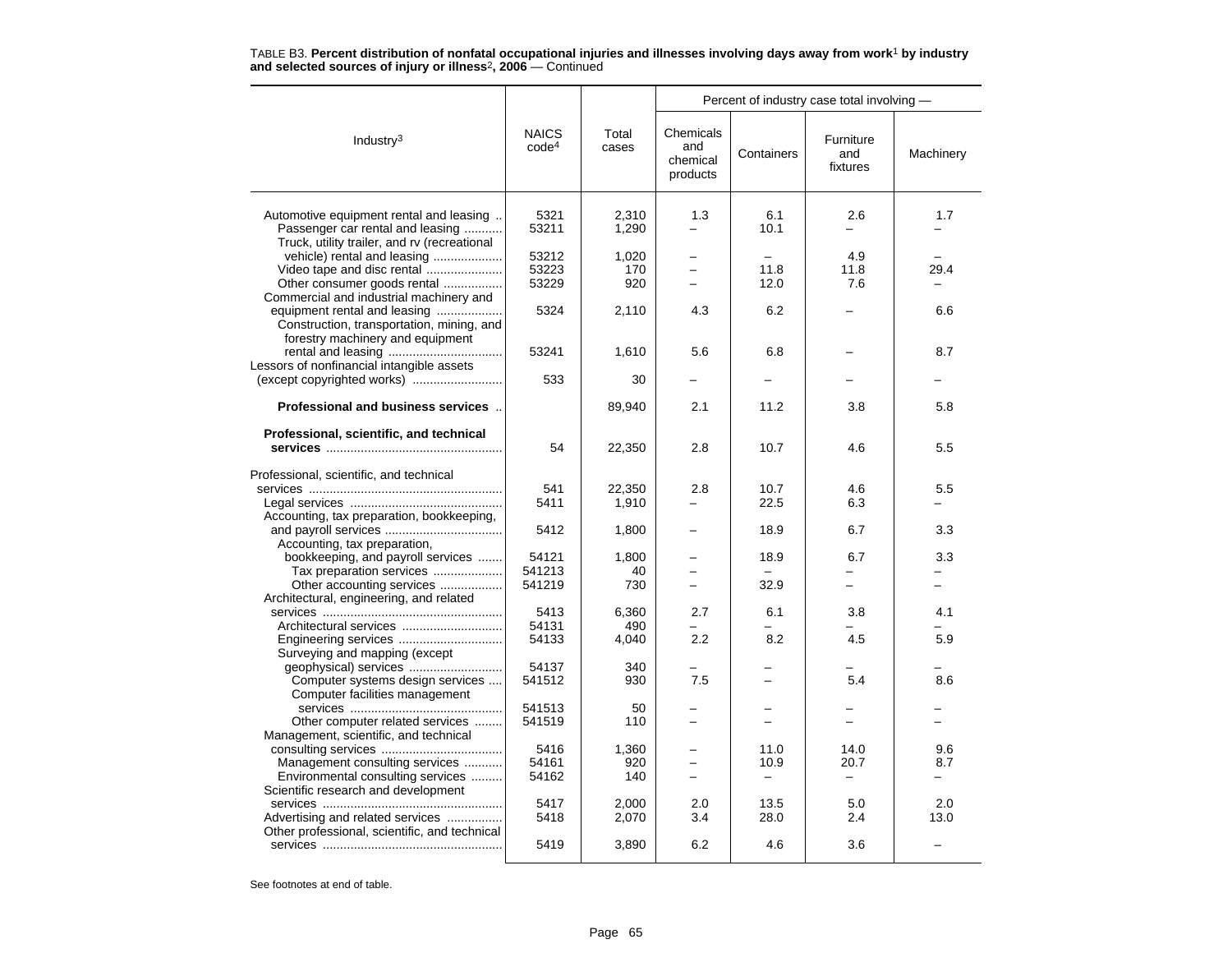|                                                                                                                                                          | Percent of industry case total involving - |                                    |                                                  |                                 |                                 |                           |                                          |  |  |  |
|----------------------------------------------------------------------------------------------------------------------------------------------------------|--------------------------------------------|------------------------------------|--------------------------------------------------|---------------------------------|---------------------------------|---------------------------|------------------------------------------|--|--|--|
| Industry <sup>3</sup>                                                                                                                                    | Parts<br>and<br>materials                  | Worker<br>motion<br>or<br>position | Floors,<br>walkways,<br>or<br>ground<br>surfaces | Handtools                       | Vehicles                        | Health<br>care<br>patient | All<br>other<br>sources <sup>5</sup>     |  |  |  |
| Automotive equipment rental and leasing<br>Passenger car rental and leasing<br>Truck, utility trailer, and rv (recreational                              | 8.7<br>4.7                                 | 15.6<br>17.8                       | 27.7<br>29.5                                     | 1.3                             | 24.7<br>29.5                    | $\overline{\phantom{0}}$  | 10.8<br>6.2                              |  |  |  |
| vehicle) rental and leasing                                                                                                                              | 13.7                                       | 12.7                               | 25.5                                             |                                 | 18.6                            |                           | 17.6                                     |  |  |  |
| Video tape and disc rental                                                                                                                               | -                                          | 23.5                               | 17.6                                             | -                               | $\qquad \qquad -$               | -                         |                                          |  |  |  |
| Other consumer goods rental                                                                                                                              | $\equiv$                                   | 3.3                                | 22.8                                             |                                 | 39.1                            |                           | 10.9                                     |  |  |  |
| Commercial and industrial machinery and<br>equipment rental and leasing<br>Construction, transportation, mining, and<br>forestry machinery and equipment | 22.7                                       | 1.9                                | 27.0                                             | 5.2                             | 10.0                            |                           | 15.2                                     |  |  |  |
| Lessors of nonfinancial intangible assets                                                                                                                | 21.1                                       |                                    | 28.6                                             |                                 | 11.8                            |                           | 12.4                                     |  |  |  |
|                                                                                                                                                          |                                            |                                    |                                                  |                                 |                                 |                           |                                          |  |  |  |
| Professional and business services                                                                                                                       | 7.1                                        | 13.2                               | 19.0                                             | 4.1                             | 10.6                            | 0.8                       | 22.2                                     |  |  |  |
| Professional, scientific, and technical                                                                                                                  | 8.2                                        | 13.8                               | 13.8                                             | 2.9                             | 6.0                             |                           | 31.6                                     |  |  |  |
| Professional, scientific, and technical                                                                                                                  | 8.2<br>$\overline{\phantom{0}}$            | 13.8<br>23.0                       | 13.8<br>19.4                                     | 2.9<br>$\overline{\phantom{0}}$ | 6.0<br>5.8                      |                           | 31.6<br>19.4                             |  |  |  |
| Accounting, tax preparation, bookkeeping,                                                                                                                | 11.7                                       | 12.8                               | 23.9                                             | 2.2                             | 2.8                             |                           | 18.9                                     |  |  |  |
| Accounting, tax preparation,<br>bookkeeping, and payroll services<br>Tax preparation services                                                            | 11.7                                       | 12.8                               | 23.9                                             | 2.2                             | 2.8<br>L.                       |                           | 18.9<br>$=$                              |  |  |  |
| Other accounting services<br>Architectural, engineering, and related                                                                                     | $\equiv$                                   | $\overline{\phantom{0}}$           | 8.2                                              | $\overline{\phantom{0}}$        | $\equiv$                        | $\overline{\phantom{0}}$  | 41.1                                     |  |  |  |
| Architectural services                                                                                                                                   | 13.1<br>$-$                                | 15.1                               | 10.5<br>51.0                                     | 6.0                             | 9.6                             |                           | 28.9                                     |  |  |  |
| Surveying and mapping (except                                                                                                                            | 19.1                                       | 17.3                               | 6.2                                              | 5.4                             | 3.5                             |                           | 27.5                                     |  |  |  |
| Computer systems design services<br>Computer facilities management                                                                                       | 33.3                                       | 12.9                               | 20.4                                             | 35.3                            |                                 |                           | 8.6                                      |  |  |  |
| Other computer related services                                                                                                                          |                                            | -                                  | 54.5                                             | $\overline{\phantom{0}}$        | 18.2                            |                           |                                          |  |  |  |
| Management, scientific, and technical<br>Management consulting services<br>Environmental consulting services                                             | 4.4<br>6.5<br>$\equiv$                     | 9.6<br>14.1<br>—                   | 11.0<br>16.3<br>$\overline{\phantom{0}}$         | 9.6<br>-                        | 9.6<br>7.6<br>$\qquad \qquad -$ | $\equiv$                  | 19.9<br>13.0<br>$\overline{\phantom{0}}$ |  |  |  |
| Scientific research and development                                                                                                                      | 2.0                                        | 35.0                               | 17.5                                             | 2.5                             | 4.0                             |                           | 17.0                                     |  |  |  |
| Advertising and related services<br>Other professional, scientific, and technical                                                                        | 3.9<br>6.4                                 | 7.7<br>4.1                         | 15.9<br>12.6                                     | 2.4                             | 4.3<br>4.9                      |                           | 19.3<br>57.8                             |  |  |  |
|                                                                                                                                                          |                                            |                                    |                                                  |                                 |                                 |                           |                                          |  |  |  |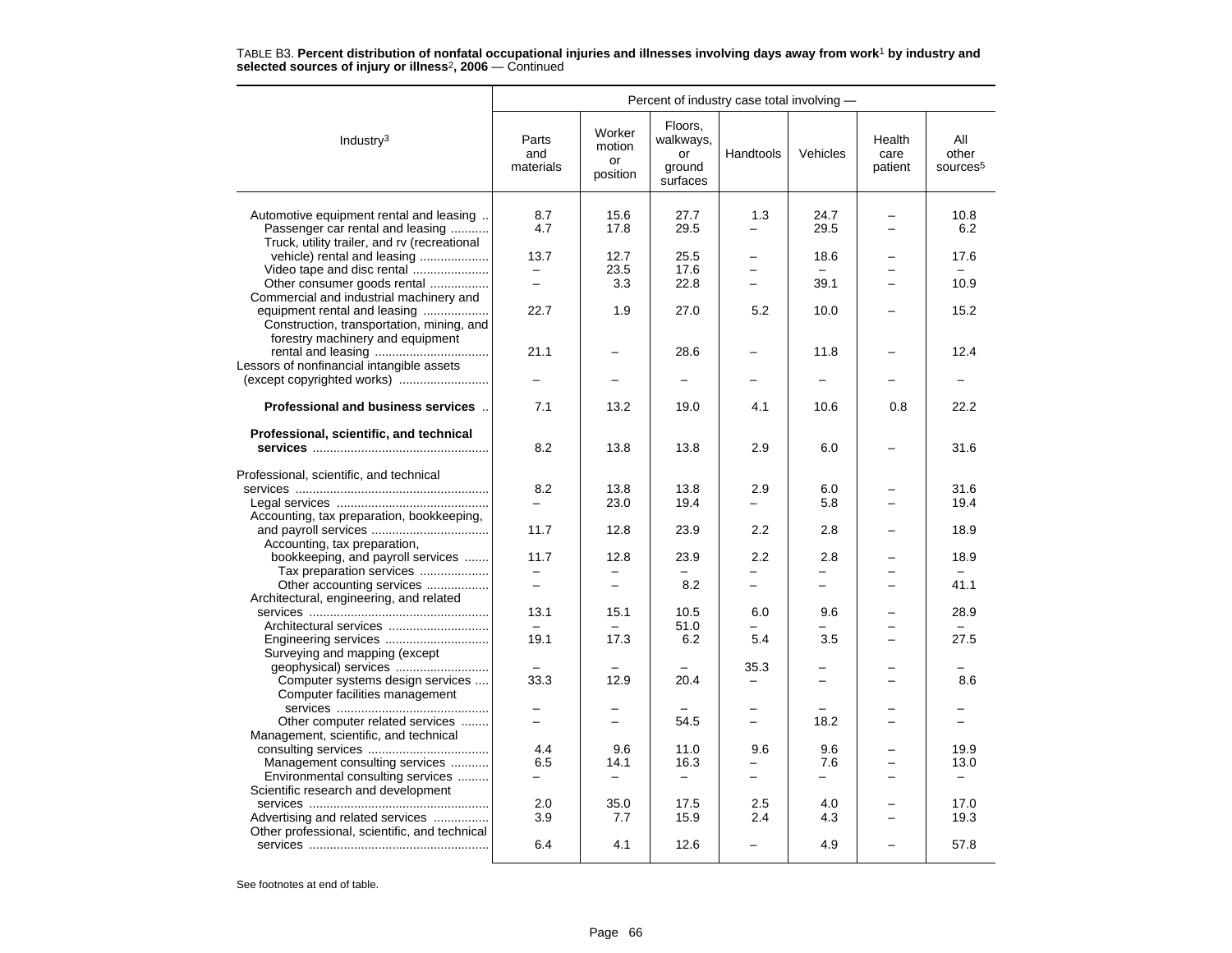|                                         |                                   |                | Percent of industry case total involving - |                          |                              |           |  |
|-----------------------------------------|-----------------------------------|----------------|--------------------------------------------|--------------------------|------------------------------|-----------|--|
| Industry <sup>3</sup>                   | <b>NAICS</b><br>code <sup>4</sup> | Total<br>cases | Chemicals<br>and<br>chemical<br>products   | Containers               | Furniture<br>and<br>fixtures | Machinery |  |
|                                         |                                   |                |                                            |                          |                              |           |  |
| Marketing research and public opinion   | 54191                             | 40             |                                            |                          |                              |           |  |
|                                         | 54192                             | 650            |                                            |                          |                              |           |  |
| Veterinary services                     | 54194                             | 2,730          |                                            | 5.5                      | 4.8                          |           |  |
| All other professional, scientific, and |                                   |                |                                            |                          |                              |           |  |
|                                         | 54199                             | 480            | 45.8                                       |                          |                              |           |  |
| <b>Management of companies and</b>      |                                   |                |                                            |                          |                              |           |  |
|                                         | 55                                | 9,510          | .6                                         | 12.8                     | 6.1                          | 5.4       |  |
| Administrative and support and waste    |                                   |                |                                            |                          |                              |           |  |
| management and remediation services     | 56                                | 58,080         | 2.1                                        | 11.2                     | 3.1                          | 6.0       |  |
| Administrative and support services     | 561                               | 49,090         | 2.2                                        | 9.6                      | 3.5                          | 6.4       |  |
| Office administrative services          | 5611                              | 1.300          | $\overline{\phantom{0}}$                   | 10.8                     | 10.0                         |           |  |
|                                         | 5612                              | 2,080          | 1.9                                        | 8.2                      | 5.3                          | 2.4       |  |
|                                         | 5613                              | 6,680          | 1.3                                        | 10.2                     | 5.4                          | 6.9       |  |
| Temporary help services                 | 56132                             | 3,800          | 1.3                                        | 13.2                     | 1.8                          | 9.7       |  |
| Business support services               | 5614                              | 2,970          | 1.7                                        | 5.1                      | 4.4                          | 3.0       |  |
| Telephone call centers                  | 56142                             | 1,350          | 1.5                                        | 2.2                      | 4.4                          | 1.5       |  |
| Collection agencies                     | 56144                             | 540            | $\overline{\phantom{0}}$                   | $\overline{\phantom{0}}$ | 13.0                         |           |  |
|                                         | 56145                             | 60             | $\overline{\phantom{0}}$                   |                          |                              |           |  |
| Other business support services         | 56149                             | 430            |                                            |                          |                              |           |  |
| Travel arrangement and reservation      |                                   |                |                                            |                          |                              |           |  |
|                                         | 5615                              | 560            |                                            | 5.4                      | 3.6                          |           |  |
|                                         | 56151                             | 70             | $\overline{\phantom{0}}$                   | -                        | $\overline{\phantom{0}}$     |           |  |
|                                         | 56152                             | 40             |                                            | ⋍                        |                              |           |  |
| Other travel arrangement and            |                                   |                |                                            |                          |                              |           |  |
|                                         | 56159                             | 440            |                                            | 4.5                      | 4.5                          |           |  |
| Investigation and security services     | 5616                              | 5,670          | 1.4                                        | 4.6                      | 1.1                          | 1.1       |  |
| Investigation, guard, and armored car   |                                   |                |                                            |                          |                              |           |  |
|                                         | 56161                             | 4.510          | 1.8                                        | 3.8                      | 1.3                          | 1.1       |  |
| Investigation services                  | 561611                            | 150            |                                            | 13.3                     |                              |           |  |
| Security guards and patrol services     | 561612                            | 3,910          | 2.0                                        | 3.1                      | 1.3                          | .8        |  |
| Armored car services                    | 561613                            | 460            | $\overline{\phantom{0}}$                   | 6.5                      | $\equiv$                     |           |  |
| Security systems services               | 56162                             | 1,160          | $=$                                        | 7.8                      | $\equiv$                     |           |  |
| Services to buildings and dwellings     | 5617                              | 26,890         | 2.9                                        | 9.8                      | 3.2                          | 8.5       |  |
|                                         | 56172                             | 10,060         | 2.2                                        | 19.4                     | 5.3                          | 7.1       |  |
|                                         | 56173                             | 11,830         | .7                                         | 2.5                      | 1.9                          | 12.1      |  |
| Carpet and upholstery cleaning services | 56174<br>5619                     | 800<br>2,930   | $\overline{\phantom{0}}$                   | 18.8<br>22.2             | 1.7                          | 5.5       |  |
| Waste management and remediation        |                                   |                |                                            |                          |                              |           |  |
|                                         | 562                               | 9,000          | 2.0                                        | 19.7                     | .8                           | 3.7       |  |
|                                         | 5621                              | 4,620          | 1.9                                        | 23.6                     | .6                           | 3.5       |  |
|                                         | 56211                             | 4,620          | 1.9                                        | 23.6                     | .6                           | 3.5       |  |
| Solid waste collection                  | 562111                            | 4,080          | 2.0                                        | 22.1                     | .5                           | 2.7       |  |
| Waste treatment and disposal            | 5622                              | 2,150          | 2.8                                        | 18.1                     |                              | 4.7       |  |
| Waste treatment and disposal            | 56221                             | 2,150          | 2.8                                        | 18.1                     |                              | 4.7       |  |
|                                         |                                   |                |                                            |                          |                              |           |  |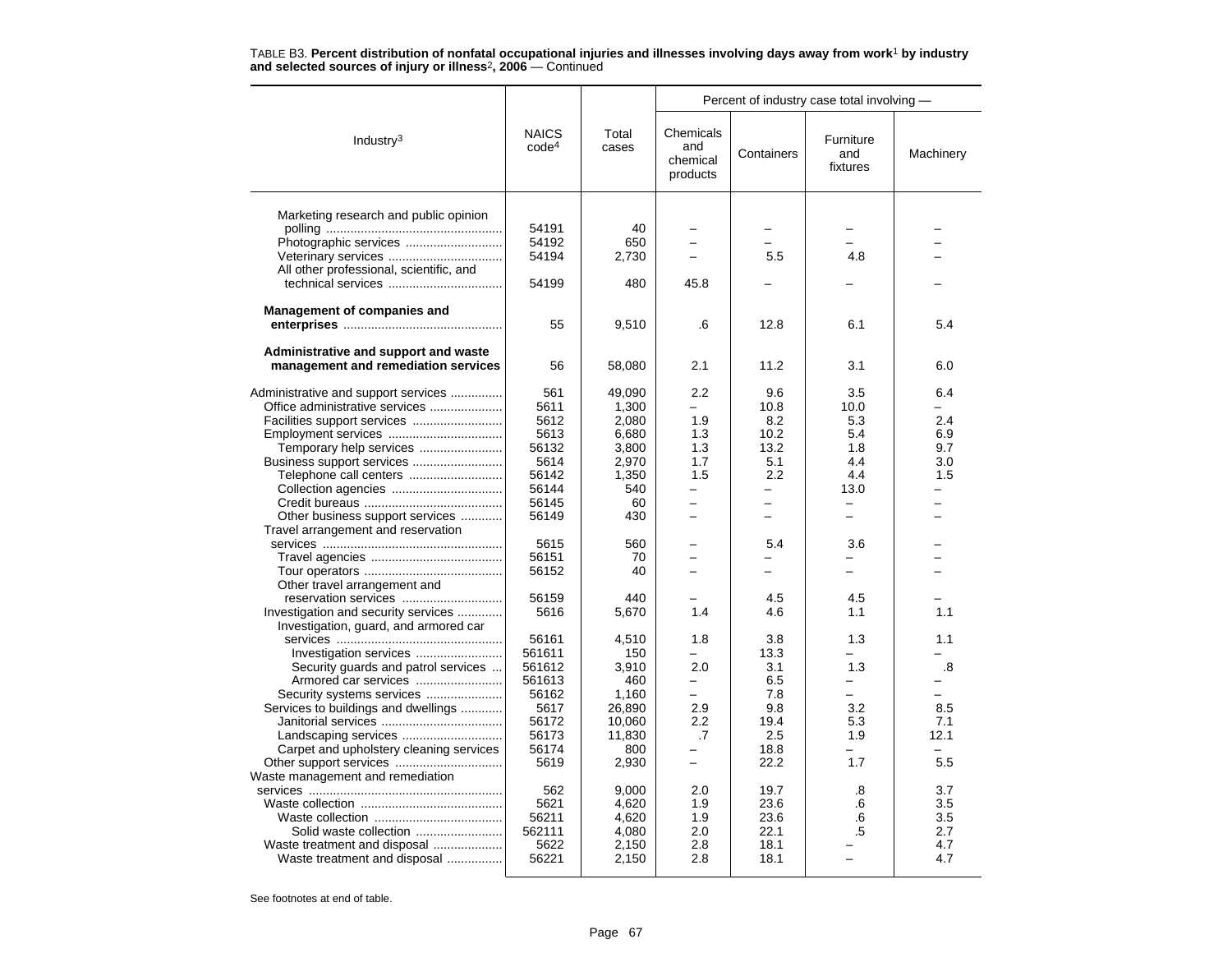|                                         |                           |                                    |                                                  | Percent of industry case total involving - |                          |                           |                                      |
|-----------------------------------------|---------------------------|------------------------------------|--------------------------------------------------|--------------------------------------------|--------------------------|---------------------------|--------------------------------------|
| Industry <sup>3</sup>                   | Parts<br>and<br>materials | Worker<br>motion<br>or<br>position | Floors,<br>walkways,<br>or<br>ground<br>surfaces | Handtools                                  | Vehicles                 | Health<br>care<br>patient | All<br>other<br>sources <sup>5</sup> |
| Marketing research and public opinion   |                           |                                    |                                                  |                                            |                          |                           |                                      |
|                                         |                           |                                    | 50.0                                             |                                            |                          |                           |                                      |
| Photographic services                   |                           |                                    | 41.5                                             |                                            |                          |                           |                                      |
| Veterinary services                     |                           | 5.5                                | 2.6                                              |                                            |                          |                           | 76.6                                 |
| All other professional, scientific, and |                           |                                    |                                                  |                                            |                          |                           |                                      |
|                                         | $\overline{\phantom{0}}$  |                                    |                                                  |                                            |                          |                           |                                      |
| Management of companies and             |                           |                                    |                                                  |                                            |                          |                           |                                      |
|                                         | 6.1                       | 16.3                               | 20.6                                             | 2.5                                        | 11.8                     | 1.7                       | 16.2                                 |
| Administrative and support and waste    |                           |                                    |                                                  |                                            |                          |                           |                                      |
| management and remediation services     | 6.9                       | 12.5                               | 20.6                                             | 4.8                                        | 12.2                     | .9                        | 19.6                                 |
| Administrative and support services     | 6.3                       | 12.5                               | 22.0                                             | 5.3                                        | 10.3                     | 1.1                       | 20.8                                 |
| Office administrative services          | 5.4                       | 16.2                               | 31.5                                             | $\overline{\phantom{a}}$                   | 7.7                      |                           | 15.4                                 |
|                                         | 7.7                       | 15.9                               | 23.6                                             | 5.3                                        | 9.1                      | 1.0                       | 19.7                                 |
| Employment services                     | 10.2                      | 11.1                               | 19.0                                             | 6.0                                        | 10.0                     | 7.0                       | 12.9                                 |
| Temporary help services                 | 12.9                      | 10.5                               | 15.5                                             | 5.8                                        | 11.3                     | 4.7                       | 13.2                                 |
| Business support services               | .7                        | 21.9                               | 34.3                                             | 1.3                                        | 10.4                     |                           | 16.5                                 |
| Telephone call centers                  | 1.5                       | 31.1                               | 36.3                                             | ÷                                          | 8.1                      |                           | 14.1                                 |
|                                         | $-$                       | 13.0                               | 46.3                                             | $\overline{\phantom{0}}$                   | 9.3                      | -                         | 14.8                                 |
|                                         | $\equiv$                  | $\equiv$                           |                                                  | $\equiv$                                   |                          |                           |                                      |
| Other business support services         | $\overline{\phantom{0}}$  | 14.0                               | 30.2                                             | $\overline{\phantom{0}}$                   | $\overline{\phantom{0}}$ | -                         | 27.9                                 |
| Travel arrangement and reservation      |                           |                                    |                                                  |                                            |                          |                           |                                      |
|                                         | 3.6                       | 16.1                               | 28.6                                             | 3.6                                        | 14.3                     |                           | 23.2                                 |
|                                         | -                         | 28.6                               | 28.6                                             | -                                          |                          |                           | 57.1                                 |
|                                         |                           | 50.0                               |                                                  | $\overline{\phantom{0}}$                   | $\equiv$                 |                           |                                      |
| Other travel arrangement and            |                           |                                    |                                                  |                                            |                          |                           |                                      |
| reservation services                    | 4.5                       | 13.6                               | 29.5                                             | 4.5                                        | 18.2                     |                           | 20.5                                 |
| Investigation and security services     | 1.9                       | 13.4                               | 33.3                                             | .5                                         | 21.5                     | .5                        | 20.6                                 |
| Investigation, guard, and armored car   |                           |                                    |                                                  |                                            |                          |                           |                                      |
|                                         | 1.8                       | 13.7                               | 35.0                                             | .4                                         | 20.0                     | .7                        | 20.6                                 |
|                                         |                           | $\overline{\phantom{0}}$           | 26.7                                             |                                            | 33.3                     |                           |                                      |
| Security guards and patrol services     | 1.8                       | 15.1                               | 37.3                                             | .5                                         | 15.1                     | .8                        | 22.5                                 |
| Armored car services                    | $\overline{a}$            | $\equiv$                           | 19.6                                             |                                            | 54.3                     |                           | 8.7                                  |
| Security systems services               | $\equiv$                  | 12.1                               | 27.6                                             | ÷                                          | 27.6                     | -                         | 19.8                                 |
| Services to buildings and dwellings     | 6.7                       | 10.9                               | 19.6                                             | 7.0                                        | 8.4                      |                           | 23.0                                 |
|                                         | 3.2                       | 12.5                               | 28.2                                             | 2.7                                        | 5.8                      | <u>.</u>                  | 13.7                                 |
|                                         | 8.9                       | 9.4                                | 10.7                                             | 12.9                                       | 6.8                      |                           | 34.1                                 |
| Carpet and upholstery cleaning services |                           | $\equiv$                           | 21.2                                             |                                            |                          |                           |                                      |
| Waste management and remediation        | 8.2                       | 14.0                               | 10.2                                             | 4.8                                        | 7.8                      | $\overline{\phantom{0}}$  | 25.3                                 |
|                                         | 10.1                      | 12.4                               | 13.1                                             | 2.1                                        | 22.6                     |                           | 13.6                                 |
|                                         | 8.0                       | 12.6                               | 10.6                                             | 1.9                                        | 26.0                     |                           | 11.5                                 |
|                                         | 8.0                       | 12.6                               | 10.6                                             | 1.9                                        | 26.0                     |                           | 11.5                                 |
|                                         | 7.8                       | 13.7                               | 11.0                                             | 1.7                                        | 26.2                     | $\overline{\phantom{0}}$  | 12.0                                 |
| Waste treatment and disposal            | 8.4                       | 17.7                               | 16.3                                             | .9                                         | 16.3                     |                           | 14.9                                 |
| Waste treatment and disposal            | 8.4                       | 17.7                               | 16.3                                             | .9                                         | 16.3                     | -                         | 14.9                                 |
|                                         |                           |                                    |                                                  |                                            |                          |                           |                                      |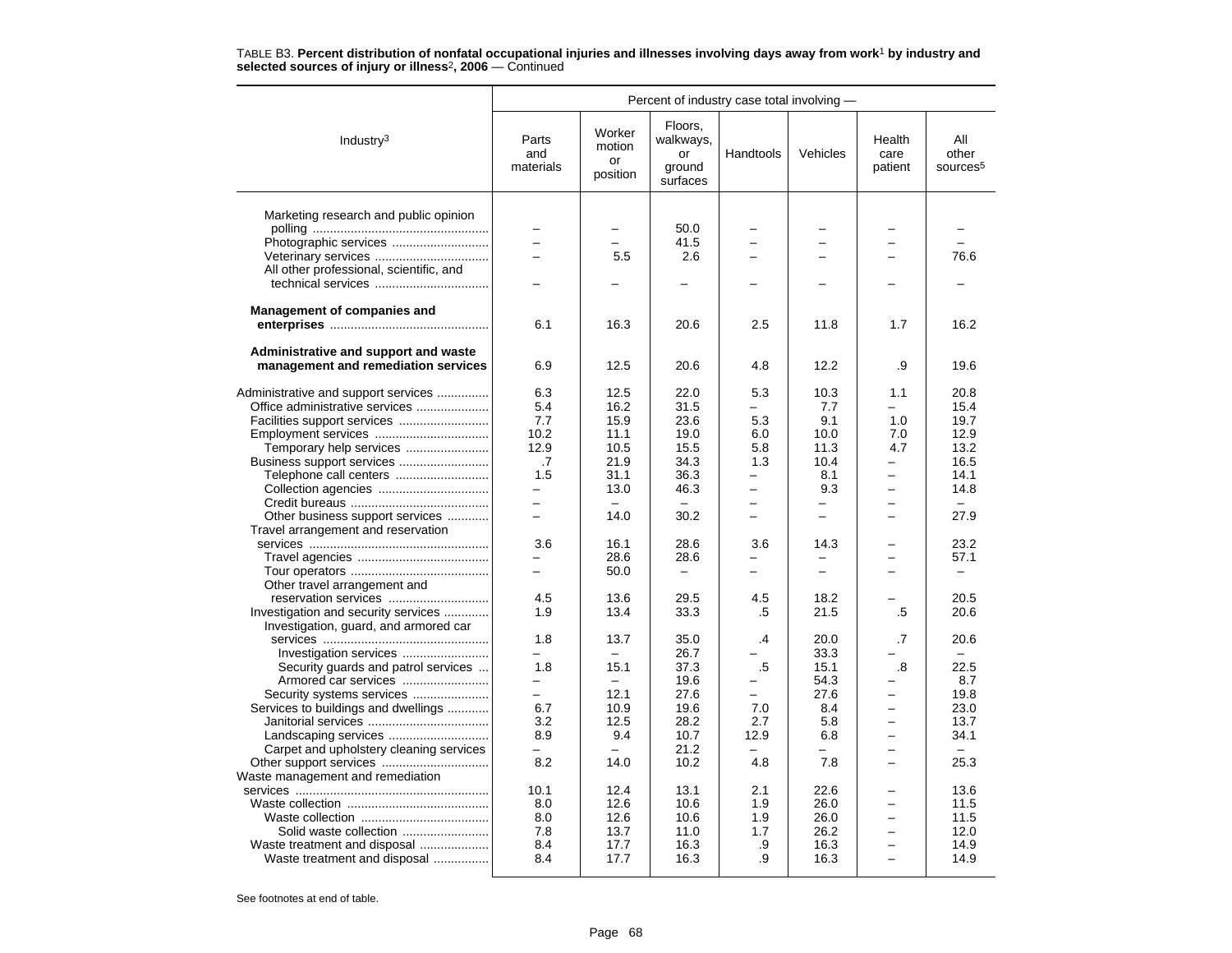|                                                            |                                   |                | Percent of industry case total involving - |            |                              |           |  |  |
|------------------------------------------------------------|-----------------------------------|----------------|--------------------------------------------|------------|------------------------------|-----------|--|--|
| Industry <sup>3</sup>                                      | <b>NAICS</b><br>code <sup>4</sup> | Total<br>cases | Chemicals<br>and<br>chemical<br>products   | Containers | Furniture<br>and<br>fixtures | Machinery |  |  |
|                                                            |                                   |                |                                            |            |                              |           |  |  |
| Hazardous waste treatment and                              | 562211                            |                |                                            | 16.7       |                              | 11.1      |  |  |
|                                                            | 562212                            | 360            | 2.1                                        | 19.3       |                              | 3.4       |  |  |
| Solid waste landfill<br>Other nonhazardous waste treatment |                                   | 1,450          |                                            |            |                              |           |  |  |
|                                                            | 562219                            | 290            | 6.9                                        | 13.8       |                              |           |  |  |
| Remediation and other waste management                     |                                   |                |                                            |            |                              |           |  |  |
|                                                            | 5629                              | 2,230          | 1.8                                        | 13.5       | 1.3                          | 3.6       |  |  |
|                                                            | 56291                             | 980            | 4.1                                        | 6.1        |                              | 3.1       |  |  |
| All other waste management services                        | 56299                             | 790            | $\overline{\phantom{0}}$                   | 24.1       |                              | 3.8       |  |  |
|                                                            |                                   |                |                                            |            |                              |           |  |  |
| Education and health services                              |                                   | 182,210        | 1.8                                        | 5.8        | 4.9                          | 2.2       |  |  |
| Educational services                                       | 61                                | 10,390         | 1.3                                        | 9.5        | 6.3                          | 3.4       |  |  |
|                                                            |                                   |                |                                            |            |                              |           |  |  |
|                                                            | 611                               | 10,390         | 1.3                                        | 9.5        | 6.3                          | 3.4       |  |  |
| Elementary and secondary schools                           | 6111                              | 3,760          | .5                                         | 4.3        | 5.3                          | 2.9       |  |  |
|                                                            | 6112                              | 220            |                                            |            | 13.6                         |           |  |  |
| Colleges, universities, and professional                   |                                   |                |                                            |            |                              |           |  |  |
|                                                            | 6113                              | 4,850          | 2.3                                        | 12.6       | 8.2                          | 4.7       |  |  |
| Business schools and computer and                          |                                   |                |                                            |            |                              |           |  |  |
|                                                            | 6114                              | 80             |                                            |            |                              |           |  |  |
| Professional and management                                |                                   |                |                                            |            |                              |           |  |  |
|                                                            | 61143                             | 60             |                                            |            |                              |           |  |  |
| Technical and trade schools                                | 6115                              | 460            | $\overline{\phantom{0}}$                   |            |                              |           |  |  |
| Other schools and instruction                              | 6116                              | 590            | L.                                         |            |                              |           |  |  |
|                                                            | 61161                             | 40             | $\overline{\phantom{0}}$                   |            |                              |           |  |  |
| Sports and recreation instruction                          | 61162                             | 200            |                                            |            |                              |           |  |  |
| All other schools and instruction                          | 61169                             | 350            | $\overline{\phantom{0}}$                   |            | ÷                            |           |  |  |
| Educational support services                               | 6117                              | 420            |                                            | 42.9       |                              |           |  |  |
|                                                            |                                   |                |                                            |            |                              |           |  |  |
| Health care and social assistance                          | 62                                | 171,820        | 1.8                                        | 5.6        | 4.8                          | 2.1       |  |  |
| Ambulatory health care services                            | 621                               | 31,700         | 3.9                                        | 5.7        | 3.4                          | 1.5       |  |  |
|                                                            | 6211                              | 6.550          | 9.6                                        | 11.9       | 6.4                          | 3.1       |  |  |
| Offices of physicians                                      | 62111                             | 6,550          | 9.6                                        | 11.9       | 6.4                          | 3.1       |  |  |
| Offices of physicians (except mental                       |                                   |                |                                            |            |                              |           |  |  |
|                                                            | 621111                            | 6,440          | 9.8                                        | 12.1       | 6.5                          | 3.1       |  |  |
| Offices of physicians, mental health                       |                                   |                |                                            |            |                              |           |  |  |
|                                                            | 621112                            | 110            |                                            |            | -                            |           |  |  |
|                                                            | 6212                              | 2,180          | 14.2                                       |            |                              |           |  |  |
| Offices of other health practitioners                      | 6213                              | 700            |                                            | $\equiv$   | 5.7                          |           |  |  |
|                                                            | 6214                              | 4,280          | $.5\,$                                     | 10.5       | 4.4                          | .9        |  |  |
| Medical and diagnostic laboratories                        | 6215                              | 910            | 2.2                                        | 5.5        | $\equiv$                     | 5.5       |  |  |
|                                                            | 6216                              | 11,370         | 2.2                                        | 3.1        | 2.3                          | 1.0       |  |  |
| Other ambulatory health care services                      | 6219                              | 5.700          |                                            | 2.5        | 2.6                          | 1.4       |  |  |
| Ambulance services                                         | 62191                             | 4,730          | $\overline{\phantom{0}}$                   | .8         | 1.7                          | 1.5       |  |  |
| All other ambulatory health care                           |                                   |                |                                            |            |                              |           |  |  |
|                                                            | 62199                             | 970            |                                            | 10.3       | 7.2                          |           |  |  |
|                                                            |                                   |                |                                            |            |                              |           |  |  |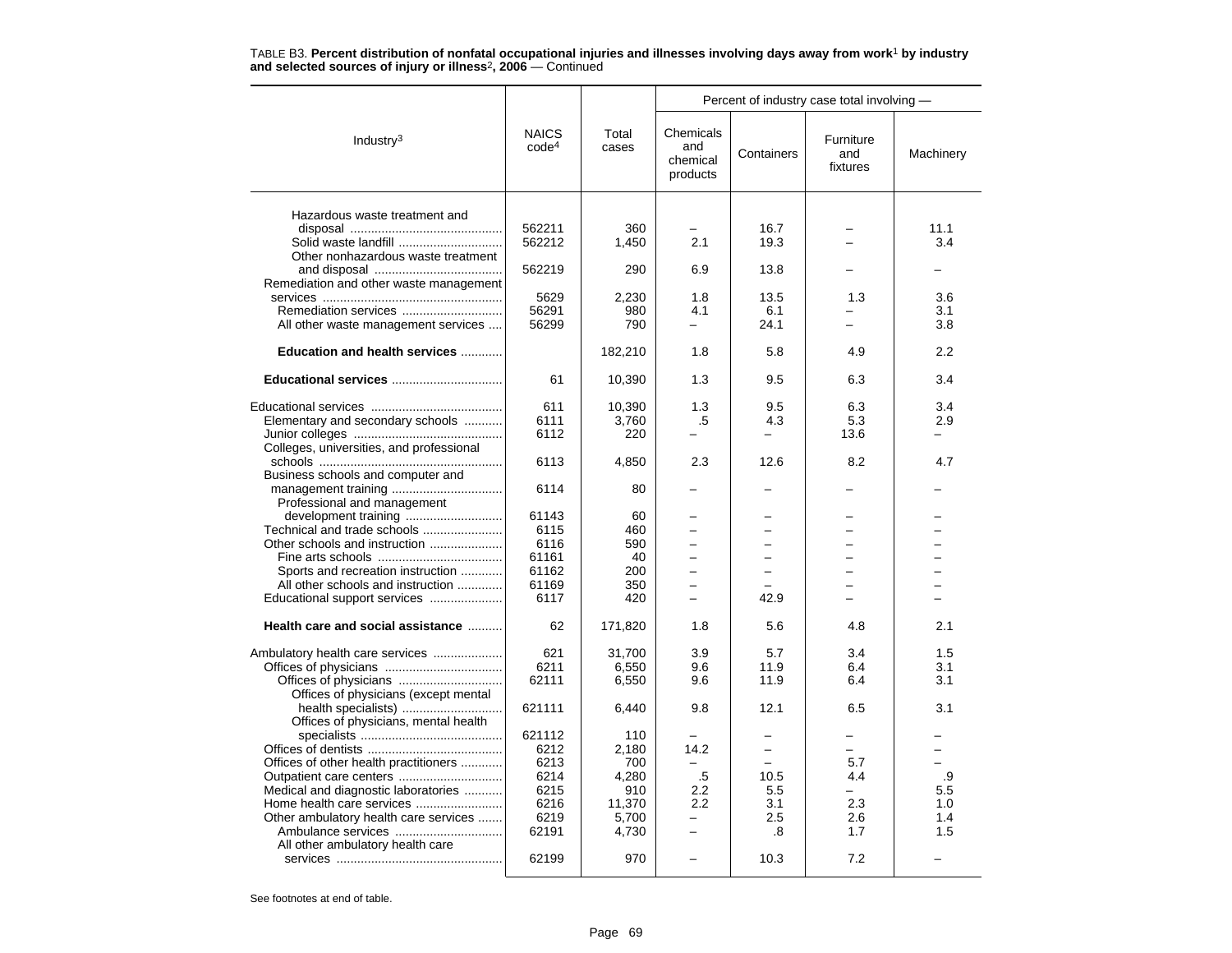|                                          | Percent of industry case total involving - |                                    |                                                  |                          |          |                           |                                      |  |  |  |
|------------------------------------------|--------------------------------------------|------------------------------------|--------------------------------------------------|--------------------------|----------|---------------------------|--------------------------------------|--|--|--|
| Industry <sup>3</sup>                    | Parts<br>and<br>materials                  | Worker<br>motion<br>or<br>position | Floors,<br>walkways,<br>or<br>ground<br>surfaces | Handtools                | Vehicles | Health<br>care<br>patient | All<br>other<br>sources <sup>5</sup> |  |  |  |
| Hazardous waste treatment and            |                                            |                                    |                                                  |                          |          |                           |                                      |  |  |  |
|                                          |                                            | 13.9                               | 19.4                                             |                          | 16.7     |                           | 16.7                                 |  |  |  |
| Solid waste landfill                     | 8.3                                        | 18.6                               | 17.2                                             |                          | 16.6     |                           | 13.1                                 |  |  |  |
| Other nonhazardous waste treatment       |                                            |                                    |                                                  |                          |          |                           |                                      |  |  |  |
|                                          | 17.2                                       | 13.8                               | 10.3                                             |                          | 17.2     |                           | 20.7                                 |  |  |  |
| Remediation and other waste management   |                                            |                                    |                                                  |                          |          |                           |                                      |  |  |  |
|                                          | 16.1                                       | 7.2                                | 15.2                                             | 3.6                      | 21.1     |                           | 16.6                                 |  |  |  |
|                                          | 24.5                                       | 7.1                                | 23.5                                             | 6.1                      | 5.1      |                           | 19.4                                 |  |  |  |
|                                          | 8.9                                        | 5.1                                | 8.9                                              | $\overline{\phantom{0}}$ | 35.4     |                           | 12.7                                 |  |  |  |
| All other waste management services      |                                            |                                    |                                                  |                          |          |                           |                                      |  |  |  |
| Education and health services            | 1.1                                        | 12.2                               | 21.6                                             | 1.2                      | 5.3      | 28.3                      | 15.7                                 |  |  |  |
| Educational services                     | 2.6                                        | 15.5                               | 28.8                                             | 1.9                      | 3.9      | 2.4                       | 24.1                                 |  |  |  |
|                                          | 2.6                                        | 15.5                               | 28.8                                             | 1.9                      | 3.9      | 2.4                       | 24.1                                 |  |  |  |
| Elementary and secondary schools         | .8                                         | 10.6                               | 34.3                                             | 1.1                      | 2.9      | 6.4                       | 30.9                                 |  |  |  |
|                                          |                                            | 18.2                               | 40.9                                             |                          |          |                           | 13.6                                 |  |  |  |
| Colleges, universities, and professional |                                            |                                    |                                                  |                          |          |                           |                                      |  |  |  |
|                                          | 4.1                                        | 16.1                               | 26.8                                             | 3.3                      | 4.9      | .4                        | 16.7                                 |  |  |  |
| Business schools and computer and        |                                            |                                    |                                                  |                          |          |                           |                                      |  |  |  |
| Professional and management              |                                            |                                    | 75.0                                             |                          |          |                           |                                      |  |  |  |
|                                          |                                            |                                    | 83.3                                             |                          |          |                           |                                      |  |  |  |
| Technical and trade schools              | $\overline{\phantom{0}}$                   | 71.7                               | $\equiv$                                         |                          | -        | $\overline{\phantom{0}}$  |                                      |  |  |  |
| Other schools and instruction            |                                            | 8.5                                | 18.6                                             |                          |          |                           | 71.2                                 |  |  |  |
|                                          | $\overline{\phantom{0}}$                   | $\overline{\phantom{0}}$           | 100.0                                            |                          |          |                           | ÷.                                   |  |  |  |
| Sports and recreation instruction        |                                            |                                    |                                                  |                          |          |                           | 60.0                                 |  |  |  |
| All other schools and instruction        | $\overline{\phantom{0}}$                   | $\overline{\phantom{0}}$           | $\equiv$                                         | $\equiv$                 | $\equiv$ |                           | 85.7                                 |  |  |  |
| Educational support services             | $\equiv$                                   | $\overline{\phantom{0}}$           | 26.2                                             | $\equiv$                 | 7.1      | $\equiv$                  | 16.7                                 |  |  |  |
|                                          |                                            |                                    |                                                  |                          |          |                           |                                      |  |  |  |
| Health care and social assistance        | 1.0                                        | 12.0                               | 21.2                                             | 1.2                      | 5.4      | 29.8                      | 15.2                                 |  |  |  |
| Ambulatory health care services          | 1.1                                        | 13.9                               | 21.6                                             | .6                       | 10.4     | 20.2                      | 17.5                                 |  |  |  |
|                                          | .8                                         | 19.2                               | 16.6                                             | .3                       | 1.7      | 10.1                      | 20.2                                 |  |  |  |
|                                          | .8                                         | 19.2                               | 16.6                                             | .3                       | 1.7      | 10.1                      | 20.2                                 |  |  |  |
| Offices of physicians (except mental     |                                            |                                    |                                                  |                          |          |                           |                                      |  |  |  |
| health specialists)                      | .8                                         | 19.6                               | 16.1                                             | .3                       | 1.6      | 9.8                       | 20.3                                 |  |  |  |
| Offices of physicians, mental health     |                                            |                                    |                                                  |                          |          |                           |                                      |  |  |  |
|                                          |                                            |                                    | 45.5                                             |                          |          | 27.3                      |                                      |  |  |  |
|                                          |                                            | 22.5                               | 50.0                                             |                          |          |                           | 11.9                                 |  |  |  |
| Offices of other health practitioners    | $\overline{\phantom{0}}$                   | $\equiv$                           | 31.4                                             | $\overline{a}$           | 15.7     | 21.4                      | $\equiv$                             |  |  |  |
|                                          | 2.6                                        | 21.3                               | 31.8                                             | $\equiv$                 | 4.4      | 8.2                       | 15.2                                 |  |  |  |
| Medical and diagnostic laboratories      |                                            | 12.1                               | 31.9                                             |                          | 28.6     | 5.5                       | 6.6                                  |  |  |  |
| Home health care services                | .7                                         | 8.7                                | 17.7                                             | $\cdot$                  | 16.0     | 29.7                      | 18.2                                 |  |  |  |
| Other ambulatory health care services    | 1.9                                        | 11.1                               | 14.0                                             |                          | 14.0     | 31.6                      | 20.7                                 |  |  |  |
| Ambulance services                       | 1.1                                        | 7.8                                | 13.3                                             |                          | 13.5     | 37.4                      | 22.8                                 |  |  |  |
| All other ambulatory health care         |                                            |                                    |                                                  |                          |          |                           |                                      |  |  |  |
|                                          | 6.2                                        | 26.8                               | 17.5                                             |                          | 16.5     | 3.1                       | 10.3                                 |  |  |  |
|                                          |                                            |                                    |                                                  |                          |          |                           |                                      |  |  |  |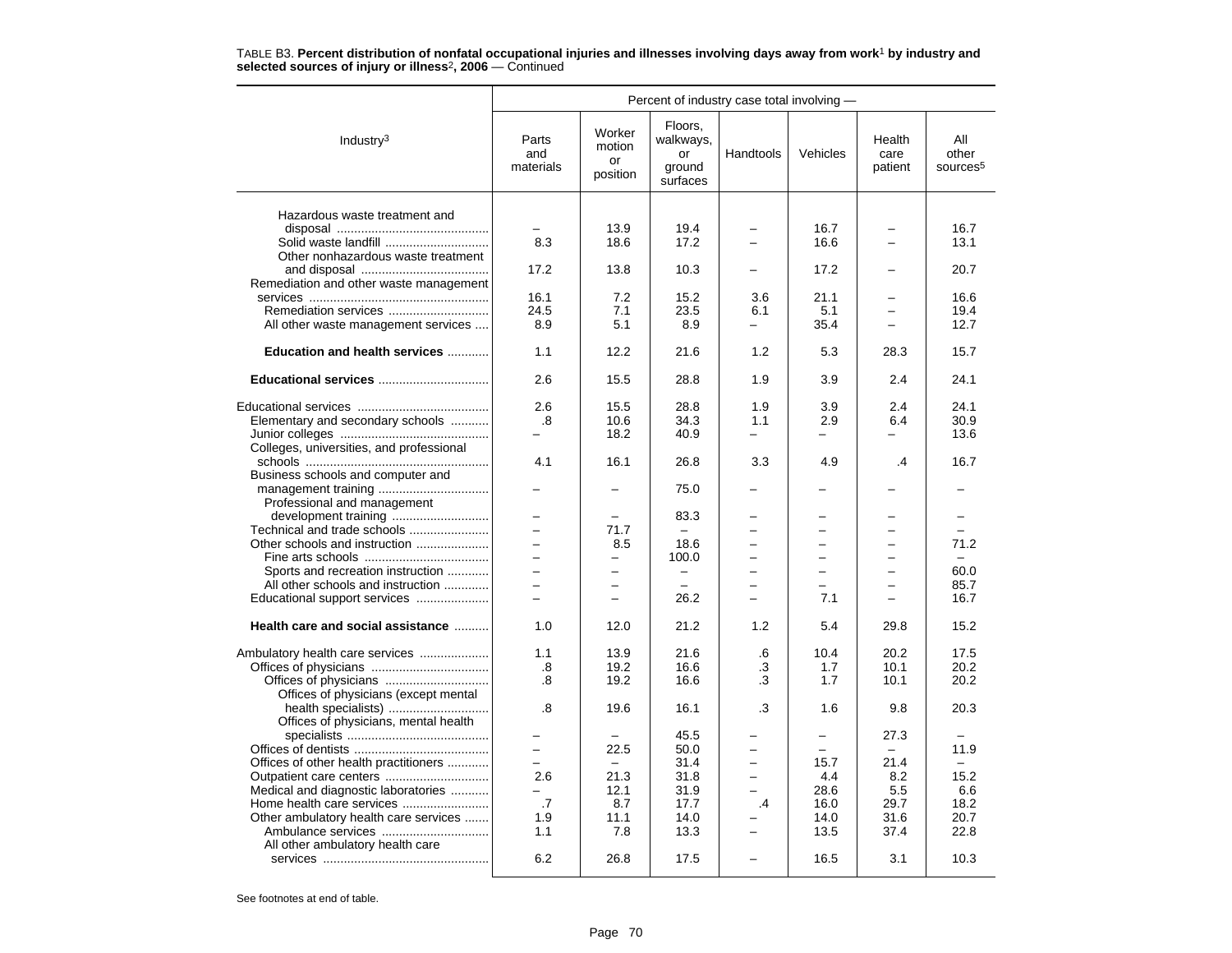|                                                |                                   |                | Percent of industry case total involving - |            |                              |           |  |
|------------------------------------------------|-----------------------------------|----------------|--------------------------------------------|------------|------------------------------|-----------|--|
| Industry $3$                                   | <b>NAICS</b><br>code <sup>4</sup> | Total<br>cases | Chemicals<br>and<br>chemical<br>products   | Containers | Furniture<br>and<br>fixtures | Machinery |  |
|                                                | 622                               | 60,720         | 1.7                                        | 7.2        | 5.8                          | 2.8       |  |
| General medical and surgical hospitals         | 6221                              | 56,850         | 1.8                                        | 7.4        | 5.9                          | 2.9       |  |
| Psychiatric and substance abuse hospitals      | 6222                              | 1,840          | 1.1                                        | 3.8        | 4.3                          | 1.1       |  |
| Specialty (except psychiatric and              |                                   |                |                                            |            |                              |           |  |
|                                                | 6223                              |                | 1.5                                        | 4.4        | 5.4                          | 1.5       |  |
| substance abuse) hospitals                     |                                   | 2,030          |                                            |            |                              |           |  |
| Nursing and residential care facilities        | 623                               | 60,030         | 1.0                                        | 3.8        | 4.0                          | 1.5       |  |
|                                                | 6231                              | 37,870         | 1.0                                        | 4.1        | 4.2                          | 1.6       |  |
| Residential mental retardation, mental         |                                   |                |                                            |            |                              |           |  |
| health and substance abuse facilities          | 6232                              | 7.640          | .7                                         | 2.7        | 3.4                          | .8        |  |
| Community care facilities for the elderly      | 6233                              | 10.940         | 1.6                                        | 4.5        | 4.3                          | 1.6       |  |
| Other residential care facilities              | 6239                              | 3,570          | .8                                         | 2.2        | 2.2                          | 1.4       |  |
|                                                | 624                               | 19,380         | 1.0                                        | 5.8        | 5.9                          | 3.0       |  |
| Individual and family services                 | 6241                              | 9,030          | .3                                         | 4.2        | 6.2                          | 3.4       |  |
|                                                | 62411                             | 1,090          |                                            | 5.5        | 11.0                         | 5.5       |  |
| Services for the elderly and persons with      |                                   |                |                                            |            |                              |           |  |
|                                                | 62412                             | 6,450          | .5                                         | 4.5        | 4.3                          | 3.6       |  |
| Other individual and family services           | 62419                             | 1,500          |                                            | 2.0        | 10.7                         | 2.0       |  |
| Community food and housing, and                |                                   |                |                                            |            |                              |           |  |
| emergency and other relief services            | 6242                              | 1,500          |                                            | 5.3        | 5.3                          |           |  |
| Community food services                        | 62421                             | 260            | $\overline{\phantom{0}}$                   | 19.2       | $\equiv$                     | -         |  |
| Community housing services                     | 62422                             | 780            |                                            | 3.8        | 10.3                         |           |  |
| Emergency and other relief services            | 62423                             | 470            | $\overline{\phantom{0}}$                   |            |                              |           |  |
| Vocational rehabilitation services             | 6243                              | 4.700          | 1.3                                        | 10.4       | 8.1                          | 3.8       |  |
|                                                | 6244                              | 4,150          | 2.7                                        | 4.1        | 3.1                          | 2.2       |  |
|                                                |                                   | 96,910         | 1.7                                        | 14.7       | 6.3                          | 6.7       |  |
| Arts, entertainment, and recreation            | 71                                | 14,980         | 1.5                                        | 8.7        | 3.7                          | 5.7       |  |
| Performing arts, spectator sports, and related |                                   |                |                                            |            |                              |           |  |
|                                                | 711                               | 3.600          | .6                                         | 3.9        | 2.2                          | 1.7       |  |
|                                                | 7111                              | 780            |                                            | 2.6        | 3.8                          | 2.6       |  |
|                                                | 7112                              | 1,950          | $\overline{\phantom{0}}$                   | 2.1        | 1.5                          | 1.5       |  |
|                                                | 71121                             | 1,950          | $\overline{\phantom{0}}$                   | 2.1        | 1.5                          | 1.5       |  |
| Sports teams and clubs                         | 711211                            | 1,320          | $\overline{\phantom{0}}$                   | -          | -                            |           |  |
|                                                | 711212                            | 370            | $\overline{\phantom{0}}$                   | 8.1        |                              | 5.4       |  |
| Other spectator sports                         | 711219                            | 260            | -                                          |            |                              |           |  |
| Promoters of performing arts, sports, and      |                                   |                |                                            |            |                              |           |  |
|                                                |                                   |                |                                            |            |                              |           |  |
|                                                | 7113                              | 450            |                                            | 8.9        | 4.4                          |           |  |
| Agents and managers for artists, athletes,     |                                   |                |                                            |            |                              |           |  |
| entertainers, and other public figures         | 7114                              | 20             |                                            |            |                              |           |  |
| Independent artists, writers, and              |                                   |                |                                            |            |                              |           |  |
|                                                | 7115                              | 410            |                                            |            |                              |           |  |
| Museums, historical sites, and similar         |                                   |                |                                            |            |                              |           |  |
|                                                | 712                               | 1,200          |                                            | 10.0       | 5.8                          | 3.3       |  |
| Amusement, gambling, and recreation            |                                   |                |                                            |            |                              |           |  |
|                                                | 713                               | 10,180         | 2.0                                        | 10.2       | 3.9                          | 7.5       |  |
| Amusement parks and arcades                    | 7131                              | 1,740          | 2.3                                        | 13.2       | 4.6                          | 4.6       |  |
|                                                |                                   |                |                                            |            |                              |           |  |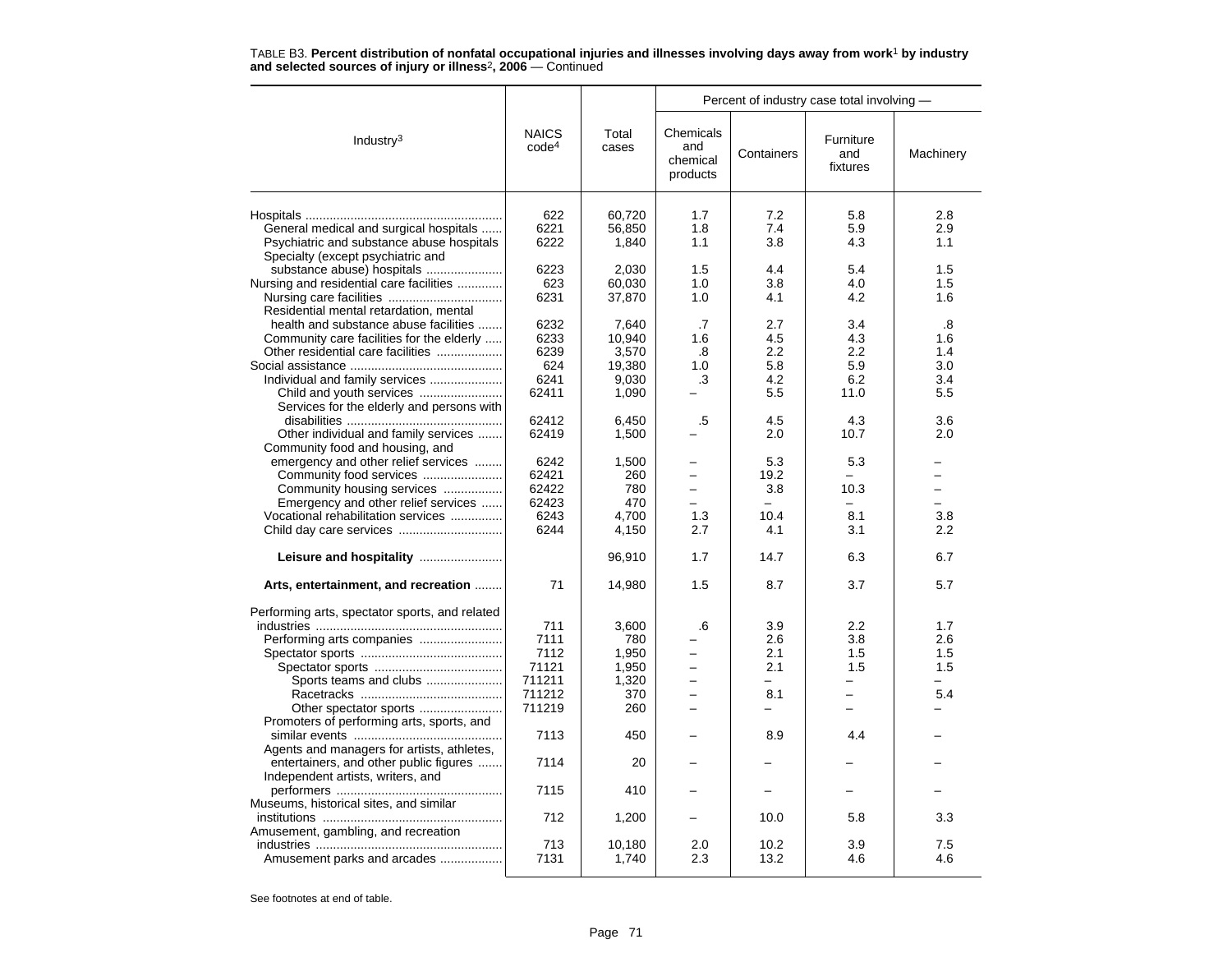|                                                | Percent of industry case total involving - |                                    |                                                  |                          |          |                           |                                      |  |  |
|------------------------------------------------|--------------------------------------------|------------------------------------|--------------------------------------------------|--------------------------|----------|---------------------------|--------------------------------------|--|--|
| Industry $3$                                   | Parts<br>and<br>materials                  | Worker<br>motion<br>or<br>position | Floors,<br>walkways,<br>or<br>ground<br>surfaces | Handtools                | Vehicles | Health<br>care<br>patient | All<br>other<br>sources <sup>5</sup> |  |  |
|                                                | 1.1                                        | 13.3                               | 19.3                                             | 1.3                      | 3.9      | 30.6                      | 13.0                                 |  |  |
| General medical and surgical hospitals         | 1.1                                        | 13.3                               | 19.4                                             | 1.3                      | 4.0      | 29.9                      | 13.0                                 |  |  |
| Psychiatric and substance abuse hospitals      | $\overline{\phantom{0}}$                   | 8.2                                | 17.9                                             | 1.1                      | 3.3      | 45.7                      | 13.6                                 |  |  |
| Specialty (except psychiatric and              |                                            |                                    |                                                  |                          |          |                           |                                      |  |  |
| substance abuse) hospitals                     | $\equiv$                                   | 15.8                               | 16.7                                             | 1.5                      | 3.0      | 37.4                      | 12.3                                 |  |  |
| Nursing and residential care facilities        | .7                                         | 9.9                                | 20.2                                             | 1.2                      | 3.2      | 40.5                      | 13.9                                 |  |  |
|                                                | .6                                         | 9.8                                | 19.1                                             | .9                       | 1.7      | 45.0                      | 12.0                                 |  |  |
| Residential mental retardation, mental         |                                            |                                    |                                                  |                          |          |                           |                                      |  |  |
| health and substance abuse facilities          | .4                                         | 8.1                                | 22.5                                             | 1.0                      | 10.6     | 31.8                      | 17.8                                 |  |  |
| Community care facilities for the elderly      | .8                                         | 11.1                               | 21.3                                             | 2.4                      | 2.7      | 37.0                      | 13.0                                 |  |  |
| Other residential care facilities              | 1.7                                        | 10.6                               | 24.6                                             | .8                       | 5.6      | 22.7                      | 27.5                                 |  |  |
|                                                | 1.1                                        | 11.5                               | 29.6                                             | 1.7                      | 8.3      | 9.8                       | 22.2                                 |  |  |
| Individual and family services                 | .3                                         | 8.4                                | 26.6                                             | 2.1                      | 9.9      | 15.2                      | 23.3                                 |  |  |
| Child and youth services                       |                                            | 5.5                                | 24.8                                             | 11.0                     | 4.6      | 6.4                       | 24.8                                 |  |  |
| Services for the elderly and persons with      |                                            |                                    |                                                  |                          |          |                           |                                      |  |  |
|                                                | .3                                         | 8.7                                | 26.0                                             | .9                       | 8.8      | 19.2                      | 23.1                                 |  |  |
| Other individual and family services           |                                            | 9.3                                | 30.0                                             | 1.3                      | 17.3     | 4.0                       | 22.7                                 |  |  |
| Community food and housing, and                |                                            |                                    |                                                  |                          |          |                           |                                      |  |  |
| emergency and other relief services            |                                            | 14.0                               | 34.7                                             |                          | 12.7     | 6.7                       | 18.7                                 |  |  |
| Community food services                        | $\equiv$                                   |                                    | 19.2                                             | $\overline{\phantom{0}}$ | 34.6     |                           | 11.5                                 |  |  |
| Community housing services                     | $\equiv$                                   | 23.1                               | 16.7                                             | $\overline{\phantom{0}}$ | 7.7      | 7.7                       | 29.5                                 |  |  |
| Emergency and other relief services            | $\equiv$                                   |                                    | 74.5                                             | $\overline{\phantom{0}}$ | 8.5      | 8.5                       | $\equiv$                             |  |  |
| Vocational rehabilitation services             | 3.6                                        | 10.9                               | 26.6                                             | 1.5                      | 7.9      | 8.9                       | 17.4                                 |  |  |
|                                                |                                            | 17.6                               | 37.8                                             | 1.4                      | 4.1      |                           | 26.7                                 |  |  |
| Leisure and hospitality                        | 2.7                                        | 11.8                               | 24.9                                             | 7.7                      | 4.5      | -                         | 18.9                                 |  |  |
| Arts, entertainment, and recreation            | 5.7                                        | 17.8                               | 19.7                                             | 4.3                      | 7.7      |                           | 25.2                                 |  |  |
|                                                |                                            |                                    |                                                  |                          |          |                           |                                      |  |  |
| Performing arts, spectator sports, and related |                                            |                                    |                                                  |                          |          |                           |                                      |  |  |
|                                                | 6.9                                        | 29.2                               | 16.1                                             | 1.7                      | 3.6      |                           | 34.4                                 |  |  |
|                                                | 6.4                                        | 38.5                               | 19.2                                             | 3.8                      |          |                           | 19.2                                 |  |  |
|                                                | 2.1                                        | 29.7                               | 12.3                                             | 1.0                      | 2.6      |                           | 47.2                                 |  |  |
|                                                | 2.1                                        | 29.7                               | 12.3                                             | 1.0                      | 2.6      | $\overline{\phantom{0}}$  | 47.2                                 |  |  |
| Sports teams and clubs                         | $\equiv$                                   | 37.1                               | 6.1                                              | ۰.                       | $=$      |                           | 53.8                                 |  |  |
|                                                | 5.4                                        | 16.2                               | 24.3                                             | 5.4                      | 8.1      |                           | 27.0                                 |  |  |
| Other spectator sports                         |                                            | 11.5                               | 26.9                                             |                          | 7.7      |                           | 42.3                                 |  |  |
| Promoters of performing arts, sports, and      |                                            |                                    |                                                  |                          |          |                           |                                      |  |  |
|                                                | 31.1                                       | 6.7                                | 20.0                                             | $\overline{\phantom{0}}$ | 11.1     |                           | 11.1                                 |  |  |
| Agents and managers for artists, athletes,     |                                            |                                    |                                                  |                          |          |                           |                                      |  |  |
| entertainers, and other public figures         |                                            |                                    |                                                  |                          |          |                           |                                      |  |  |
| Independent artists, writers, and              |                                            |                                    |                                                  |                          |          |                           |                                      |  |  |
|                                                |                                            | 34.1                               | 22.0                                             |                          |          |                           | 24.4                                 |  |  |
| Museums, historical sites, and similar         |                                            |                                    |                                                  |                          |          |                           |                                      |  |  |
|                                                | 7.5                                        | 15.0                               | 28.3                                             | 4.2                      | 3.3      |                           | 22.5                                 |  |  |
| Amusement, gambling, and recreation            |                                            |                                    |                                                  |                          |          |                           |                                      |  |  |
|                                                | 5.2                                        | 14.0                               | 19.9                                             | 5.3                      | 9.6      |                           | 22.2                                 |  |  |
| Amusement parks and arcades                    | 3.4                                        | 20.7                               | 21.3                                             | -                        | 8.0      |                           | 21.3                                 |  |  |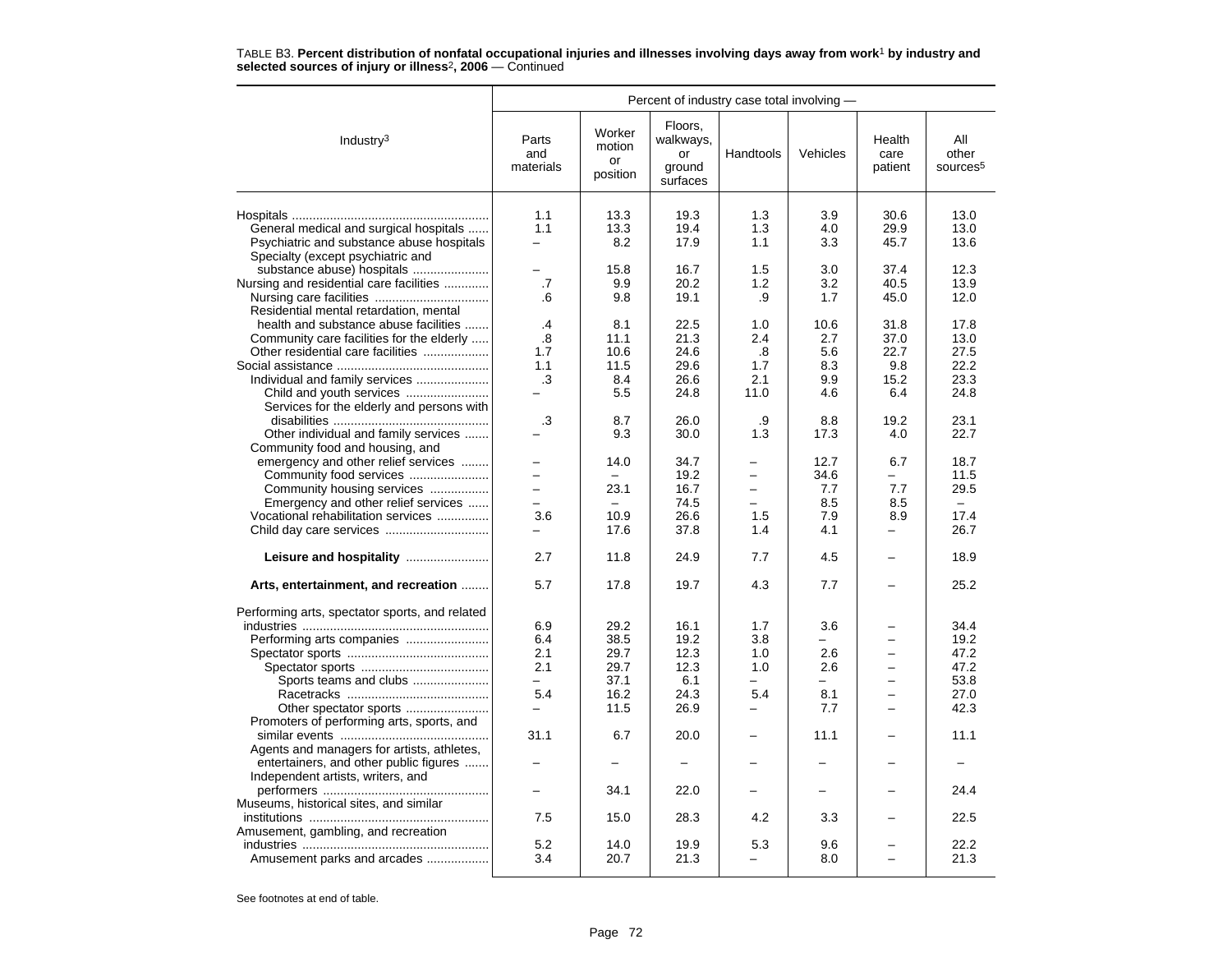|                                           |                                   |                |                                          |                          | Percent of industry case total involving - |                          |
|-------------------------------------------|-----------------------------------|----------------|------------------------------------------|--------------------------|--------------------------------------------|--------------------------|
| Industry $3$                              | <b>NAICS</b><br>code <sup>4</sup> | Total<br>cases | Chemicals<br>and<br>chemical<br>products | Containers               | Furniture<br>and<br>fixtures               | Machinery                |
|                                           |                                   |                |                                          |                          |                                            |                          |
| Amusement and theme parks                 | 71311                             | 1,670          | 2.4                                      | 13.2                     | 4.8                                        | 4.8                      |
| Other amusement and recreation            | 7132                              | 1,430          | 2.8                                      | 16.8                     | 5.6                                        | 3.5                      |
|                                           | 7139                              | 7,010          | 1.7                                      | 8.1                      | 3.6                                        | 8.8                      |
| Golf courses and country clubs            | 71391                             | 3,510          | 1.4                                      | 9.4                      | 3.7                                        | 10.8                     |
|                                           | 71392                             | 610            | $\overline{\phantom{0}}$                 | 3.3                      |                                            | 3.3                      |
|                                           | 71393                             | 490            | $\overline{\phantom{0}}$                 | $\overline{\phantom{0}}$ |                                            | $\overline{\phantom{0}}$ |
| Fitness and recreational sports centers   | 71394                             | 1,670          | 2.4                                      | 10.8                     | 5.4                                        | 8.4                      |
|                                           | 71395                             | 230            |                                          | -                        |                                            | 17.4                     |
| All other amusement and recreation        |                                   |                |                                          |                          |                                            |                          |
|                                           | 71399                             | 500            |                                          | 6.0                      |                                            | 6.0                      |
| Accommodation and food services           | 72                                | 81,930         | 1.8                                      | 15.8                     | 6.8                                        | 6.9                      |
|                                           | 721                               | 21,630         | 1.4                                      | 12.6                     | 10.5                                       | 4.5                      |
| Traveler accommodation                    | 7211                              | 20,840         | 1.5                                      | 13.1                     | 10.9                                       | 4.6                      |
| Hotels (except casino hotels) and motels  | 72111                             | 18,110         | 1.5                                      | 12.5                     | 10.9                                       | 4.7                      |
|                                           | 72112                             | 2,590          | 1.2                                      | 16.6                     | 11.2                                       | 3.5                      |
| Other traveler accommodation              | 72119                             | 140            | -                                        | -                        |                                            |                          |
|                                           |                                   |                |                                          |                          |                                            |                          |
| Rv (recreational vehicle) parks and       | 7212                              |                |                                          |                          |                                            | 2.9                      |
|                                           |                                   | 690            |                                          |                          |                                            |                          |
| Rv (recreational vehicle) parks and       |                                   |                |                                          |                          |                                            |                          |
|                                           | 72121                             | 690            |                                          |                          |                                            | 2.9                      |
| Rv (recreational vehicle) parks and       |                                   |                |                                          |                          |                                            |                          |
|                                           | 721211                            | 240            |                                          |                          |                                            |                          |
| Recreational and vacation camps           |                                   |                |                                          |                          |                                            |                          |
| (except campgrounds)                      | 721214                            | 450            |                                          |                          |                                            |                          |
| Rooming and boarding houses               | 7213                              | 100            |                                          |                          |                                            |                          |
| Food services and drinking places         | 722                               | 60,300         | 1.9                                      | 16.9                     | 5.4                                        | 7.8                      |
| Full-service restaurants                  | 7221                              | 24,900         | 2.4                                      | 21.7                     | 5.0                                        | 4.7                      |
| Limited-service eating places             | 7222                              | 29,750         | 1.2                                      | 13.0                     | 6.2                                        | 9.7                      |
| Limited-service eating places             | 72221                             | 29,750         | 1.2                                      | 13.0                     | 6.2                                        | 9.7                      |
| Limited-service restaurants               | 722211                            | 25,080         | 1.3                                      | 12.5                     | 5.9                                        | 10.2                     |
|                                           | 722212                            | 550            |                                          | 23.6                     |                                            |                          |
|                                           | 7223                              | 4,670          | 4.7                                      | 16.5                     | 4.3                                        | 7.1                      |
| Drinking places (alcoholic beverages)     | 7224                              | 980            | $\overline{\phantom{0}}$                 | 15.3                     | —                                          | 31.6                     |
|                                           |                                   | 27,640         | 1.0                                      | 8.8                      | 3.9                                        | 7.0                      |
| Other services, except public             |                                   |                |                                          |                          |                                            |                          |
|                                           | 81                                | 27,640         | 1.0                                      | 8.8                      | 3.9                                        | 7.0                      |
|                                           | 811                               | 13,050         |                                          | 8.0                      | 1.8                                        | 8.5                      |
|                                           | 8111                              |                | .5<br>$\cdot$ 7                          |                          | 2.2                                        |                          |
| Automotive repair and maintenance         |                                   | 8,200          |                                          | 6.0                      |                                            | 6.8                      |
| Electronic and precision equipment repair | 8112                              | 830            |                                          | 3.6                      |                                            | 8.4                      |
|                                           |                                   |                |                                          |                          |                                            |                          |

TABLE B3. **Percent distribution of nonfatal occupational injuries and illnesses involving days away from work**<sup>1</sup> **by industry and selected sources of injury or illness**<sup>2</sup>**, 2006** — Continued

See footnotes at end of table.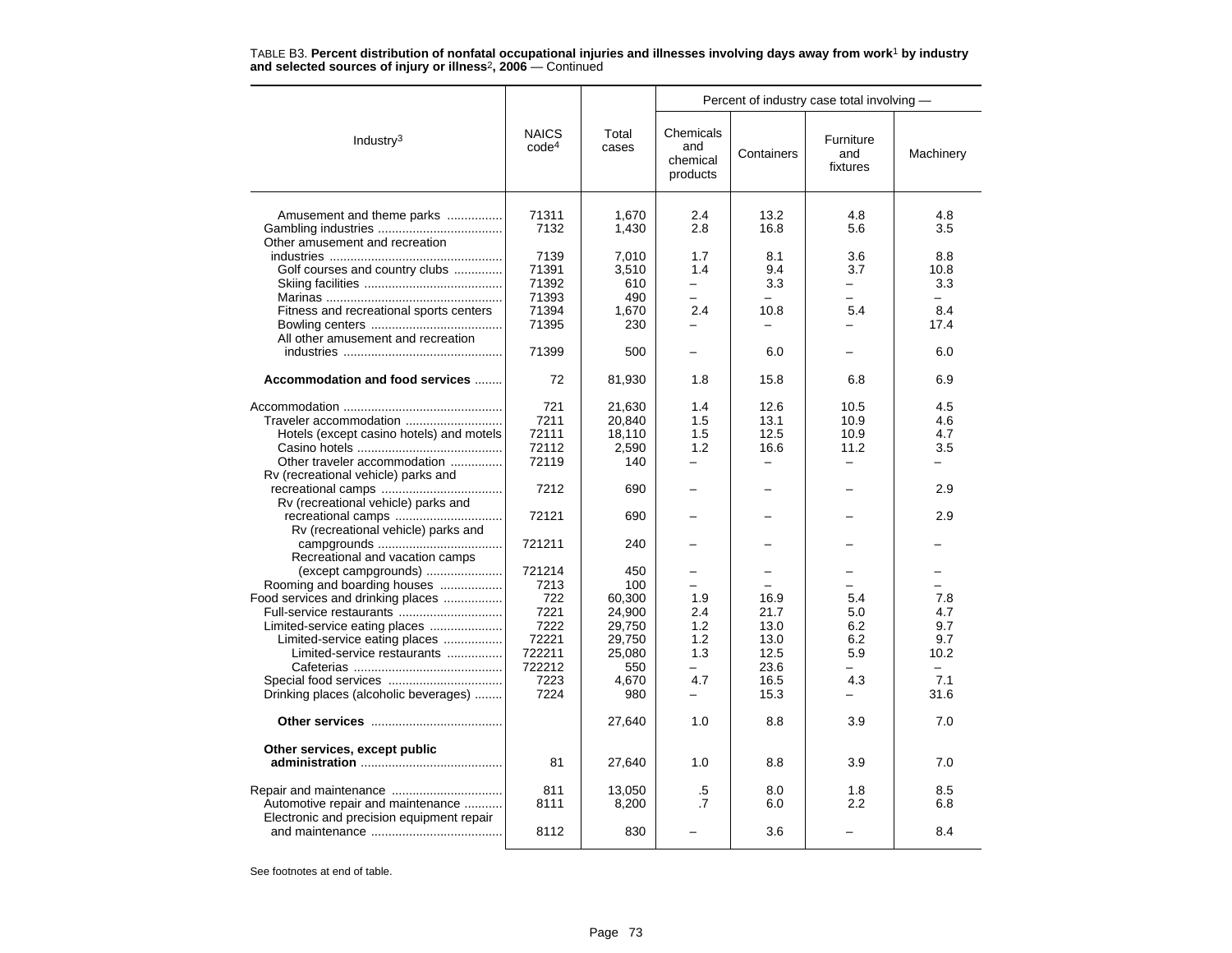TABLE B3. **Percent distribution of nonfatal occupational injuries and illnesses involving days away from work**<sup>1</sup> **by industry and selected sources of injury or illness**<sup>2</sup>**, 2006** — Continued

|                                           | Percent of industry case total involving - |                                    |                                                  |           |                          |                           |                                      |  |
|-------------------------------------------|--------------------------------------------|------------------------------------|--------------------------------------------------|-----------|--------------------------|---------------------------|--------------------------------------|--|
| Industry <sup>3</sup>                     | Parts<br>and<br>materials                  | Worker<br>motion<br>or<br>position | Floors,<br>walkways,<br>or<br>ground<br>surfaces | Handtools | Vehicles                 | Health<br>care<br>patient | All<br>other<br>sources <sup>5</sup> |  |
| Amusement and theme parks                 | 3.6<br>2.8                                 | 21.0<br>21.0                       | 21.0<br>20.3                                     | 2.8       | 7.8<br>5.6               |                           | 21.0<br>18.9                         |  |
| Other amusement and recreation            | 6.0                                        | 11.1                               | 19.7                                             | 7.0       | 10.7                     | -                         | 23.3                                 |  |
| Golf courses and country clubs            | 7.1                                        | 11.1                               | 16.0                                             | 6.0       | 12.0                     |                           | 22.5                                 |  |
|                                           | 4.9                                        | 14.8                               | 41.0                                             | 3.3       | 8.2                      |                           | 16.4                                 |  |
|                                           | 12.2                                       | $\overline{\phantom{0}}$           | 6.1                                              | 18.4      | 20.4                     | $\equiv$                  | 34.7                                 |  |
| Fitness and recreational sports centers   | 3.6                                        | 9.6                                | 25.1                                             | 7.2       | 7.8                      |                           | 20.4                                 |  |
|                                           | $\equiv$                                   |                                    | 17.4                                             | $\equiv$  | $\overline{\phantom{0}}$ | -                         | 34.8                                 |  |
| All other amusement and recreation        |                                            |                                    |                                                  |           |                          |                           |                                      |  |
|                                           | 4.0                                        | 20.0                               | 16.0                                             | 4.0       | 10.0                     |                           | 32.0                                 |  |
| Accommodation and food services           | 2.2                                        | 10.7                               | 25.8                                             | 8.3       | 3.9                      |                           | 17.7                                 |  |
|                                           | 2.7                                        | 13.7                               | 26.5                                             | 3.8       | 6.4                      |                           | 17.8                                 |  |
|                                           | 2.7                                        | 14.0                               |                                                  | 3.6       | 6.6                      |                           | 17.7                                 |  |
| Traveler accommodation                    |                                            |                                    | 25.3                                             |           |                          |                           |                                      |  |
| Hotels (except casino hotels) and motels  | 2.8                                        | 14.1                               | 25.2                                             | 3.6       | 6.3                      |                           | 18.3                                 |  |
|                                           | 1.9                                        | 14.3                               | 26.3                                             | 2.3       | 8.9                      |                           | 13.9                                 |  |
| Other traveler accommodation              | $\equiv$                                   |                                    |                                                  |           | -                        |                           | $\equiv$                             |  |
| Rv (recreational vehicle) parks and       |                                            |                                    |                                                  |           |                          |                           |                                      |  |
| Rv (recreational vehicle) parks and       |                                            | 4.3                                | 55.1                                             | 7.2       | 2.9                      |                           | 23.2                                 |  |
|                                           |                                            | 4.3                                | 55.1                                             | 7.2       | 2.9                      |                           | 23.2                                 |  |
| Rv (recreational vehicle) parks and       |                                            |                                    | 41.7                                             | 16.7      |                          |                           | 29.2                                 |  |
| Recreational and vacation camps           |                                            |                                    |                                                  |           |                          |                           |                                      |  |
| (except campgrounds)                      | -                                          |                                    | 64.4                                             |           | —                        |                           | 17.8                                 |  |
| Rooming and boarding houses               |                                            |                                    |                                                  |           |                          |                           |                                      |  |
| Food services and drinking places         | 2.0                                        | 9.7                                | 25.6                                             | 10.0      | 3.0                      | $\overline{\phantom{0}}$  | 17.7                                 |  |
| Full-service restaurants                  | .9                                         | 8.3                                | 24.7                                             | 13.9      | .7                       |                           | 17.8                                 |  |
| Limited-service eating places             | 2.9                                        | 11.2                               | 26.7                                             | 6.7       | 4.8                      |                           | 17.8                                 |  |
| Limited-service eating places             | 2.9                                        | 11.2                               | 26.7                                             | 6.7       | 4.8                      |                           | 17.8                                 |  |
| Limited-service restaurants               | 1.9                                        | 11.8                               | 29.7                                             | 5.2       | 5.5                      |                           | 15.9                                 |  |
|                                           |                                            | 9.1                                | 21.8                                             | 16.4      | ÷                        | $\overline{\phantom{0}}$  | 29.1                                 |  |
|                                           | 2.4                                        | 7.7                                | 26.3                                             | 5.6       | 5.1                      | $\overline{\phantom{0}}$  | 20.1                                 |  |
|                                           | $\equiv$                                   | 8.2                                | 10.2                                             | 30.6      | $\overline{\phantom{0}}$ |                           | $\overline{\phantom{0}}$             |  |
| Drinking places (alcoholic beverages)     |                                            |                                    |                                                  |           |                          |                           |                                      |  |
|                                           | 12.5                                       | 14.4                               | 17.1                                             | 7.9       | 9.7                      | 0.7                       | 16.9                                 |  |
| Other services, except public             |                                            |                                    |                                                  |           |                          |                           |                                      |  |
|                                           | 12.5                                       | 14.4                               | 17.1                                             | 7.9       | 9.7                      | .7                        | 16.9                                 |  |
|                                           | 24.1                                       | 12.9                               | 13.2                                             | 7.2       | 10.2                     |                           | 13.4                                 |  |
| Automotive repair and maintenance         | 28.8                                       | 12.8                               | 12.3                                             | 6.6       | 9.0                      |                           | 14.8                                 |  |
| Electronic and precision equipment repair |                                            | 9.6                                | 10.8                                             |           | 51.8                     |                           | 9.6                                  |  |
|                                           |                                            |                                    |                                                  |           |                          |                           |                                      |  |

See footnotes at end of table.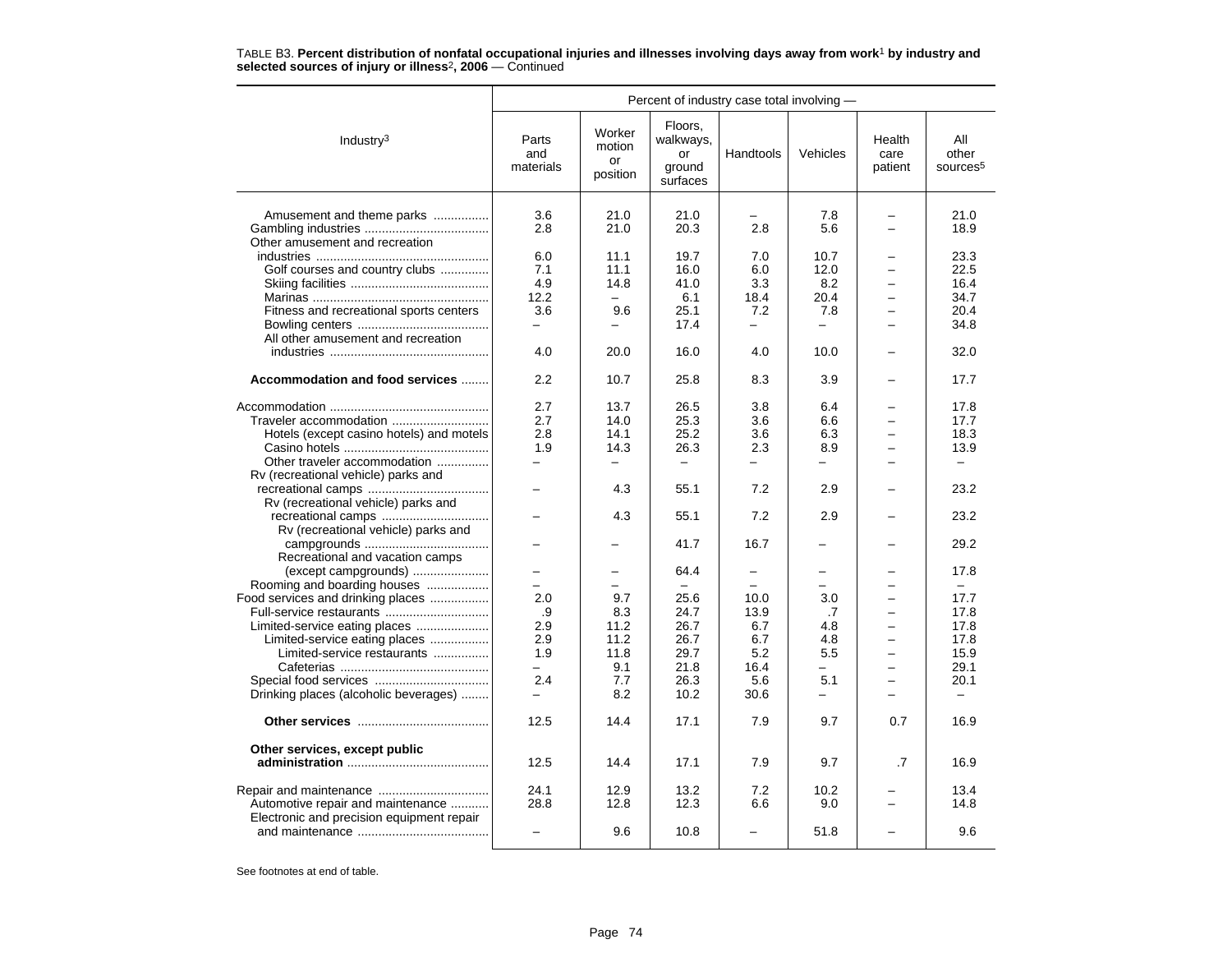|                                                                             |                                   |                | Percent of industry case total involving - |            |                              |           |
|-----------------------------------------------------------------------------|-----------------------------------|----------------|--------------------------------------------|------------|------------------------------|-----------|
| Industry $3$                                                                | <b>NAICS</b><br>code <sup>4</sup> | Total<br>cases | Chemicals<br>and<br>chemical<br>products   | Containers | Furniture<br>and<br>fixtures | Machinery |
| Commercial and industrial machinery and<br>equipment (except automotive and |                                   |                |                                            |            |                              |           |
| electronic) repair and maintenance                                          | 8113                              | 3,330          |                                            | 15.3       |                              | 11.1      |
| Personal and household goods repair and                                     |                                   |                |                                            |            |                              |           |
|                                                                             | 8114                              | 690            |                                            |            | 7.2                          | 15.9      |
| Personal and laundry services                                               | 812                               | 8,480          | 2.1                                        | 9.2        | 5.9                          | 6.7       |
|                                                                             | 8121                              | 1,190          |                                            | 5.9        | 13.4                         |           |
|                                                                             | 8122                              | 1,490          |                                            | 8.7        | 6.0                          | 5.4       |
| Drycleaning and laundry services                                            | 8123                              | 4,160          | 3.6                                        | 10.3       | 5.5                          | 11.5      |
| Other personal services                                                     | 8129                              | 1,640          | 1.2                                        | 9.8        | 1.2                          |           |
| Pet care (except veterinary) services                                       | 81291                             | 600            |                                            |            |                              |           |
|                                                                             | 81292                             | 70             |                                            |            |                              |           |
|                                                                             | 81293                             | 750            |                                            | 12.0       |                              |           |
| All other personal services                                                 | 81299                             | 220            |                                            |            |                              |           |
| Religious, grantmaking, civic, professional,                                |                                   |                |                                            |            |                              |           |
|                                                                             | 813                               | 6,110          | .7                                         | 10.0       | 5.4                          | 4.3       |

TABLE B3. **Percent distribution of nonfatal occupational injuries and illnesses involving days away from work**<sup>1</sup> **by industry and selected sources of injury or illness**<sup>2</sup>**, 2006** — Continued

See footnotes at end of table.